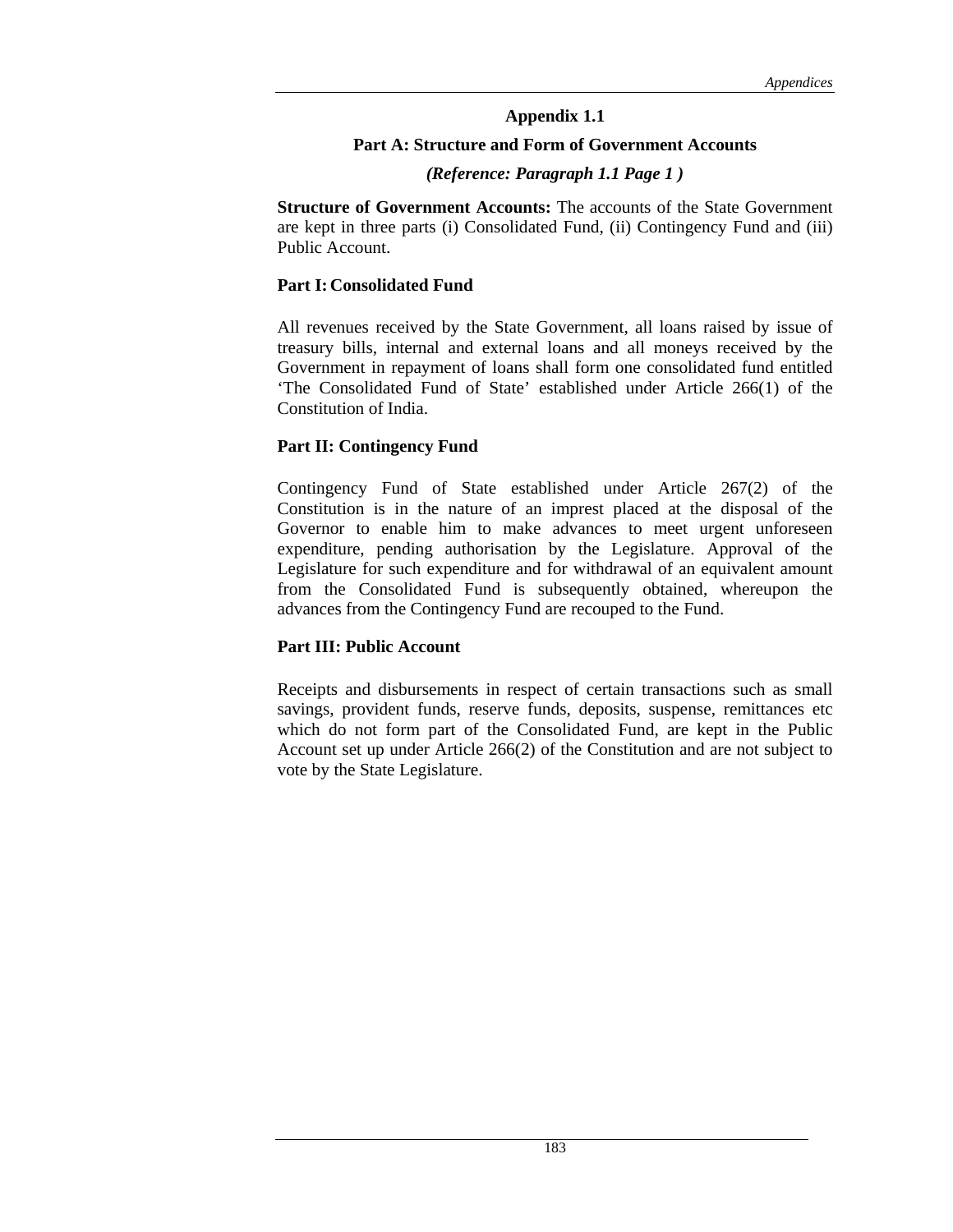# **PART B Layout of Finance Accounts**

# **Statement Lay Out**  Statement No.1 | Presents the summary of transactions of the State Government-receipts and expenditure, revenue and capital, public debt receipts and disbursements etc in the Consolidated Fund, Contingency Fund and Public Account of the State. Statement No.2 Contains the summarized statement of capital outlay showing progressive expenditure to the end of 2006- 07. Statement No.3 Gives financial results of irrigation works, their revenue receipts, working expenses and maintenance charges, capital outlay, net profit or loss, etc. Statement No.4 Indicates the summary of debt position of the State which includes borrowing from intern debt, Government of India, other obligations and servicing of debt. Statement No.5 Gives the summary of loans and advances given by the State Government during the year repayments made, recoveries in arrears etc. Statement No.6 Gives the summary of guarantees given by the Government for repayment of loans etc. raised by the statutory corporations, local bodies and other institutions. Statement No.7 Gives the summary of cash balances and investments made out of such balances. Statement No.8 Depicts the summary of balances under Consolidated Fund, Contingency Fund and Public Account as on 31 March 2007. Statement No.9 Shows the revenue and expenditure under different heads for the year 2006-07 as a percentage of total revenue/expenditure. Statement No.10 | Indicates the distribution between the charged and voted expenditure incurred during the year. Statement No.11 Indicates the detailed account of revenue receipts by minor heads

# *(Reference: Paragraph 1.1 Page 1 )*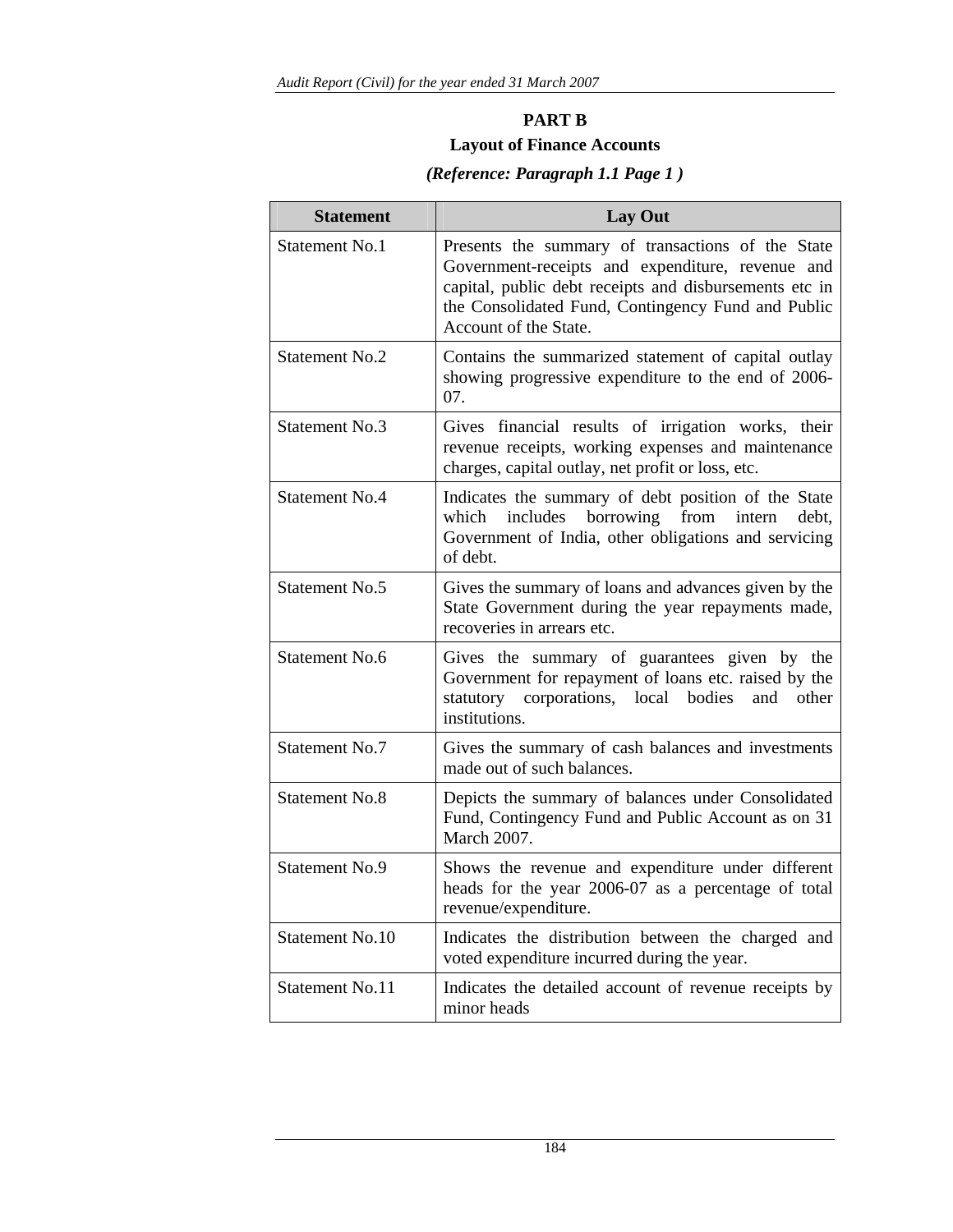| Statement No.12 | Provides accounts of revenue expenditure by minor<br>heads under non-plan and plan separately and capital<br>expenditure by major head wise.                                                                            |
|-----------------|-------------------------------------------------------------------------------------------------------------------------------------------------------------------------------------------------------------------------|
| Statement No.13 | Depicts the detailed capital expenditure incurred<br>during and to the end of 2006-07.                                                                                                                                  |
| Statement No.14 | Shows the details of investment of the<br><b>State</b><br>Government in statutory corporations, Government<br>companies, other joint stock companies, co-operative<br>banks and societies etc up to the end of 2006-07. |
| Statement No.15 | Depicts the capital and other expenditure to the end of<br>2006-07 and the principal sources from which the<br>funds were provided for that expenditure.                                                                |
| Statement No.16 | Gives the detailed account of receipts disbursements<br>and balances under heads of accounts relating to Debt,<br>Contingency Fund and Public Account.                                                                  |
| Statement No.17 | Presents detailed account of debt and other interest<br>bearing obligations of the Government of M.P.                                                                                                                   |
| Statement No.18 | Provides the detailed account of loans and advances<br>given by the Government of Madhya pradesh, the<br>amount of loan repaid during the year, the balance as<br>on 31 March 2007.                                     |
| Statement No.19 | Gives the details of earmarked balances of reserve<br>funds.                                                                                                                                                            |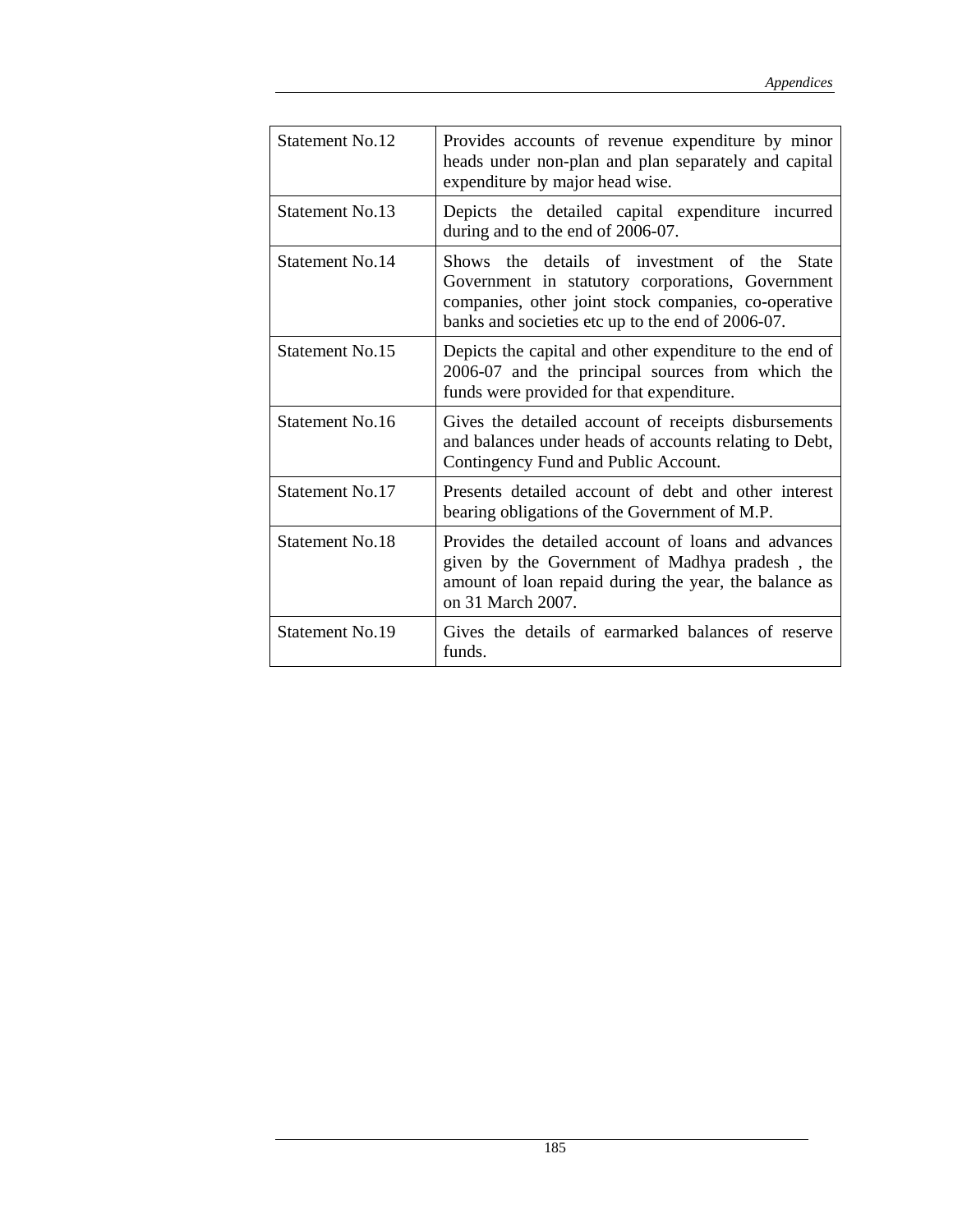# **PART C**

## **List of Terms Used in the Chapter I and basis of their Calculation**

| <b>Terms</b>                                                           | <b>Basis of calculation</b>                                                                                                                                                                                                                                       |
|------------------------------------------------------------------------|-------------------------------------------------------------------------------------------------------------------------------------------------------------------------------------------------------------------------------------------------------------------|
| Buoyancy of a parameter                                                | Rate of Growth of the parameter<br><b>GSDP</b> Growth                                                                                                                                                                                                             |
| Buoyancy of a parameter $(X)$ with<br>respect to another parameter (Y) | Rate of Growth of the parameter $(X)$<br>Rate of Growth of the parameter $(Y)$                                                                                                                                                                                    |
| Rate of Growth (ROG)                                                   | [(Current year Amount/previous year<br>Amount)-1]*100                                                                                                                                                                                                             |
| Development Expenditure                                                | Social Services + Economic Services                                                                                                                                                                                                                               |
| Average interest paid by the State                                     | Interest payment / [(Amount of<br>previous year's Fiscal Liabilities +<br>Current year's Fiscal<br>Liabilities)/2]*100                                                                                                                                            |
| Weighted Interest Rate $(I_w)$                                         | $\boldsymbol{I}_{w} = \sum_{i=1}^{n} \boldsymbol{I}_{i} \boldsymbol{W}_{i}$ , where $\boldsymbol{I}_{i}$ is the rate of interest on<br>the i <sup>th</sup> stock of debt and $W_i$ is the share of i <sup>th</sup> stock in the<br>total debt stock of the State. |
| Interest spread                                                        | GSDP growth - Weighted Interest<br>Rate                                                                                                                                                                                                                           |
| Quantum spread                                                         | Debt stock * Interest spread                                                                                                                                                                                                                                      |
| Interest received as per cent to Loans<br>Outstanding                  | Interest Received [(Opening balance +<br>Closing balance of Loans and<br>Advances)/2]*100                                                                                                                                                                         |
| Revenue Deficit                                                        | Revenue Receipts - Revenue<br>Expenditure                                                                                                                                                                                                                         |
| <b>Fiscal Deficit</b>                                                  | Revenue Expenditure + Capital<br>Expenditure + Net Loans and<br>Advances - Revenue Receipts -<br>Miscellaneous Capital Receipts                                                                                                                                   |
| Primary Deficit                                                        | Fiscal Deficit - Interest Payment                                                                                                                                                                                                                                 |
| <b>Balance from Current Revenue</b><br>(BCR)                           | Revenue Receipts minus all plan<br>grants and Non-plan Revenue<br>Expenditure excluding debits under<br>2048 - Appropriation for Reduction of<br>Avoidance of Debt                                                                                                |

# *(Reference: Paragraph 1.2 Page 4 )*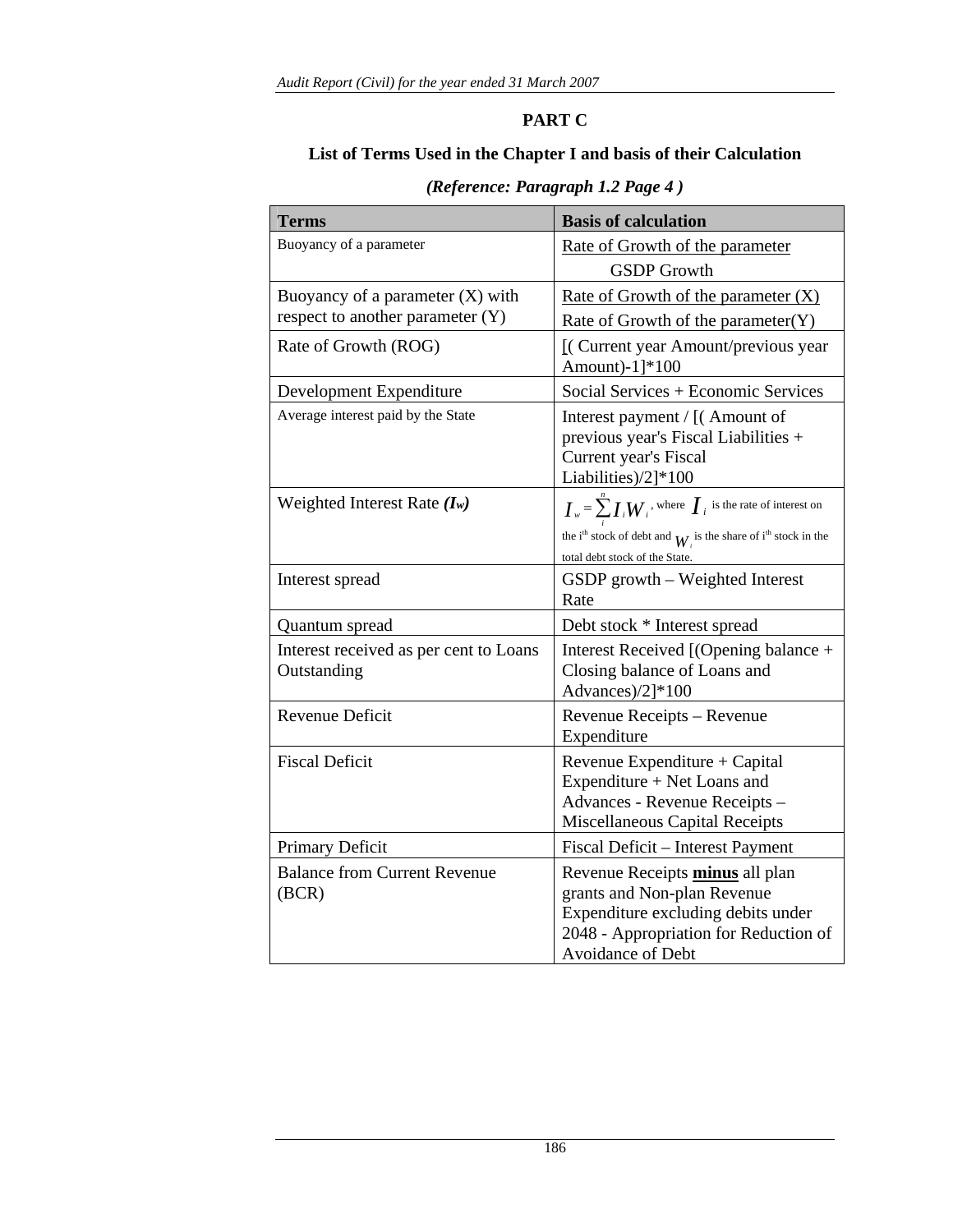### **(Reference: paragraph 1.2, page 1 and 4 )**

**Statement showing apportionment of assets and liabilities of the erstwhile State of Madhya Pradesh as on 31 March 2007 between successor States of Madhya Pradesh and Chhattisgarh** 

|                                                     |                                                      |                          |                       |                                                                          | (Rupees in crore)                                                             |
|-----------------------------------------------------|------------------------------------------------------|--------------------------|-----------------------|--------------------------------------------------------------------------|-------------------------------------------------------------------------------|
| <b>Items</b>                                        | <b>Balance</b><br>as on 31<br><b>October</b><br>2000 |                          | <b>Apportioned to</b> | <b>Balance</b><br>retained in MP<br>accounts<br>pending<br>apportionment | <b>Reference</b><br>to Finance<br><b>Accounts</b><br><b>Statements</b><br>No. |
|                                                     |                                                      | Madhya<br><b>Pradesh</b> | Chhattisgarh          |                                                                          |                                                                               |
| <b>I</b> -Liabilities-                              |                                                      |                          |                       |                                                                          |                                                                               |
| 1. Small savings,<br>provident<br>funds,<br>etc.    | 7371.51                                              | 5570.57                  | 1239.45               | 561.49                                                                   | 4, 16 and 17                                                                  |
| 2. Deposits                                         | 1872.19                                              | 1516.52                  | 358.05                | $(-) 2.38$                                                               | 4 and 16                                                                      |
| 3. Reserve Funds                                    | 657.94(a)                                            | 45.49                    | 11.55                 | 102.46(b)                                                                | 4 and 16                                                                      |
| 4. Suspense and<br>Miscellaneous<br><b>Balances</b> | 39.58                                                | 25.46                    | 5.93                  | 8.19(c)                                                                  | 16                                                                            |
| <b>II-Assets-</b>                                   |                                                      |                          |                       |                                                                          |                                                                               |
| 1. Gross Capital<br>Outlay                          | 15760.57                                             | 4950.27                  | 1484.59               | 9325.71                                                                  | 2 and 13                                                                      |
| 2. Loans and<br>Advances                            | 2883.18                                              | 559.83                   | 135.91                | $2187.44$ (d)                                                            | 5 and 18                                                                      |
| 3. Guarantees                                       | 9709.60                                              | $-$                      | $- -$                 | $10327.22$ (e)                                                           | 6                                                                             |

#### **N.B.: For further details, see Finance Accounts.**

- (a) Dropped Rs.498.44 crore out of total of Rs.657.94 crore, in terms of second proviso to Section 42(1) of M.P. Re-organisation Act, 2000.
- (b) Retained in M.P. pending decision of GOI.
- (c) Retained in M.P for want of details.
- (d) Retained in M.P due to non-receipt of decisions/details from successor States.
- (e) Differs from the figures of Rs.10549.04 crore of 2005-06 by Rs.221.82 crore due to old guarantee cancelled.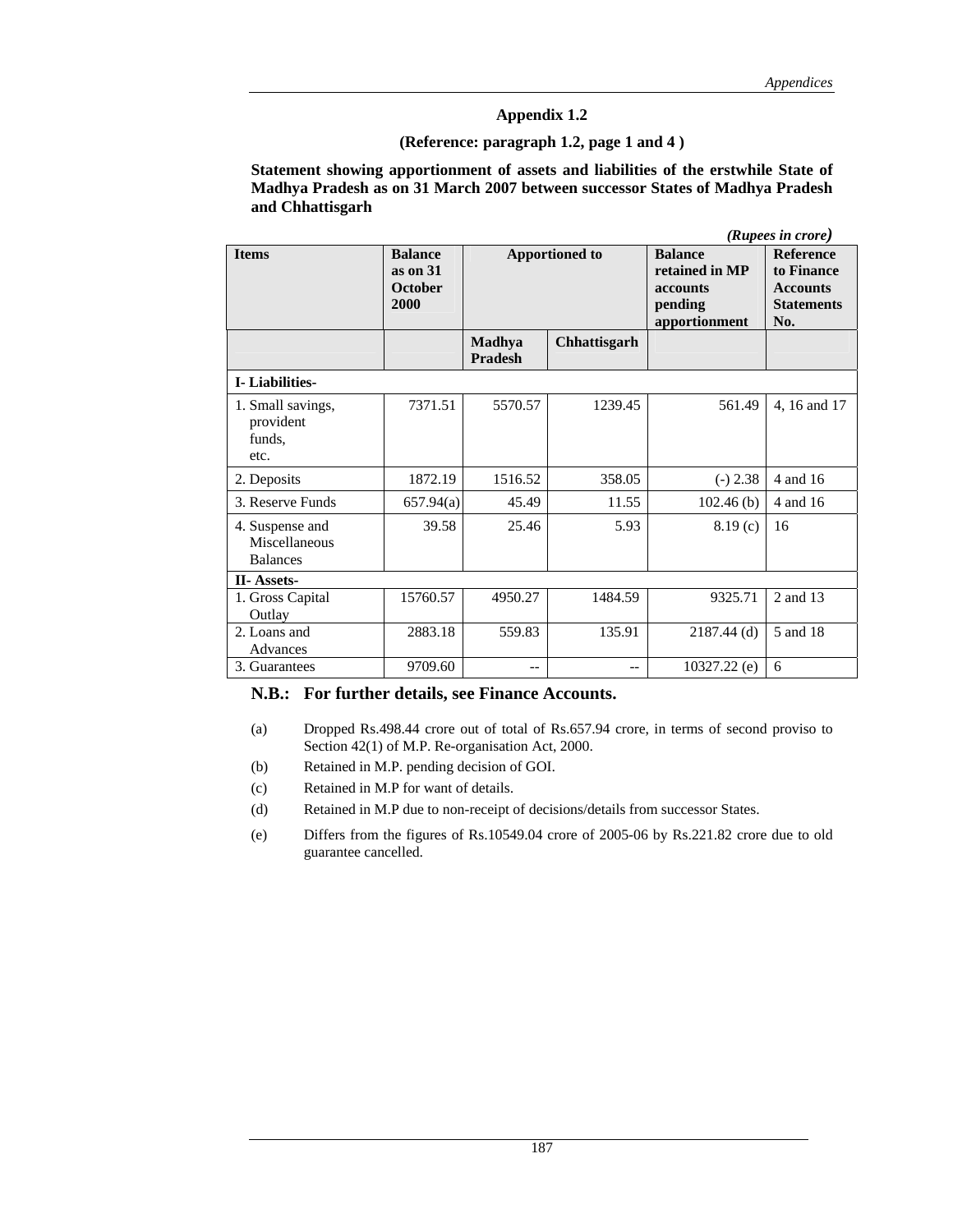# *(Reference: paragraph 1.2.1.1 page 5 )*

# **Trends in Select Fiscal Indicators**

|                          |                                           |          |                                    |                                   |                                      | (Rupees in crore)                   |
|--------------------------|-------------------------------------------|----------|------------------------------------|-----------------------------------|--------------------------------------|-------------------------------------|
| S.No.                    | <b>Fiscal</b><br><b>Indicators</b>        | 2004-05  | <b>Previous</b><br>Year<br>2005-06 | <b>Current</b><br>Year<br>2006-07 | % change<br>in previous<br>year over | % change in<br>current year<br>over |
|                          |                                           | A/C      | R.E                                | <b>B.E.</b>                       | 2004-05                              | previous<br>year                    |
| (1)                      | (2)                                       | (3)      | (4)                                | (5)                               | (6)                                  | (7)                                 |
| $\mathbf{1}$             | Revenue<br>Receipts<br>$(2+3+4)$          | 19743.25 | 21344.41                           | 23480.19                          | 8.11                                 | 10.01                               |
| $\overline{c}$           | <b>Tax Revenue</b><br>$(2.1+2.2)$         | 12849.65 | 15310.67                           | 17044.63                          | 19.15                                | 11.33                               |
| 2.1                      | <b>State Tax</b>                          | 7769.91  | 8933.34                            | 10029.46                          | 14.97                                | 12.27                               |
| 2.2                      | Share in Central<br><b>Taxes</b>          | 5079.74  | 6377.33                            | 7015.17                           | 25.54                                | 10.00                               |
| 3                        | Non-Tax<br>Revenue                        | 4461.86  | 2239.16                            | 2059.08                           | $-49.82$                             | $-8.04$                             |
| $\overline{\mathcal{A}}$ | Grant-in-aid<br>from Central<br>Govt.     | 2431.74  | 3794.58                            | 4376.48                           | 56.04                                | 15.34                               |
| 5                        | <b>Capital Receipts</b><br>$(6+7+8)$      | 6504.54  | 7271.34                            | 5137.52                           | 11.79                                | $-29.35$                            |
| 6                        | Recovery of<br>loans and<br>advances      | 53.20    | 2796.04                            | 43.69                             | 5155.71                              | $-98.44$                            |
| $\boldsymbol{7}$         | Net public debt                           | 5457.62  | 4565.69                            | 5169.58                           | $-16.34$                             | 13.23                               |
| 8                        | Net Receipts<br>from Public<br>Account    | 993.72   | $-90.39$                           | $-75.75$                          | $-109.10$                            | $-16.20$                            |
| 9                        | <b>Total Receipts</b><br>$(1+5)$          | 26247.79 | 28615.75                           | 28617.71                          | 9.02                                 | 0.01                                |
| 10                       | Revenue<br>Expenditure<br>$(10.1 + 10.2)$ | 18026.38 | 21369.90                           | 22509.97                          | 18.55                                | 5.33                                |
| 10.1                     | Non-Plan<br>Revenue<br>Expenditure        | 14861.20 | 16563.71                           | 17347.08                          | 11.46                                | 4.73                                |
| 10.2                     | Plan Revenue<br>Expenditure               | 3165.18  | 4806.19                            | 5162.89                           | 51.85                                | 7.42                                |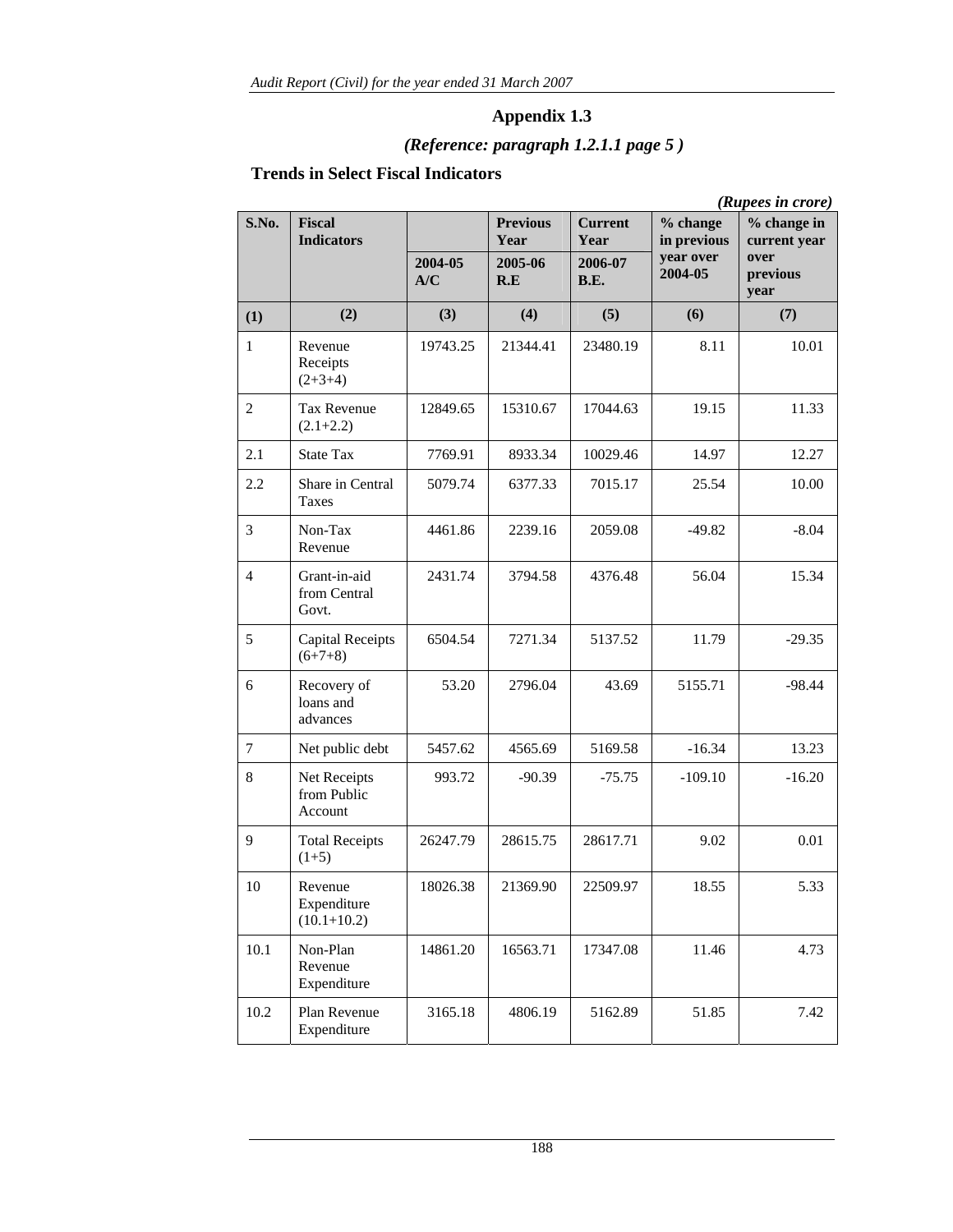| $\mathbf{1}$ | $\overline{2}$                                    | 3                  | $\overline{\mathbf{4}}$ | $\overline{5}$ | 6         | $\overline{7}$ |
|--------------|---------------------------------------------------|--------------------|-------------------------|----------------|-----------|----------------|
| 10.3         | Revenue<br>Expenditure                            |                    |                         |                |           |                |
|              | Of which                                          |                    |                         |                |           |                |
| 10.3.1       | Interest payments                                 | 3661.14            | 3685.97                 | 4145.03        | 0.68      | 12.45          |
| 10.3.2       | Subsidies                                         | 4676.65            | 6731.72                 | 6063.78        | 43.94     | $-9.92$        |
| 10.3.3       | Wages & Salaries                                  | 6090.16            | 6376.01                 | 7040.42        | 4.69      | 10.42          |
| 10.3.4       | <b>Pension Payments</b>                           | 1329.89            | 1548.07                 | 1766.37        | 16.41     | 14.10          |
| 11           | Capital<br>Expenditure<br>$(11.1 + 11.2)$         | 4950.98            | 6852.95                 | 5168.54        | 38.42     | $-24.58$       |
| 11.1         | Non-Plan Capital<br>Expenditure                   | 1382.99            | 2361.68                 | 383.46         | 70.77     | $-83.76$       |
| 11.2         | Plan Capital<br>Expenditure                       | 3567.99            | 4491.27                 | 4785.08        | 25.88     | 6.54           |
| 12           | Loans and<br>Advances                             | 3310.86            | 686.50                  | 719.04         | $-79.27$  | 4.74           |
| 12.1         | Non Plan Loans<br>and Advances                    | 2774.65            | 378.44                  | 269.27         | $-86.36$  | $-28.85$       |
| 12.2         | Plan Loans and<br>Advances                        | 536.21             | 308.06                  | 449.77         | $-44.55$  | 46.00          |
| 13           | <b>Total Expenditure</b>                          | 23288.22           | 28909.35                | 28397.55       | 9.97      | $-1.77$        |
| 13.1         | Non-Plan<br>Expenditure<br>$(10.1 + 11.1 + 12.1)$ | 19018.84           | 19303.83                | 17999.81       | 1.50      | $-6.76$        |
| 13.2         | Plan Expenditure<br>$(10.2+11.2+12.2)$            | 7269.38<br>9605.52 |                         | 10397.74       | 32.14     | 8.25           |
| 14           | Revenue Deficit<br>$(1-10)$                       | 1716.87            | $-25.49$                | 970.22         | $-101.48$ | $-3906.28$     |
| 15           | <b>Fiscal Deficit</b><br>$(1+6-13)$               | $-6491.77$         | $-4768.90$              | $-4873.67$     | $-26.54$  | 2.20           |
| 16           | Primary Deficit<br>$[1+6-(13-10.3.1)]$            | $-2830.63$         | $-1082.93$              | $-728.64$      | $-61.74$  | $-32.72$       |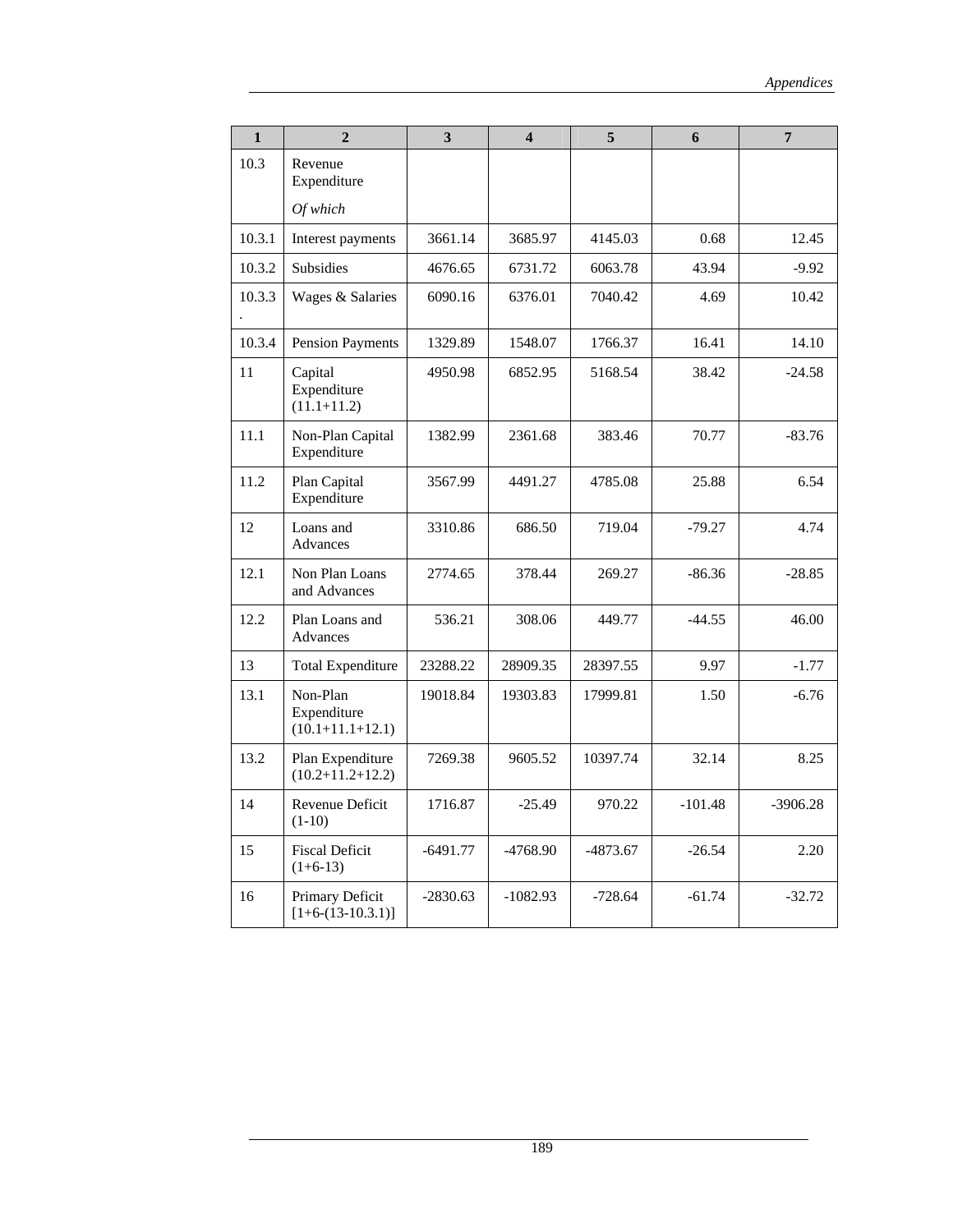### **(Reference: paragraph 1.2 and 1.7, page 4 and 23 )**

#### **SUMMARISED FINANCIAL POSITION OF THE GOVERNMENT OF MADHYA PRADESH AS ON 31 MARCH 2007**

|                  |                                                                     | (Rupees in crore) |
|------------------|---------------------------------------------------------------------|-------------------|
| As on 31.03.2006 | <b>Liabilities</b>                                                  | As on 31.3.2007   |
| 28483.94         | <b>Internal Debt-</b>                                               | 31666.69          |
| 10244.62         | Market Loans bearing interest                                       | 11308.26          |
| 1.46             | Market Loans not bearing interest                                   | 1.13              |
| 6110.05          | Loans from other Institutions                                       | 6184.75           |
|                  | (Autonomous bodies)                                                 |                   |
| 12127.81         | Special Security issued to NSS fund of<br><b>Central Government</b> | 14172.55          |
| 8991.02          | <b>Loans and Advances from Central</b><br>Government-               | 8679.70           |
| 192.27           | Pre 1984-85 Loans                                                   | 1.88              |
| 243.85           | Non-Plan Loans                                                      | 73.92             |
| 8405.68          | Loans for State Plan Schemes                                        | 8461.63           |
| 30.62            | Loans for Central Plan Schemes                                      | 27.85             |
| 118.60           | Loans for Centrally Sponsored Plan Schemes                          | 114.42            |
| 31.86            | <b>Contingency Fund</b>                                             | 100.00            |
| 7489.40          | Small Savings, Provident Funds, etc.                                | 7644.01           |
| 2858.85          | <b>Deposits</b>                                                     | 3621.75           |
| 1463.86          | <b>Reserve Funds</b>                                                | 1885.86           |
| 72.12            | <b>Suspense &amp; Miscellaneous</b>                                 | 125.53            |
| 49391.05         |                                                                     | 53723.54          |

**Note: Apportionment of assets and liabilities except Public debt of the composite state of Madhya Pradesh immediately prior to the appointed day i.e. 1 November 2000, is yet to be finalized.**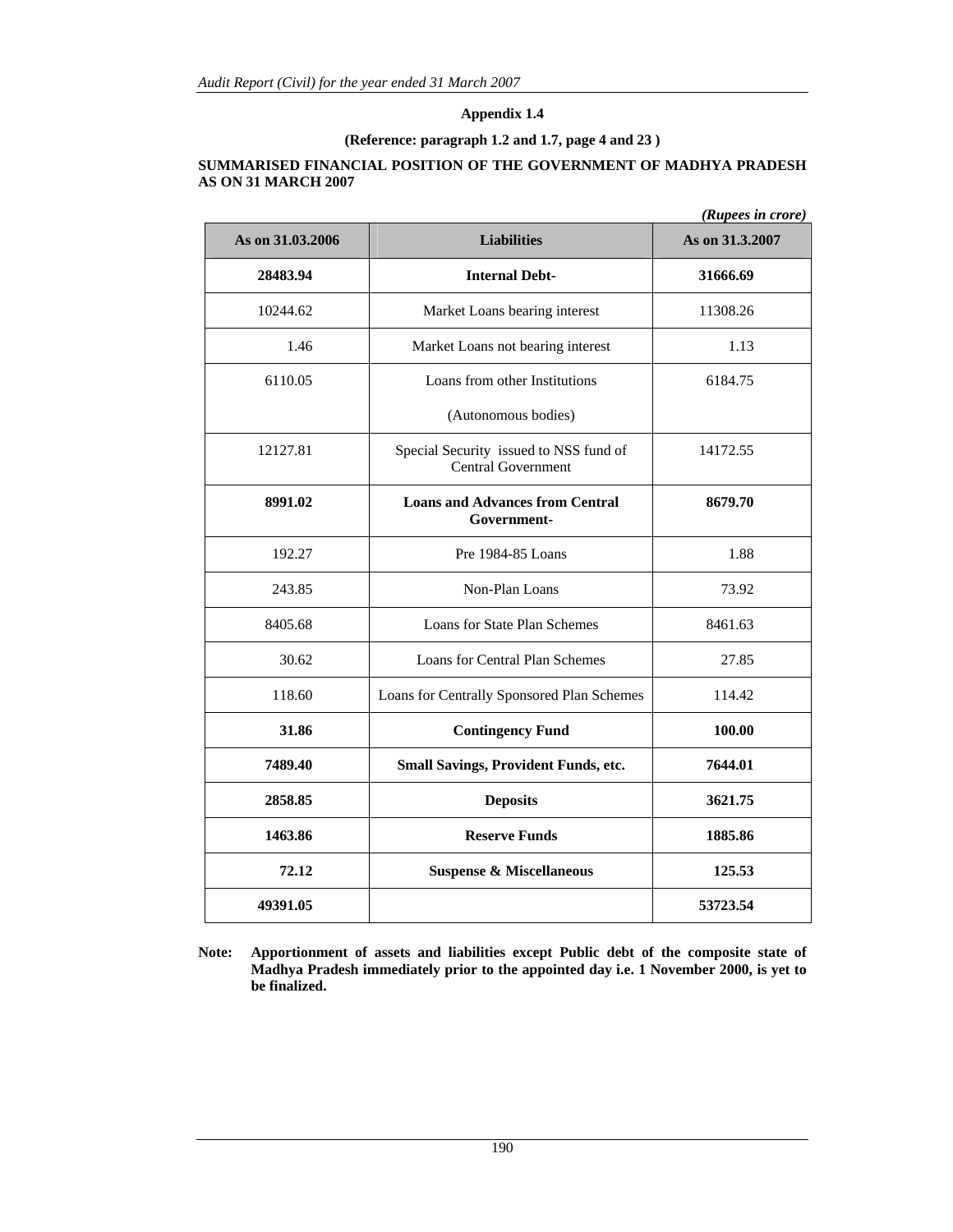| As on 31.03.2006 | <b>Assets</b>                                                 | As on 31.03.2007 |
|------------------|---------------------------------------------------------------|------------------|
| 33040.60         | <b>Gross Capital Outlay on Fixed Assets -</b>                 | 38201.34         |
| 6965.99          | Investments in shares of Companies,<br>Corporations, etc.     | 8161.71          |
| 26074.61         | Other Capital Outlay                                          | 30039.63         |
| 3848.55          | <b>Loans and Advances -</b>                                   | 4773.49          |
| 1557.40          | Loans for Power Projects                                      | 2211.33          |
| 2257.96          | Other Development Loans                                       | 2531.79          |
| 33.19            | Loans to Government servants and<br>Miscellaneous loans       | 30.37            |
| $-$              | <b>Appropriation to Contingency Fund</b>                      | 60.00            |
| 9.01             | <b>Advances</b>                                               | 9.13             |
| 403.43           | <b>Remittance Balances</b>                                    | 380.43           |
| $-$              | <b>Suspense and Miscellaneous</b>                             | --               |
| 827.87           | $Cash -$                                                      | 2409.77          |
| 2.41             | Cash in Treasuries and Local<br>Remittances                   | 2.64             |
| 41.67            | Deposits with Reserve Bank                                    | $(-)334.42$      |
| 19.13            | Departmental Cash Balance including<br>permanent cash imprest | 17.97            |
| 764.66           | Cash Balance Investments and<br>investment of earmarked funds | 2723.58          |
| 11261.59         | <b>Deficit on Government account -</b>                        | 7889.38          |
| 11273.44         | (i) Accumulated deficit brought<br>forward                    | 11261.59         |
| $(-)33.32$       | (ii) Revenue Surplus of the current<br>year                   | $(-)3331.67$     |
|                  | (iii) Inter-State Settlement                                  | 0.22             |
| 35.16            | (iv) Amount closed to Government<br>account                   |                  |
| $(-)13.69$       | (v) Proforma transfer to Chhattisgarh<br>during the year      | $(-)40.76$       |
| 49391.05         |                                                               | 53723.54         |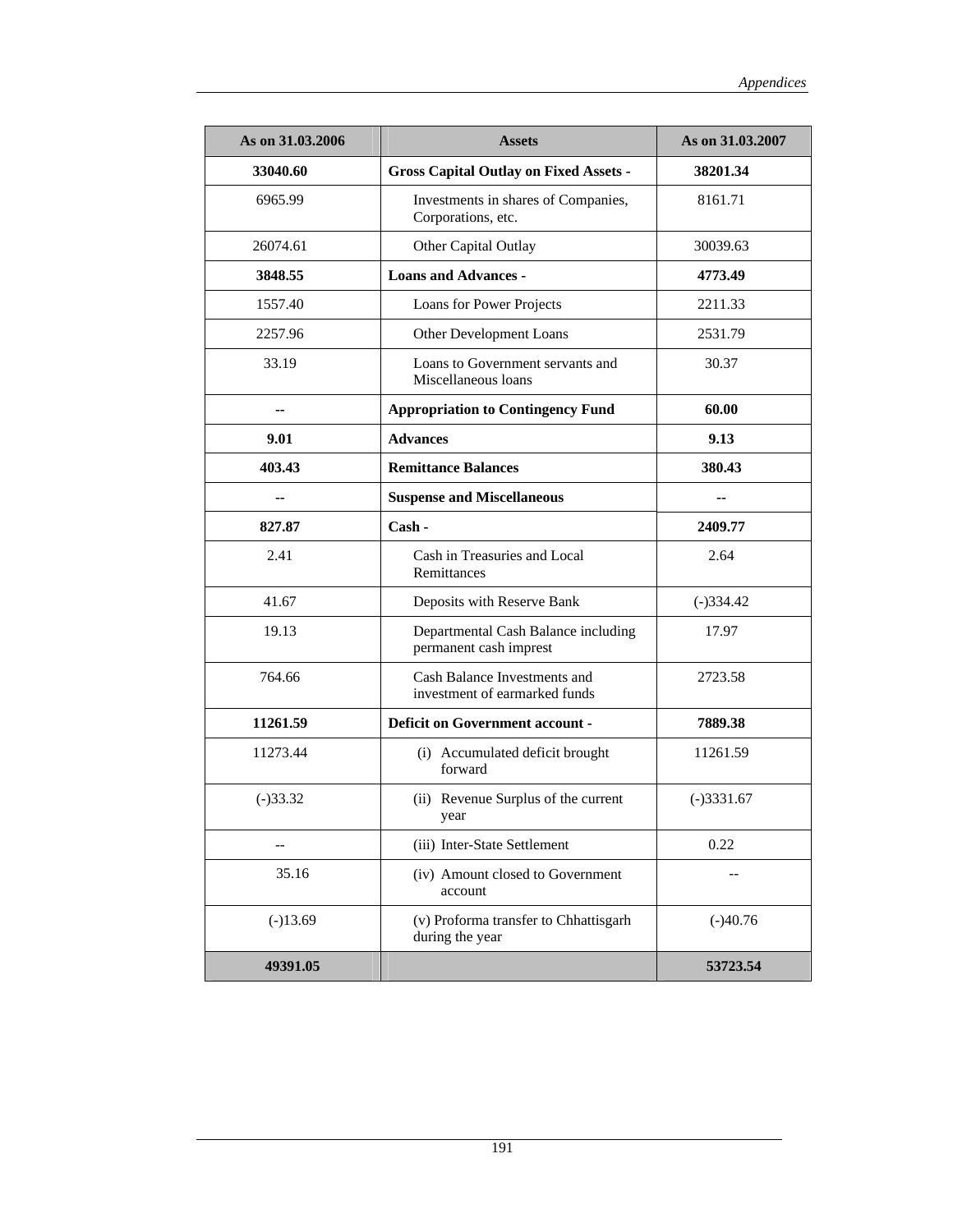# *(Reference: paragraph 1.2, page 4 )*

### **ABSTRACT OF RECEIPTS AND DISBURSEMENTS FOR THE YEAR 2006-07**

|          |    |                                                                      |          |          |                                                                                         |          | (Rupees in crore) |              |
|----------|----|----------------------------------------------------------------------|----------|----------|-----------------------------------------------------------------------------------------|----------|-------------------|--------------|
| 2005-06  |    |                                                                      | 2006-07  | 2005-06  |                                                                                         |          | 2006-07           |              |
|          |    |                                                                      |          |          |                                                                                         | Non-plan | Plan              | <b>Total</b> |
|          |    | Section-A:<br>Revenue                                                |          |          |                                                                                         |          |                   |              |
| 20596.79 | I. | Revenue<br>receipts                                                  | 25694.28 | 20563.47 | <b>I. Revenue</b><br>expenditure                                                        | 16910.54 | 5452.07           | 22362.61     |
| 9114.70  |    | - Tax Revenue                                                        | 10473.13 | 7593.11  | <b>General Services</b>                                                                 | 8602.36  | $(-)0.25$         | 8602.11      |
|          |    |                                                                      |          | 6658.34  | <b>Social Services</b>                                                                  | 4650.13  | 2926.35           | 7576.48      |
| 2208.20  |    | - Non tax<br>revenue                                                 | 2658.46  | 2905.76  | -Education, Sports,<br>Arts and Culture                                                 | 2752.99  | 921.05            | 3674.04      |
|          |    |                                                                      |          | 924.75   | -Health and Family<br>Welfare                                                           | 768.85   | 241.26            | 1010.11      |
| 6341.35  |    | -State's share<br>of Union Taxes                                     | 8088.54  | 555.88   | -Water Supply,<br>Sanitation Housing<br>and Urban<br>Development                        | 300.70   | 601.69            | 902.39       |
| 767.86   |    | -Non Plan<br>grants                                                  | 984.48   | 26.02    | - Information and<br><b>Broadcasting</b>                                                | 31.50    | 0.38              | 31.88        |
|          |    |                                                                      |          | 1162.73  | -Welfare of<br>Scheduled<br>Castes/Scheduled<br>Tribes/Other<br><b>Backward classes</b> | 154.63   | 572.83            | 727.46       |
| 1263.60  |    | -Grants for<br>State Plan<br>Schemes                                 | 1982.51  | 56.46    | -Labour and<br>Labour Welfare                                                           | 43.65    | 25.98             | 69.63        |
|          |    |                                                                      |          | 1015.99  | -Social Welfare<br>and Nutrition                                                        | 585.85   | 563.16            | 1149.01      |
| 901.08   |    | -Grants for<br>Central and<br>Centrally<br>Sponsored Plan<br>Schemes | 1507.16  | 10.75    | -Others                                                                                 | 11.96    |                   | 11.96        |
|          |    |                                                                      |          | 5194.70  | <b>Economic</b><br><b>Services</b>                                                      | 2567.09  | 2313.08           | 4880.17      |
|          |    |                                                                      |          | 1285.22  | -Agriculture and<br>Allied Activities                                                   | 1030.22  | 608.21            | 1638.43      |
|          |    |                                                                      |          | 1118.35  | -Rural<br>Development                                                                   | 137.92   | 1432.31           | 1570.23      |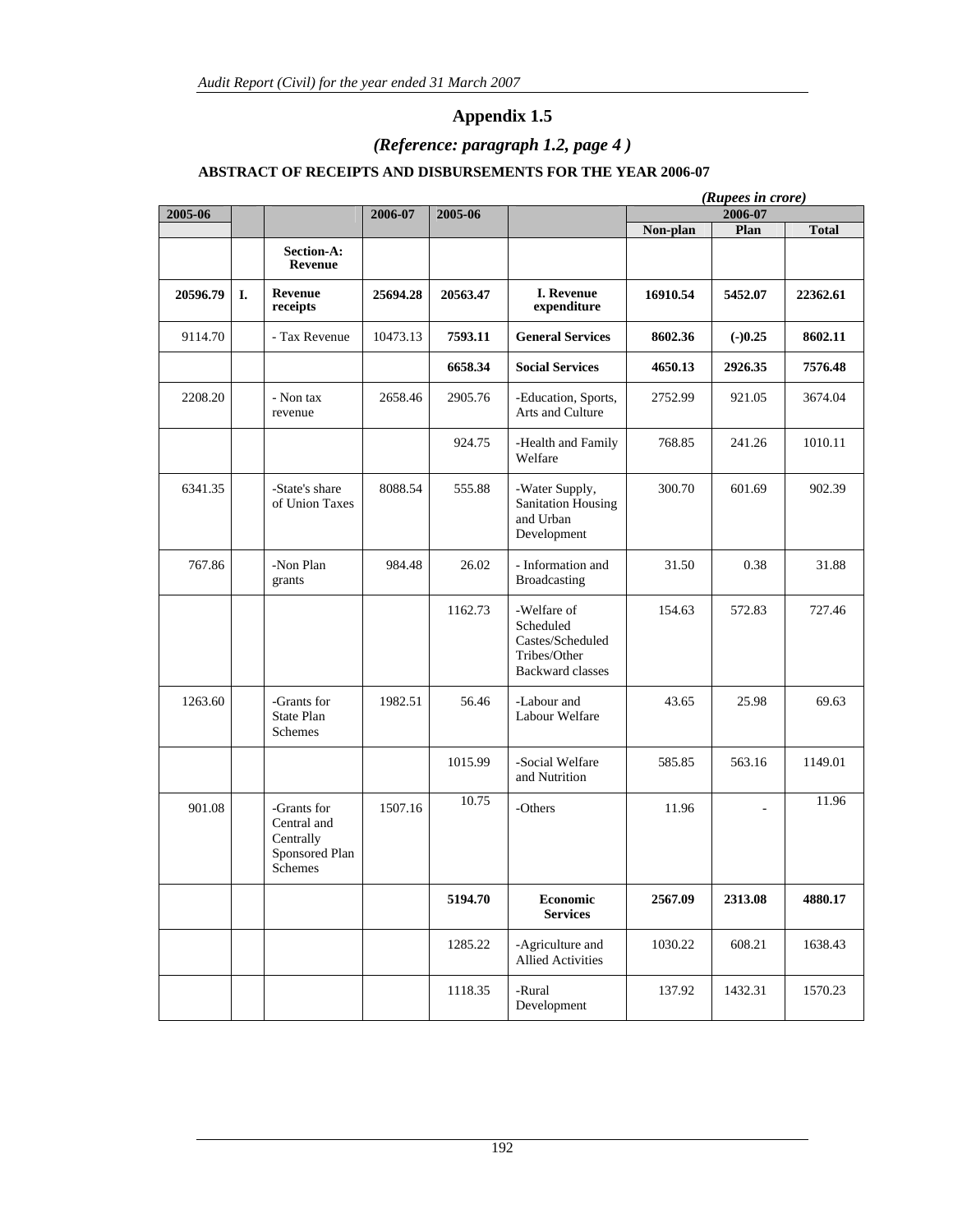| 2005-06  |     |                                                                                                                      | 2006-07  | 2005-06                  |                                                                                      |                                | 2006-07                  |                   |
|----------|-----|----------------------------------------------------------------------------------------------------------------------|----------|--------------------------|--------------------------------------------------------------------------------------|--------------------------------|--------------------------|-------------------|
|          |     |                                                                                                                      |          | Non-plan                 | Plan                                                                                 | <b>Total</b>                   |                          |                   |
|          |     |                                                                                                                      |          | $\overline{\phantom{m}}$ | -Special Areas<br>Programme                                                          |                                | $-$                      |                   |
|          |     |                                                                                                                      |          | 327.21                   | -Irrigation and<br>Flood control                                                     | 252.34                         | 88.17                    | 340.51            |
|          |     |                                                                                                                      |          | 1983.47                  | -Energy                                                                              | 595.91                         | 86.53                    | 682.44            |
|          |     |                                                                                                                      |          | 106.81                   | -Industries and<br>Minerals                                                          | 78.41                          | 81.43                    | 159.84            |
|          |     |                                                                                                                      |          | 298.10                   | -Transport                                                                           | 438.14                         | ÷,                       | 438.14            |
|          |     |                                                                                                                      |          | 40.32                    | -Science,<br>Technology and<br>Environment                                           | 1.42                           | 6.08                     | 7.50              |
|          |     |                                                                                                                      |          | 35.22                    | -General Economic<br>Services                                                        | 32.73                          | 10.35                    | 43.08             |
|          |     |                                                                                                                      |          | 1117.32                  | Grants-in-aid and<br>contributions                                                   | 1090.96                        | 212.89                   | 1303.85           |
| μ.       | П.  | <b>Revenue deficit</b><br>carried over to<br><b>Section B</b>                                                        |          | 33.32                    | <b>II-Revenue</b> surplus<br>carried over to Section<br>B                            | 3331.67                        | $\blacksquare$           | 3331.67           |
| 20596.79 |     | <b>Total</b><br><b>Section-B</b>                                                                                     | 25694.28 | 20596.79                 | <b>Total</b>                                                                         | 20242.21                       | 5452.07                  | 25694.28          |
| 259.84   | III | <b>Opening cash</b><br>balance<br>including<br>Permanent<br><b>Advances and</b><br><b>Cash Balance</b><br>investment | 827.87   | ۰.                       | <b>III.Opening</b><br>overdraft from RBI                                             | ۰.                             | ۰.                       | ۰.                |
|          | IV  | <b>Miscellaneous</b><br><b>Capital receipts</b>                                                                      | 9.19     | 6623.28                  | <b>IV.</b> Capital outlay                                                            | 314.54                         | 4855.40                  | 5169.94           |
|          |     |                                                                                                                      |          | 121.33                   | <b>General Services</b>                                                              | 8.88                           | 61.79                    | 70.67             |
|          |     |                                                                                                                      |          | 635.18                   | <b>Social services</b>                                                               | 2.61                           | 719.83                   | 722.44            |
|          |     |                                                                                                                      |          | 42.02                    | -Education, Sports, Art<br>and Culture                                               | $\ddotsc$                      | 67.87                    | 67.87             |
|          |     |                                                                                                                      |          | 64.35                    | -Health and Family<br>Welfare                                                        | 0.66                           | 134.44                   | 135.10            |
|          |     |                                                                                                                      |          | 394.24                   | -Water Supply,<br>Sanitation, Housing<br>and Urban<br>Development                    | $\mathbb{L}^2$                 | 345.30                   | 345.30            |
|          |     |                                                                                                                      |          | $\mathbb{L}^2$           | - Information and<br><b>Broadcasting</b>                                             | $\overline{\phantom{a}}$       | $\overline{\phantom{a}}$ | $\Box$            |
|          |     |                                                                                                                      |          | 130.28                   | -Welfare of Scheduled<br>Castes/Scheduled<br>Tribes/Other<br><b>Backward Classes</b> | $\mathbb{L}^{\mathbb{L}}$      | 165.43                   | 165.43            |
|          |     |                                                                                                                      |          | 3.64                     | -Social Welfare and<br>Nutrition                                                     | 1.95                           | 6.06                     | 8.01              |
|          |     |                                                                                                                      |          | 0.65                     | -Other Social Services                                                               | $\mathbb{L}^2$                 | 0.73                     | 0.73              |
|          |     |                                                                                                                      |          | 5866.77<br>37.65         | <b>Economic Services</b><br>-Agriculture and                                         | 303.05<br>4.56                 | 4073.78<br>42.82         | 4376.83<br>47.38  |
|          |     |                                                                                                                      |          |                          | <b>Allied Activities</b>                                                             |                                |                          |                   |
|          |     |                                                                                                                      |          | 385.76<br>1253.77        | -Rural Development<br>-Irrigation and Flood                                          | $\overline{\phantom{a}}$<br>Ξ. | 379.74<br>1390.38        | 379.74<br>1390.38 |
|          |     |                                                                                                                      |          |                          | control                                                                              |                                |                          |                   |
|          |     |                                                                                                                      |          | 3236.17<br>119.19        | -Energy<br>-Industries and                                                           | 298.39                         | 787.24                   | 1085.63<br>208.15 |
|          |     |                                                                                                                      |          |                          | Minerals                                                                             | 0.09                           | 208.06                   |                   |
|          |     |                                                                                                                      |          | 809.16<br>25.07          | -Transport<br>-General Economic                                                      | $\mathbb{L}^2$<br>0.01         | 1217.97<br>47.57         | 1217.97<br>47.58  |
|          |     |                                                                                                                      |          |                          | Services                                                                             |                                |                          |                   |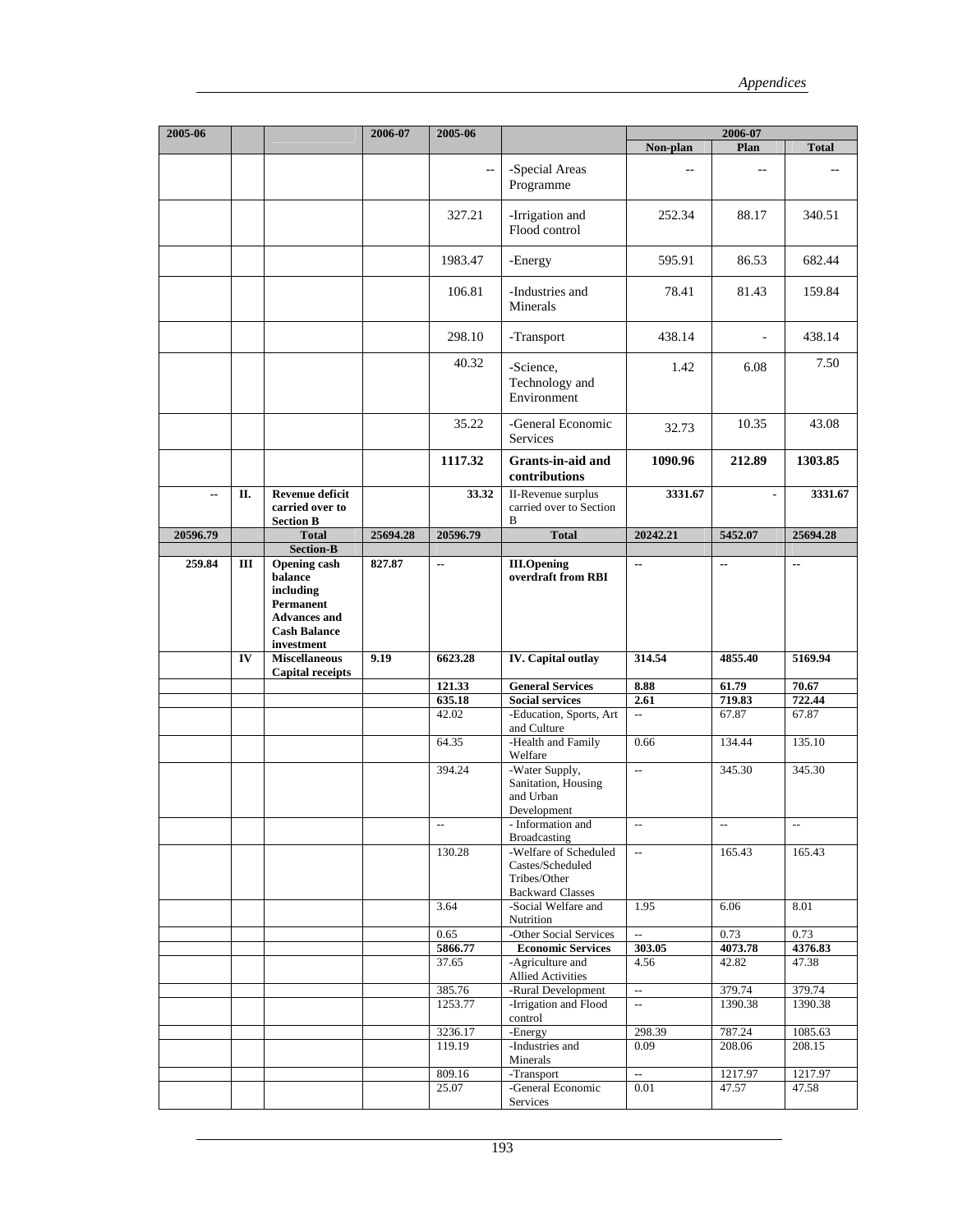| 2005-06        |              |                                                                       | 2006-07  | 2005-06                  |                                                                      | 2006-07     |
|----------------|--------------|-----------------------------------------------------------------------|----------|--------------------------|----------------------------------------------------------------------|-------------|
| 2851.98        | $\mathbf{V}$ | <b>Recoveries of Loans</b><br>and Advances                            | 28.12    | 834.45                   | V. Loans and Advances disbursed                                      | 953.07      |
| 2816.82        |              | -From Power Projects                                                  | 0.75     | 178.29                   | -For Power Projects                                                  | 654.68      |
| 0.08           |              | -From Government<br><b>Servants</b>                                   | 2.84     | 0.12                     | -To Government Servants                                              | 0.03        |
| 35.08          |              | -From others                                                          | 24.53    | 656.04                   | -To others                                                           | 298.36      |
|                | VI           | <b>Inter-State Settlement</b>                                         | 1.11     | $\overline{\phantom{a}}$ | <b>VI. Inter State Settlement</b>                                    | 1.33        |
| 33.32          | <b>VII</b>   | <b>Revenue Surplus</b><br>brought down                                | 3331.67  | --                       | VII. Revenue deficit brought<br>down                                 |             |
| 5160.65        | <b>VIII</b>  | Public debt receipt                                                   | 4602.97  | 953.96                   | VIII. Repayment of Public debt                                       | 1731.53     |
| 4866.82        |              | -Internal debt other than<br>ways and means<br>advances and overdraft | 4171.62  | 538.97                   | -Internal debt other than ways and<br>means advances and overdraft   | 988.87      |
| 293.83         |              | -Loans and advances<br>from Central<br>Government                     | 431.35   | 414.99                   | -Repayment of loans and advances<br>to Central Government            | 742.66*     |
| $\overline{a}$ | IX           | <b>Contingency Fund</b>                                               | 68.15    | 8.14                     | IX. Appropriation to the<br><b>Contingency Fund</b>                  | 60.00       |
| 29037.68       | $\mathbf{X}$ | <b>Public Account receipts</b>                                        | 32225.38 | 28095.77                 | X. Public Account disbursements                                      | 30768.82    |
| 1329.68        |              | -Small Savings and<br><b>Provident Funds</b>                          | 1419.33  | 1328.48                  | -Small Savings and Provident Funds                                   | 1261.44     |
| 675.45         |              | -Reserve funds                                                        | 819.17   | 429.13                   | -Reserve Funds                                                       | 397.18      |
| 16559.13       |              | -Suspense and<br>Miscellaneous                                        | 18954.61 | 16498.86                 | -Suspense and Miscellaneous                                          | 18883.18    |
| 6317.03        |              | -Remittances                                                          | 6596.27  | 6278.40                  | -Remittances                                                         | 6573.26     |
| 4156.39        |              | -Deposits and Advances                                                | 4436.00  | 3560.90                  | -Deposits and Advances                                               | 3653.76     |
|                | XI           | <b>Closing Overdraft from</b><br><b>Reserve Bank of India</b>         |          | 827.87                   | XI Cash Balance at end of the<br>year                                | 2409.77     |
|                |              |                                                                       |          | 2.41                     | -Cash in Treasuries and Local<br>Remittances                         | 2.64        |
|                |              |                                                                       |          | 41.67                    | -Deposits with Reserve Bank                                          | $(-)334.42$ |
|                |              |                                                                       |          | 19.13                    | -Departmental Cash Balance<br>including permanent cash imprest       | 17.97       |
|                |              |                                                                       |          | 764.66                   | -Cash Balance Investment and<br><b>Investment of Earmarked Funds</b> | 2723.58     |
| 57940.26       |              | <b>Total</b>                                                          | 66788.74 | 57940.26                 | <b>Total</b>                                                         | 66788.74    |

*\* Includes Rs.726.12crore (Rs.363.06 crore each for 2005-06 and 2006-07 ) received by the State Government on account of Debt Consolidation and Relief Facility to state under recommendation of the Twelfth Finance Commission from Government of India .*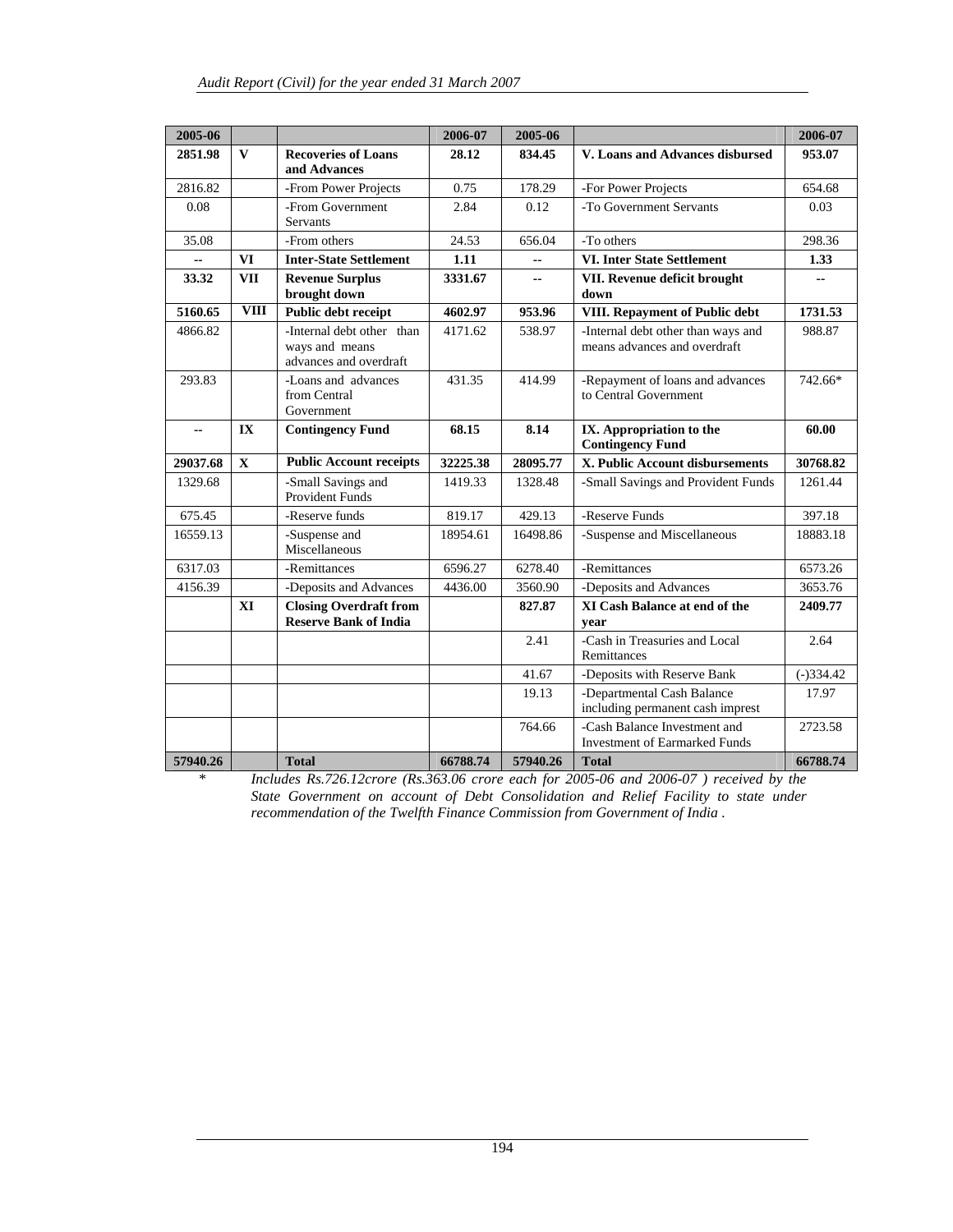### **(Reference: paragraph 1.2, page 4 )**

#### **SOURCES AND APPLICATION OF FUNDS**

|               |          |                                                |               | (Rupees in crore) |
|---------------|----------|------------------------------------------------|---------------|-------------------|
|               | 2005-06  | <b>Source</b>                                  |               | 2006-07           |
| <b>Amount</b> | Per cent |                                                | <b>Amount</b> | Per cent          |
| 20596.79      | 72.28    | Revenue receipts                               | 25694.28      | 85.48             |
| 2851.98       | 10.01    | Recoveries of Loans and Advances               | 28.12         | 0.09              |
| 4206.69       | 14.76    | Increase in Public debt                        | 2871.44       | 9.55              |
|               |          | Net effect of Contingency Fund<br>transactions | 8.15          | 0.03              |
| 941.92        | 2.95     | Receipts from Public account                   | 1456.56       | 4.85              |
| 1.20          |          | a. Increase in Small Savings                   | 157.89        |                   |
| 595.49        |          | b. Increase in Deposits and<br>Advances        | 782.24        |                   |
| 246.33        |          | c. Increase in Reserve Funds                   | 421.99        |                   |
| 38.63         |          | d. Effect of Remittances<br>transactions       | 23.01         |                   |
| 60.27         |          | e. Increase in suspense and<br>miscellaneous   | 71.43         |                   |
| 28597.38      |          | <b>Total</b>                                   | 30,058.55     |                   |
|               |          | <b>Application</b>                             |               |                   |
| 20563.47      | 72.16    | Revenue expenditure                            | 22362.61      | 74.40             |
| 6623.28       | 23.24    | Net Capital expenditure                        | 5160.75       | 17.17             |
| 834.45        | 2.93     | Lending for development and other<br>purposes  | 953.07        | 3.17              |
| 8.15          | 0.03     | Net effect of Contingency Fund<br>transactions |               |                   |
|               |          | Net effect of Inter State settlement           | 0.22          |                   |
| 568.03        | 1.64     | Increase in closing cash balance               | 1581.90       | 5.26              |
| 28597.38      |          | <b>Total</b>                                   | 30.058.55     |                   |

#### **Explanatory Notes to Statements I, II and III:**

- 1. The abridged accounts in the foregoing statements have to be read with comments and explanations in the Finance Accounts.
- 2. Government accounts being mainly on cash basis, the deficit on government account, as shown in Appendix I, indicates the position on cash basis, as opposed to accrual basis in commercial accounting. Consequently, items payable or receivable or items like depreciation or variation in stock figures etc., do not figure in the accounts.
- 3. Suspense and Miscellaneous balances include cheques issued but not paid, payments made on behalf of the State and inter-departmental and inter-Government payments and others awaiting settlement.
- 4. There was a difference of Rs.50.48 crore (debit) between the figures- Rs.334.42 crore (credit)-reflected in the Accounts and that intimated by Reserve Bank of India - Rs.384.90 crore (debit)- Under "Deposits with Reserve Bank". After close of May 2007 accounts, the net difference to be reconciled was Rs.4.68 crore (debit).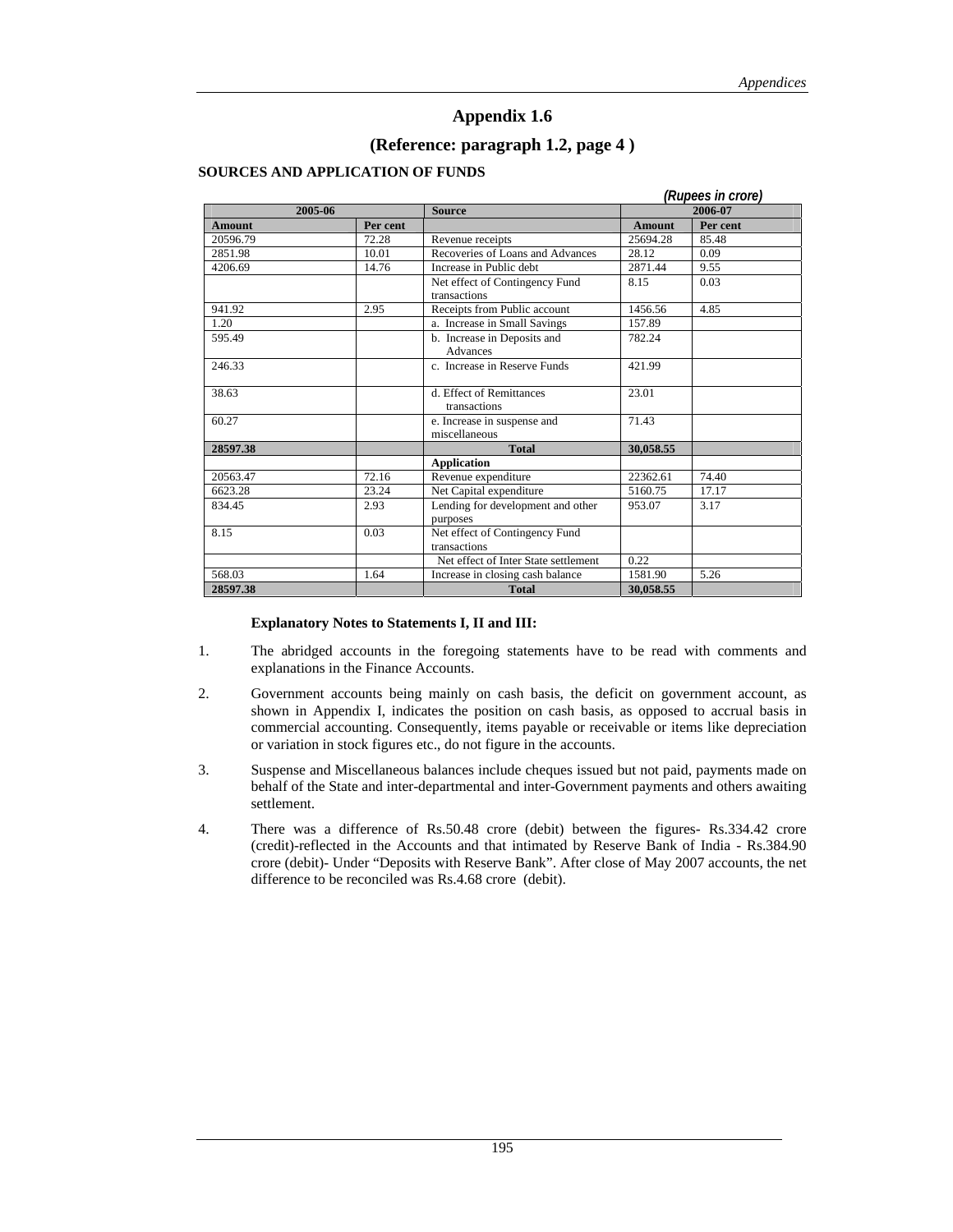#### **APPENDIX 1.7**

#### **(Reference: Paragraph 1.5.5 Page 23 )**

#### **Details of Department-wise Break up of outstanding utilization certificates**

|           | (Rupees in crore)                                        |                    |           |       |                          |       |               |       |         |               |         |        |         |        |              |         |
|-----------|----------------------------------------------------------|--------------------|-----------|-------|--------------------------|-------|---------------|-------|---------|---------------|---------|--------|---------|--------|--------------|---------|
| <b>SI</b> | <b>Name of Institutions</b>                              | No. of             | 1997-2002 |       | 2002-03                  |       | 2003-04       |       | 2004-05 |               | 2005-06 |        | 2006-07 |        | <b>Total</b> |         |
| No.       |                                                          | <b>Institution</b> | No.       | Amt.  | No.                      | Amt.  | No.           | Amt.  | No.     | Amt.          | No.     | Amt.   | No.     | Amt.   | No.          | Amt.    |
|           | <b>Educational Institutions</b>                          | 05                 | $-$       | $- -$ | $\overline{\phantom{m}}$ | $- -$ | $\sim$ $\sim$ | $- -$ | $- -$   | $\sim$ $\sim$ | $-$     | $- -$  | 66      | 45.73  | 66           | 45.73   |
| 2.        | Municipal corporation and<br>Municipalities              | 01                 | $- -$     | $- -$ | $- -$                    | $- -$ | $-$           | $- -$ | --      | $- -$         | 338     | 467.73 | 338     | 557.85 | 676          | 1025.58 |
| 3.        | Zilla Parishads and other<br>Panchayati Raj Institutions | 03                 | $-$       | $- -$ | $\overline{\phantom{m}}$ | $- -$ | $\sim$ $\sim$ | $- -$ | --      | $ -$          | $-$     | $- -$  | 33      | 80.36  | 33           | 80.36   |
| 4.        | Development agencies                                     | 01                 | $- -$     | $- -$ | $- -$                    | $- -$ | $\sim$ $\sim$ | $- -$ | --      | $\sim$ $-$    | $-$     | $- -$  | 48      | 1.95   | 48           | 1.95    |
| 5.        | Hospitals and other charitable<br>Institutions           | 03                 | $-$       | $- -$ | --                       | $---$ | --            |       |         | $---$         | $- -$   | $- -$  | 6       | 6.33   | $\sigma$     | 6.33    |
| b.        | <b>Other Institutions</b>                                | 15                 | 28        | 0.52  | 18                       | 0.15  | 55            | 0.68  | 72      | 1.76          | 55      | 2.03   | 511     | 127.52 | 739          | 132.66  |
|           | <b>Total</b>                                             | 28                 | 28        | 0.52  | 18                       | 0.15  | 55            | 0.68  | 72      | 1.76          | 393     | 469.76 | 1002    | 819.74 | 1568         | 1292.61 |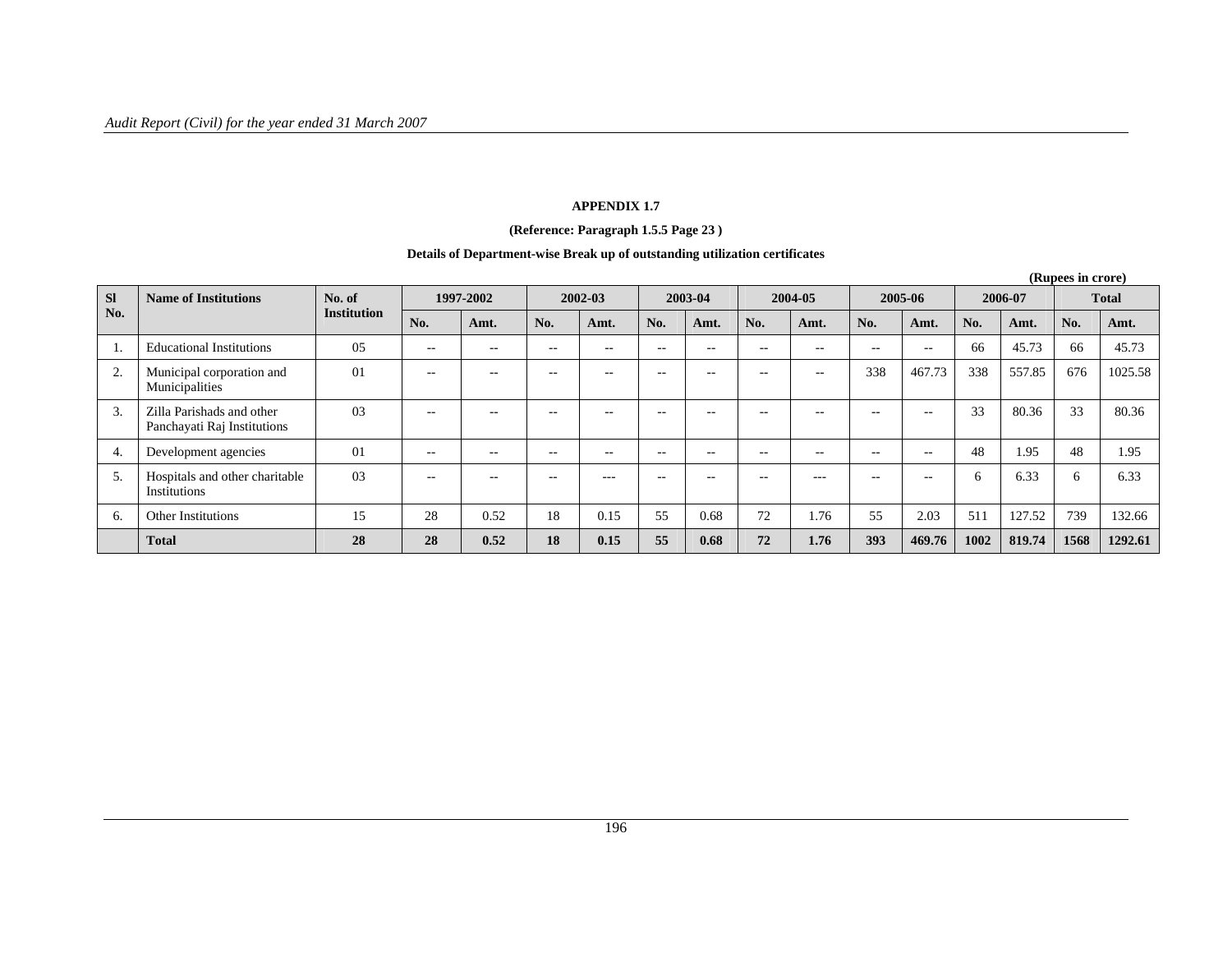# *(Reference:- Paragraph 1.5.7 Page 23 )*

### **Abstract of performance of the Autonomous Bodies**

| <b>SI</b><br>No. | Name of unit                                                           | <b>Status of</b><br>entrustment of<br>Audit                                              | <b>Rendering</b><br>of accounts<br>to audit | <b>Issuance</b><br>of<br>separate<br>Audit<br><b>Report</b> | <b>Placement of Accounts</b><br>along with SAR in the<br>state legislature                                                                                                        |
|------------------|------------------------------------------------------------------------|------------------------------------------------------------------------------------------|---------------------------------------------|-------------------------------------------------------------|-----------------------------------------------------------------------------------------------------------------------------------------------------------------------------------|
| $\mathbf{1}$ .   | Madhya Pradesh<br><b>Housing Board</b><br>Bhopal                       | Upto 2001-02                                                                             | 2001-02                                     | 2000-01<br>∗                                                | Accounts along with Audit<br>Report & Audit Certificate<br>for the year 2000-01 has<br>not been placed so for                                                                     |
| 2.               | Madhya Pradesh<br>Khadi and<br>Village Industry<br><b>Board Bhopal</b> | Upto 2009-10 (vide<br>PAG's orders dated<br>27/3/07                                      | 2005-06                                     | 2004-05<br>$\ast$                                           | Board replied (July, 07),<br>that Accounts along with<br>Audit Report & Audit<br>Certificate is to be placed<br>before the Legislature in<br>current session.                     |
| 3.               | Madhya Pradesh<br>Human Right<br>Commission<br><b>Bhopal</b>           | Entrusted vide<br>section $35(2)$ of<br>"Protection of<br>Human Rights Act,<br>$1993$ ". | 2005-06                                     | 2005-06                                                     | Accounts along with Audit<br>Report & Audit Certificate<br>for 2004-05 placed before<br>the Legislature on<br>$3/11/2006$ . As regard<br>2005-06 these are still to be<br>placed. |

\* Work of next year is under progress.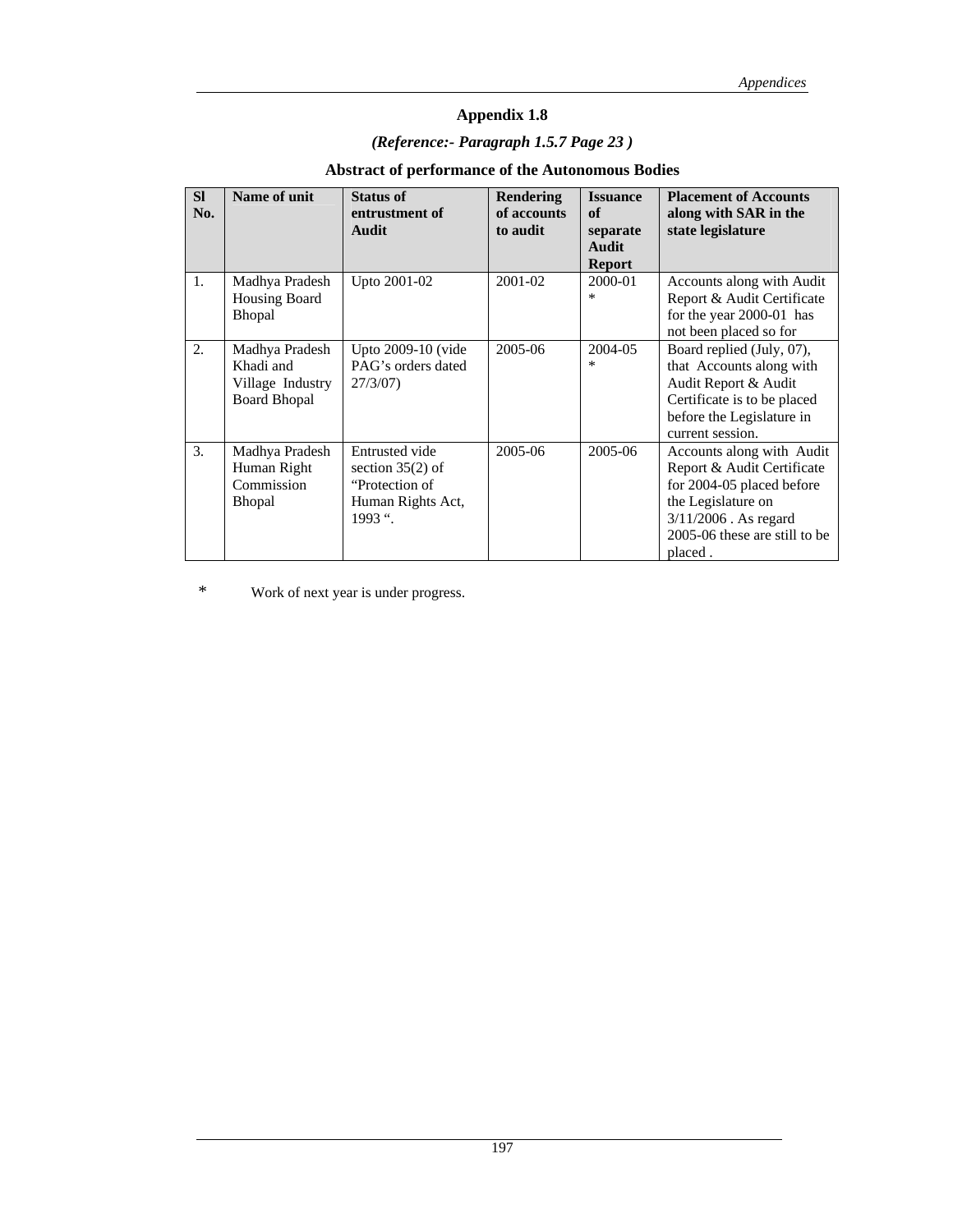## *(Reference : paragraph 1.6, page 23 )*

### **Department/year-wise break-up of Misappropriation, Defalcations etc.**

|                  |               |                                           |                 |                        |                          |                                                     |                          |                                                     |                                                     |                                                       |                          |                          |                 | (Amount in Rupees)  |
|------------------|---------------|-------------------------------------------|-----------------|------------------------|--------------------------|-----------------------------------------------------|--------------------------|-----------------------------------------------------|-----------------------------------------------------|-------------------------------------------------------|--------------------------|--------------------------|-----------------|---------------------|
| SI.<br>No.       | Major<br>Head | <b>Name of Department</b>                 |                 | <b>Upto March 2003</b> | 2003-04                  |                                                     | 2004-05                  |                                                     | 2005-06                                             |                                                       | 2006-07                  |                          |                 | <b>Grand Total</b>  |
|                  |               |                                           | No. of<br>cases | <b>Amount</b>          | No. of<br>cases          | <b>Amount</b>                                       | No. of<br>cases          | <b>Amount</b>                                       | No. of<br>cases                                     | <b>Amount</b>                                         | No. of<br>cases          | <b>Amount</b>            | No. of<br>cases | <b>Total Amount</b> |
| -1.              | 2210          | Medical & Public Health<br>Department     | 62              | 93,48,287.39           | $- -$                    | $- -$                                               | $\overline{\phantom{a}}$ | $- -$                                               | $\hspace{0.05cm} -\hspace{0.05cm} -\hspace{0.05cm}$ | $\overline{\phantom{a}}$                              | 01                       | 27,022.00                | 63              | 93,75,309.39        |
| 2.               | 2245          | Natural Calamities &<br>Assistance.       | 02              | 46,83,536.05           | $\overline{\phantom{m}}$ | $-$                                                 | $\overline{\phantom{a}}$ | $\qquad \qquad -$                                   | $\hspace{0.05cm} -\hspace{0.05cm} -\hspace{0.05cm}$ | $ -$                                                  | $\overline{\phantom{a}}$ | $\overline{\phantom{a}}$ | 02              | 46,83,536.05        |
| $\overline{3}$ . | 2051          | Public Service<br>Commission              | $\Omega$        | 23,109.71              | $- -$                    | $-$                                                 | $-\, -$                  | $- -$                                               | $\hspace{0.05cm} -\hspace{0.05cm} -\hspace{0.05cm}$ | $\overline{\phantom{a}}$                              | $\overline{\phantom{a}}$ | $-\, -$                  | 01              | 23,109.71           |
| 4.               | 2014          | Administration of Justice                 | 07              | 6,92,086.61            | $\overline{\phantom{a}}$ | $\hspace{0.05cm} -\hspace{0.05cm} -\hspace{0.05cm}$ | $- -$                    | $\qquad \qquad -$                                   | $\hspace{0.05cm} -\hspace{0.05cm} -\hspace{0.05cm}$ | $\hspace{0.05cm} - \hspace{0.05cm} - \hspace{0.05cm}$ | 02                       | 1,27,963.00              | 09              | 8,20,049.00         |
| 5.               | 2054          | Treasury and Accounts<br>(Finance Deptt.) | 10              | 33,03,481.95           | $\overline{\phantom{a}}$ | $\overline{\phantom{a}}$                            | $\overline{\phantom{a}}$ | $\qquad \qquad -$                                   | $\hspace{0.05cm} -\hspace{0.05cm} -\hspace{0.05cm}$ | $-$                                                   | $\overline{\phantom{a}}$ | $\overline{\phantom{a}}$ | 10              | 33,03,481.95        |
| 6.               | 2029          | <b>Land Revemre</b>                       | 14              | 4,67,663.49            | $\overline{\phantom{a}}$ | $\overline{\phantom{a}}$                            | $- -$                    | $\overline{\phantom{a}}$                            | $\overline{\phantom{a}}$                            | $- -$                                                 | $--$                     | $- -$                    | 14              | 4,67,663.49         |
| 7.               | 2053          | <b>District Administration</b>            | 03              | 86,919.68              | $\overline{\phantom{a}}$ | $-$                                                 | $\overline{\phantom{a}}$ | $- -$                                               | 01                                                  | 1,575.00                                              | $- -$                    | $- -$                    | 04              | 88,494.68           |
| 8.               | 2058          | Printing and Stationery                   | 01              | 66,739.00              | $\overline{\phantom{a}}$ | $\hspace{0.05cm}$ – $\hspace{0.05cm}$               | $- -$                    | $-$                                                 | $\hspace{0.05cm} -\hspace{0.05cm} -\hspace{0.05cm}$ | $\sim$                                                | $\overline{\phantom{a}}$ | $-\, -$                  | 01              | 66,739.00           |
| 9.               | 2211          | Family Welfare<br>Department              | 19              | 7,10,570.11            | $- -$                    | $\hspace{0.05cm} -\hspace{0.05cm} -\hspace{0.05cm}$ | $- -$                    | $- -$                                               | $\hspace{0.05cm} -\hspace{0.05cm} -\hspace{0.05cm}$ | $ -$                                                  | $\overline{\phantom{a}}$ | $\overline{\phantom{a}}$ | 19              | 7,10,570.11         |
| 10.              | 2403          | Veterinary Services                       | 17              | 13,11,933.88           | $\overline{\phantom{a}}$ | $- -$                                               | 08                       | 80,257.00                                           | 04                                                  | 36,954.00                                             | $- -$                    | $- -$                    | 29              | 14,29,144.88        |
| 11.              | 2225          | Welfare of SC/ST OBC                      | 48              | 22,99,064.81           | $- -$                    | $\hspace{0.05cm} -\hspace{0.05cm} -\hspace{0.05cm}$ | $- -$                    | $\hspace{0.05cm} -\hspace{0.05cm} -\hspace{0.05cm}$ | $\overline{\phantom{a}}$                            | $- -$                                                 | $--$                     | $- -$                    | 48              | 22,99,064.81        |
| 12.              | 2030          | Stamp & Registration                      | 01              | 95,980.00              | $\overline{\phantom{a}}$ | $\overline{\phantom{a}}$                            | $- -$                    | $- -$                                               | 01                                                  | 34,155.00                                             | $- -$                    | $- -$                    | 02              | 1,30,135.00         |
| 13.              | 2055          | Police                                    | 187             | 82, 19, 723. 30        | 39                       | 25,51,205.60                                        | 36                       | 8,16,970.00                                         | 44                                                  | 5,78,107.00                                           | 28                       | 4,51,197.00              | 334             | 1,26,17,202.90      |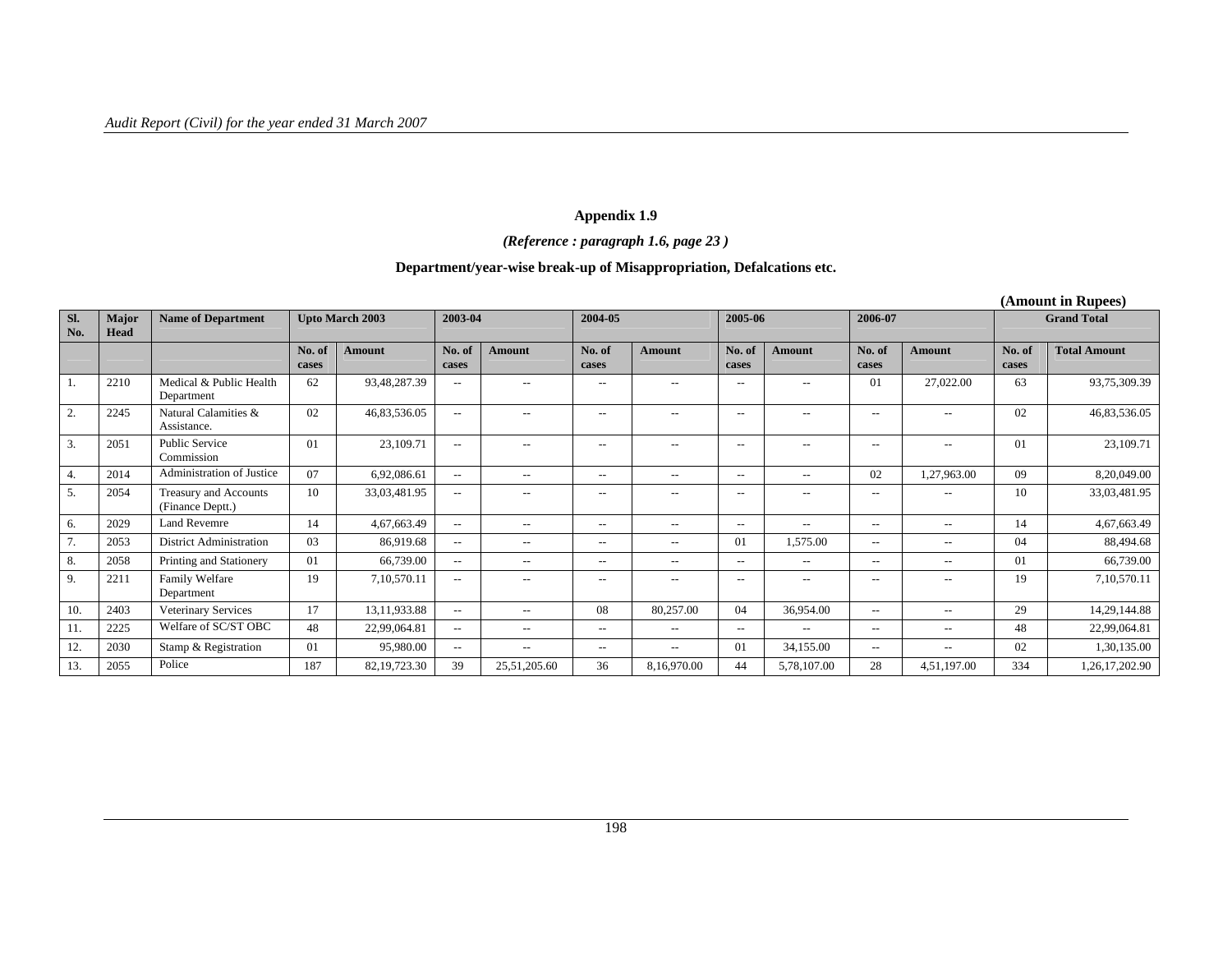| Sl.<br>No. | Major<br>Head          | <b>Name of Department</b>              |                          | <b>Upto March 2003</b> | 2003-04                  |                                                     | 2004-05                  |                          | 2005-06                  |                          | 2006-07                  |                          |                 | <b>Grand Total</b>  |
|------------|------------------------|----------------------------------------|--------------------------|------------------------|--------------------------|-----------------------------------------------------|--------------------------|--------------------------|--------------------------|--------------------------|--------------------------|--------------------------|-----------------|---------------------|
|            |                        |                                        | No. of<br>cases          | <b>Amount</b>          | No. of<br>cases          | <b>Amount</b>                                       | No. of<br>cases          | <b>Amount</b>            | No. of<br>cases          | <b>Amount</b>            | No. of<br>cases          | <b>Amount</b>            | No. of<br>cases | <b>Total Amount</b> |
| 14.        | 2041                   | Transport                              | 01                       | 5,63,756.00            | $-$                      | $\overline{\phantom{a}}$                            | $\overline{\phantom{a}}$ | $\overline{\phantom{a}}$ | $- -$                    | $\overline{\phantom{a}}$ | $\overline{\phantom{a}}$ | $\overline{\phantom{a}}$ | $\Omega$        | 5,63,756.00         |
| 15.        | 2235                   | Social<br>Panchayat<br>and<br>Welfare  | 07                       | 5,59,650.15            | $- -$                    | $\overline{\phantom{a}}$                            | 01                       | 1,59,412.00              | $\sim$ $\sim$            | $\overline{\phantom{a}}$ | $\overline{\phantom{a}}$ | $\overline{\phantom{a}}$ | 08              | 7,19,062.15         |
| 16.        | 2235                   | Women and Child Welfare                | 07                       | 2,78,052.00            | $\overline{\phantom{a}}$ | $\hspace{0.05cm} -\hspace{0.05cm} -\hspace{0.05cm}$ | 01                       | 1,31,102.00              | $---$                    | $\overline{\phantom{a}}$ | $\overline{\phantom{a}}$ | $\overline{\phantom{a}}$ | 08              | 4,09,154.00         |
| 17.        | 2235                   | <b>Rehabilitation Department</b>       | 04                       | 27.960.49              | $- -$                    | $\overline{\phantom{a}}$                            | $\overline{\phantom{a}}$ | $\overline{\phantom{a}}$ | $\overline{a}$           | $\overline{\phantom{a}}$ | $\overline{\phantom{a}}$ | $\overline{\phantom{a}}$ | 04              | 27,960.49           |
| 18.        | 2401                   | Agriculture Deptt.                     | 18                       | 6,05,446.10            | 03                       | 2.66.878.00                                         | 04                       | 1.90.840.00              | 03                       | 7,93,900.00              | $-$                      | $\overline{\phantom{a}}$ | 28              | 18,57,064.10        |
| 19.        | 2402                   | Agriculture Deptt.                     | 07                       | 1,81,325.25            |                          | 3,500.00                                            | $---$                    | $\frac{1}{2}$            | 01                       | 40,487.00                | $\overline{\phantom{a}}$ | $\overline{\phantom{m}}$ | 09              | 2,25,312.25         |
| 20.        | 2851                   | Village Industry                       | 02                       | 2,82,287.40            | 02                       | 5.000.00                                            | $\overline{a}$           | $\overline{a}$           |                          | $\overline{\phantom{a}}$ | $\overline{\phantom{a}}$ | $\sim$ $\sim$            | 04              | 2,87,287.40         |
| 21.        | 2230                   | Labour                                 | 06                       | 7,30,427.00            | 03                       | 43,905.00                                           | 01                       | 16,652.00                | 01                       | 4,800.00                 | $\overline{\phantom{a}}$ | $\sim$ $\sim$            | 11              | 7,95,784.00         |
| 22.        | 2039                   | <b>State Excise</b>                    | 12                       | 4,80,303.72            | $\overline{a}$           | $\hspace{0.05cm} -\hspace{0.05cm} -\hspace{0.05cm}$ | $\overline{\phantom{a}}$ | $\overline{\phantom{a}}$ |                          | $\overline{\phantom{a}}$ | $\overline{\phantom{m}}$ | $\overline{\phantom{m}}$ | 12              | 4,80,303.72         |
| 23.        | 2408                   | Food & Civil Supply                    | 01                       | 52,357.35              | $- -$                    | $\overline{\phantom{a}}$                            | 01                       | 1,100.00                 | $\overline{\phantom{a}}$ | $\overline{\phantom{a}}$ | $\overline{\phantom{m}}$ | $\overline{\phantom{m}}$ | 02              | 53,457.35           |
| 24.        | 2425                   | Co-operative                           | 02                       | 1,11,774.00            | $\overline{a}$           | $\hspace{0.05cm} -\hspace{0.05cm} -\hspace{0.05cm}$ | $\overline{\phantom{a}}$ | $- -$                    | $\overline{\phantom{a}}$ | $\overline{\phantom{a}}$ | $\overline{\phantom{a}}$ | $\overline{a}$           | 02              | 1,11,774.00         |
| 25.        | 2202                   | Primary Education                      | 116                      | 48,81,814.39           | 03                       | 8,53,444.35                                         | $--$                     | $\overline{\phantom{a}}$ | 10                       | 17,41,981.00             | 07                       | 3,68,047.47              | 136             | 78,45,287.21        |
| 26.        | 2202                   | Higher Education Deptt.                | 10                       | 9.51.021.60            | $- -$                    | $\overline{\phantom{a}}$                            | 01                       | 3.545.00                 | 06                       | 1,71,325.00              | 11                       | 3.24.808.00              | 28              | 14,50,699.60        |
| 27.        | 2203                   | <b>Technical Education Deptt.</b>      | 03                       | 2,23,651.00            | $\overline{2}$           | 6,61,464.00                                         | 02                       | 95,531.00                | 03                       | 1,96,753.50              | 08                       | 15,79,627.00             | 18              | 27,57,026.50        |
| 28.        | 2205                   | Art & Culture Deptt.                   | 01                       | 13, 12, 117. 70        | $-$                      | $\overline{\phantom{a}}$                            | 01                       | 25,000.00                | $---$                    | $\overline{\phantom{a}}$ | $\overline{\phantom{a}}$ | $\sim$ $\sim$            | 02              | 13,37,117.70        |
| 29.        | 2501.<br>2505.<br>2515 | <b>Rural Development</b><br>Department | 10                       | 6,25,180.44            | $- -$                    | $\overline{\phantom{a}}$                            | $\overline{\phantom{a}}$ | $\overline{\phantom{a}}$ | $\overline{\phantom{a}}$ | $\sim$                   | 01                       | 42,31,000.00             | 11              | 48,56,180.44        |
| 30         | 2217                   | <b>Urban Development</b><br>Department | $---$                    | $- -$                  | $- -$                    | $\overline{\phantom{a}}$                            | 01                       | 2,000.00                 | $--$                     | $\overline{\phantom{a}}$ | $\overline{\phantom{m}}$ |                          | $\Omega$        | 2,000.00            |
| 31         | 2852                   | Village Industry                       | $\overline{\phantom{a}}$ | $- -$                  | $\overline{a}$           | $\overline{\phantom{a}}$                            | 01                       | 1,03,000.00              | $\overline{a}$           | $\overline{\phantom{a}}$ | $\overline{\phantom{a}}$ | $\overline{\phantom{a}}$ | 01              | 1,03,000.00         |
| 32         | 2853                   | Mines and Minerals                     | 01                       | 30,579.00              | 01                       | 23,600.00                                           | 01                       | 3,000.00                 | $--$                     | $-\!$                    | $\overline{\phantom{m}}$ | $--$                     | 03              | 57,179.00           |
|            |                        | <b>Total</b>                           | 580                      | 4,32,06,799.57         | 54                       | 44,08,996.95                                        | 59                       | 16,28,409.00             | 74                       | 36,00,037.50             | 58                       | 71,09,664.47             | 825             | 5,99,53,906.88      |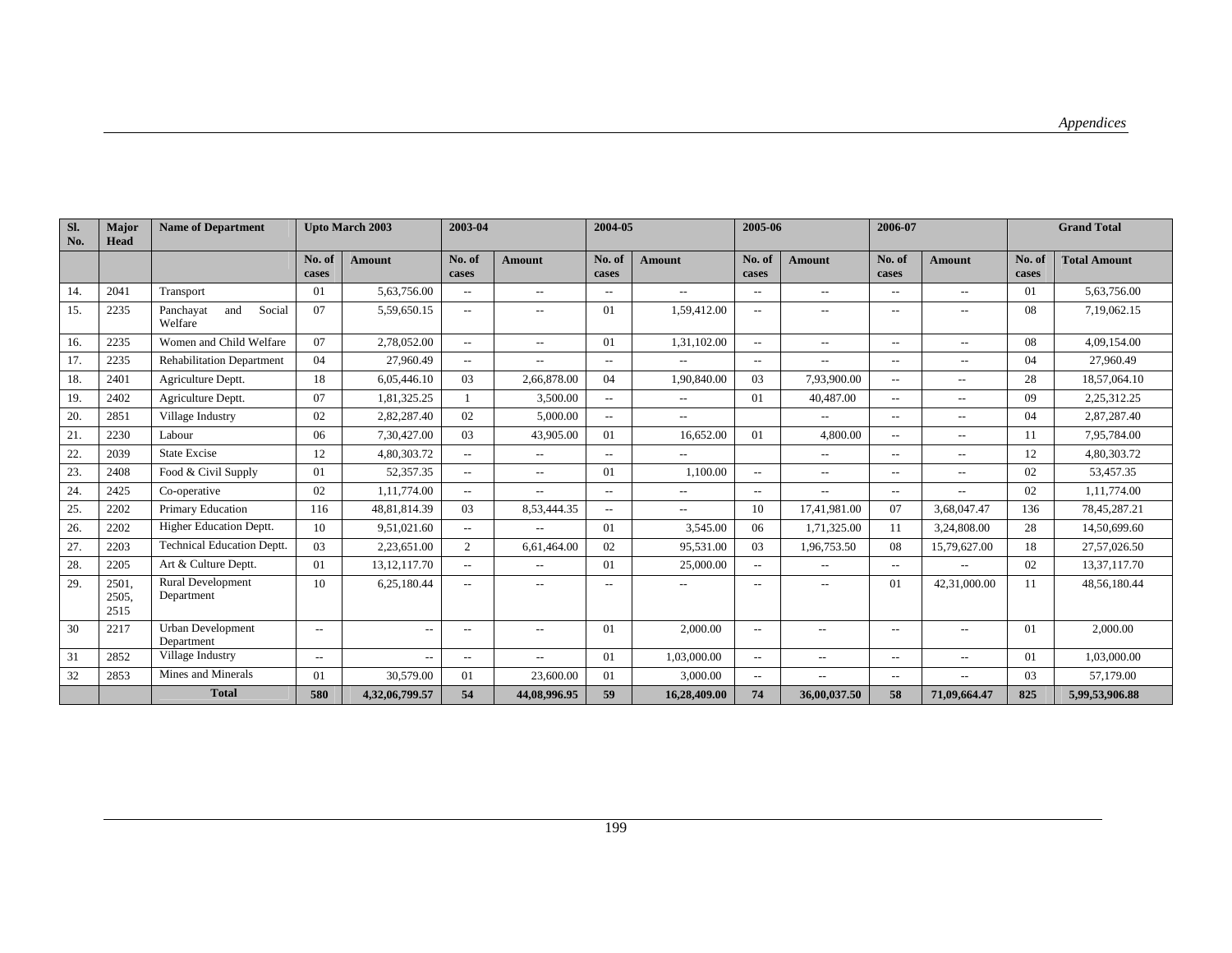# *(Reference: paragraph 1.6.1, page 23 )*

### **Write off of losses, etc.**

| <b>Sl. No.</b> | <b>Major Head</b> | <b>Department</b>            | Number of<br>cases | Amount<br>(in Rupees) |
|----------------|-------------------|------------------------------|--------------------|-----------------------|
| 01.            | 2040              | Sales Tax                    | 01                 | 85519.00              |
| 02.            | 2853              | Mines and Minerals           | 01                 | 12300.00              |
| 03.            | 2055              | Police                       | 17                 | 291244.00             |
| 04.            | 2225              | Welfare of SC/STs and O.B.C. | 01                 | 100070.00             |
| 05.            | 2202              | <b>Higher Education</b>      | 07                 | 9992447.00            |
| 06.            | 2203              | <b>Technical Education</b>   | 01                 | 48831.00              |
| 07.            | 2501              | <b>Rural Development</b>     | 03                 | 8369000.00            |
|                |                   | TOTAL                        | 30                 | 18899411.00           |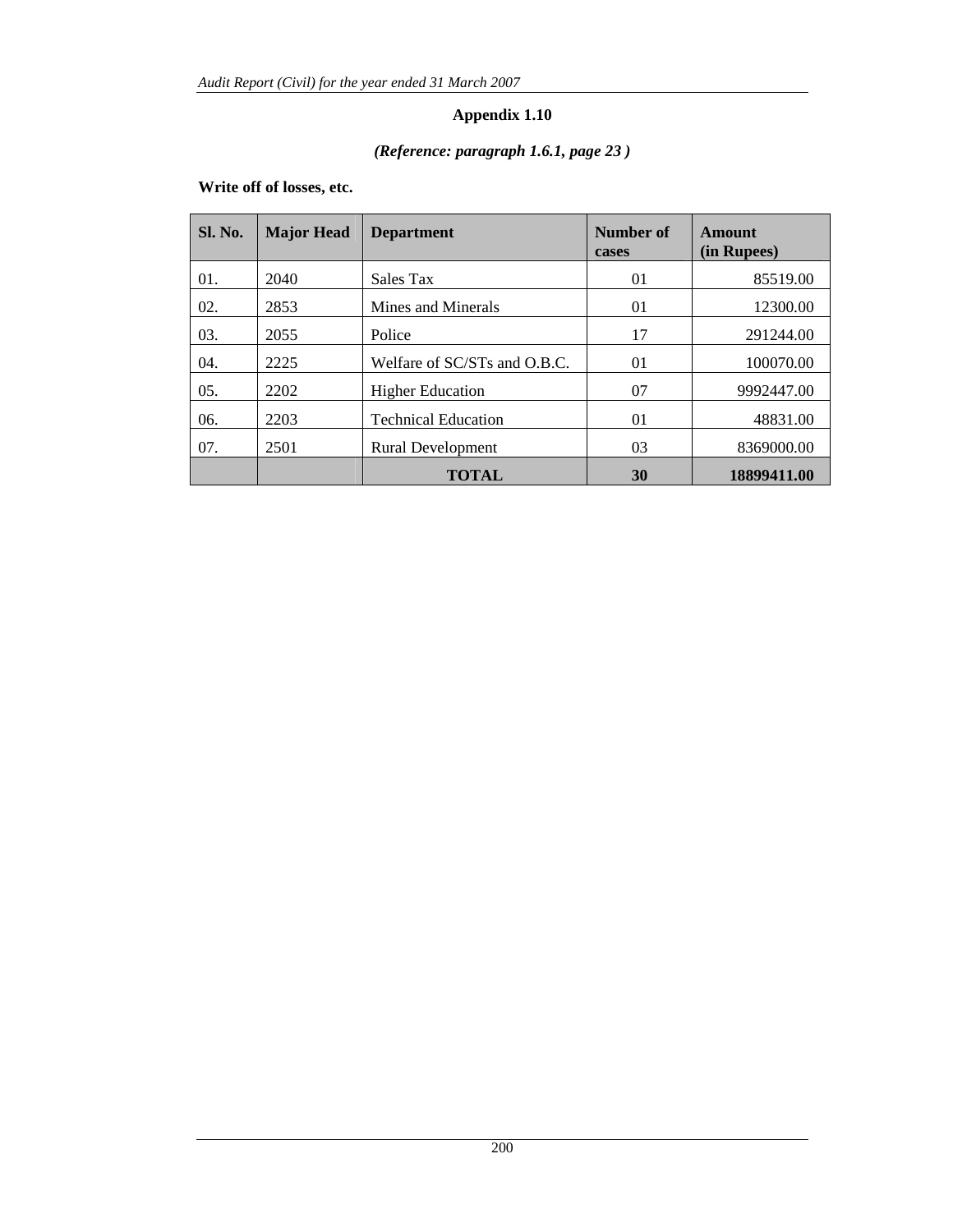### *(Reference paragraph 1.2 and 1.7 page 4 and 24 )*

### **TIME-SERIES DATA ON STATE GOVERNMENT FINANCES**

|                                                                      |                |                |                |              | (Rupees in crore) |           |  |  |
|----------------------------------------------------------------------|----------------|----------------|----------------|--------------|-------------------|-----------|--|--|
|                                                                      | 2001-02        | 2002-03        | 2003-04        | 2004-05      | 2005-06           | 2006-07   |  |  |
| 1. Revenue Receipts                                                  | 11211          | 13391          | 14289          | 19743        | 20597             | 25694     |  |  |
| (i) Tax Revenue                                                      | 4679(42)       | 6165(46)       | 6789(48)       | 7773(39)     | 9115(44)          | 10473(41) |  |  |
| Taxes on Sales, Trade, etc.                                          | 2361(50)       | 2906(47)       | 3293(49)       | 3913(51)     | 4508(50)          | 5261(50)  |  |  |
| <b>State Excise</b>                                                  | 705(15)        | 890(15)        | 1086(16)       | 1193(15)     | 1370(15)          | 1547(15)  |  |  |
| <b>Stamps and Registration fees</b>                                  | 445(10)        | 535(9)         | 614(9)         | 789(10)      | 1009(11)          | 1251(12)  |  |  |
| <b>Taxes on Vehicles</b>                                             | 393(8)         | 429(7)         | 455(6)         | 489(6)       | 556(6)            | 634(6)    |  |  |
| <b>Other Taxes</b>                                                   | 775(17)        | 1405(22)       | 1341(20)       | 1389(18)     | 1672(18)          | 1780(17)  |  |  |
| (ii) Non Tax Revenue                                                 | 1602(14)       | 1635(12)       | 1480(10)       | 4462(23)     | 2208(11)          | 2658(10)  |  |  |
| (iii) State's share in Union taxes<br>and duties                     | 3439(31)       | 3729(28)       | 4247(30)       | 5077(26)     | 6341(31)          | 8089(31)  |  |  |
| (iv) Grants-in-aid from GOI                                          | 1491(13)       | 1862(14)       | 1773(12)       | 2431(12)     | 2933(14)          | 4474(17)  |  |  |
| 2. Misc. Capital Receipts                                            | --             | $-$            | $\overline{a}$ |              | $\sim$            | $10*$     |  |  |
| 3. Total revenue and Non debt<br>capital receipts $(1+2)$            | 11211          | 13391          | 14289          | 19743        | 20597             | 25704     |  |  |
| 4. Recovery of Loans and<br><b>Advances</b>                          | 1588           | 43             | 36             | 53           | 2852              | 28        |  |  |
| 5. Public Debt Receipts                                              | 3281           | 4949           | 9938           | 8849         | 5161              | 4603      |  |  |
| Internal Debt (Excluding. Ways<br>& Means Advances and<br>Overdraft) | 1830(56)       | 3169(64)       | 7949(80)       | 6968(79)     | 4867(94)          | 4172(91)  |  |  |
| Loans and Advances from<br>Government of India <sup>S</sup>          | 1451(44)       | 1780(36)       | 1722(17)       | 1881(21)     | 294(6)            | 431(9)    |  |  |
| Net Transactions under Ways and<br>means advances and overdraft      | $\overline{a}$ | $\overline{a}$ | 267(3)         | $\sim$       | $\overline{a}$    | Ξ.        |  |  |
| 6. Total receipts in the Consolidated<br>fund $(3+4+5)$              | 16080          | 18383          | 24263          | 28645        | 28610             | 30335     |  |  |
| 7. Contingency Fund receipts                                         | $-$            |                |                | $\mathbf{1}$ | ٠.                | 68        |  |  |
| 8. Public Account receipts                                           | 15013          | 20120          | 22285          | 24790        | 29038             | 32225     |  |  |
| 9. Total receipts of the<br>Government $(6+7+8)$                     | 31093          | 38503          | 46548          | 53436        | 57648             | 62628     |  |  |
| 10. Revenue expenditure                                              | 14369(87)      | 14560(83)      | 18765(87)      | 18026(69)    | 20563(73)         | 22363(79) |  |  |
| Plan                                                                 | 2516(18)       | 3520(24)       | 2816(15)       | 3165(18)     | 4212(20)          | 5452(24)  |  |  |
| Non-Plan                                                             | 11853(82)      | 11040(76)      | 15949(85)      | 14861(82)    | 16351(80)         | 16911(76) |  |  |
| General Services (including<br>interest, payments)                   | 5049(35)       | 5445(37)       | 6574(35)       | 7468(41)     | 7593(37)          | 8602(38)  |  |  |
| Social Services                                                      | 4583(32)       | 5284(36)       | 5322(28)       | 5672(32)     | 6658(32)          | 7577(34)  |  |  |
| <b>Economic Services</b>                                             | 4364(30)       | 3425(24)       | 6278(34)       | 3969(22)     | 5195(25)          | 4880(22)  |  |  |
| Grants-in-aid and<br>contributions                                   | 373(3)         | 406(3)         | 591(3)         | 917(5)       | 1117(6)           | 1304(6)   |  |  |
| 11. Capital Expenditure                                              | 1471(9)        | 2455(14)       | 2679 (12)      | 4951(19)     | 6623(24)          | 5170(18)  |  |  |
| Plan                                                                 | 1466(100)      | 2449(100)      | 2673(100)      | 3568(72)     | 3700(56)          | 4855(94)  |  |  |
| Non-Plan                                                             | 0.5            | 6              | 6              | 1383(28)     | 2923(44)          | 315(6)    |  |  |
| <b>General Services</b>                                              | 22(1)          | 36(1)          | 36(1)          | 146(3)       | 121(2)            | 71(1)     |  |  |
| <b>Social Services</b>                                               | 172(12)        | 536(22)        | 535(20)        | 432(9)       | 635(10)           | 722(14)   |  |  |
| <b>Economic Services</b>                                             | 1277(87)       | 1883(77)       | 2108(79)       | 4373(88)     | 5867(88)          | 4377(85)  |  |  |

*-contd..* 

 $\bf S$ 

Includes ways and means advances from GOI.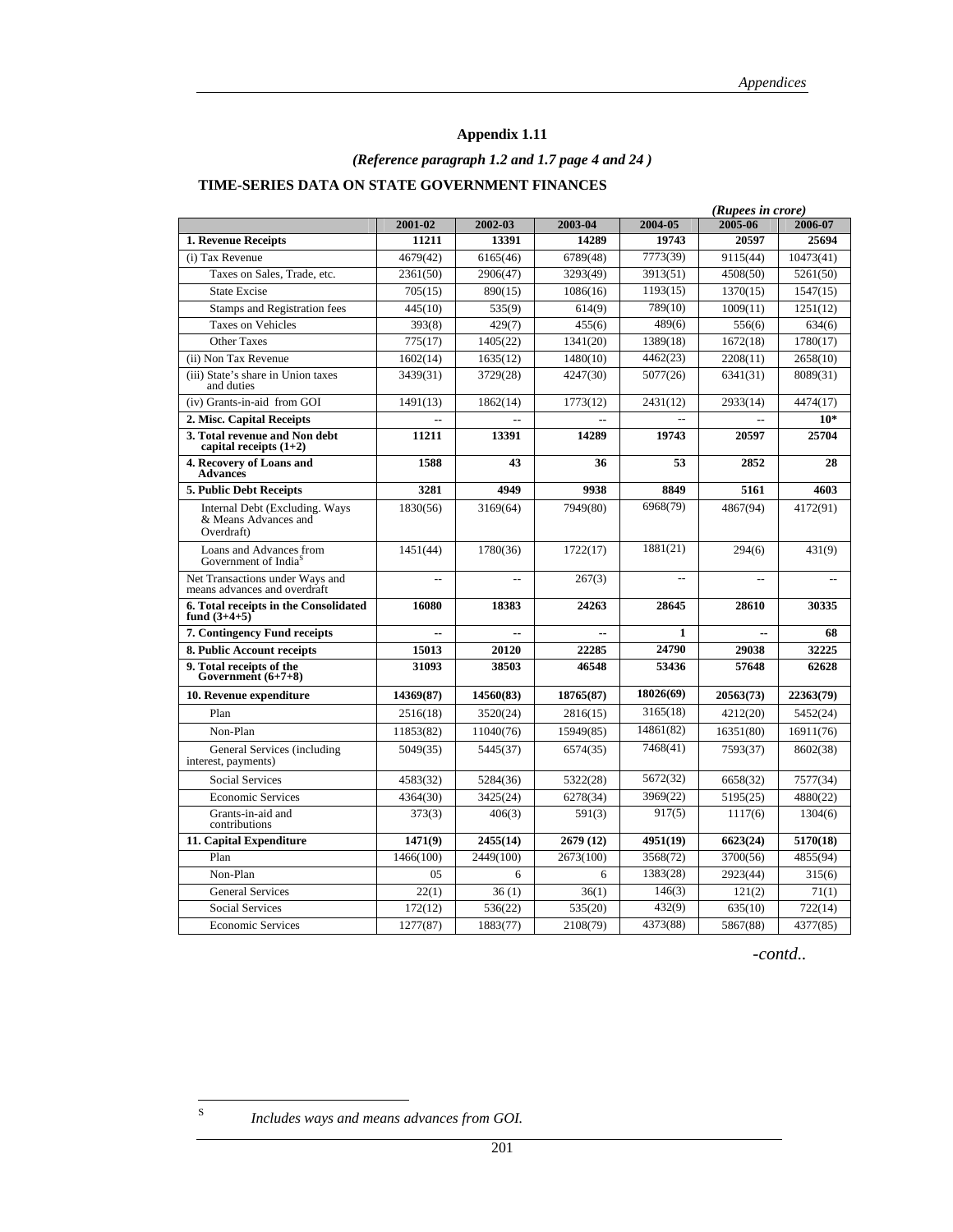|                                                                                 | (Rupees in crore) |           |                |           |                        |                |  |
|---------------------------------------------------------------------------------|-------------------|-----------|----------------|-----------|------------------------|----------------|--|
|                                                                                 | 2001-02           | 2002-03   | 2003-04        | 2004-05   | 2005-06                | 2006-07        |  |
|                                                                                 |                   |           |                |           |                        |                |  |
| 12. Disbursement of Loans and<br><b>Advances</b>                                | 599(4)            | 481(3)    | 204(1)         | 3311(12)  | 834(3)                 | 953(3)         |  |
| <b>12A Inter-State settlement</b>                                               | 5.                |           | ٠.             |           | $\overline{a}$         | 1              |  |
| 13. Total expenditure $(10+11+12)$                                              | 16444             | 17496     | 21648          | 26288     | 28020                  | 28486          |  |
| 14. Repayment of Public Debt                                                    | 522               | 1494      | 2275           | 3391      | 954                    | 1732           |  |
| <b>Internal Debt (excluding Ways</b><br>& Means Advances and<br>Overdraft)      | 150               | 153       | 278            | 1147      | 539                    | 989            |  |
| Net transactions under Ways<br>and Means Advances and<br>Overdraft              | Ξ.                |           | $\overline{a}$ | 267       | $=$                    |                |  |
| Loans and Advances from<br>Government of India                                  | 372               | 1341      | 1997           | 1977      | 415                    | 743**          |  |
| 15. Appropriation to<br><b>Contingency Fund</b>                                 | ٠.                | ä,        | ٠.             |           | $\overline{a}$         | 60             |  |
| 16. Total disbursement out of<br><b>Consolidated Fund</b><br>$(13+14+15)$       | 16966             | 18990     | 23923          | 29679     | 28974                  | 30286          |  |
| <b>17. Contingency Fund</b><br>disbursements                                    | ٠.                |           | ٠.             | u.        | 8                      |                |  |
| <b>18. Public Account</b><br>disbursements                                      | 13569             | 19935     | 22439          | 23591     | 28096                  | 30769          |  |
| 19. Total disbursements by the<br>Government $(16+17+18)$                       | 30535             | 38925     | 46362          | 53270     | 57078                  | 61055          |  |
| 20. Revenue Deficit $(-)$ /Surplus $(+)$                                        | $(-)3158$         | $(-)1169$ | $(-)4476$      | $(+)1717$ | $\left(+\right)$ 34*** | $(+)3331$      |  |
| 21. Fiscal Deficit (-)/Surplus(+)<br>$(3+4-13)$                                 | $(-)3645$         | $(-)4062$ | $(-)7323$      | $(-)6492$ | $(-)4571$              | $(-)2755$      |  |
| 22. Primary Deficit (-)/Surplus(+)<br>$(21-23)$                                 | $(-)1391$         | $(-)1560$ | $(-)4117$      | $(-)2831$ | $(-)1149$              | $(+)1274$      |  |
| Part D. Other data                                                              |                   |           |                |           |                        |                |  |
| 23. Interest payments (included<br>in revenue expenditure)                      | 2254              | 2502      | 3206           | 3661      | 3422                   | 4029           |  |
| 24. Arrears of Revenue \$<br>(percentage of Tax & non-<br>Tax Revenue receipts) | 204(3)            | 839(11)   | 758(9)         | 34(0.28)  | 986 (8.71)             | 919(9)         |  |
| 25. Financial assistance to local<br>bodies etc.                                | 2304              | 525       | 3324           | 1143      | 2081                   | 767            |  |
| 26. Ways and Means Advances/<br>Overdraft availed (days)                        | 117/172           | 103/176   | 200/60         | 127/00    | $\overline{a}$         | $\overline{a}$ |  |
| 27. Interest on WMA/Overdraft                                                   | 11/5              | 11/7      | 13/4           | 4/00      | $\sim$ $\sim$          | --             |  |
| <b>28. Gross State Domestic Product</b><br>(GSDP)                               | 86792             | 86405     | 102267         | 108903(P) | 117820(Q)              | 131091(A)      |  |
| 29. Outstanding debt (year-end)                                                 | 22548             | 26487     | 30340          | 37525     | 44235                  | 49173          |  |
| 30. Outstanding guarantees<br>(vear-end)                                        | 472               | 585       | 974            | 2016      | 613                    | 866            |  |
| 31. Maximum amount<br>guaranteed (year-end)                                     | 9701              | 11572     | 12131          | 12507     | 12637                  | 12424          |  |
| 32. Number of incomplete<br>projects                                            | 180               | 301       | 453            | 436       | <b>NA</b>              | N.A.           |  |
| 33. Capital blocked in incomplete<br>projects                                   | 5589              | 6459      | 7447           | 9031      | <b>NA</b>              | N.A.           |  |

### **Appendix 1.11 (continued)**

\* Includes Inter state settlement (Rs.1.00 crore), *\*\* Includes debt relief of Rs.726.12 crore under DCRF*.<br>\*\*\* Actual Revenue

*\*\*\* Actual Revenue surplus is Rs.33.32 crore. Revenue Surplus is understated by Rs.814.78 crore due to conversion of investment under rural electrification Corporation into grant by State Government.* 

*(\$) Revenue figure of some principal heads of revenue* 

*(Q) Quick estimates, (A) advanced estimates, (P) provisional estimates for the successor State of Madhya Pradesh.*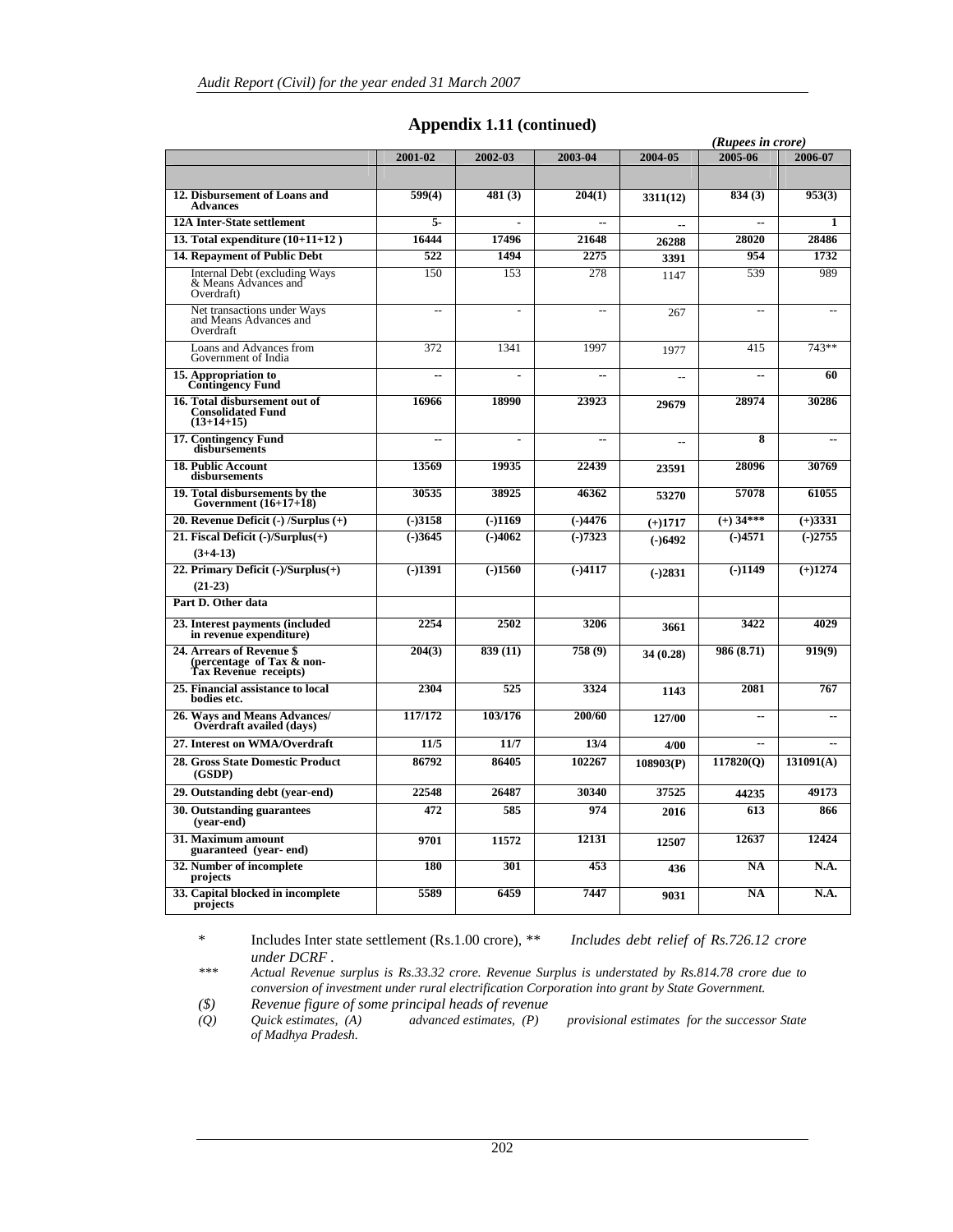### *(Reference: Paragraph 1.7.2.1, Page 24)*

### **Financial position of Statutory Corporations/Government Companies as on 31.03.2007 running in loss for the latest year for which accounts were finalised**

| SI.<br>No | Name of the Companies/<br><b>Corporations</b>                           | Years up to<br>which accounts<br>furnished. | Amount invested (paid-up-capital) at the end of the year |                |                                                     |              | Accumulated loss(-) at the<br>end of 31 March of the year | <b>Sector</b>             |
|-----------|-------------------------------------------------------------------------|---------------------------------------------|----------------------------------------------------------|----------------|-----------------------------------------------------|--------------|-----------------------------------------------------------|---------------------------|
|           |                                                                         |                                             | <b>State</b>                                             | <b>Central</b> | <b>Others</b>                                       | <b>Total</b> |                                                           |                           |
|           |                                                                         |                                             |                                                          |                |                                                     | (Rs.in lakh) |                                                           |                           |
|           | 2.                                                                      | 3.                                          | 4.                                                       | 5.             | 6.                                                  | 7.           | 8.                                                        | 9.                        |
| A         | <b>Companies</b>                                                        |                                             |                                                          |                |                                                     |              |                                                           |                           |
|           | M.P.State Agro Industries<br>Development Corporation<br>Limited, Bhopal | 2003-04                                     | 209.50                                                   | 120.00         |                                                     | 329.50       | 256.21                                                    | Agriculture<br>and allied |
| 2.        | M.P.Audyogik Kendra Vikas<br>Nigam (Rewa) Ltd, Rewa                     | 2005-06                                     | $-$                                                      |                | 80.00                                               | 80.00        | 45.69                                                     | Area<br>Development       |
| 3.        | M.P.State Industrial<br>Development Corporation<br>Limited, Bhopal      | 2004-05                                     | 8109.18                                                  |                | $\tilde{\phantom{a}}$                               | 8109.18      | 63405.06                                                  | Finance                   |
| 4.        | M.P.Tourism Development<br>Corporation Limited, Bhopal                  | 2003-04                                     | 2497.29                                                  | --             | $\overline{\phantom{a}}$                            | 2497.29      | 1255.63                                                   | Tourism                   |
| 5.        | M.P.Paschim Kshetra Vidyut<br>Vitran Company Limited,<br>Indore         | 2005-06                                     | 53300.00                                                 | $- -$          | $\overline{\phantom{a}}$                            | 53300.00     | 20042.46                                                  | Energy                    |
| 6.        | M.P.Madhya Kshetra Vidyut<br>Vitran Company Limited,<br>Bhopal          | 2005-06                                     | 35071.00                                                 |                | $\hspace{0.05cm} -\hspace{0.05cm} -\hspace{0.05cm}$ | 35071.00     | 30460.46                                                  | Energy                    |
| 7.        | Special Economic Zone Indore<br>Limited, Indore                         | 2003-04                                     | 1497.40                                                  | --             | $\overline{\phantom{m}}$                            | 1497.40      | 115.06                                                    | Aera<br>Development       |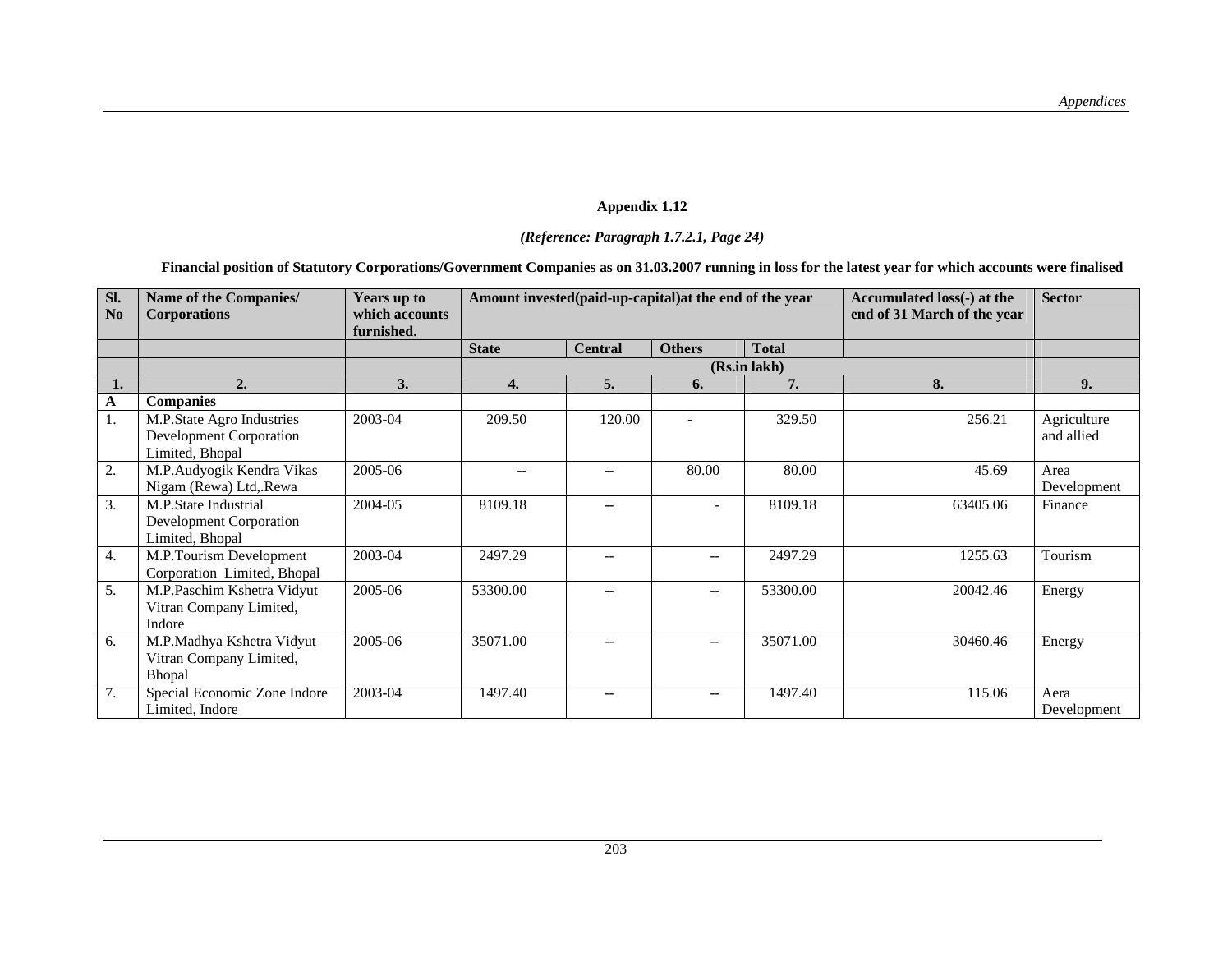### *Audit Report (Civil) for the year ended 31 March 2007*

|                  | 2.                                                   | 3.      | 4.        | 5.                | 6.                                            | 7.        | 8.        | 9.              |
|------------------|------------------------------------------------------|---------|-----------|-------------------|-----------------------------------------------|-----------|-----------|-----------------|
| $\boldsymbol{B}$ | <b>Defunct Companies</b>                             |         |           |                   |                                               |           |           |                 |
| ı.               | Optel Telecommunication<br>Limited, Bhopal           | 2004-05 | --        | $- -$             | 1500<br>896.71 (Priva<br>te share<br>holders) | 2396.71   | 11238.95  | Electronics     |
| 2.               | M.P. State Industries<br>Corporation Limited, Bhopal | 2003-04 | 1511.67   | $- -$             | $\qquad \qquad -$                             | 1511.67   | 5119.52   | Industries      |
| 3.               | M.P.State Textiles Corporation<br>Limited, Bhopal    | 2004-05 | 685.95    | $- -$             | $- -$                                         | 685.95    | 9528.80   | <b>Textiles</b> |
| 4.               | M.P.Rajya Setu Nirman Nigam<br>Limited, Bhopal       | 1989-90 | 500       | $-$               | $- -$                                         | 500.00    | 205.04    | Construction    |
| $\boldsymbol{C}$ | 619(B) Companies                                     |         |           |                   |                                               |           |           |                 |
| 1.               | M.P. Vidyut Yantra Nigam<br>Limited, Bhopal          | 1989-90 | 126.00    | 24.00             | $- -$                                         | 150.00    | 377.52    | Energy          |
| D                | <b>Statutory Corporations</b>                        |         |           |                   |                                               |           |           |                 |
| 1.               | M.P State Electricity<br>Board, Jabalpur             | 2004-05 | 16961.71  | $-$               | $- -$                                         | 16961.71  | 94924.74  |                 |
| 2.               | M.P.Road Transport<br>Corporation                    | 2004-05 | 14140.34  | 4096.38           | $- -$                                         | 18236.72  | 78123.71  |                 |
| 3.               | M.P.Financial Corporation                            | 2005-06 | 6253.91   | $\qquad \qquad -$ | 2554.45                                       | 8808.36   | 22707.59  |                 |
|                  | Total                                                |         | 140863.95 | 4240.38           | 5031.16                                       | 150135.49 | 337806.44 |                 |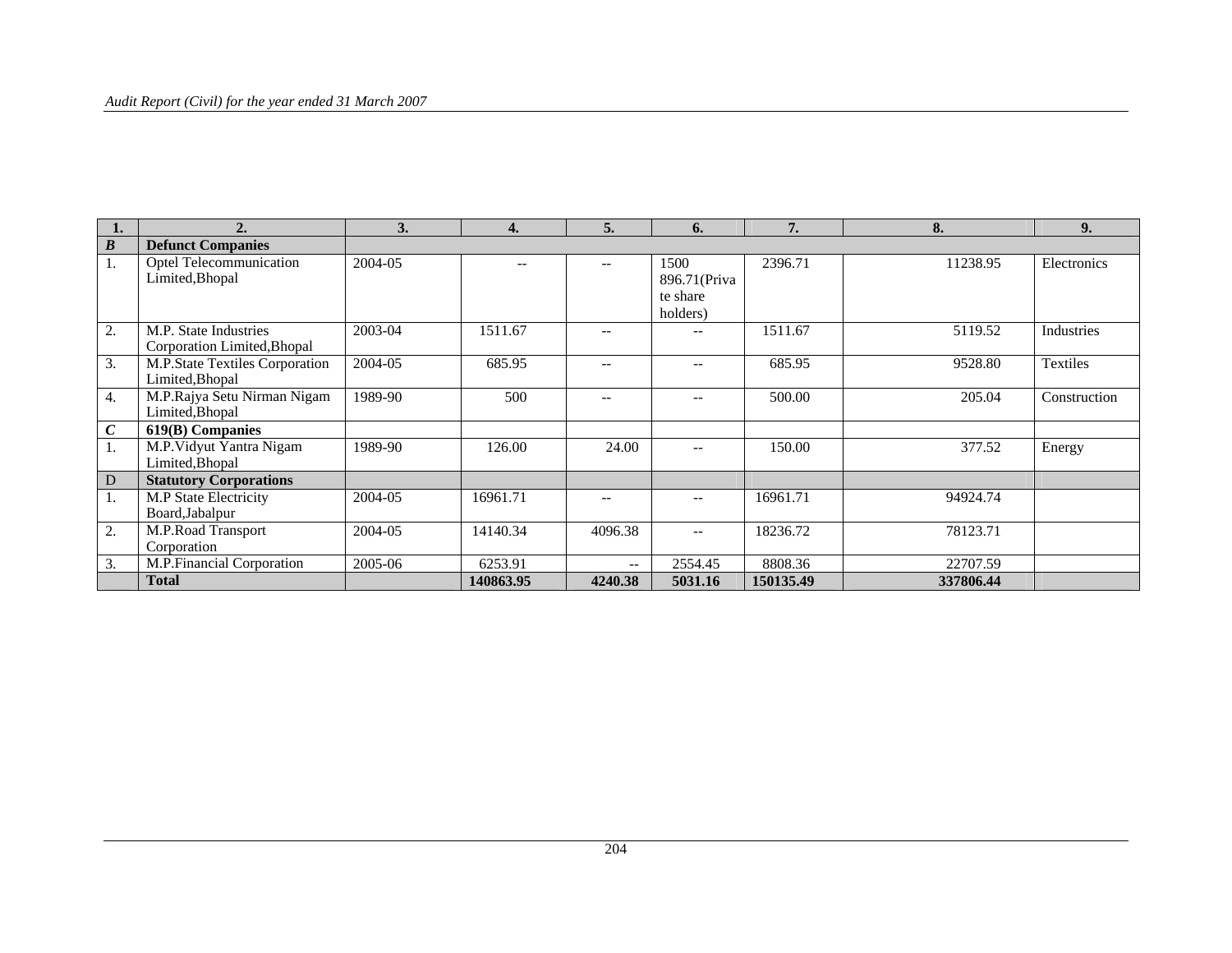## *(Reference : paragraph 2.3.1, page 41 )*

### **Cases where entire budget provision under Central schemes remained unutilized**

|                |                                                                                                                             | (Rupees in crore)                                                                                                                    |                                         |  |  |  |  |
|----------------|-----------------------------------------------------------------------------------------------------------------------------|--------------------------------------------------------------------------------------------------------------------------------------|-----------------------------------------|--|--|--|--|
| SI.<br>No.     | Number and name of grant                                                                                                    | <b>Head of account</b>                                                                                                               | <b>Budget provision</b><br>not utilized |  |  |  |  |
| (1)            | (2)                                                                                                                         | (3)                                                                                                                                  | (4)                                     |  |  |  |  |
|                | <b>A- Centrally Sponsored Schemes</b>                                                                                       |                                                                                                                                      |                                         |  |  |  |  |
| 1              | 23-Water Resources Department                                                                                               | 4700-80-800-0701-9243- Internal Water<br>Transport arrangement at Son River                                                          | 3.73                                    |  |  |  |  |
| 2              | 40- Expenditure pertaining to<br>Water Resources Department-<br><b>Command Area Development</b>                             | 4705-203-0701-6852-Correction of System<br>Deficiency                                                                                | 3.40                                    |  |  |  |  |
| 3              | 40- Expenditure pertaining to<br>Water Resources Department-<br><b>Command Area Development</b>                             | 4705-207-0701-6852- Correction of System<br>Deficiency                                                                               | 1.50                                    |  |  |  |  |
| $\overline{4}$ | 44-Higher Education                                                                                                         | 2202-03-102-0701-7319-Maharshi Panini<br>Sanskrit University, Ujjain                                                                 | 6.47                                    |  |  |  |  |
| 5              | 55-Women and Child<br>Development                                                                                           | 4235-02-102-0701-5360-Construction of<br><b>Buildings for Anganwadi Centers</b><br>(Externally Aided)                                | 18.06                                   |  |  |  |  |
| 6              | 64-Special Component Plan for<br><b>Scheduled Castes</b>                                                                    | 4225-01-789-277-703-5220-College<br>Hostels                                                                                          | 1.23                                    |  |  |  |  |
| 7              | 80-Financial Assistance to Three<br>Tier Panchayati Raj Institutions                                                        | 2515-101-0701-7100-Training of Panchayat<br><b>Officials</b>                                                                         | 2.65                                    |  |  |  |  |
| 8              | 82-Horticulture and Food<br>Processing                                                                                      | 2401-119-0701-1580-Macro Management<br>Scheme                                                                                        | 3.00                                    |  |  |  |  |
|                |                                                                                                                             | <b>Total-A</b>                                                                                                                       | 40.04                                   |  |  |  |  |
|                | <b>B- Central Sector Schemes.</b>                                                                                           |                                                                                                                                      |                                         |  |  |  |  |
| 9.             | 11- Commerce, Industry and<br>Employment                                                                                    | 4875-60-800-0801-705-Development and<br>Construction Work in Industrial Area<br>Institutes                                           | 2.70                                    |  |  |  |  |
| 10.            | 15-Financial assistance to Three<br>Tier Panchayti Raj Institutions<br>under Special Component Plan<br>for Scheduled Castes | 2515-789-800-0803-7886-Transportation of<br>Mid-day meal material                                                                    | 29.62                                   |  |  |  |  |
| 11.            | 15-Financial assistance to Three<br>Tier Panchayti Raj Institutions<br>under Special Component Plan<br>for Scheduled Castes | 2501-01-789-101-0803-9249-Backward<br>Region Grand Fund Scheme                                                                       | 57.00                                   |  |  |  |  |
| 12.            | 19- Public Health and Family<br>Welfare                                                                                     | 3606-237-0801-2498-Supply of<br>Conventional Contraceptives                                                                          | 10.00                                   |  |  |  |  |
| 13.            | 19- Public Health and Family<br>Welfare                                                                                     | 3606-237-0801-4245-Maleria                                                                                                           | 10.00                                   |  |  |  |  |
| 14.            | 19- Public Health and Family<br>Welfare                                                                                     | 3606-237-0801-6106-Universal<br>Immunisation                                                                                         | 15.00                                   |  |  |  |  |
| 15.            | 52-Financial Assistance to Tribal<br>Area Sub-Plan-Three Tier<br>Panchyati Raj Institutions                                 | 2501-01-796-101-0802-9249-Backward<br>Region Grand fund Scheme.                                                                      | 75.00                                   |  |  |  |  |
| 16.            | 55-Women and Child<br>Development                                                                                           | 2235-02-102-0801-5355-Training to<br>Anganwadi Workers under Integrated Child<br>Development Programme (Externally Aided<br>Project) | 8.79                                    |  |  |  |  |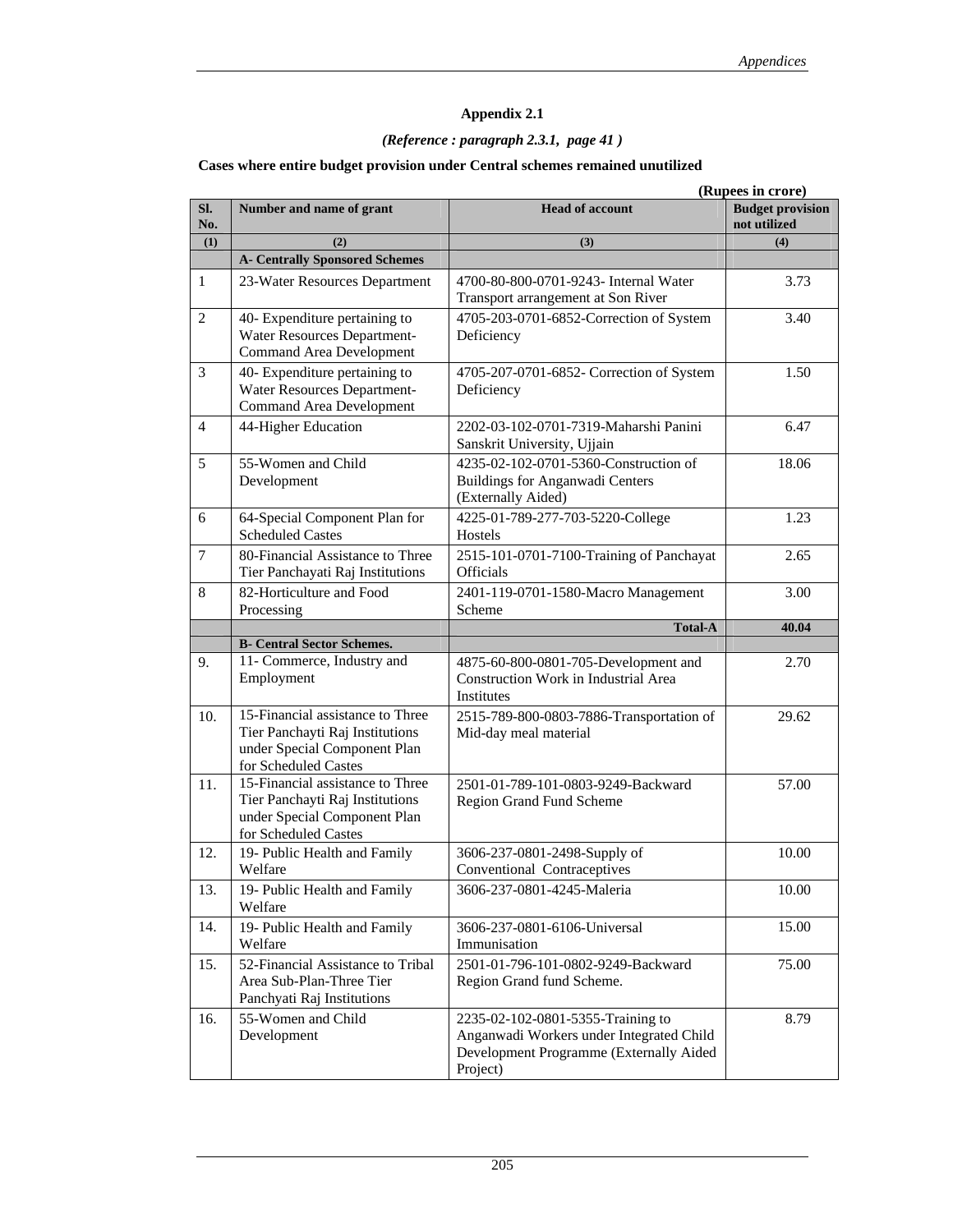| 17. | 55-Women and Child<br>Development     | 4235-02-102-0801-5357-Construction of<br>C.D.P.O. Office cum Godown (Externally<br>Aided)           | 6.28   |
|-----|---------------------------------------|-----------------------------------------------------------------------------------------------------|--------|
| 18. | 66-Welfare of Backward Classes        | 2225-03-277-0801-2676-Post Matric<br>Scholarships                                                   | 4.50   |
|     |                                       | <b>Total-B</b>                                                                                      | 218.89 |
|     | <b>C-Corporation Sponsored Scheme</b> |                                                                                                     |        |
| 19. | 21-Housing and Environment            | 6217-02-800-0900-5244-Assistance under<br>Counter Magnet Scheme by Ministry of<br>Urban Development | 12.00  |
|     |                                       | <b>Total-C</b>                                                                                      | 12.00  |
|     |                                       | Grand Total $(A+B+C)$                                                                               | 270.93 |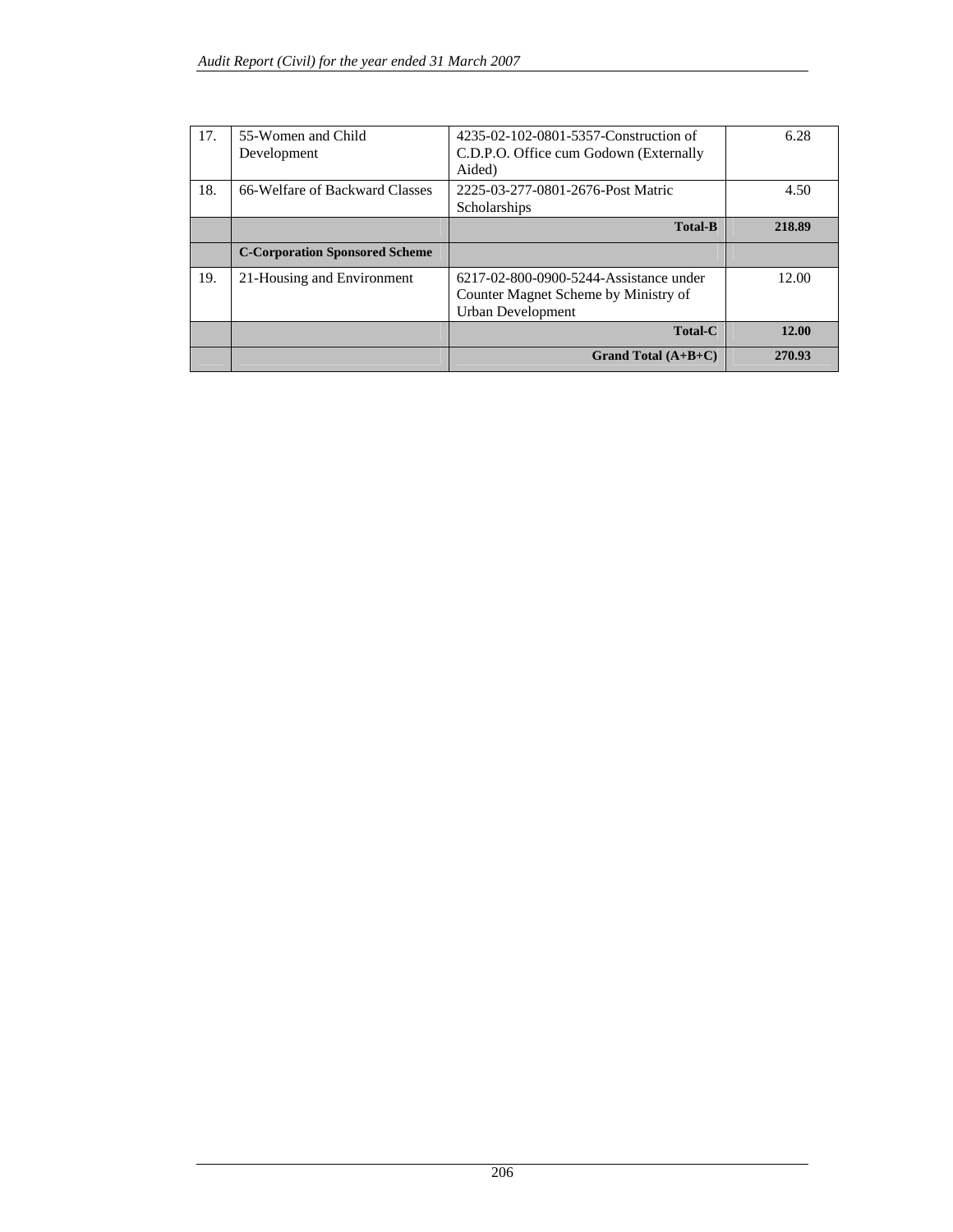### *(Reference : paragraph 2.3.1, page 41 )*

**Cases involving substantial excesses under the schemes** 

|                |                                |                                        | (Rupees in crore)       |                      |  |
|----------------|--------------------------------|----------------------------------------|-------------------------|----------------------|--|
| Sl.            | Number and name of             | Name of scheme                         | <b>Amount</b>           | <b>Percentage of</b> |  |
| No.            | <b>Grant/appropriation</b>     |                                        | of excess               | excess               |  |
| $\mathbf{1}$   |                                | 3                                      | $\overline{\mathbf{4}}$ | 5                    |  |
|                | <b>A-Revenue Voted</b>         |                                        |                         |                      |  |
| 1              | 06-Finance                     | 2071-01-101-6854-Contributory          | 5.55                    | 555.0                |  |
|                |                                | Pension Scheme                         |                         |                      |  |
| $\overline{2}$ | 06-Finance                     | 2075-797-6857-Transfer to Guarantee    | 102.80                  | 10280.0              |  |
|                |                                | Redemption Fund                        |                         |                      |  |
| 3              | 27-School Education            | 2202-01-108-0101-2267-Free Supply      | 14.00                   | 280.0                |  |
|                | (Primary Education)            | of Study Material                      |                         |                      |  |
| $\overline{4}$ |                                | 2245-02-101-747 Relief to Hailstorm    |                         |                      |  |
|                | 58- Expenditure on relief      |                                        | $\overline{40.00}$      | 160.0                |  |
|                | on Account of Natural          | Sufferers                              |                         |                      |  |
|                | <b>Calamities and Scarcity</b> |                                        |                         |                      |  |
| 5              | 67- Public Works-              | 2059-80-799-1051-Stock                 | 23.45                   | 2345.0               |  |
|                | <b>Building</b>                |                                        |                         |                      |  |
| 6              | 67- Public Works-              | 2059-80-799-4056-Miscellenous          | 16.24                   | 1624.0               |  |
|                | <b>Building</b>                | <b>Public Works Advances</b>           |                         |                      |  |
|                |                                | Total (A)                              | 202.04                  |                      |  |
|                | <b>B-Revenue- Charged</b>      |                                        |                         |                      |  |
| $\overline{7}$ | -Interest Payments and         | 2049-01-101-6767-5.85% Madhya          | 46.80                   | 363.6                |  |
|                | Servicing of Debt              | Pradesh State Development Loan         |                         |                      |  |
|                |                                | 2015                                   |                         |                      |  |
| 8              | -Interest Payments and         | 2049-01-101-9483-14% Madhya            | 7.09                    | 35450.0              |  |
|                | Servicing of Debt              | Pradesh State Development Loan         |                         |                      |  |
|                |                                | 2005                                   |                         |                      |  |
| 9              | -Interest Payments and         | 2049-01-200-6848-Interest on P.D.      | 17.44                   | 1744.0               |  |
|                | Servicing of Debt              | Account of Corporation/Board           |                         |                      |  |
|                |                                | Total(B)                               | 71.33                   |                      |  |
|                | (C) Capital Voted-             |                                        |                         |                      |  |
| 10             | 12-Energy                      | 4801-02-190-0410-9250-Investment       | 6.00                    |                      |  |
|                |                                | for Satpuda Thermal Power extension    |                         | $\Psi$               |  |
|                |                                | unit                                   |                         |                      |  |
| 11             | 12-Energy                      | 4801-02-190-0410-9252-Investment       | 40.00                   |                      |  |
|                |                                | for Malwa Thermal Power Project        |                         | Ψ                    |  |
| 12             |                                | 4801-05-190-0101-9203-Investement      |                         |                      |  |
|                | 12-Energy                      |                                        | 20.00                   | $\Psi$               |  |
|                |                                | in share capital of M.P. Power Trading |                         |                      |  |
|                |                                | Company Limited.                       |                         |                      |  |
| 13.            | 21-Housing and                 | 4217-01-052-0101-1021                  | 5.82                    | 582.0                |  |
|                | Environment                    | Beautification of areas etc.           |                         |                      |  |
| 14.            | 24-Public Works Roads          | 5054-04-800-0101-1513-Construction     | 12.23                   | 116.5                |  |
|                | and Bridges                    | of Major Roads of District             |                         |                      |  |
| 15.            | 24-Public Works Roads          | 5054-04-800-0101-7088- Survey          | 12.63                   | 2296.4               |  |
|                | and Bridges                    | Work                                   |                         |                      |  |
| 16.            | 41-Tribal Area Sub-Plan        | 4702-796-800-0102-3828-Minor           | 22.50                   | 135.8                |  |
|                |                                | <b>Irrigation Scheme</b>               |                         |                      |  |
| 17.            | 48-Narmada Valley              | 4700-43-800-0101-7444 Garlanding       | 6.56                    | 124.0                |  |
|                | Development                    | Scheme                                 |                         |                      |  |
| 18.            | 48-Narmada Valley              | 4700-80-800-0101-6399-Indira Sagar     | 6.72                    | 105.5                |  |
|                | Development                    | Project (Unit-I)                       |                         |                      |  |

ψ-*Excess against token provision*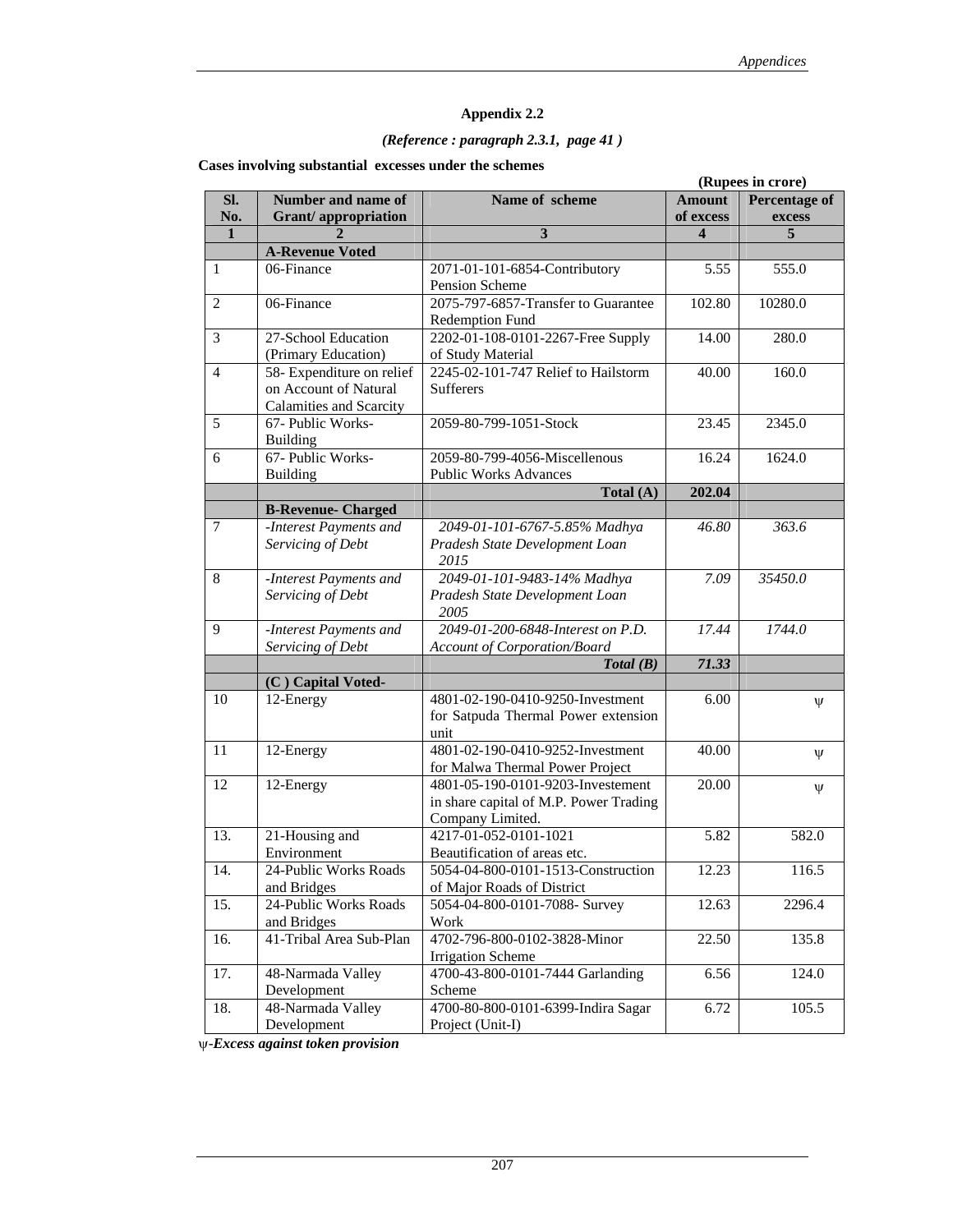| 19. | 64-Special Component<br>plan for Scheduled | 5054-03-789-337-1203-7085-Road<br>Construction Work (A.D.B) | 35.01  | 169.5 |
|-----|--------------------------------------------|-------------------------------------------------------------|--------|-------|
|     | castes                                     |                                                             |        |       |
|     |                                            | Total (C)                                                   | 167.47 |       |
|     | <b>D-Capital-Charged</b>                   |                                                             |        |       |
| 20. | -Public Debt-                              | 6003-106-6961-Power Bond-1 (Loan                            | 133.19 | 100.0 |
|     |                                            | Recommended by Montek Singh                                 |        |       |
|     |                                            | Ahluvalia Committee)                                        |        |       |
| 21. | 24-Public Works Roads                      | 5054-80-800-0101-3115-Payment of                            | 5.72   | 572   |
|     | and Bridges                                | land acquisition                                            |        |       |
|     |                                            | Total(D)                                                    | 138.91 |       |
|     |                                            | 579.75                                                      |        |       |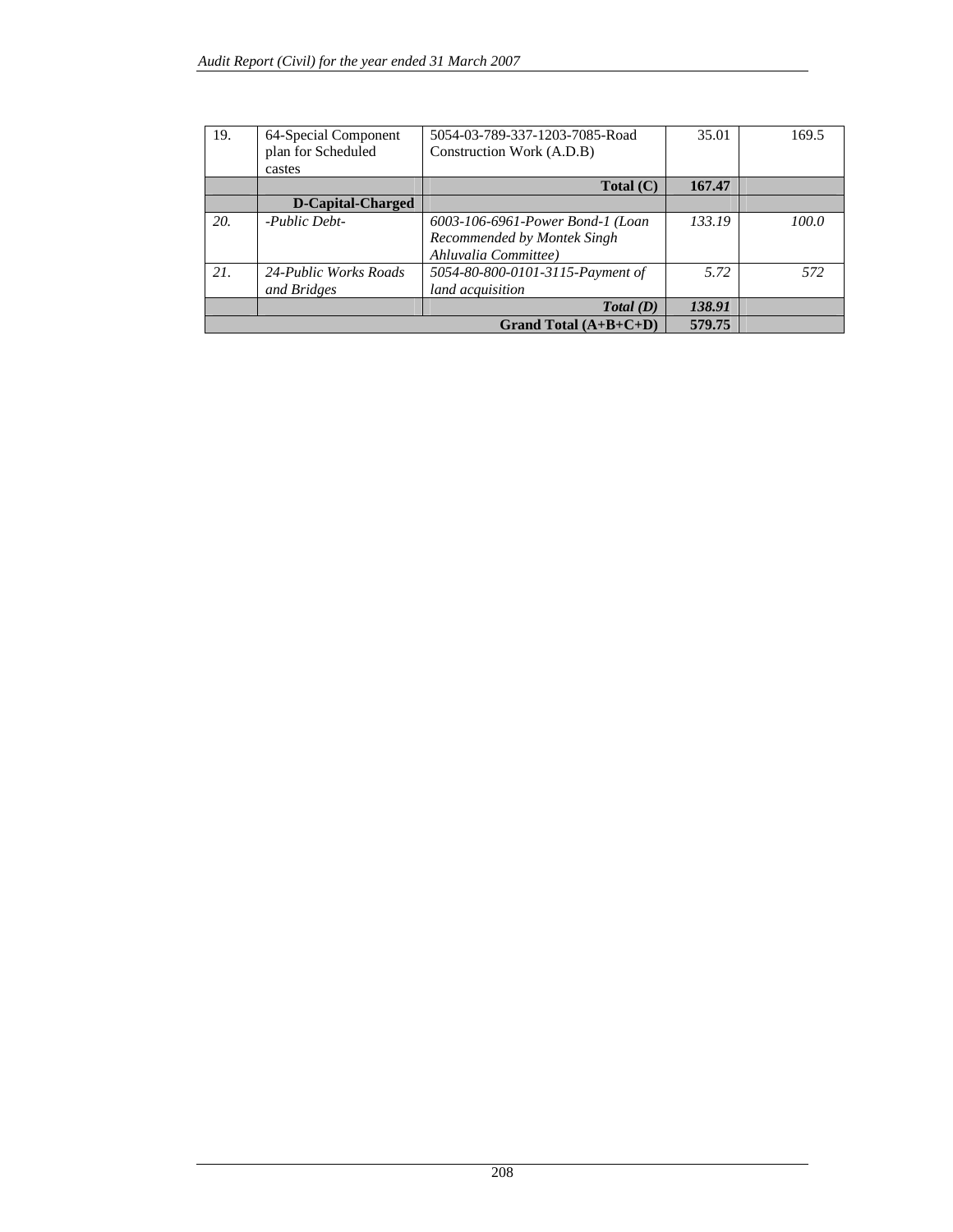### *(Reference: paragraph 2.3.1, page 42 )*

### **Cases involving substantial savings under the schemes**

|                |                                                                                                                             |                                                                                                                                |                                | (Rupees in crore)        |
|----------------|-----------------------------------------------------------------------------------------------------------------------------|--------------------------------------------------------------------------------------------------------------------------------|--------------------------------|--------------------------|
| SI.<br>No.     | Number and name of<br><b>Grant/Appropriation</b>                                                                            | Name of scheme                                                                                                                 | <b>Amount</b><br>of<br>savings | Percentage<br>of savings |
| (1)            | (2)                                                                                                                         | (3)                                                                                                                            | (4)                            | (5)                      |
|                | <b>A-Revenue- Voted</b>                                                                                                     |                                                                                                                                |                                |                          |
| 1              | 06-Finance                                                                                                                  | 2070-800-0101-224 Other<br>expenditure                                                                                         | 440.00                         | 100.0                    |
| 2              | 07- Commercial Tax                                                                                                          | 2030-01-001-0101-8808 Work<br>related to Information Technology                                                                | 10.36                          | 99.6                     |
| 3              | 07- Commercial Tax                                                                                                          | 2039-800-4034-Running of<br>Departmental Liquor Shops                                                                          | 7.54                           | 98.2                     |
| $\overline{4}$ | 08- Land Revenue and District<br>Administration                                                                             | 2029-103-0101-5045-Digitisation<br>of Maps of Cadastral Survey                                                                 | 10.50                          | 100.0                    |
| 5              | 08- Land Revenue and District<br>Administration                                                                             | 2029-103-0801-5917-Extension of<br>Computerization Scheme of Land<br>Records                                                   | 7.93                           | 87.4                     |
| 6              | 10-Forest                                                                                                                   | 2406-01-102-0101-6699-<br><b>Expenditure from Forest</b><br>Development Cess Fund                                              | 11.25                          | 100.0                    |
| $\tau$         | 14-Animal Husbandry                                                                                                         | 2403-101-2549-Veterinary<br>Hospitals                                                                                          | 5.98                           | 100.0                    |
| 8              | 15-Financial assistance to Three<br>Tier Panchayti Raj Institutions<br>under Special Component Plan<br>for Scheduled Castes | 22-Panchayat<br>2515-789-800-0803-7886-<br>Transportation of Mid-day meal<br>material.                                         | 29.62                          | 100.0                    |
| 9              | 15-Financial assistance to Three<br>Tier Panchayti Raj Institutions<br>under Special Component Plan<br>for Scheduled Castes | 58-Rural Development Department<br>2501-01-789-101-0803-9249-<br><b>Backward Region Grand Fund</b><br>Scheme.                  | 57.00                          | 100.0                    |
| 10             | 19-Public Health and Family<br>Welfare                                                                                      | 2210-01-110-0101-1491<br>Strengthening and improvement of<br>Blood Banks, Medical and Health<br>Services at district hospitals | 8.73                           | 84.3                     |
| 11             | 19- Public Health and Family<br>Welfare                                                                                     | 3606-237-0801-2498-Supply of<br><b>Conventional Contraceptives</b>                                                             | 10.00                          | 100.0                    |
| 12             | 19- Public Health and Family<br>Welfare                                                                                     | 3606-237-0801-4245-Maleria                                                                                                     | 10.00                          | 100.0                    |
| 13             | 19- Public Health and Family<br>Welfare                                                                                     | 3606-237-0801-6106-Universal<br>Immunisation                                                                                   | 15.00                          | 100.0                    |
| 14             | 20-Public Health Engineering                                                                                                | 2215-01-191-0101-7446-Narmada<br>Water Magnification Scheme for<br><b>Bhopal City</b>                                          | 10.50                          | 100.0                    |
| 15             | 23-Water Resources Department                                                                                               | 2701-80-001-815-Executive<br>Establishment                                                                                     | 5.16                           | 100.0                    |
| 16             | 29- Law and Legislative Affairs                                                                                             | 2015-105-4311- Charges for<br>conduct of elections to Parliament                                                               | 9.87                           | 85.5                     |
| 17             | 29- Law and Legislative Affairs                                                                                             | 2015-108-9503-Issue of Photo<br><b>Identify Cards to Voters</b>                                                                | 9.52                           | 88.6                     |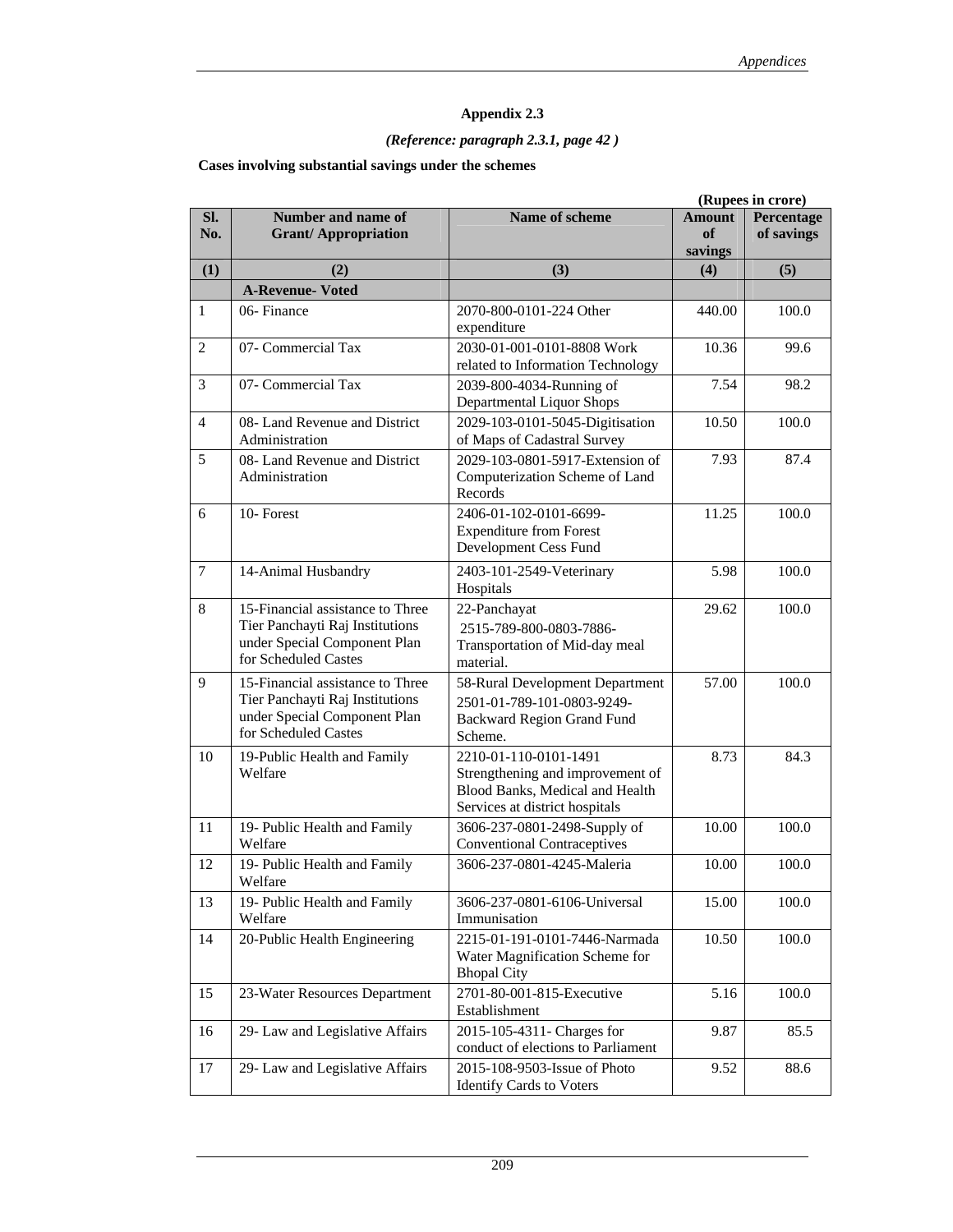| 18  | 39- Food, Civil Supplies and<br><b>Consumer Protection</b>                               | 2408-01-102-3248-Recoupment of<br>losses to M.P.State Co-operative<br>Marketing Federation for<br>procurement of food grains                   | 7.26  | 90.8  |
|-----|------------------------------------------------------------------------------------------|------------------------------------------------------------------------------------------------------------------------------------------------|-------|-------|
| 19  | 41- Tribal Areas Sub-plan                                                                | 14-Agriculture Department-<br>2401-796-110-0102-8792-<br>National Agriculture Insurance<br>Scheme                                              | 9.27  | 100.0 |
| 20  | 41- Tribal Areas Sub-plan                                                                | 17-Public Health and Family<br>Welfare Department-<br>2210-01-796-110-0102-8798-<br><b>Upgradation of Hospitals</b>                            | 6.58  | 88.8  |
| 21  | 44-Higher Education                                                                      | 2202-03-102-0701-7319-Maharshi<br>Panini Sanskrit University, Ujain                                                                            | 6.47  | 100.0 |
| 22  | 45-Minor Irrigation Work                                                                 | 2702-80-800-5422-Dam Safety<br>Works                                                                                                           | 8.12  | 81.2  |
| 23  | 48- Narmada Valley<br>Development                                                        | 2801-01-001-0101-6818-Sardar<br>Sarovar Project-Sales, operating<br>and maintenance expenditure to<br>M P Electricity Board                    | 14.92 | 99.5  |
| 24  | 52- Financial assistance to Tribal<br>Sub-Plan-Three Tier Panchayati<br>Raj Institutions | 58-Rural Development<br>2501-01-796-101-0802-9249-<br><b>Backward Region Grant Fund</b><br>Scheme                                              | 75.00 | 100.0 |
| 25  | 55- Women and Child<br>Development                                                       | 2235-02-102-0801-5354-Integrated<br>Service Scheme (Externally Aided<br>Schemes)                                                               | 95.69 | 99.9  |
| 26  | 55- Women and Child<br>Development                                                       | 2235-02-102-0801-5355-Training<br>to Anganwadi Workers under<br><b>Integrated Child Development</b><br>Programme (Externally Aided<br>Project) | 8.79  | 100.0 |
| 27. | 55- Women and Child<br>Development                                                       | 2235-02-103-0801-8687-Balika<br>Samridhi Yojna                                                                                                 | 5.03  | 83.8  |
| 28  | 64- Special Component Plan for<br><b>Scheduled Castes</b>                                | 2401-789-110-8792 National<br>Agriculture Insurance Scheme                                                                                     | 18.68 | 100.0 |
| 29  | 64- Special Component Plan for<br><b>Scheduled Castes</b>                                | 2210-01-789-110-0103-8798<br><b>Upgradation of Hospitals</b>                                                                                   | 5.43  | 92.7  |
| 30  | 64- Special Component Plan for<br><b>Scheduled Castes</b>                                | 2225-01-789-800-0103-7560-<br>Lump Sum Provision for Special<br>Component Plan                                                                 | 15.03 | 96.8  |
| 31  | 67-Public Works Building                                                                 | 2059-80-001-2418-Execution                                                                                                                     | 12.96 | 100.0 |
| 32  | 68-Financial Assistance to Tribal<br>Area sub-plan Urban Bodies                          | 2217-05-796-800-0102-6982-<br>Integrated Urban and slum Area<br>Development Programme                                                          | 6.88  | 83.9  |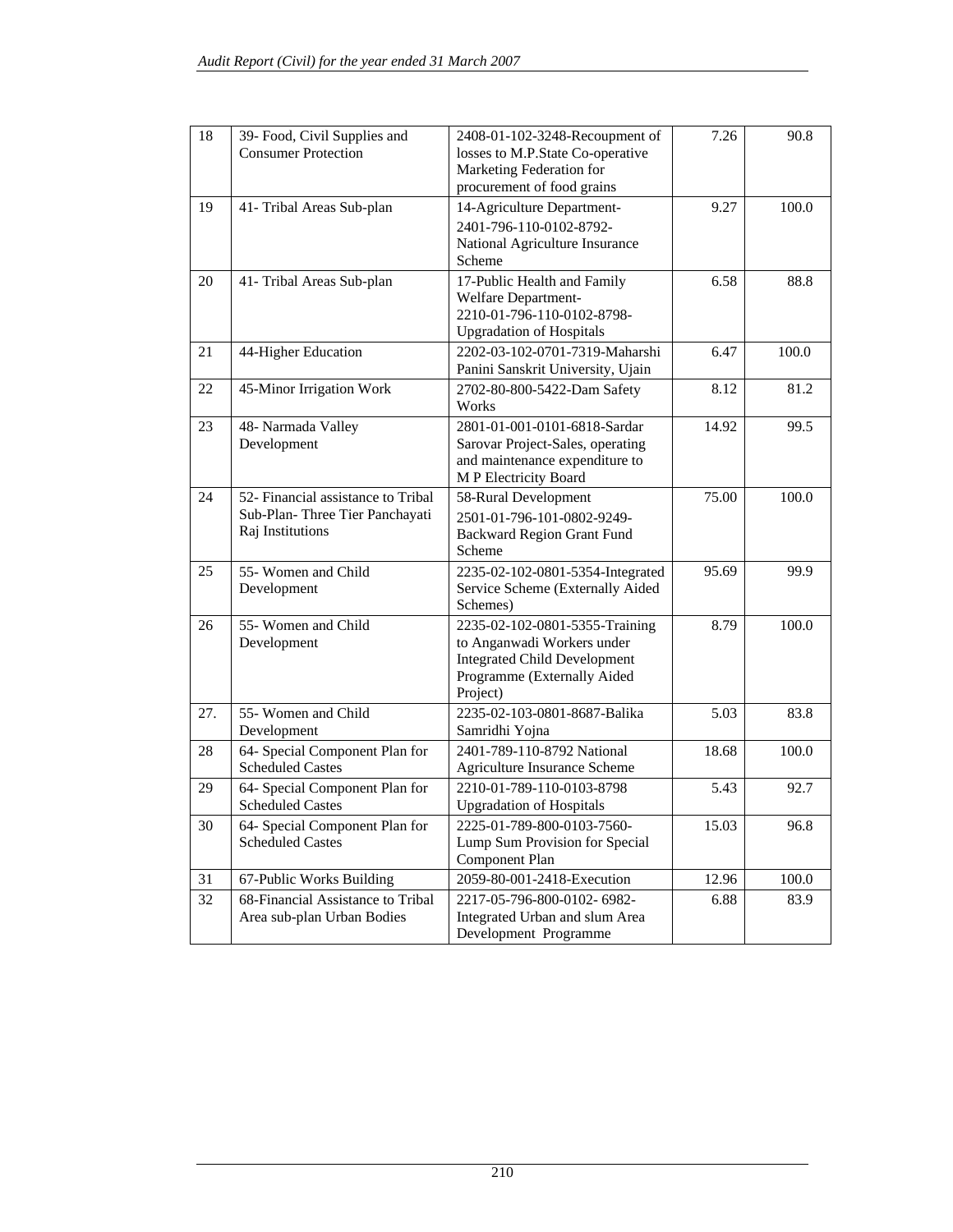| 33  | 78-NABARD Aided project<br>pertaining to Narmada Valley<br>Development | 2405-109-0102-3313-Fisheries<br>Extension                                                                                                        | 7.23   | 100.0     |
|-----|------------------------------------------------------------------------|--------------------------------------------------------------------------------------------------------------------------------------------------|--------|-----------|
| 34  | 81-Financial Assistance to Urban<br><b>Bodies</b>                      | 2202-02-103-2669-Maintenance<br>Grant to Rural and Urban Local<br><b>Bodies</b>                                                                  | 5.00   | 100.0     |
|     |                                                                        | Total (A)                                                                                                                                        | 967.30 |           |
|     | <b>B- Revenue Charged</b>                                              |                                                                                                                                                  |        |           |
| 35  | -- Interest Payments and<br>Servicing of Debt                          | 2049-01-101-7887-5.85% Madhya<br>Pradesh State Development Loan-<br>2017                                                                         | 46.80  | 100       |
| 36  | -- Interest Payments and<br>Servicing of Debt                          | 2049-01-101-6763-New Market<br>Loan -                                                                                                            | 109.62 | 88.0      |
| 37  | -- Interest Payments and<br>Servicing of Debt                          | 2049-01-200-3089-Interest on<br>Ways and Means advances and<br>advance taken from Reserve Bank<br>of India to meet short fall in cash<br>balance | 20.00  | $100.0 -$ |
| 38  | -- Interest Payments and<br>Servicing of Debt                          | 2049-01-200-6973-Interest on<br>Local Fund Deposit Account                                                                                       | 6.00   | 100.0     |
| 39  | -- Interest Payments and<br>Servicing of Debt                          | 2049-03-104-807- Interest on<br>Workmen's Contributory<br><b>Provident Funds</b>                                                                 | 6.45   | 91.8      |
|     |                                                                        | Total (B)                                                                                                                                        | 188.87 |           |
|     | <b>C-Capital-Voted</b>                                                 |                                                                                                                                                  |        |           |
| 40  | 01- General Administration                                             | 4059-01-051-0101-6925-<br><b>Construction of Proposed</b><br>Madhyanchal Bhawan in New<br>Delhi                                                  | 7.45   | 100.0     |
| 41  | 03-Police                                                              | 4055-211-2643-Modernisation of<br>Police Force                                                                                                   | 68.12. | 88.5      |
| 42  | 06 Finance                                                             | 6075-800-6788-Provision for<br>Settlement of S.L.R. Bonds Issued<br>by Government Undertakings and<br>Subordinate Institutions                   | 5.00   | 100.0     |
| 43  | 08-Land Revenue and District<br>Administration                         | 6401-800-862-Cultivators Loan<br>Act                                                                                                             | 5.69   | 94.8      |
| 44. | 11-Commerce, Industry and<br>Employment                                | 4875-60-800-0101-6984-Land<br>acquisition for Automobile Testing<br>Track                                                                        | 6.00   | 100.0     |
| 45  | 12- Energy                                                             | 6801-800-0101-6869-Rajiv Gandhi<br><b>Rural Electrification Scheme</b>                                                                           | 30.00  | 100.0     |
| 46  | 12- Energy                                                             | 6801-800-0410-2967 Other Loans<br>to Electricity Board                                                                                           | 176.19 | 100.0     |
| 47  | 20-Public health Engineering                                           | 6215-01-101-0101-7446-Narmada<br>Water Magnification Scheme for<br><b>Bhopal City</b>                                                            | 24.50  | 100.0     |
| 48  | 21- Housing and Environment                                            | 6217-02-800-0900-5244-<br>Assistance under Counter Magnet<br>Scheme by Ministry of Urban<br>Development                                          | 12.00  | 100.0     |
| 49  | 22- Urban Administration and<br>Development - Urban Bodies             | 4217-60-051-1201-7905-<br>Development of Basic Facilities in<br><b>Municipal Corporations</b>                                                    | 17.06  | 93.2      |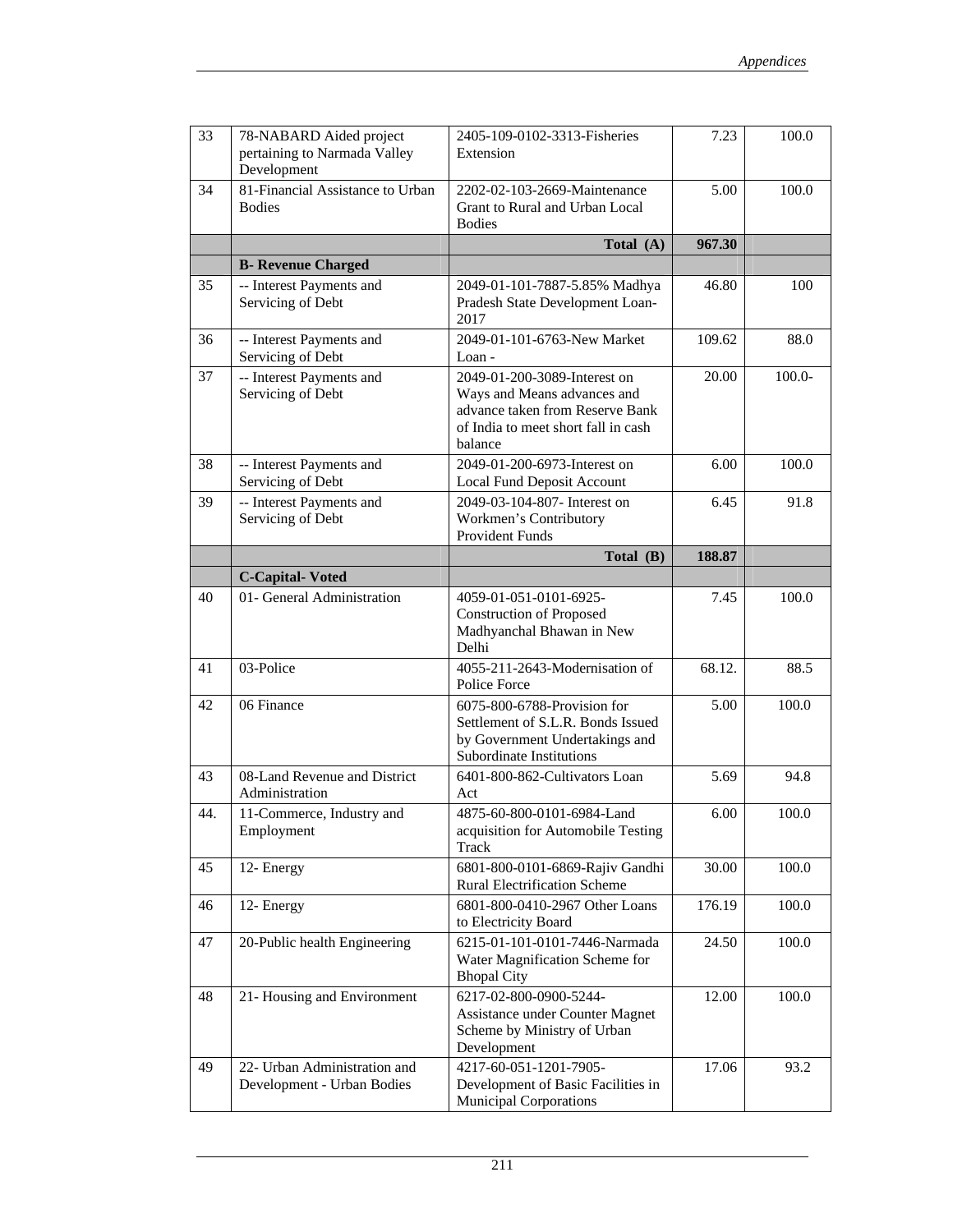| 50  | 22-Urban Administration and<br>Development-Urban Bodies                                                | 6217-01-800-1201-7986-<br>Development of Basic Facilities in<br>Capital                                                                     | 28.16  | 80.5  |
|-----|--------------------------------------------------------------------------------------------------------|---------------------------------------------------------------------------------------------------------------------------------------------|--------|-------|
| 51. | 22-Urban Administration and<br>Development Urban Bodies                                                | 6217-60-800-1201-7905-<br>Development of Basic Facilities in<br><b>Municipal Corporations</b>                                               | 133.63 | 92.9  |
| 52. | 23-Water Resources Department                                                                          | 4700-80-001-0101-2304-Direction<br>and Administration                                                                                       | 6.60   | 100.0 |
| 53. | 23-Water Resources Department                                                                          | 4701-80-001-0101-2304-Direction<br>and Administration                                                                                       | 19.21  | 100.0 |
| 54. | 41- Tribal Areas Sub-plan                                                                              | 25-Tribal Welfare Department-<br>4225-02-796-277-0102-6859-<br>Construction of buildings for<br><b>Educational Institutions</b><br>(NABARD) | 6.93   | 100.0 |
| 55  | 41- Tribal Areas Sub-plan                                                                              | 27-Narmada Valley Development<br>Department-<br>4700-66-796-800-0102-5091-<br>Lower Goi Project                                             | 10.51  | 97.6  |
| 56  | 41- Tribal Areas Sub-plan                                                                              | 27-Narmada Valley Development<br>Department-<br>4701-46-796-800-0102-8822-<br>Upper Narmada Project                                         | 7.80   | 97.5  |
| 57  | 41- Tribal Areas Sub-plan                                                                              | 31-Water Resources Department<br>4702-796-800-0102-9205-<br>Jalabhishek Yojna                                                               | 6.00   | 100.0 |
| 58  | 41- Tribal Areas Sub-plan                                                                              | 34-Public Health Engineering<br>4215-01-796-102-0702-9489-<br>Fluorosis Control Programme in<br>the State                                   | 26.90  | 85.6  |
| 59. | 45- Minor Irrigation Works                                                                             | 4702-101-0101-6708-A.I.B.P.<br>Schemes                                                                                                      | 10.00  | 100.0 |
| 60  | 45-Minor Irrigation Works                                                                              | 4702-800-0101-2304-Direction<br>and Administration                                                                                          | 25.48  | 100.0 |
| 61  | 48- Narmada Valley<br>Development                                                                      | 4700-80-800-0101-6398-Punasha<br>Lift irrigation Scheme                                                                                     | 9.90   | 99.0  |
| 62  | 48- Narmada Valley<br>Development                                                                      | 4801-80-800-0101-6913-Sardar<br>Sarovar Project (Submerged)<br>Special Liberal Package                                                      | 300.35 | 99.3  |
| 63  | 53-Financial Assistance to Urban<br><b>Bodies under Special Component</b><br>Plan for Scheduled Castes | 6217-60-789-800-1203-7905-<br>Development of Basic Facilities in<br><b>Municipal Corporations</b>                                           | 13.90  | 85.3  |
| 64  | 55- Women and Child<br>Development                                                                     | 4235-02-102-0701-5360-<br>Construction of Buildings for<br>Anganwadi Centers (Externally<br>Aided)                                          | 18.06  | 100.0 |
| 65  | 55- Women and Child<br>Development                                                                     | 4235-02-102-0801-5357-<br>Construction of C.D.P.O. Office<br>cum Godown (Externally Aided)                                                  | 6.28   | 100.0 |
| 66  | 57- Externally Aided Projects<br>pertaining to Water Resources<br>Department                           | 4700-64-001-1201-6825-Service<br>Providing Irrigation and Water<br>Drainage Institutes-Water<br><b>Resources Department</b>                 | 24.53  | 96.3  |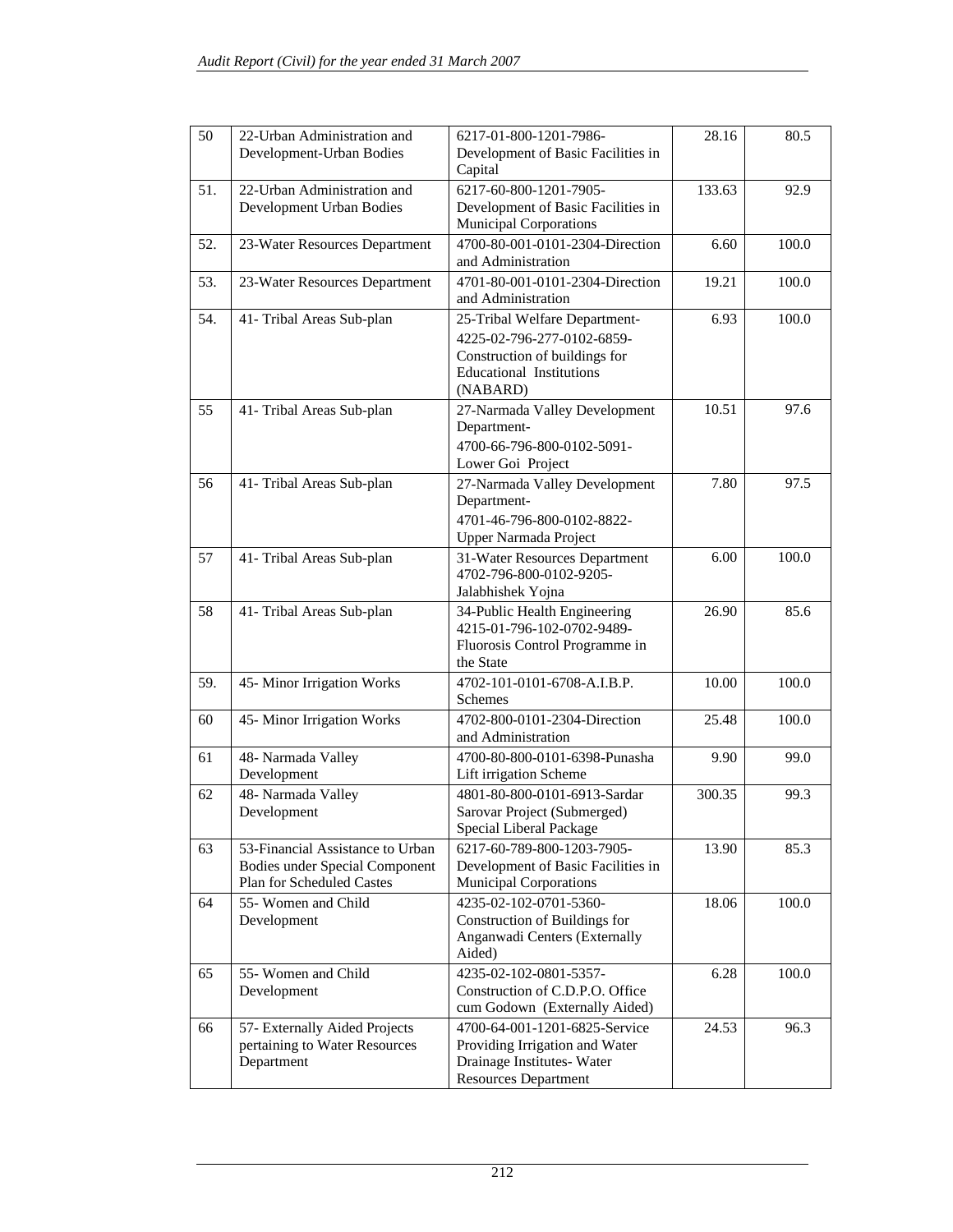| 67 | 57- Externally Aided Projects<br>pertaining to Water Resources<br>Department                            | 4700-64-001-1201-6826-<br>Improvement in Productivity of<br>Pre constructed Irrigation Schemes<br>of Five-Basins -Agriculture<br>Department    | 5.25     | 94.8  |
|----|---------------------------------------------------------------------------------------------------------|------------------------------------------------------------------------------------------------------------------------------------------------|----------|-------|
| 68 | 57- Externally Aided Projects<br>pertaining to Water Resources<br>Department                            | 4700-64-001-1201-6827-<br>Improvement in Productivity of<br>Pre-constructed Irrigation Scheme<br>of Five Basins-Fisheries                      | 5.56     | 93.0  |
| 69 | 57- Externally Aided Projects<br>pertaining to Water Resources<br>Department                            | 4700-64-001-1201-6831-<br>Improvement in Productivity of<br>Pre-constructed Irrigation Scheme<br>of Five Basins-Water Resources<br>Department  | 6.72     | 80.6  |
| 70 | 57- Externally Aided Projects<br>pertaining to Water Resources<br>Department                            | 4700-64-052-1201-6825-Service<br>Providing Irrigation and Water<br>Drainage Institutions - Water<br><b>Resources Department</b>                | 9.07     | 93.8  |
| 71 | 57- Externally Aided Projects<br>pertaining to Water Resources<br>Department                            | 4700-64-800-1201-6822-Water<br><b>Resources Management Institute</b><br>and Sources-SWARA                                                      | 7.16     | 93.5  |
| 72 | 64- Special Component Plan for<br><b>Scheduled Castes</b>                                               | 05-Jail Department<br>4059-01-789-051-0103-9227-<br>Scheme for Improvement of Jails                                                            | 8.38     | 86.1  |
| 73 | 64- Special Component Plan for<br><b>Scheduled Castes</b>                                               | 19- Public Works Department-<br>5054-04-789-337-0103-7085-Road<br>Construction Work (A.D.B.)                                                   | 35.00    | 100.0 |
| 74 | 64- Special Component Plan for<br><b>Scheduled Castes</b>                                               | 34-Public Health Engineering<br>4215-01-789-102-0703-9207-<br>Drinking Water Supply<br>Arrangement for hard water<br>affected Villages         | 10.31    | 93.4  |
| 75 | 64- Special Component Plan for<br><b>Scheduled Castes</b>                                               | 34-Public Health Engineering<br>4215-01-789-102-0703-9489-<br>Fluorosis Control Programme in<br>the State                                      | 18.64    | 93.2  |
| 76 | 67-Public Works-Building                                                                                | 4059-01-051-0101-7094-<br>Construction Works under the<br>Scheme of jail Improvements                                                          | 42.69    | 96.2  |
| 77 | 70- Externally Aided Projects<br>pertaining to Technical<br><b>Education</b> and Training<br>Department | 6202-02-105-1201-5424-World<br><b>Bank Aided Technical Education</b><br><b>Quality Improvement Programme</b><br>Loans to Engineering Colleges. | 9.94     | 94.3  |
| 78 | 75-NABARD Aided Projects<br>pertaining to Water Resources<br>Department                                 | 4702-101-0101-2304-Direction<br>and Administration                                                                                             | 14.92    | 100.0 |
|    |                                                                                                         | Total (C)                                                                                                                                      | 1179.89  |       |
|    | <b>D-Capital-Charged</b>                                                                                |                                                                                                                                                |          |       |
| 79 | --Public Debt-                                                                                          | 6003-110-637-Ways and Means<br>Advances                                                                                                        | 2500.00  | 100.0 |
| 80 | --Public Debt-                                                                                          | 6003-110-779-Advances to meet<br>shortfall                                                                                                     | 2500.00  | 100.0 |
|    |                                                                                                         | Total (D)                                                                                                                                      | 5,000.00 |       |
|    |                                                                                                         | Grand Total $(A+B+C+D)$                                                                                                                        | 7336.06  |       |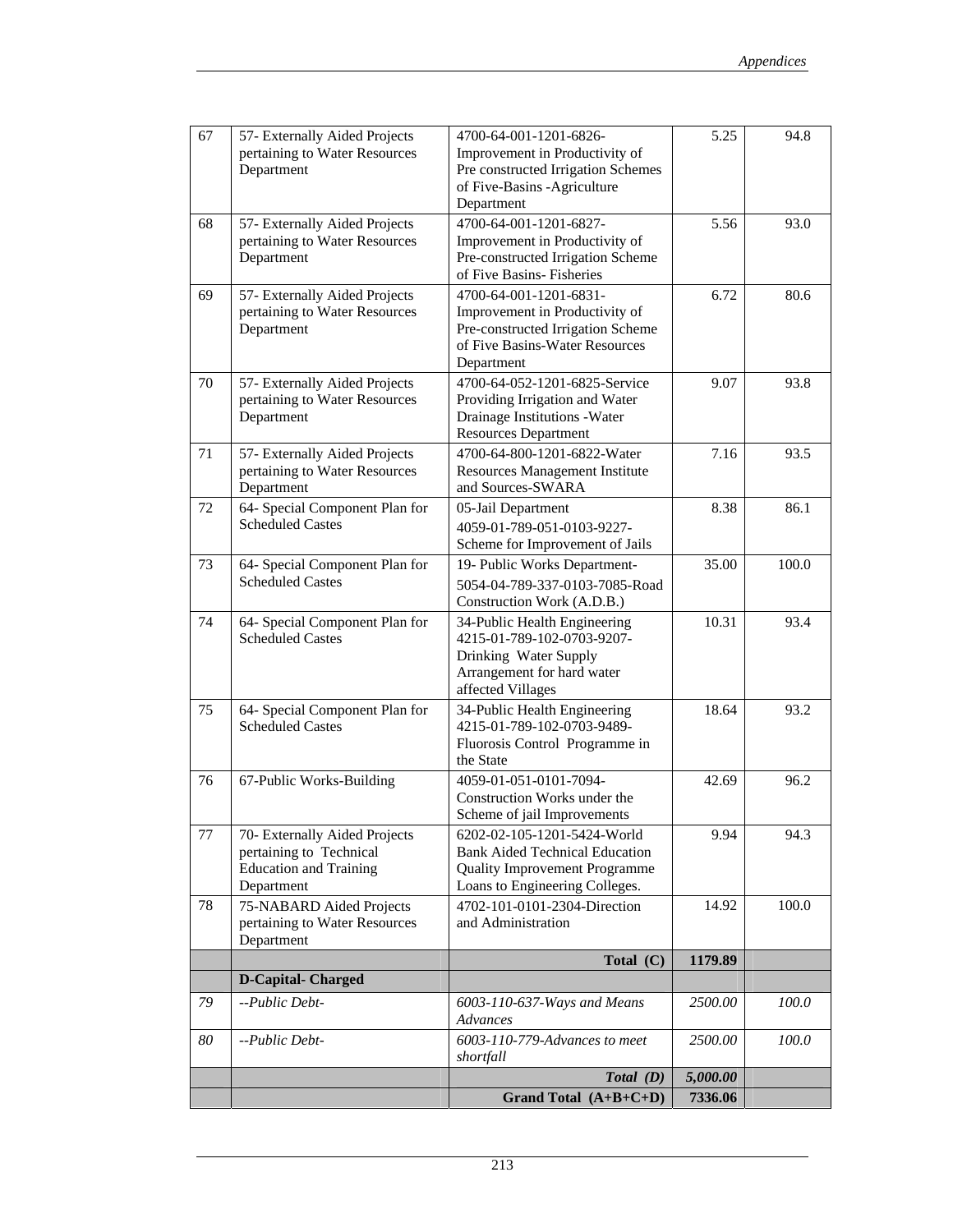### *(Reference : Paragraph 2.3.2, page 42 )*

### **Cases of persistent savings**

|                |                                                                                                                    |                         |                                    | (Rupees in crore)         |  |  |
|----------------|--------------------------------------------------------------------------------------------------------------------|-------------------------|------------------------------------|---------------------------|--|--|
| Sl.            | Number and name of                                                                                                 | <b>Amount of saving</b> |                                    |                           |  |  |
| No.            | <b>Grant/Appropriation</b>                                                                                         |                         | (percentage of saving in brackets) |                           |  |  |
|                |                                                                                                                    | 2004-05                 | 2005-06                            | 2006-07                   |  |  |
| (1)            | (2)                                                                                                                | (3)                     | (4)                                | (5)                       |  |  |
|                | <b>A-Revenue Voted</b>                                                                                             |                         |                                    |                           |  |  |
| $\mathbf{1}$   | 22-Urban Administration and Development -<br><b>Urban Bodies</b>                                                   | 1.24(30.0)              | 4.04(30.9)                         | 10.95(52.5)               |  |  |
| $\overline{2}$ | 25-Mineral Resources                                                                                               | 2.59(24.9)              | 2.88(26.2)                         | 2.35(20.6)                |  |  |
| $\overline{3}$ | 29-Law and Legislative Affairs                                                                                     | 79.24(35.5)             | 63.50(33.5)                        | 60.00(28.6)               |  |  |
| $\overline{4}$ | 31-Planning, Economics and Statistics                                                                              | 8.78(33.8)              | 7.32(28)                           | 7.34(25.9)                |  |  |
| 5              | 48-Narmada Valley Development                                                                                      | 7.03(63.7)              | 538.57<br>(99.6)                   | 19.86 (78.4)              |  |  |
| 6              | 55-Women and Child Development                                                                                     | 102.36 (30.7)           | 140.50<br>(37.9)                   | 181.88 (37.8)             |  |  |
| $\overline{7}$ | 71-Biodiversity and Biotechnology                                                                                  | 1.39(63.2)              | 3.37(69.1)                         | 2.22(57.2)                |  |  |
| 8              | 74-Externally Aided Projects pertaining to<br><b>Finance Department</b>                                            | 5.00(100)               | 2.00(100)                          | 2.00(100)                 |  |  |
| $\mathbf{Q}$   | 78-NABARD Aided Projects pertaining to<br>Narmada Valley Department                                                | 5.85 (100)              | 5.85 (100)                         | 7.60(100)                 |  |  |
|                | <b>B- Revenue Charged</b>                                                                                          |                         |                                    |                           |  |  |
| 10             | 06-Finance                                                                                                         | 2.18(82.3)              | 2.56(91.8)                         | 3.09(30.8)                |  |  |
|                | <b>C-Capital Voted</b>                                                                                             |                         |                                    |                           |  |  |
| 11             | 17-Co-operation                                                                                                    | 18.30(45.5)             | 15.67(34.3)                        | 8.17(22.9)                |  |  |
| 12             | 21-Housing and Environment                                                                                         | 15.00(25.1)             | 32.31(52.1)                        | 19.00(26.3)               |  |  |
| 13             | 45-Minor Irrigation Works                                                                                          | 20.02(52.4)             | 24.14 (30.5)                       | 36.86 (35.1)              |  |  |
| 14             | 55-Women and Child Development                                                                                     | 11.46(46.6)             | 23.74 (96)                         | 24.54 (94.4)              |  |  |
| 15             | 67-Public Works Buildings                                                                                          | 32.14(46.1)             | 35.38 (44.7)                       | $\overline{46.67}$ (58.6) |  |  |
| 16             | 70 <sup>*</sup> - Externally Aided Projects pertaining to<br><b>Technical Education and Training</b><br>Department | 3.24(48.7)              | 4.67(46.4)                         | 10.89 (94.9)              |  |  |
|                | <b>D-Capital Charged</b>                                                                                           |                         |                                    |                           |  |  |
| 17             | <b>Public Debt</b>                                                                                                 | 6015.13<br>(51.7)       | 7577.46<br>(88.8)                  | 4463.47<br>(72.0)         |  |  |

∗ *In 2004-05 and 2005-06, the Grant no. was 87.* 

 $\overline{a}$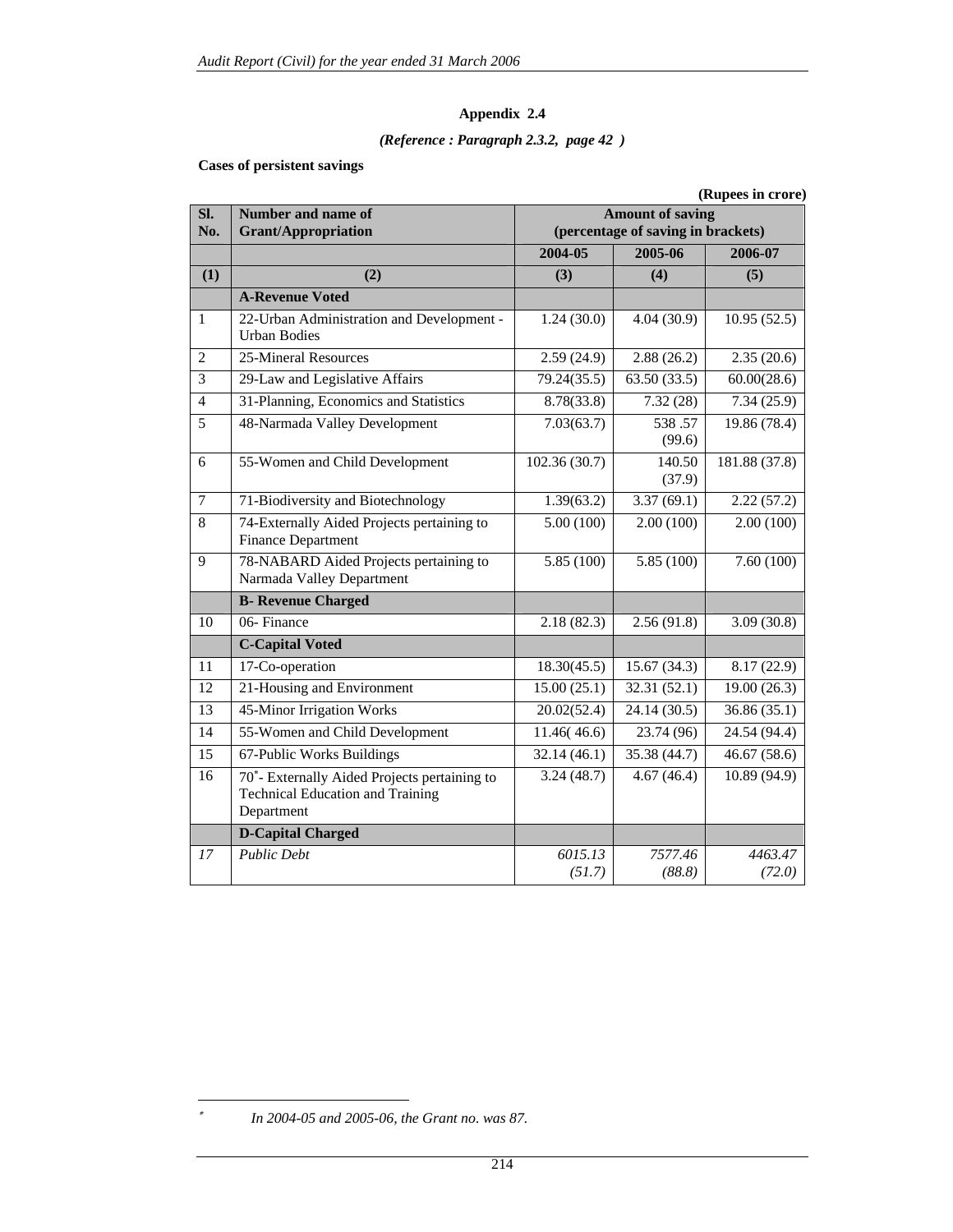## *(Reference: paragraph 2.3.6, page 43 )*

|            |                                                                                                                                     |                                  |                                                 | (Rupees in crore)            |               |
|------------|-------------------------------------------------------------------------------------------------------------------------------------|----------------------------------|-------------------------------------------------|------------------------------|---------------|
| SI.<br>No. | Number and name of grant/<br>appropriation                                                                                          | Original grant/<br>appropriation | <b>Supplementary</b><br>grant/<br>appropriation | <b>Actual</b><br>expenditure | <b>Saving</b> |
| (1)        | (2)                                                                                                                                 | (3)                              | (4)                                             | (5)                          | (6)           |
|            | A- Revenue-Voted                                                                                                                    |                                  |                                                 |                              |               |
| 1.         | 01- General Administration                                                                                                          | 89.06                            | 8.03                                            | 84.11                        | 12.98         |
| 2.         | 02- Other Expenditure pertaining to                                                                                                 | 18.36                            | 0.58                                            | 12.14                        | 6.80          |
|            | General Administration Department                                                                                                   |                                  |                                                 |                              |               |
| 3.         | 03 - Police                                                                                                                         | 1011.17                          | 79.72                                           | 989.05                       | 101.84        |
| 4.         | 06-Finance                                                                                                                          | 2262.67                          | 0.07                                            | 1896.56                      | 366.18        |
| 5.         | 07- Commercial Tax                                                                                                                  | 453.71                           | 43.68                                           | 407.73                       | 89.66         |
| 6.         | 08- Land Revenue and District<br>Administration                                                                                     | 365.37                           | 13.78                                           | 307.04                       | 72.11         |
| $\tau$     | 09- Expenditure pertaining to<br><b>Revenue Department</b>                                                                          | 24.44                            | 0.89                                            | 21.46                        | 3.87          |
| 8.         | 10-Forest                                                                                                                           | 562.57                           | 59.36                                           | 539.56                       | 82.37         |
| 9.         | 11-Commerce, Industry and<br>Employment                                                                                             | 63.94                            | 4.23                                            | 57.92                        | 10.25         |
| 10.        | 13- Agriculture                                                                                                                     | 262.90                           | 23.01                                           | 234.64                       | 51.27         |
| 11.        | 14- Animal Husbandry                                                                                                                | 171.96                           | 15.02                                           | 160.62                       | 26.36         |
| 12.        | 15- Financial assistance to three tier<br>Panchayti Raj Institutions under<br>Special Component Plan for<br><b>Scheduled Castes</b> | 365.81                           | 155.92                                          | 365.45                       | 156.28        |
| 13         | 16-Fisheries                                                                                                                        | 15.13                            | 0.10                                            | 12.01                        | 3.22          |
| 14.        | 19- Public Health and Family<br>Welfare                                                                                             | 720.67                           | 0.96                                            | 640.33                       | 81.30         |
| 15         | 20- Public Health Engineering                                                                                                       | 222.86                           | 2.00                                            | 192.10                       | 32.76         |
| 16.        | 22- Urban Administration and<br>Development-Urban Bodies                                                                            | 17.31                            | 3.54                                            | 9.90                         | 10.95         |
| 17.        | 23- Water Resources Department                                                                                                      | 311.48                           | 6.05                                            | 288.41                       | 29.12         |
| 18.        | 25- Mineral Resources                                                                                                               | 10.91                            | 0.47                                            | 9.03                         | 2.35          |
| 19.        | 28- State Legislature                                                                                                               | 25.59                            | 0.76                                            | 22.21                        | 4.14          |
| 20.        | 29- Law and Legislative Affairs                                                                                                     | 190.28                           | 19.48                                           | 149.77                       | 59.99         |
| 21.        | 33- Tribal Welfare                                                                                                                  | 441.19                           | 12.15                                           | 435.48                       | 17.86         |
| 22.        | $40$ – Expenditure pertaining to<br>Water Resources Department-<br>Command Area Development                                         | 1.79                             | 0.05                                            | 0.84                         | 1.00          |
| 23.        | 44- Higher Education                                                                                                                | 331.38                           | 7.13                                            | 303.36                       | 35.15         |
| 24         | 45- Minor Irrigation Works                                                                                                          | 60.77                            | 0.33                                            | 55.70                        | 5.40          |
| 25         | 50-20- Point Implementation                                                                                                         | 2.78                             | 0.11                                            | 1.93                         | 0.96          |
| 26         | 51- Religious Trusts and<br>Endowments                                                                                              | 10.27                            | 0.21                                            | 8.57                         | 1.91          |
| 27         | 52 - Financial Assistance to Tribal<br>Sub-Plan - three Tier Panchayati<br>Raj Institutions                                         | 606.19                           | 129.33                                          | 603.83                       | 131.69        |
| 28         | 55- Women and Child Development                                                                                                     | 481.30                           | 0.20                                            | 299.62                       | 181.88        |

### **Cases where supplementary provision proved unnecessary**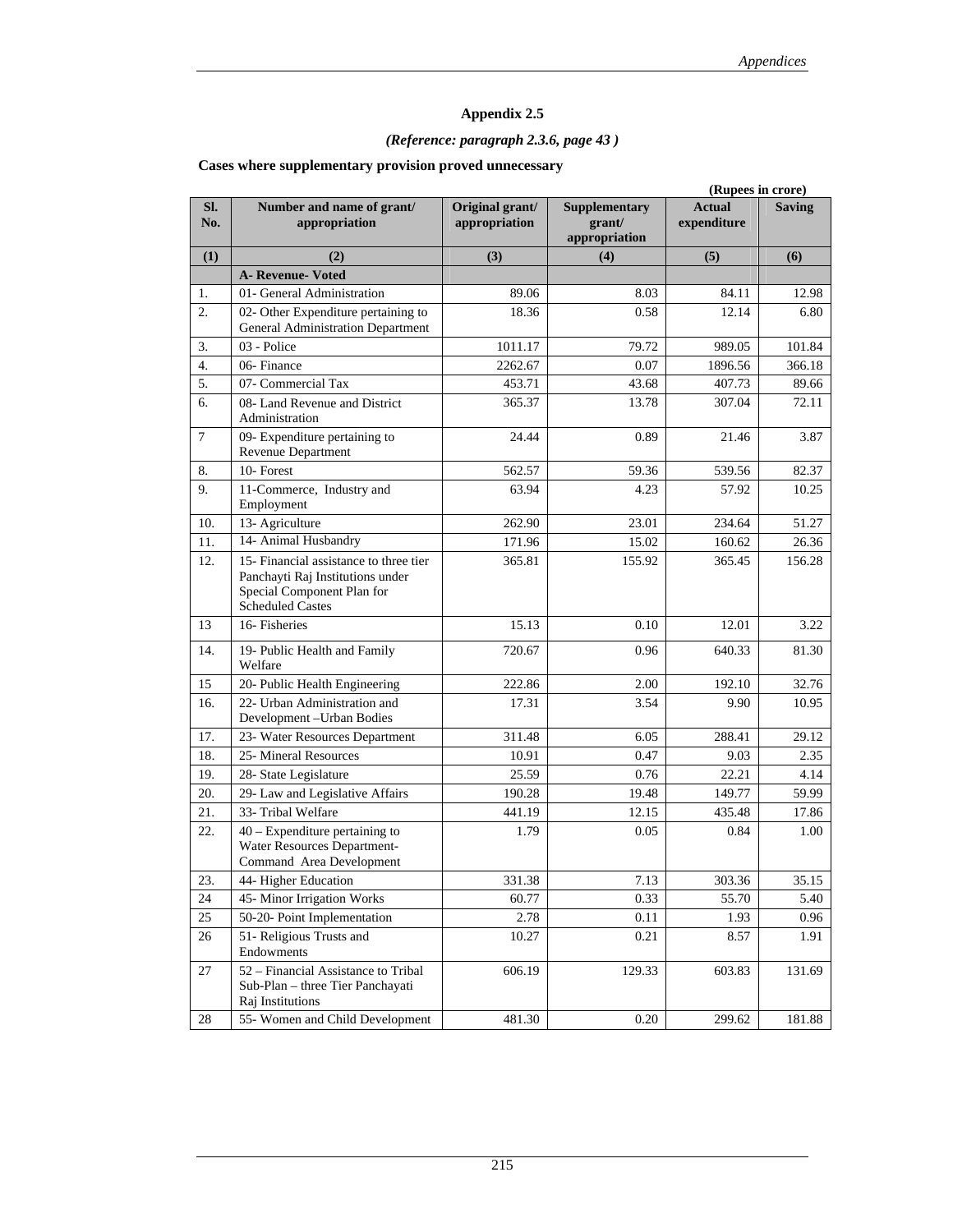| 29         | 58 – Expenditure on Relief on<br>Account of Natural calamities and<br>scarcity.                            | 599.94   | 112.19 | 585.94  | 126.19  |
|------------|------------------------------------------------------------------------------------------------------------|----------|--------|---------|---------|
| 30         | 62- Panchayat                                                                                              | 51.62    | 0.19   | 46.45   | 5.36    |
| 31.        | 64- Special Component Plan for<br><b>Scheduled Castes</b>                                                  | 494.24   | 54.59  | 453.20  | 95.63   |
| 32         | 66- Welfare of Backward Classes                                                                            | 107.55   | 1.00   | 93.58   | 14.97   |
| 33         | 72- Gas Tragedy Relief and<br>Rehabilitation                                                               | 32.64    | 1.50   | 23.31   | 10.83   |
| 34         | 77- Other Expenditure pertaining to<br><b>School Education Department</b><br>(Excluding Primary Education) | 407.23   | 0.50   | 378.77  | 28.96   |
| $35^\circ$ | 82- Horticulture and food<br>Processing.                                                                   | 36.40    | 3.29   | 34.63   | 5.06    |
|            | Total $(A)$                                                                                                | 10831.48 | 760.42 | 9725.25 | 1866.65 |
|            |                                                                                                            |          |        |         |         |
|            | <b>B-</b> Capital-Voted                                                                                    |          |        |         |         |
| 36         | 11- Commerce, Industry and<br>Employment                                                                   | 21.66    | 3.00   | 20.86   | 3.80    |
| 37         | 23- Water Resources Department                                                                             | 470.04   | 9.47   | 405.61  | 73.90   |
| 38         | 41- Tribal Areas Sub-plan                                                                                  | 611.80   | 80.92  | 586.34  | 106.38  |
| 39         | 43- Sports and Youth Welfare                                                                               | 4.85     | 0.50   | 4.38    | 0.97    |
| 40         | 45- Minor Irrigation Works                                                                                 | 88.48    | 16.51  | 68.13   | 36.86   |
| 41         | 55-Woman and Child Development                                                                             | 25.44    | 0.56   | 1.46    | 24.54   |
| 42         | 66- Welfare of Backward Classes                                                                            | 9.13     | 1.46   | 8.35    | 2.24    |
|            | Total(B)                                                                                                   | 1231.40  | 112.42 | 1095.13 | 248.69  |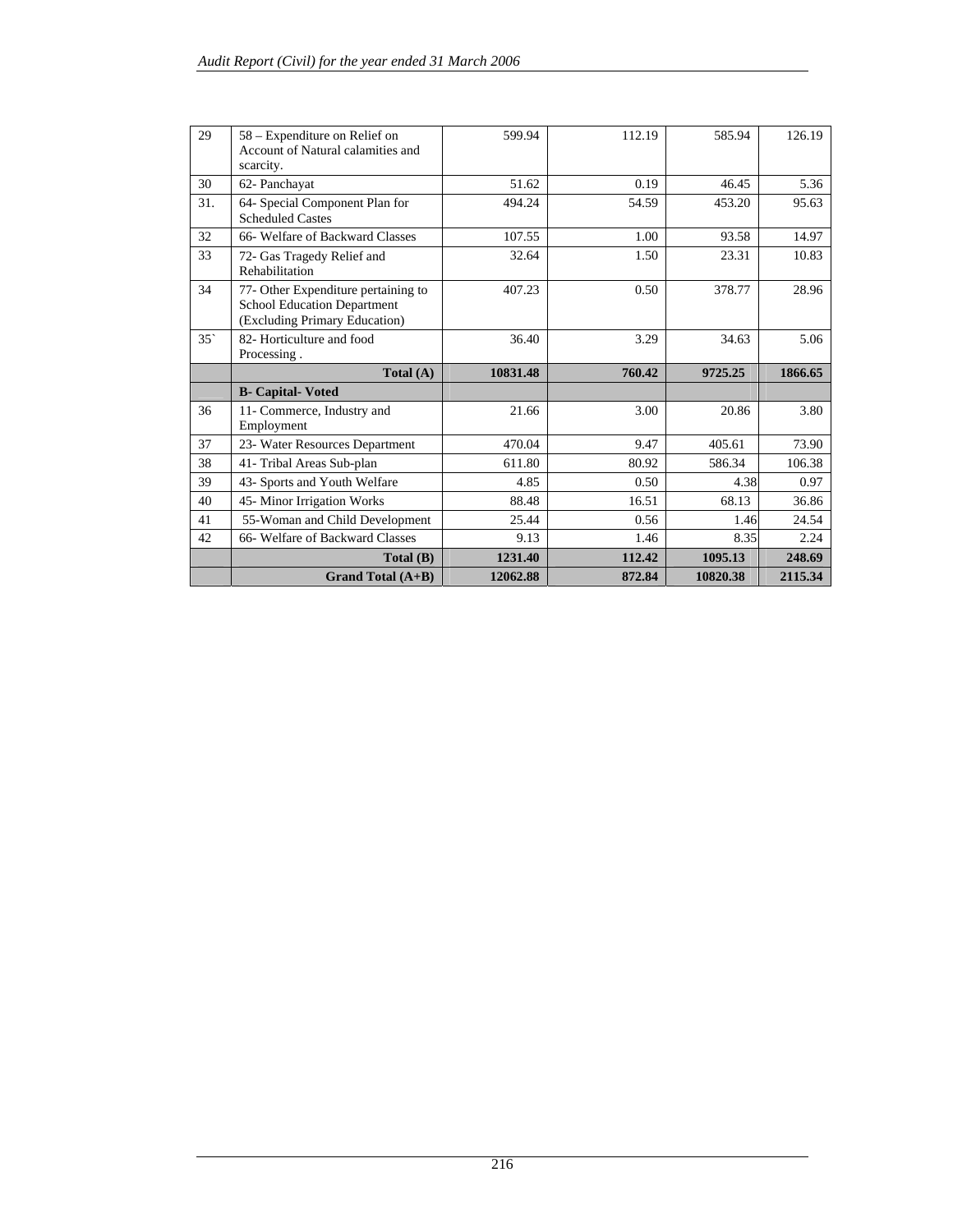## *(Reference: paragraph 2.3.6, page 43 )*

### **Cases where supplementary provision proved excessive**

|            | (Rupees in crore)                                                                                 |                                            |                                                   |                                          |               |
|------------|---------------------------------------------------------------------------------------------------|--------------------------------------------|---------------------------------------------------|------------------------------------------|---------------|
| SI.<br>No. | Number and name of Grant/<br><b>Appropriation</b>                                                 | Original<br>Grant/<br><b>Appropriation</b> | Suppleme-<br>ntary grant/<br><b>Appropriation</b> | <b>Actual</b><br><b>Expen-</b><br>diture | <b>Saving</b> |
| (1)        | (2)                                                                                               | (3)                                        | (4)                                               | (5)                                      | (6)           |
|            | <b>A- Revenue- Voted</b>                                                                          |                                            |                                                   |                                          |               |
| 1.         | 04- Other Expenditure pertaining to                                                               | 10.08                                      | 17.95                                             | 24.83                                    | 3.20          |
|            | Home Department                                                                                   |                                            |                                                   |                                          |               |
| 2.         | 05- Jail                                                                                          | 71.53                                      | 5.96                                              | 73.14                                    | 4.35          |
| 3.         | 12- Energy                                                                                        | 567.86                                     | 98.05                                             | 609.23                                   | 56.68         |
| 4.         | 17- Co-operation                                                                                  | 154.46                                     | 52.84                                             | 198.12                                   | 9.18          |
| 5.         | 18-Labour                                                                                         | 46.54                                      | 6.83                                              | 49.28                                    | 4.09          |
| 6.         | 21- Housing and Environment                                                                       | 49.47                                      | 90.18                                             | 121.81                                   | 17.84         |
| 7.         | 26- Culture                                                                                       | 24.17                                      | 1.33                                              | 24.55                                    | 0.95          |
| 8          | 27- School Education (Primary<br>Education)                                                       | 1614.88                                    | 174.12                                            | 1730.58                                  | 58.42         |
| 9          | 30- Rural Development                                                                             | 433.56                                     | 169.49                                            | 471.13                                   | 131.92        |
| 10         | 31- Planning Economics and Statistics                                                             | 19.97                                      | 8.37                                              | 21.00                                    | 7.34          |
| 11         | 32- Public Relations                                                                              | 43.87                                      | 6.70                                              | 49.22                                    | 1.35          |
| 12         | 34- Social Welfare                                                                                | 31.94                                      | 10.11                                             | 36.30                                    | 5.75          |
| 13         | 36-Transport                                                                                      | 22.16                                      | 5.87                                              | 26.29                                    | 1.74          |
| 14         | 37-Tourism                                                                                        | 7.80                                       | 3.20                                              | 9.38                                     | 1.62          |
| 15         | 39- Food , Civil Supplies and<br><b>Consumer Protection</b>                                       | 146.76                                     | 22.12                                             | 154.29                                   | 14.59         |
| 16         | 41- Tribal Areas Sub-plan                                                                         | 715.36                                     | 157.50                                            | 785.40                                   | 87.46         |
| 17         | 43- Sports and Youth Welfare                                                                      | 9.60                                       | 11.04                                             | 17.26                                    | 3.38          |
| 18         | 53- Financial Assistance to Urban<br>Bodies under Special Component Plan<br>for Scheduled Castes. | 36.77                                      | 75.30                                             | 111.92                                   | 0.15          |
| 19         | 54- Agricultural Research and<br>Education.                                                       | 44.27                                      | 5.05                                              | 46.32                                    | 3.00          |
| 20         | 56- Rural Industries.                                                                             | 27.14                                      | 7.09                                              | 33.12                                    | 1.11          |
| 21         | 65-Aviation                                                                                       | 6.35                                       | 3.06                                              | 9.06                                     | 0.35          |
| 22         | 68- Financial Assistance to Tribal<br>Area Sub-Plan - Urban Bodies.                               | 13.29                                      | 10.91                                             | 17.32                                    | 6.88          |
| 23         | 70- Externally Aided Projects<br>pertaining to Technical Education and<br>Training Department.    | 5.47                                       | 10.89                                             | 16.04                                    | 0.32          |
| 24         | 79- Medical Education Department                                                                  | 228.91                                     | 26.06                                             | 239.32                                   | 15.65         |
| 25         | 80- Financial assistance to Three Tier<br>Panchayati Raj Institutions                             | 1119.42                                    | 291.34                                            | 1225.47                                  | 185.29        |
| 26         | 81- Financial assistance to Urban<br><b>Bodies</b>                                                | 1190.62                                    | 275.11                                            | 1436.21                                  | 29.52         |
|            | Total (A)                                                                                         | 6642.25                                    | 1546.47                                           | 7536.59                                  | 652.13        |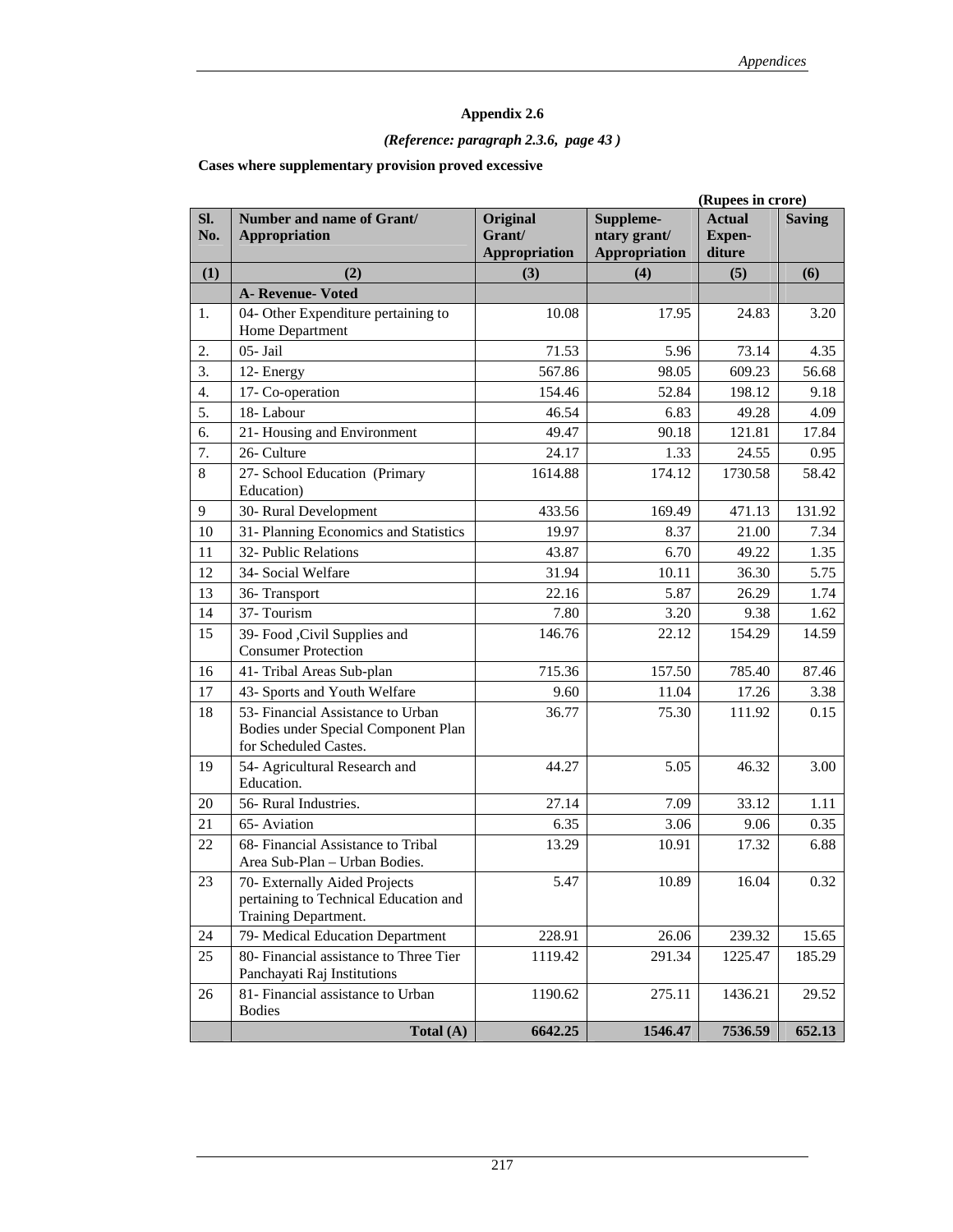|     | <b>B-</b> Revenue - Charged                                                                                |            |         |          |         |
|-----|------------------------------------------------------------------------------------------------------------|------------|---------|----------|---------|
| 27  | 01- General Administration                                                                                 | 7.58       | 1.67    | 8.50     | 0.75    |
| 28  | 06-Finance                                                                                                 | 2.90       | 7.14    | 6.96     | 3.08    |
| 29  | 08- Land Revenue and District<br>Administration.                                                           | 0.81       | 0.83    | 1.09     | 0.55    |
| 30  | 24- Public Works-Roads and Bridges                                                                         | 15.00      | 3.00    | 15.27    | 2.73    |
| 31  | 29- Law and Legislative Affairs                                                                            | 21.25      | 1.68    | 22.30    | 0.63    |
| 31  | 81- Financial assistance to Urban<br><b>Bodies</b>                                                         | 27.54      | 12.28   | 39.22    | 0.60    |
|     | Total(B)                                                                                                   | 75.08      | 26.60   | 93.34    | 8.34    |
|     | <b>C-Capital-Voted</b>                                                                                     |            |         |          |         |
| 33  | 06-Finance                                                                                                 | 256.37     | 284.37  | 480.82   | 59.92   |
| 34  | $12$ - Energy                                                                                              | 1335.61    | 644.00  | 1633.76  | 345.85  |
| 35  | 20- Public Health Engineering                                                                              | 103.05     | 83.95   | 143.89   | 43.11   |
| 36  | 21- Housing and Environment                                                                                | 48.27      | 23.88   | 53.15    | 19.00   |
| 37  | 24- Public Works-Roads and Bridges                                                                         | 433.45     | 78.83   | 489.83   | 22.45   |
| 38  | 29- Law and Legislative Affairs                                                                            | Nil        | 3.75    | 3.50     | 0.25    |
| 39  | 42- Public Works Relating to Tribal                                                                        | 174.69     | 50.00   | 199.26   | 25.43   |
|     | Areas Sub-Plan -Roads and Bridges                                                                          |            |         |          |         |
| 40. | 53- Financial Assistance to Urban<br><b>Bodies Under Special Component</b><br>Plan for Scheduled Castes.   | 0.87       | 20.65   | 4.42     | 17.10   |
| 41  | 60- Expenditure pertaining to District<br>Plan Schemes.                                                    | 126.29     | 31.20   | 156.98   | 0.51    |
| 42. | 64- Special Component Plan for<br>Scheduled Castes.                                                        | 310.08     | 275.47  | 484.97   | 100.58  |
| 43. | 67- Public Works- Buildings                                                                                | 27.88      | 51.81   | 33.02    | 46.67   |
| 44. | 76- NABARD and Externally aided<br>Projects Pertaining to Public Works<br>Department.                      | 293.78     | 122.17  | 384.35   | 31.60   |
| 45. | 77- Other Expenditure Pertaining to<br><b>School Education Department</b><br>(Excluding Primary Education) | 19.73      | 0.50    | 19.89    | 0.34    |
|     | Total $(C)$                                                                                                | 3130.07    | 1670.58 | 4087.84  | 712.81  |
|     | D-Capital - Charged                                                                                        |            |         |          |         |
| 46. | 64- Special Component Plan for<br>Scheduled Castes.                                                        | Nil        | 7.00    | 2.92     | 4.08    |
|     | Total (D)                                                                                                  | <b>Nil</b> | 7.00    | 2.92     | 4.08    |
|     | Grand Total $(A+B+C+D)$                                                                                    | 9847.40    | 3250.65 | 11720.69 | 1377.36 |

Additional requirement: - Rs.11720.69 crore (-) Rs.9847.40 crore = Rs.1873.29 crore.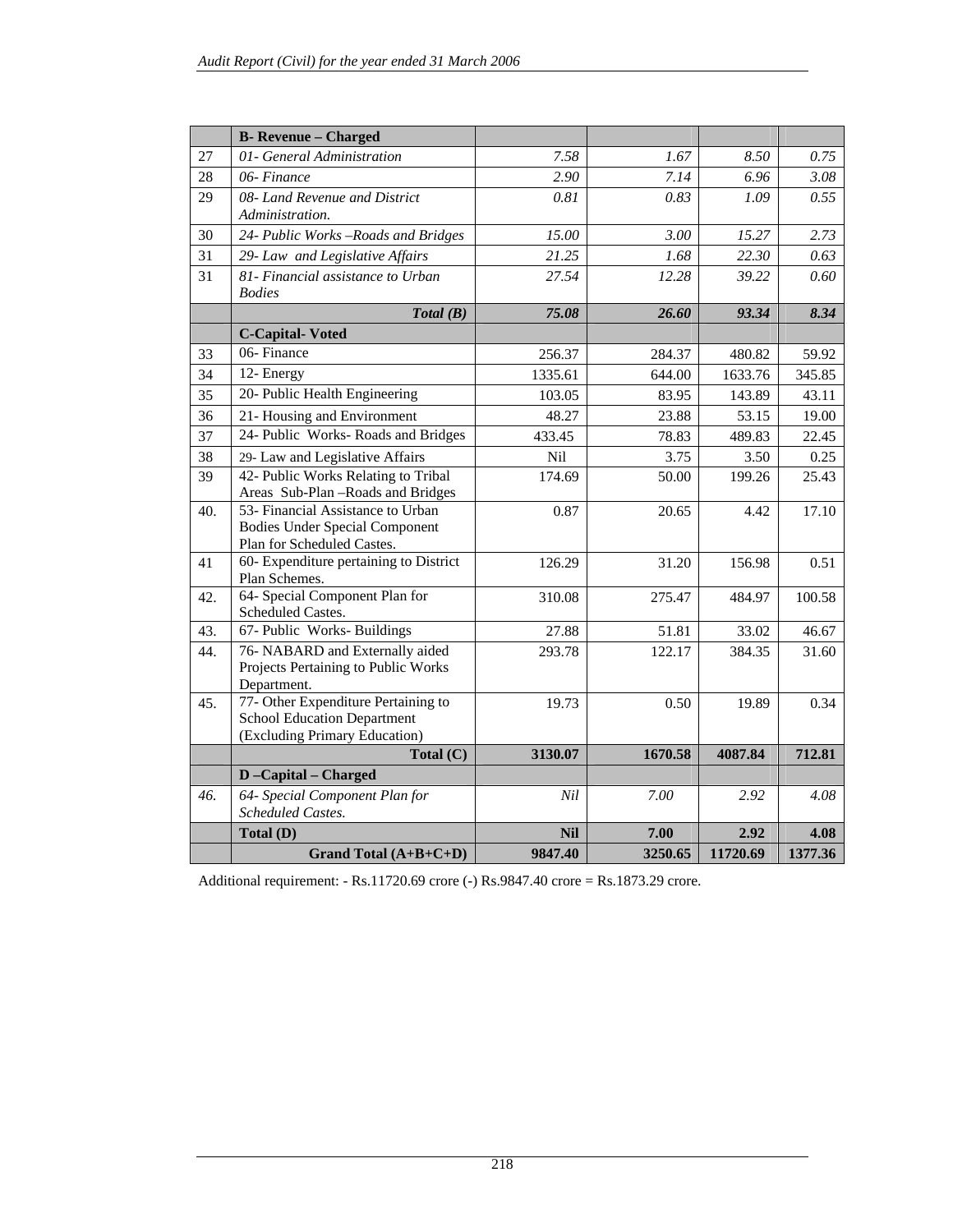## *(Reference: paragraph 2.3.6, page 43 )*

### **Cases where supplementary provision was insufficient**

|            | (Rupees in crore)                             |                                            |                                                        |                              |                        |  |  |
|------------|-----------------------------------------------|--------------------------------------------|--------------------------------------------------------|------------------------------|------------------------|--|--|
| SI.<br>No. | Number and name of Grant/<br>Appropriation    | Original<br>Grant/<br><b>Appropriation</b> | <b>Supplementary</b><br>Grant/<br><b>Appropriation</b> | <b>Actual</b><br>expenditure | Final<br><b>Excess</b> |  |  |
| (1)        | (2)                                           | (3)                                        | (4)                                                    | (5)                          | (6)                    |  |  |
|            | <b>Revenue Voted</b>                          |                                            |                                                        |                              |                        |  |  |
| 1          | 24- Public Works- Roads and<br><b>Bridges</b> | 407.82                                     | 5.99                                                   | 416.29                       | 2.48                   |  |  |
| 2.         | 67- Public Works- Building                    | 236.51                                     | 34.41                                                  | 298.70                       | 27.78                  |  |  |
|            | <b>Total</b>                                  | 644.33                                     | 40.40                                                  | 714.99                       | 30.26                  |  |  |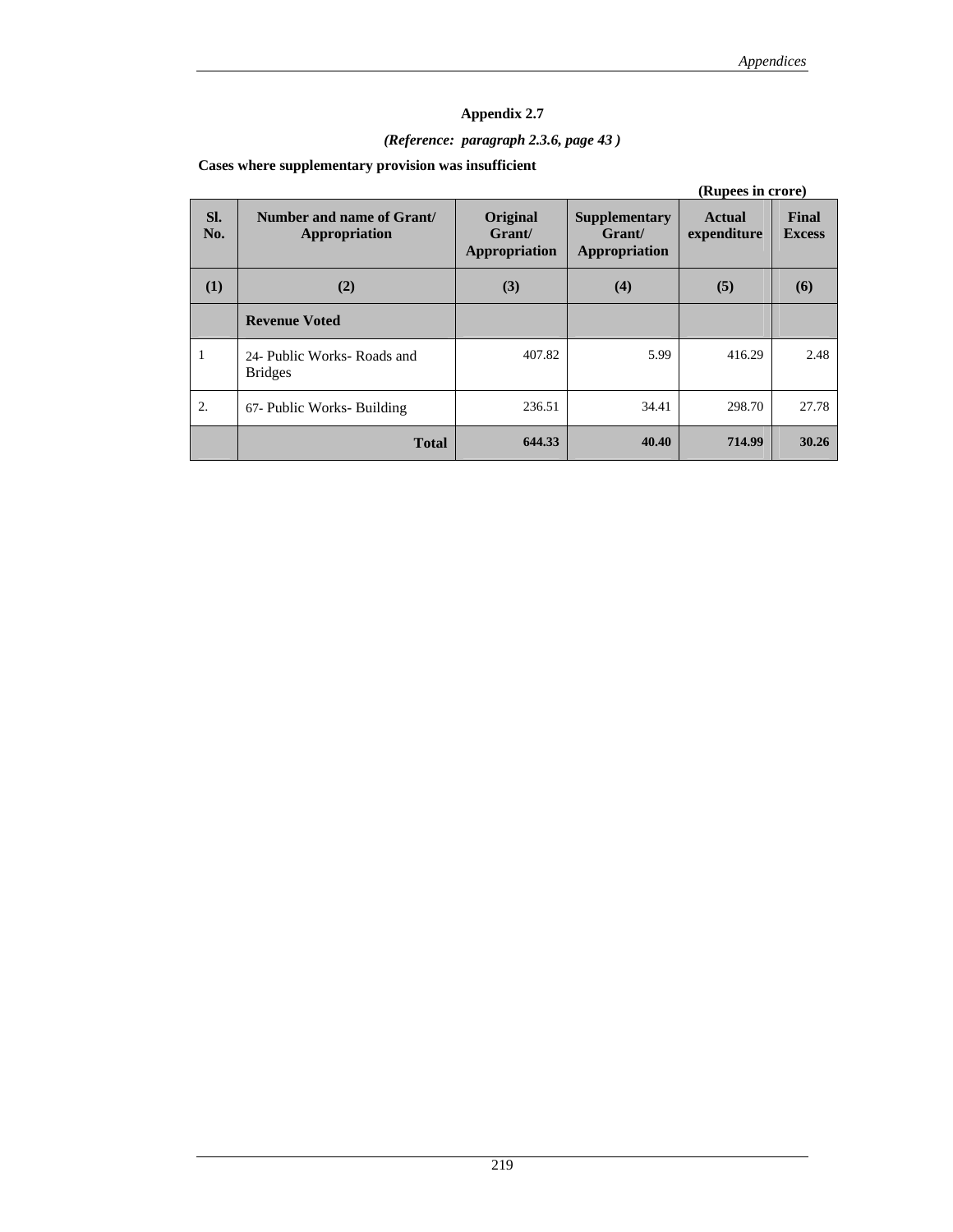#### *(Reference: paragraph 2.3.7, page 44 )*

#### **Injudicious/ Irregular/ Incorrect Re-appropriations/ Surrenders**

#### **(a) Some of the cases in which funds were injudiciously withdrawn by re-appropriation/ surrender, although accounts already showed excess over provision**

|                |                                                 |                                 |                         |                         | (Rupees in crore)    |                        |
|----------------|-------------------------------------------------|---------------------------------|-------------------------|-------------------------|----------------------|------------------------|
| SI.<br>No.     | <b>Description of Grant and Head of Account</b> | <b>Original plus</b><br>supple- | <b>Actual</b><br>expen- | <b>Excess</b><br>before | $Re-$<br>appro-      | <b>Final</b><br>excess |
|                |                                                 | mentary<br>provision            | diture                  | re-<br>approp           | priation/<br>surren- |                        |
|                |                                                 |                                 |                         | -riation                | der                  |                        |
| (1)            | (2)                                             | (3)                             | (4)                     | (5)                     | (6)                  | (7)                    |
| 1              | 19- Public Health and Family Welfare-           | 22.62                           | 23.74                   | 1.12                    | 1.27                 | 2.39                   |
|                | 2210-01-110-748- Dispensaries                   |                                 |                         |                         |                      |                        |
| 2.             | 19- Public Health and Family Welfare-           | 40.36                           | 41.88                   | 1.52                    | 2.10                 | 3.62                   |
|                | 2210-06-101-4245-Malaria                        |                                 |                         |                         |                      |                        |
| 3.             | 52- Financial Assistance to Tribal Sub-Plan     | 16.91                           | 17.98                   | 1.07                    | 1.30                 | 2.37                   |
|                | Three Tier Panchayati Raj Institution           |                                 |                         |                         |                      |                        |
|                | 2225-02-796-277-0102-8805 Scholarships          |                                 |                         |                         |                      |                        |
|                | to boys and girls in Primary Level              |                                 |                         |                         |                      |                        |
| $\overline{4}$ | 64- Special Component Plan for Scheduled        | 25.02                           | 25.90                   | 0.88                    | 3.10                 | 3.98                   |
|                | Castes-                                         |                                 |                         |                         |                      |                        |
|                | 2225-01-789-277-0103-2676-Postmatric            |                                 |                         |                         |                      |                        |
|                | Scholarships                                    |                                 |                         |                         |                      |                        |

#### **(b) Some of the cases, in which funds were withdrawn by re-appropriation/surrender, in excess of available saving, resulting in final excess of more than Rs.10 lakh**

|                |                                                 |                      |               |        | (Rupees in crore) |        |
|----------------|-------------------------------------------------|----------------------|---------------|--------|-------------------|--------|
| SI.            | <b>Description of Grant and Head of Account</b> | <b>Original plus</b> | <b>Actual</b> | Avail- | <b>Re-approp</b>  | Final  |
| No.            |                                                 | supplementary        | expen-        | able   | -riation/         | excess |
|                |                                                 | provision            | diture        | saving | surrender         |        |
| (1)            | (2)                                             | (3)                  | (4)           | (5)    | (6)               | (7)    |
| $\overline{5}$ | 01-General Administration                       | 10.50                | 8.89          | 1.61   | 2.31              | 0.70   |
|                | 2013-105-9064-Discretionary Grant by            |                      |               |        |                   |        |
|                | <b>Ministers</b>                                |                      |               |        |                   |        |
| 6              | 03-Police                                       | 38.12                | 32.64         | 5.48   | 6.04              | 0.56   |
|                | 2055-101-270-Criminal Investigation             |                      |               |        |                   |        |
|                | Department                                      |                      |               |        |                   |        |
| $\overline{7}$ | 03-Police                                       | 547.65               | 515.33        | 32.32  | 42.09             | 9.77   |
|                | 2055-109-4491-General expenditure (District     |                      |               |        |                   |        |
|                | establishment).                                 |                      |               |        |                   |        |
| 8              | 03-Police                                       | 40.00                | 19.49         | 20.51  | 24.75             | 4.24   |
|                | 2055-115-2643-Modernisation of Police Force     |                      |               |        |                   |        |
|                |                                                 |                      |               |        |                   |        |
| 9              | $05 - \text{Jail}$                              | 72.76                | 69.0          | 3.70   | 4.52              | 0.82   |
|                | 2056-101-938- Central and District Jails        |                      |               |        |                   |        |
| 10             | 07-Commercial Tax                               | 5.00                 | 4.47          | 0.53   | 2.02              | 1.49   |
|                | 2030 -02-101-2456-Cost of Non Judicial          |                      |               |        |                   |        |
|                | Stamps.                                         |                      |               |        |                   |        |
| 11             | 07-Commercial Tax                               | 294.16               | 247.25        | 46.91  | 53.36             | 6.45   |
|                | 2039-001-123-Suprintendence.                    |                      |               |        |                   |        |
| 12             | 07-Commercial Tax                               | 37.07                | 29.94         | 7.13   | 9.03              | 1.90   |
|                | 2039 -001-1470- Establishment of District       |                      |               |        |                   |        |
|                | Executive.                                      |                      |               |        |                   |        |
| 13             | 08- Land Revenue and District Administration    | 128.61               | 115.48        | 13.13  | 15.77             | 2.64   |
|                | 2029-103-1472-District Expenditure.             |                      |               |        |                   |        |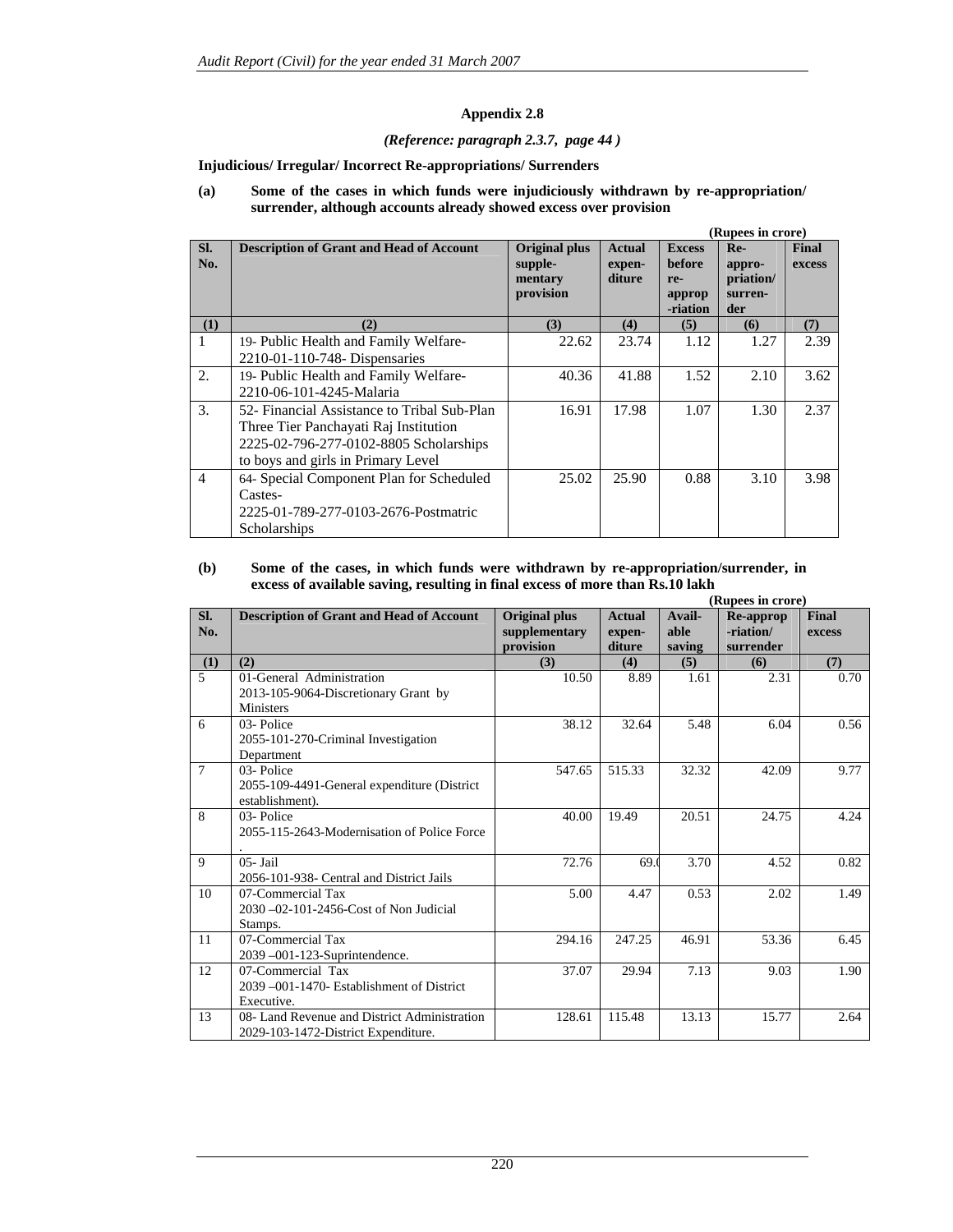| 14 | 12- Energy                                   | 120.00 | 67.98 | 52.02 | 52.17 | 0.15 |
|----|----------------------------------------------|--------|-------|-------|-------|------|
|    | 2801-80-101-5855- Assistance to Madhya       |        |       |       |       |      |
|    | Pradesh Electricity Board for free supply of |        |       |       |       |      |
|    | electricity to 5 H.P. Agriculture            |        |       |       |       |      |
|    | Pumps/Thresers and One point connection      |        |       |       |       |      |
| 15 | 13- Agriculture 2401-109-0101-9186 Field     | 12.60  | 11.34 | 1.26  | 2.04  | 0.78 |
|    | Pond Scheme.                                 |        |       |       |       |      |
| 16 | 13- Agriculture 2401-800-0701-1580-Macro     | 54.27  | 27.48 | 26.79 | 27.17 | 0.38 |
|    | Management Scheme.                           |        |       |       |       |      |
| 17 | 13- Agriculture 2402-102-0101-3142- Soil     | 28.00  | 23.52 | 4.48  | 4.84  | 0.36 |
|    | Conservation Scheme of Contour bunding.      |        |       |       |       |      |
| 18 | 15- Financial Assistance to three Tier       | 16.47  | 14.28 | 2.19  | 2.36  | 0.17 |
|    |                                              |        |       |       |       |      |
|    | Panchayti Raj Institutions under Special     |        |       |       |       |      |
|    | Component Plan for Scheduled Castes-20       |        |       |       |       |      |
|    | School Education Department-2202-01-789-     |        |       |       |       |      |
|    | 101-0103-4398- Government Primary            |        |       |       |       |      |
|    | Schools.                                     |        |       |       |       |      |
| 19 | 15- Financial Assistance to three Tier       | 20.36  | 10.91 | 9.45  | 9.64  | 0.19 |
|    | Panchayti Raj Institutions under Special     |        |       |       |       |      |
|    | Component Plan for Scheduled Castes-         |        |       |       |       |      |
|    | 55-Scheduled Caste Welfare Department-       |        |       |       |       |      |
|    | 2225-01-789-277-0103-4717- Hostels for       |        |       |       |       |      |
|    | Scheduled Castes.                            |        |       |       |       |      |
| 20 | 15- Financial Assistance to three Tier       | 8.00   | 6.92  | 1.08  | 1.28  | 0.20 |
|    | Panchayti Raj Institutions under Special     |        |       |       |       |      |
|    | Component Plan for Scheduled Castes-         |        |       |       |       |      |
|    | 55-Scheduled Caste Welfare Department-       |        |       |       |       |      |
|    | 2225-01-789-277-0103-5095- Maintenance       |        |       |       |       |      |
|    | and Furnishing of Hostels and Ashrams.       |        |       |       |       |      |
| 21 | 15- Financial Assistance to three Tier       | 20.21  | 13.28 | 6.93  | 7.04  | 0.11 |
|    | Panchayti Raj Institutions under Special     |        |       |       |       |      |
|    | Component Plan for Scheduled Castes-         |        |       |       |       |      |
|    | 55-Scheduled Caste Welfare Department-       |        |       |       |       |      |
|    | 2225-01-789-277-0103-5133- Other             |        |       |       |       |      |
|    | Scholarships.                                |        |       |       |       |      |
| 22 | 15- Financial Assistance to three Tier       | 3.00   | 1.51  | 1.49  | 2.23  | 0.74 |
|    | Panchayti Raj Institutions under Special     |        |       |       |       |      |
|    | Component Plan for Scheduled Castes-         |        |       |       |       |      |
|    | 58-Rural Development Department 2501-01-     |        |       |       |       |      |
|    | 789-800-0103-6858- Gokul Gram Yojna.         |        |       |       |       |      |
| 23 | 19- Public Health and family Welfare -2210-  | 9.64   | 8.40  | 1.24  | 1.54  | 0.30 |
|    | 03-103-0801-636-Sub Health Centers           |        |       |       |       |      |
| 24 | 19- Public Health and family Welfare -2211-  | 20.45  | 17.02 | 3.43  | 4.09  | 0.66 |
|    | 001-0801-1508- District Level Staff          |        |       |       |       |      |
| 25 | 19- Public Health and family Welfare -4210-  | 4.33   | 3.38  | 0.95  | 3.95  | 3.00 |
|    | 02-103-0101-4143- Construction of Primary    |        |       |       |       |      |
|    | Heath Center-Under Basic Services            |        |       |       |       |      |
| 26 | 41- Tribal Areas Sub-Plan 14- Agriculture    | 4.20   | 1.90  | 2.30  | 2.40  | 0.10 |
|    | Department 2401-796-109-0102-9186- Field     |        |       |       |       |      |
|    | Ponds Scheme.                                |        |       |       |       |      |
|    | 41- Tribal Areas Sub-Plan 14- Agriculture    |        |       |       |       |      |
| 27 | Department 2401-796-800-0702-1580- Marco     | 17.37  | 8.35  | 9.02  | 9.48  | 0.46 |
|    |                                              |        |       |       |       |      |
|    | Management Scheme.                           |        |       |       |       |      |
| 28 | 41- Tribal Areas Sub-Plan 17- Public Heath   | 2.83   | 2.04  | 0.79  | 1.07  | 0.28 |
|    | and family Welfare Department-2210-03-796-   |        |       |       |       |      |
|    | 103-0102-9812- Establishment of Sub-Health   |        |       |       |       |      |
|    | Centres.                                     |        |       |       |       |      |
| 29 | 41- Tribal Areas Sub-Plan 17- Public Heath   | 14.02  | 9.37  | 4.65  | 5.25  | 0.60 |
|    | and family Welfare Department 2210-06-796-   |        |       |       |       |      |
|    | 101-0702-4245- Malaria.                      |        |       |       |       |      |
| 30 | 48- Narmada Valley Development 4700-51-      | 12.67  | 8.52  | 4.15  | 4.28  | 0.13 |
|    | 800-0101-2428- Executive Establishment       |        |       |       |       |      |
|    | (Unit1 $&$ Unit 2)                           |        |       |       |       |      |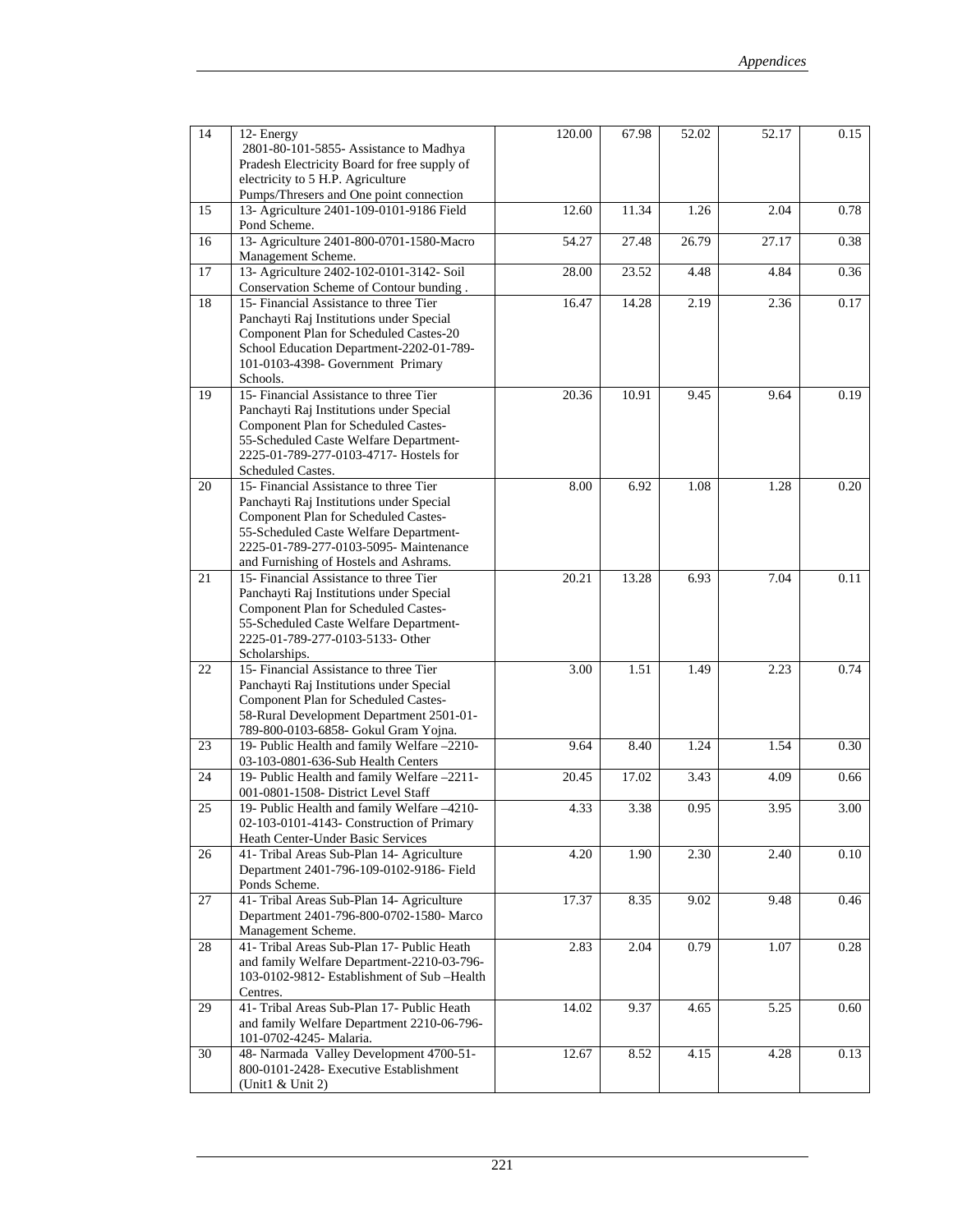| 31 | 48- Narmada Valley Development 4801-80-<br>800-0101-6913- Sardar Sarover Project<br>(Submerged) Special Liberal Package.                                                                                      | 302.58                           | 2.23   | 300.35 | 302.58 | 2.23 |
|----|---------------------------------------------------------------------------------------------------------------------------------------------------------------------------------------------------------------|----------------------------------|--------|--------|--------|------|
| 32 | 52- Financial Assistance to Tribal Area Sub-<br>Plan Three Tier Pachayti Raj Institutions 25-<br>Tribal Welfare Department 2202-02-796-109-<br>0102-5216 High Schools.                                        | 7.68                             | 6.77   | 0.91   | 1.25   | 0.34 |
| 33 | 52- Financial Assistance to Tribal Area Sub<br>Plan Three Tier Pachayti Raj Institutions-25-<br>Tribal Welfare 2225-02-796-277-0102-1398<br>Hostels.                                                          | 11.00                            | 8.34   | 2.66   | 3.20   | 0.54 |
| 34 | 58-Expenditure on relief on Account of<br>Natural Calamities and Scarcity<br>2245-01-101-8874-Additional Provision for<br>Drought Relief and Employment.                                                      | 90.00<br>39.49<br>50.51<br>50.72 |        |        |        |      |
| 35 | 62- Panchayat<br>2515-101-2474-Charges Pertaining to<br>Panchayati Raj Institutes.                                                                                                                            | 51.23                            | 45.99  | 5.24   | 6.67   | 1.43 |
| 36 | 64-Special Component Plan for Scheduled<br>Castes-<br>14 Agriculture Department 2401-789-108-<br>0703-1107- Intensive Oilseed . Development<br>Programme.                                                     | 5.98                             | 3.82   | 2.16   | 2.29   | 0.13 |
| 37 | 64- Special Component Plan for Scheduled<br>Castes-<br>55-Scheduled Caste Welfare Department<br>2225-01-789-277-0103-4717- Scheduled<br>Caste Hostels.                                                        | 12.08                            | 8.84   | 3.24   | 3.41   | 0.17 |
| 38 | 64- Special Component Plan for Scheduled<br>Castes-<br>55 Scheduled Caste Welfare Department<br>2225-01-789-800-0703- 5191-Assistance/<br>Rehabilitation assistance under "SC/ST<br>Atrocity Prevention Act " | 10.00                            | 6.28   | 3.72   | 4.01   | 0.29 |
| 39 | 77-Other Expenditure Pertaining to school<br><b>Education Department (Excluding Primary</b><br>Education)<br>2204-102-3755-National Cadet Corps-Senior<br>Division                                            | 9.53                             | 8.26   | 1.27   | 1.37   | 0.10 |
| 40 | 79- Medical Education Department 2210-05-<br>105-0101-4968-Medical College                                                                                                                                    | 63.69                            | 58.30  | 5.39   | 9.40   | 4.01 |
| 41 | 80- Financial assistance to three tier Panchayti<br>Raj Institutions-<br>2235-60-102-0801-8786- National Old Age<br>Pension.                                                                                  | 133.88                           | 120.36 | 13.52  | 17.04  | 3.52 |
| 42 | 80- Financial assistance to three tier<br>Panchayti Raj Institutions-<br>2501-01-101-0101-6858- Gokul Gram<br>Yojana.                                                                                         | 18.25                            | 3.68   | 14.57  | 15.06  | 0.49 |

| (c) |  | Unnecessary augmentation of funds, despite available saving. |
|-----|--|--------------------------------------------------------------|
|     |  |                                                              |

| $\mathcal{L}$ | описсевый у андиктивной от тапав, освртс атапарте ватинд. |                      |               |               |                   |               |
|---------------|-----------------------------------------------------------|----------------------|---------------|---------------|-------------------|---------------|
|               |                                                           |                      |               |               | (Rupees in crore) |               |
| SI.           | <b>Description of Grant and Head of account</b>           | <b>Original plus</b> | <b>Actual</b> | Avail-        | $Re-$             | <b>Final</b>  |
| No.           |                                                           | supplementa-         | expen-        | able          | approp-           | <b>Saving</b> |
|               |                                                           | ry provision         | diture        | <b>Saving</b> | riation           |               |
|               |                                                           |                      | (4)           |               | (6)               |               |
| 43            | 57- Externally Aided Project Pertaining to                | 50.85                | 44.02         | 6.83          | 3.43              | 10.26         |
|               | water Resources Department.                               |                      |               |               |                   |               |
|               | 4700-64-800-1201-6831- Improvement in                     |                      |               |               |                   |               |
|               | Productivity of Pre-constructed Irrigation                |                      |               |               |                   |               |
|               | Scheme of Five Basins-Water Resources                     |                      |               |               |                   |               |
|               | Department                                                |                      |               |               |                   |               |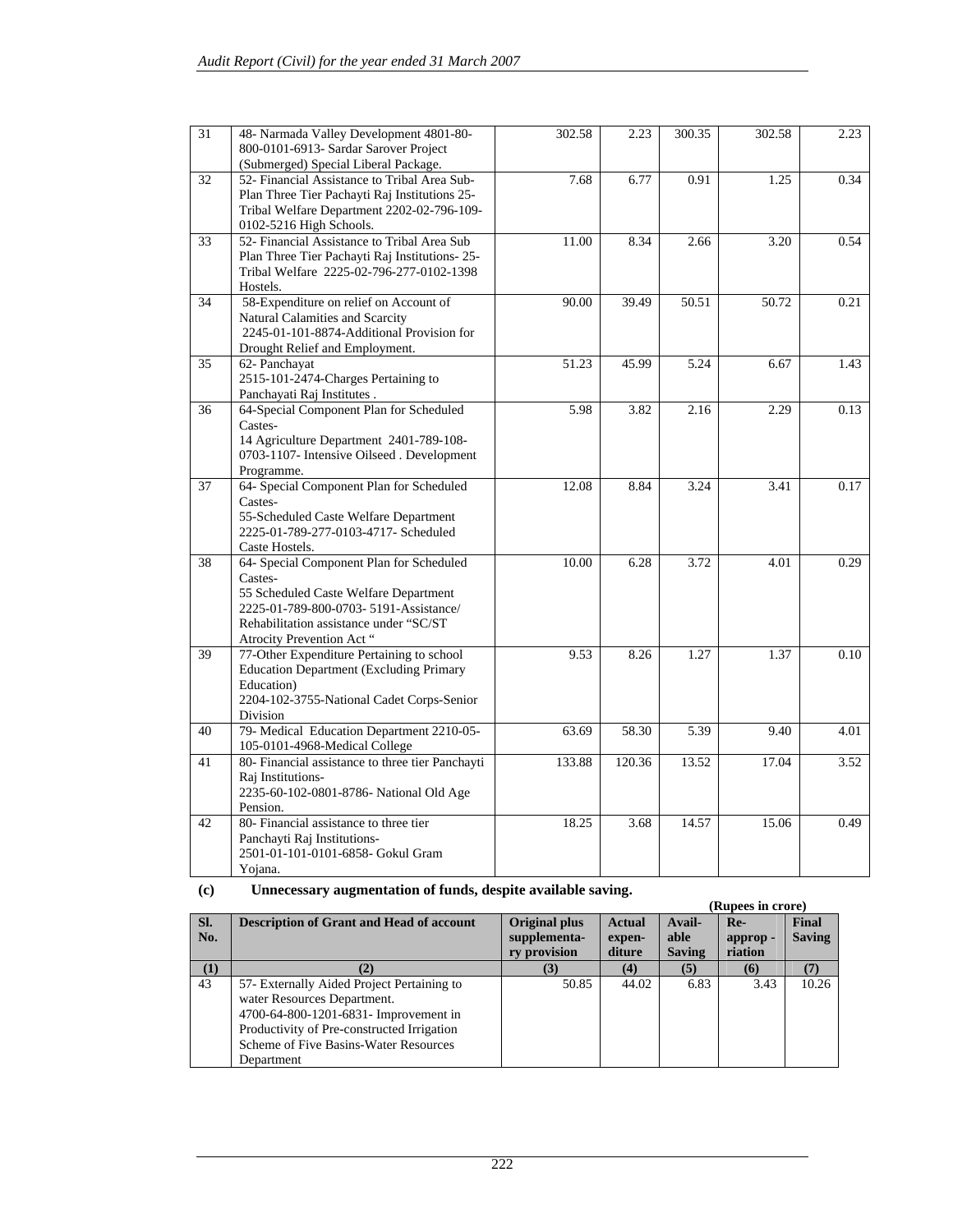|            |                                                                                                                                                     |                                                     |                                   |                                                     | (Rupees in crore)         |                        |
|------------|-----------------------------------------------------------------------------------------------------------------------------------------------------|-----------------------------------------------------|-----------------------------------|-----------------------------------------------------|---------------------------|------------------------|
| SI.<br>No. | Description of Grant and Head of account                                                                                                            | Original<br>plus<br>supple-<br>mentary<br>provision | <b>Actual</b><br>expen-<br>diture | <b>Excess</b><br>before<br>re-<br>approp<br>riation | Re-<br>approp-<br>riation | <b>Final</b><br>saving |
| (1)        | (2)                                                                                                                                                 | (3)                                                 | (4)                               | (5)                                                 | (6)                       | (7)                    |
| 44         | --Public Debt.<br>6003-105-3731- Loans from the National<br>Agricultural Credit Fund of the National Bank for<br>Agriculture and Rural Development. | 60.00                                               | 95.47                             | 35.47                                               | 80.00                     | 44.53                  |
| 45         | -Public Debt.<br>6003-109-6962- Loans from HUDCO.                                                                                                   | 22.91                                               | 25.50                             | 2.59                                                | 5.00                      | 2.41                   |
| 46         | 19- Public Health and Family Welfare 2210-01-110-<br>7892-Medical Guarantee Scheme.                                                                 | 19.42                                               | 25.22                             | 5.80                                                | 8.03                      | 2.23                   |
| 47         | 11- Commerce, Industries and Employment 2852-<br>80-800-0101-9068-Capital Cost Subsidy to<br>Industrial Units.                                      | 2.46                                                | 4.00                              | 1.54                                                | 1.71                      | 0.17                   |
| 48         | 23- Water Resources Department -<br>4700-26-800-0101-2884- Canal and Appurtenant<br>works                                                           | 47.14                                               | 66.35                             | 19.21                                               | 20.00                     | 0.79                   |
| 49         | 23- Water Resources Department -<br>4701-52-800-0101-7042- Beni Sagar Canal<br>Diversion under Khajuraho Airport extension.                         | 0.20                                                | 1.93                              | 1.73                                                | 2.20                      | 0.47                   |
| 50         | 41-Tribal Areas Sub-Plan<br>25- Tribal Welfare Department -<br>4225-02-796-277-0102-8828-Construction of<br>Ashram/School Buildings.                | 12.00                                               | 17.63                             | 5.63                                                | 6.93                      | 1.30                   |
| 51         | 41- Tribal Areas Sub-Plan -<br>27- Narmada Valley Development Department<br>4701-11-796-800-0102-5223- Man Project<br>(NABARD)                      | 1.18                                                | 3.46                              | 2.28                                                | 2.38                      | 0.10                   |
| 52         | 41- Tribal Areas Sub-Plan-<br>31- Water Resources Department<br>4702-796-800-0102-3828- Minor Irrigation Scheme                                     | 16.57                                               | 39.07                             | 22.50                                               | 27.83                     | 5.33                   |
| 53         | 41- Tribal Areas Sub- Plan -<br>31- Water Resources Department<br>4702-796-800-0102-5189- Construction Work of<br>Minor Irrigation Scheme (NABARD)  | 25.93<br>27.79<br>1.86                              |                                   | 6.84                                                | 4.98                      |                        |
| 54         | 45- Minor Irrigation Works<br>4702-101-0101-3803- Minor and Macro Minor<br>Irrigation Schemes.                                                      | 42.56                                               | 44.13                             | 1.57                                                | 3.51                      | 1.94                   |
| 55         | 64- Special Component Plan for Scheduled Castes.<br>31- Water Resources Department<br>4700-13-789-800-0103-2884- Canal and<br>Appurtenant Works.    | 21.00                                               | 24.63                             | 3.63                                                | 6.75                      | 3.12                   |

### Funds augmented by re-appropriation, more than the amount required to cover the **excess.**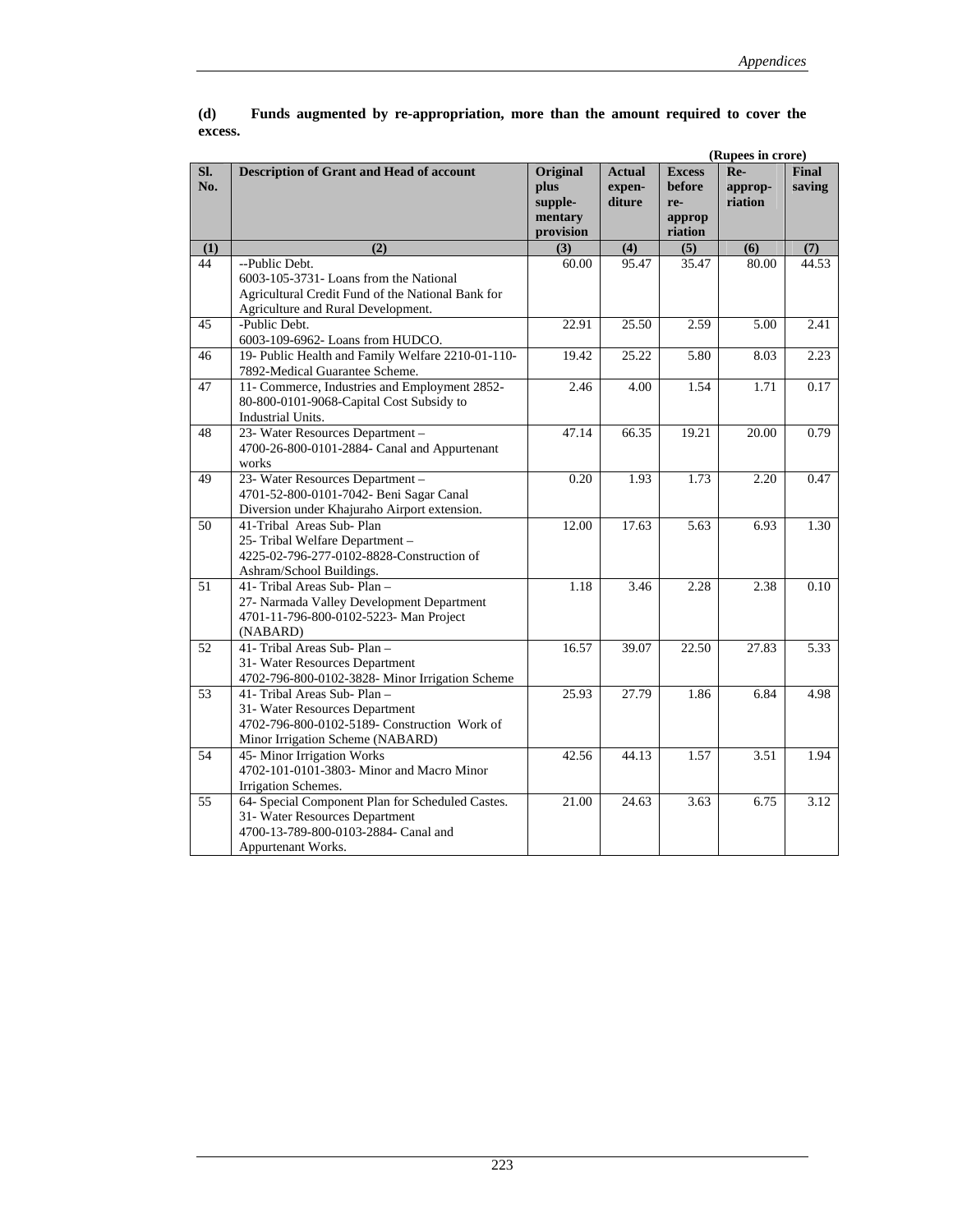## *(Reference : Paragraph 2.3.8 (a), page 44 )*

### **Non-surrender of significant savings (Over Rupees five crore)**

|                  |                                                     | (Rupees in crore) |                          |  |  |
|------------------|-----------------------------------------------------|-------------------|--------------------------|--|--|
| SI.              | Number and name of Grant/Appropriation              | <b>Total</b>      | <b>Amount not</b>        |  |  |
| No.              |                                                     | available         | surrendered              |  |  |
|                  |                                                     | saving            | (percentage to total     |  |  |
|                  |                                                     |                   | saving in brackets)      |  |  |
| (1)              | (2)                                                 | (3)               | (4)                      |  |  |
|                  | A - Revenue- Voted                                  |                   |                          |  |  |
| 1.               | 02- Other Expenditure pertaining to General         | 6.80              | 5.39(79.3)               |  |  |
|                  | <b>Administration Department</b>                    |                   |                          |  |  |
| 2.               | 06-Finance                                          | 366.18            | 358.97(98.0)             |  |  |
| 3.               | 08- Land Revenue and District Administration        | 72.11             | 22.24(30.8)              |  |  |
| $\overline{4}$   | 10-Forest                                           | 82.37             | 78.58(95.4)              |  |  |
| 5                | 11- Commerce, Industry and Employment               | 10.25             | 9.57(93.4)               |  |  |
| $\overline{6}$ . | 14- Animal Husbandry                                | 26.36             | 19.75(74.9)              |  |  |
| 7.               | 17- Co-operation                                    | 9.18              | 9.18(100.0)              |  |  |
| 8.               | 19- Public Health and Family Welfare                | 81.30             | 68.42(84.2)              |  |  |
| 9                | 20- Public Health Engineering                       | 32.76             | 22.17(67.7)              |  |  |
| 10               | 23- Water Resources Department                      | 29.12             | 20.97(72.0)              |  |  |
| 11               | 27- School Education (Primary Education)            | 58.42             | 15.99(27.4)              |  |  |
| 12.              | 29- Law and Legislative Affairs                     | 59.99             | 15.56(25.9)              |  |  |
| 13               | 31- Planning, Economics and Statistics              | 7.34              | 6.95(94.7)               |  |  |
| 14               | 41- Tribal Areas Sub-Plan                           | 87.46             | 32.44(37.1)              |  |  |
| 15               | 44- Higher Education                                | 35.15             | 35.15(100)               |  |  |
| 16.              | 47- Technical Education and Training                | 21.00             | 21.00(100)               |  |  |
| 17.              | 55-Women and Child Development                      | 181.88            | 24.39(13.4)              |  |  |
| 18.              | 64-Special Component Plan for Scheduled Castes      | 95.63             | 10.55(11.0)              |  |  |
| 19.              | 72-Gas Tragedy Relief and Rehabilitation.           | 10.83             | 10.83(100)               |  |  |
| 20.              | 77-Other Expenditure Pertaining to School Education | 28.96             | 6.13(21.2)               |  |  |
|                  | Department (Excluding Primary Education).           |                   |                          |  |  |
| 21               | 79- Medical Education Department                    | 15.65             | 5.78(36.9)               |  |  |
| 22               | 82- Horticulture and Food Processing                | 5.06              | 5.06(100)                |  |  |
|                  | Total (A)                                           | 1323.80           | 805.07                   |  |  |
|                  | <b>B- Revenue- Charged</b>                          |                   |                          |  |  |
| 23               | -- Interest Payments and Servicing of Debt          | 116.08            | 116.06(99.9)             |  |  |
|                  | Total (B)                                           | 116.08            | 116.06                   |  |  |
|                  | <b>C- Capital-Voted</b>                             |                   |                          |  |  |
| 24               | 06 Finance                                          | 59.92             | 59.91(100.0)             |  |  |
| 25               | 08- Land Revenue and District Administration        | 19.35             | 14.14(73.1)              |  |  |
| 26               | 17- Co-operation                                    | 8.17              | 8.17(100.0)              |  |  |
| 27               | 19- Public Health and Family Welfare                | 20.14             | 20.14(100.0)             |  |  |
| $28\,$           | 20- Public Health engineering                       | 43.11             | 18.61(43.2)              |  |  |
| 29               | 21- Housing and Environment                         | 19.00             | 19.00(100.0)             |  |  |
| 30               | 23-Water Resources Department                       | 73.90             | $\overline{40.10(54.3)}$ |  |  |
| 31               | 41-Tribal Areas Sub-Plan                            | 106.38            | 50.77(47.7)              |  |  |
| 32               | 42- Public Works Relating Tribal Areas Sub-Plan     | 25.43             | 25.43(100.0)             |  |  |
|                  | Roads and Bridges.                                  |                   |                          |  |  |
| 33               | 45- Minor Irrigation Works.                         | 36.86             | 30.37(81.6)              |  |  |
| 34               | 48- Narmada Valley Development                      | 879.59            | 11.16(1.3)               |  |  |
| 35               | 57- Externally Aided Projects pertaining to water   | 93.04             | 90.95(97.8)              |  |  |
|                  | Resources Department.                               |                   |                          |  |  |
| 36               | 59- Externally Aided Projects pertaining to Rural   | 57.90             | 7.75(13.4)               |  |  |
|                  | Development Department.                             |                   |                          |  |  |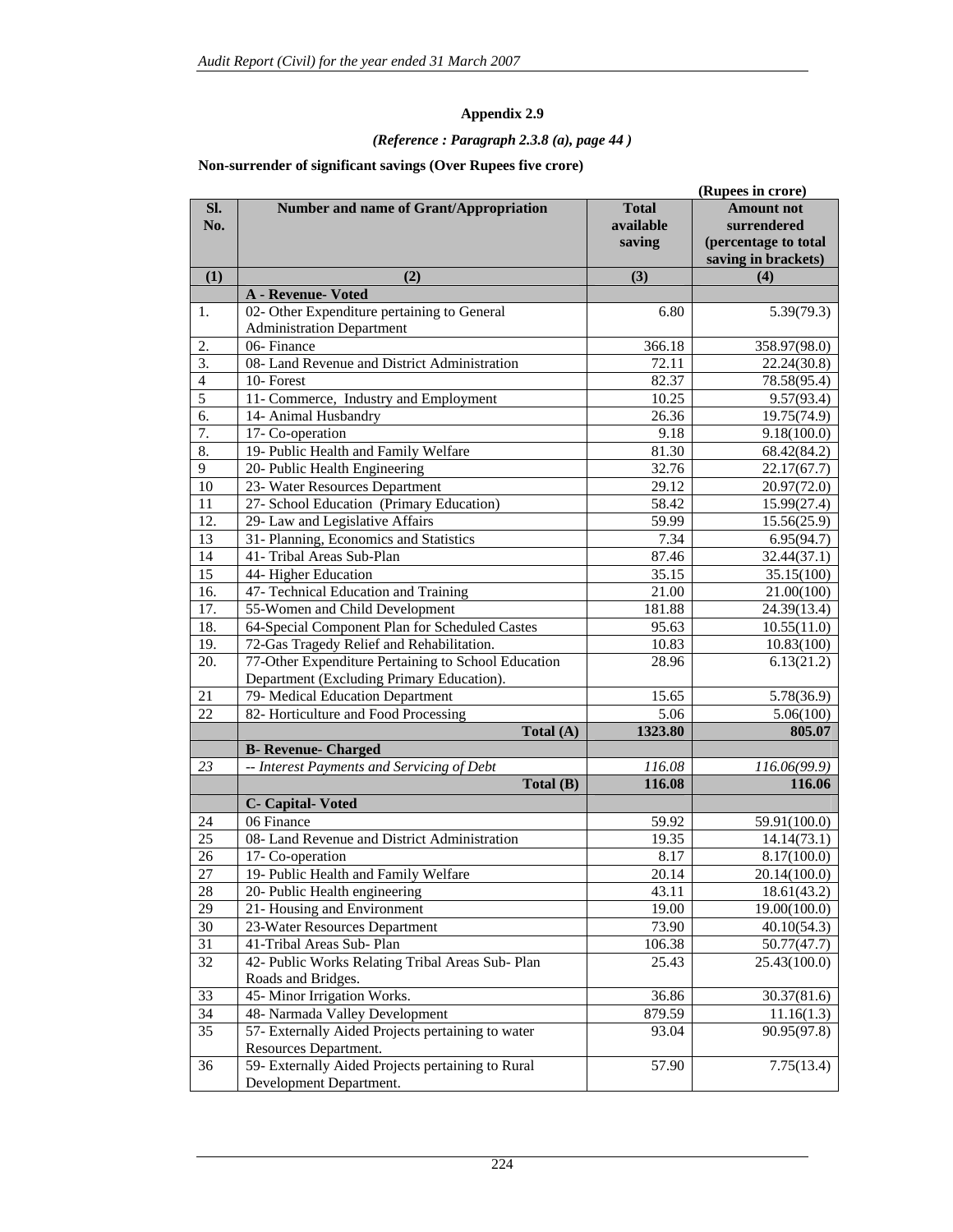| 37 | 64- Special Component Plan for Scheduled Castes | 100.58  | 78.60(78.1)    |
|----|-------------------------------------------------|---------|----------------|
| 38 | 67- Public Works- Building                      | 46.67   | 46.67(100)     |
| 39 | 75- NABARD Aided Projects pertaining to Water   | 54.76   | 16.52(30.2)    |
|    | Resources Department.                           |         |                |
|    | Total (C)                                       | 1644.80 | 537.99         |
|    |                                                 |         |                |
|    | <b>D</b> - Capital Charged                      |         |                |
| 40 | $-Public$                                       | 4463.47 | 4463.47(100.0) |
|    | Total(D)                                        | 4463.47 | 4463.47        |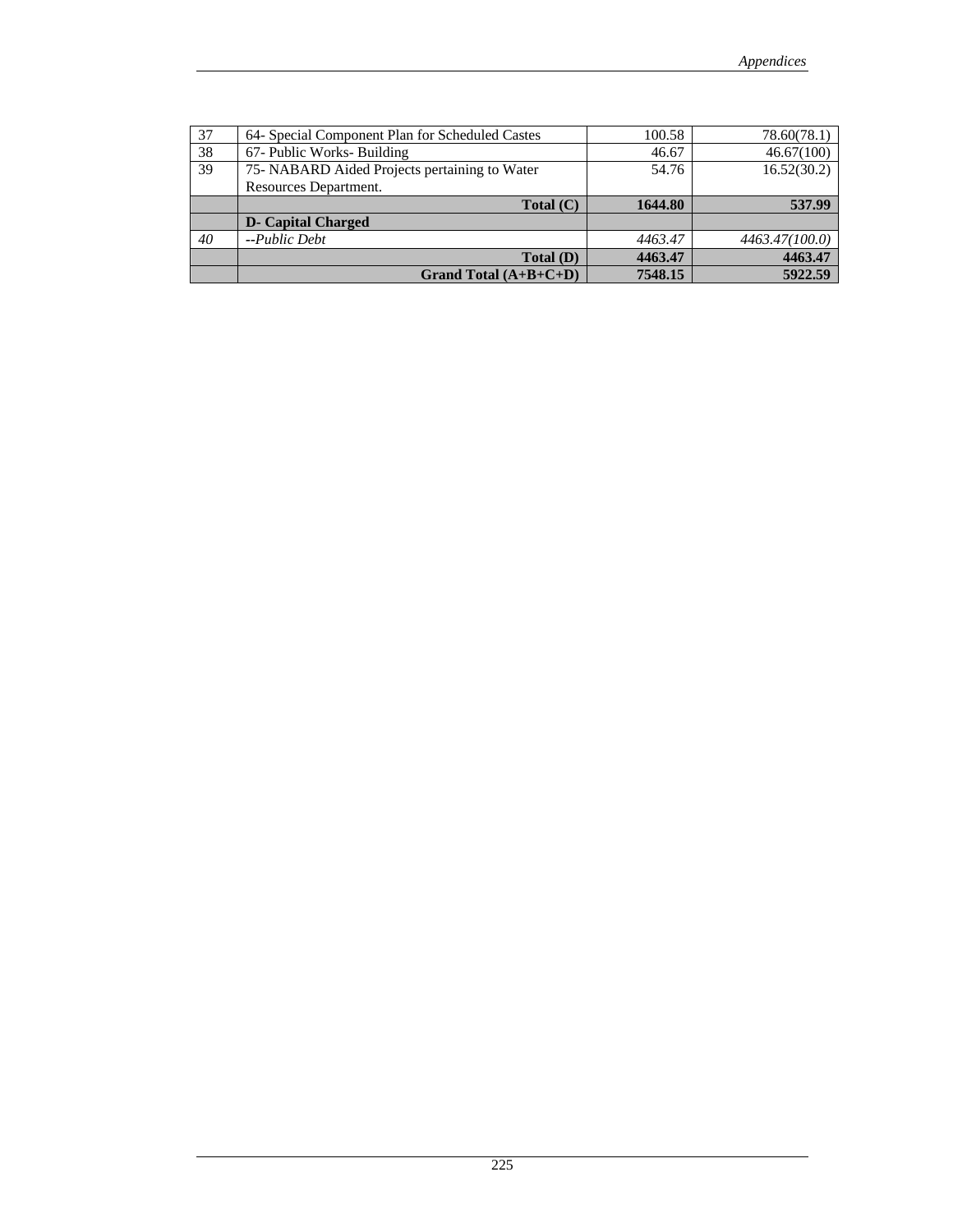### *(Reference: Paragraph 2.3.9 page 44 )*

### **Cases of injudicious/ unrealistic surrender**

### **(a) Cases where amount surrendered more than available saving**.

|                |                                                       |                  | (Rupees in crore)  |
|----------------|-------------------------------------------------------|------------------|--------------------|
| SI.            | <b>Number and name of Grant/Appropriation</b>         | <b>Available</b> | <b>Amount</b>      |
| No.            |                                                       | <b>Saving</b>    | <b>Surrendered</b> |
|                | <b>A-Revenue Voted</b>                                |                  |                    |
| 1              | 03-Police                                             | 101.84           | 111.18             |
| $\overline{c}$ | $05 - \text{Jail}$                                    | 4.35             | 5.01               |
| 3              | 07- Commercial Tax                                    | 89.66            | 93.26              |
| $\overline{4}$ | 12- Energy                                            | 56.68            | 56.98              |
| 5              | 13- Agriculture                                       | 51.27            | 54.00              |
| 6              | 32- Public Relations                                  | 1.35             | 1.52               |
| $\overline{7}$ | 33- Tribal Welfare                                    | 17.86            | 30.94              |
| $\overline{8}$ | 49- Scheduled Caste Welfare                           | 4.87             | 4.96               |
| 9              | 50-20 Point Implementation                            | 0.96             | 0.99               |
| 10             | 56- Rural Industries                                  | 1.12             | 1.17               |
| 11             | 58- Expenditure on Relief on Account of Natural       | 126.19           | 126.27             |
|                | Calamities and Scarcity                               |                  |                    |
| 12             | 62- Panchayat                                         | 5.36             | 6.81               |
| 13             | 80- Financial Assistance to three tier Panchayati Raj | 18529            | 185.91             |
|                | Institutions                                          |                  |                    |
|                | Total $(A)$                                           | 646.80           | 679.00             |
|                | <b>B-Capital-Voted</b>                                |                  |                    |
| 14             | 13- Agriculture                                       | 0.20             | 0.30               |
| 15             | 24-Public Works-Roads and Bridges                     | 22.45            | 41.81              |
| 16             | 60- Expenditure Pertaining to District Plan Schemes   | 0.51             | 0.77               |
| 17             | 76- NABARD and Externally Aided Project pertaining    | 31.60            | 35.00              |
|                | to public Works Department                            |                  |                    |
|                | Total (B)                                             | 54.76            | 77.88              |
|                | <b>Grand Total (A+B)</b>                              | 701.56           | 756.88             |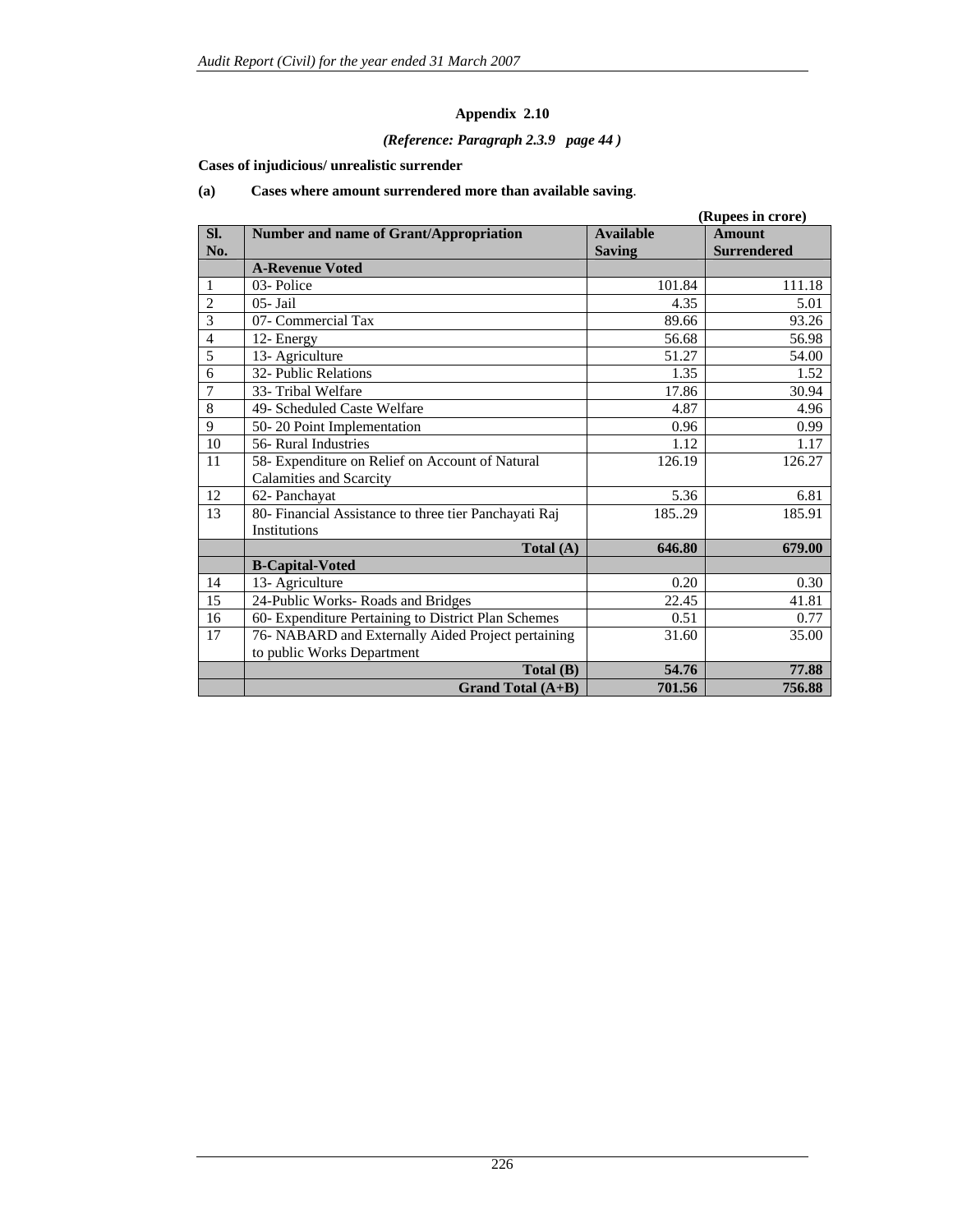### *(Reference : Paragraph 2.4, page 45 )*

| Non-reconciliation of expenditure figures for 2006-07 |  |  |  |
|-------------------------------------------------------|--|--|--|
|                                                       |  |  |  |

|                                  |                            | (Rupees in crore)                                              |
|----------------------------------|----------------------------|----------------------------------------------------------------|
| <b>Head of</b><br><b>Account</b> | <b>Grant Numbers</b>       | <b>Amount of expenditure not</b><br>reconciled during the year |
| $\overline{2}$                   | 3                          | 4                                                              |
| 2011                             | 28                         | 13.78                                                          |
| 2070                             | 2, 3, 4, 32                | 9.07                                                           |
| 2202                             | 15, 27, 41, 64, 77, 80, 81 | 2746.96                                                        |
| 2204                             | 43                         | 17.26                                                          |
| 2210                             | 19                         | 0.46                                                           |
| 2211                             | 19                         | 112.12                                                         |
| 2216                             | 10                         | 0.23                                                           |
| 2406                             | 10, 41, 64                 | 16.26                                                          |
| 3054                             | 10                         | 0.09                                                           |
| 4406                             | 10                         | 0.05                                                           |
| <b>Major Heads-</b>              | Grants-15                  | 2916.28                                                        |
|                                  | 10                         |                                                                |

### **Appendix 2.12**

# *(Reference: paragraph 2.5, page 46 )*

**Defective sanctions for re-appropriations/ surrenders** 

|                |                        |                                       |               | (Rupees in crore)                                                                                                         |
|----------------|------------------------|---------------------------------------|---------------|---------------------------------------------------------------------------------------------------------------------------|
| SI.<br>No.     | Number of<br>sanctions | <b>Grant No.</b>                      | <b>Amount</b> | <b>Particulars of irregularities</b>                                                                                      |
| 1              | 18                     | 10,15,41,44,<br>47,51,52,64,<br>80,82 | 112.11        | Sanctions were issued after closure of financial year<br>2006-07                                                          |
| $\overline{2}$ | $\tau$                 | 2, 17, 38, 41,<br>64,72               | 35.92         | Delayed receipt of sanctions in Accountant General<br>$(A&E)$ office, i.e. after closing and finalization of<br>Accounts. |
| 3              | $\overline{4}$         | 7,18,41                               | 7.35          | Non-availability of saving in concerned head from<br>which surrender/re-appropriation sanctioned.                         |
| $\overline{4}$ | 8                      | 4, 10, 19, 21,<br>41                  | 31.31         | Non-furnishing of full details by the department.                                                                         |
| 5              | $\mathfrak{D}_{n}$     | $\mathcal{F}$                         | 0.10          | Funds, to the Head "Office expenses" increased by<br>more than 10% of the provision by re-appropriation.                  |
| 6              | 1                      | 41                                    | 0.03          | Re-appropriation from Revenue to Capital                                                                                  |
| 7              | 1                      | 49                                    | 0.01          | Re-appropriation from Voted to Charged                                                                                    |
| 8              | 1                      | 64                                    | 33.78         | Re-appropriation sanctions are not in order. (Both<br>sides are not equal)                                                |
| <b>Total</b>   | 42                     | 22                                    | 220.61        |                                                                                                                           |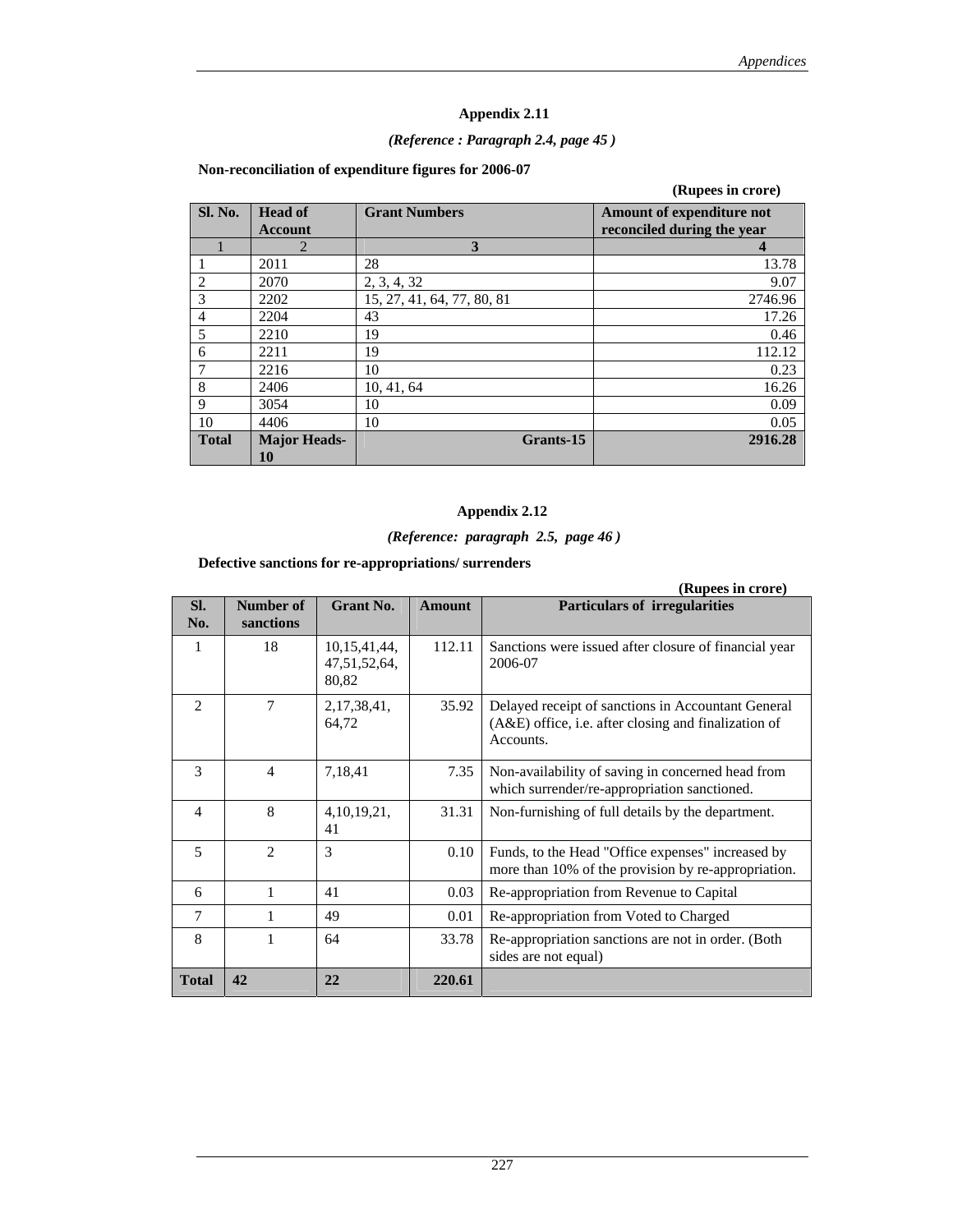#### *(Reference: paragraph 2.6, page 46 )*

#### **Rush of expenditure during March-2007**

|                  |                                                                                                               |                                  | (Rupees in crore)       |                          |                    |                                                                      |                                      |                                                                                 |
|------------------|---------------------------------------------------------------------------------------------------------------|----------------------------------|-------------------------|--------------------------|--------------------|----------------------------------------------------------------------|--------------------------------------|---------------------------------------------------------------------------------|
| SI.<br>No.       | No. and name of<br>Grant/<br><b>Appropriation</b>                                                             | <b>Total</b><br><b>Provision</b> |                         | <b>Expenditure up to</b> |                    | <b>Total</b><br><b>Expendit</b><br>ure up to<br><b>March</b><br>2007 | Expend-<br>iture in<br>march<br>2007 | Percentage<br>of expendi-<br>ture in<br><b>March</b> to<br>total<br>expenditure |
|                  |                                                                                                               |                                  | 6/06                    | 9/06                     | 12/06              | $3/07$                                                               |                                      |                                                                                 |
| 1                | $\overline{2}$                                                                                                | 3                                | $\overline{\mathbf{4}}$ | 5                        | 6                  | 7                                                                    | 8                                    | 9                                                                               |
| $\mathbf{1}$     | 11- Commerce,<br>Industry and<br>Employment                                                                   | 92.93                            | 10.04                   | 24.65                    | 37.04              | 78.85                                                                | 28.36                                | 36.0                                                                            |
| $\boldsymbol{2}$ | 17- Co-operation                                                                                              | 243.05                           | 14.35                   | 33.33                    | 39.59              | 225.69                                                               | 173.40                               | 76.8                                                                            |
| 3                | 21-Housing and<br>Environment                                                                                 | 211.83                           | 10.26                   | 29.43                    | $\overline{41.35}$ | 174.96                                                               | 78.59                                | 44.9                                                                            |
| $\overline{4}$   | 36-Transport                                                                                                  | 38.03                            | 7.03                    | 13.91                    | 19.93              | 36.29                                                                | 12.98                                | 35.8                                                                            |
| 5                | 39-Food, Civil<br>Supplies and<br><b>Consumer Protection</b>                                                  | 192.70                           | $\frac{26.13}{ }$       | 51.02                    | 69.09              | 169.55                                                               | 93.24                                | 55.0                                                                            |
| 6                | 40- Expenditure<br>pertaining to Water<br><b>Resources</b><br>Department<br>Command Area<br>Development       | 18.53                            | 1.12                    | 2.55                     | 3.74               | 8.79                                                                 | 2.98                                 | 33.9                                                                            |
| $\tau$           | 43- Sports and Youth<br>Welfare                                                                               | 25.99                            | 0.77                    | 4.92                     | 8.68               | 21.64                                                                | 9.57                                 | 44.2                                                                            |
| 8                | 53- Financial<br>Assistance to Urban<br>Bodies under Special<br>Component Plan for<br><b>Scheduled Castes</b> | 133.59                           | 0.23                    | 20.38                    | 33.23              | 116.35                                                               | 51.60                                | 44.3                                                                            |
| 9                | 60- Expenditure<br>Pertaining to District<br>Plan Schemes                                                     | 157.49                           | 14.78                   | 43.33                    | 69.61              | 156.98                                                               | 56.77                                | 36.2                                                                            |
| 10               | 70- Externally Aided<br>Projects pertaining to<br><b>Technical Education</b><br>and Training<br>Department    | 27.84                            | 0.92                    | 2.60                     | 4.32               | 16.63                                                                | 8.84                                 | 53.2                                                                            |
| 11               | 64- Special<br>Component Plan for<br><b>Scheduled Castes</b>                                                  | 1141.39                          | 61.89                   | 218.16                   | 430.45             | 941.09                                                               | 289.72                               | 30.8                                                                            |
| 12               | 68- Financial<br><b>Assistance to Tribal</b><br>Area Sub-Urban<br><b>Bodies</b>                               | 24.84                            | 0.22                    | 3.50                     | 11.16              | 17.97                                                                | 6.29                                 | 35.0                                                                            |
| 13               | 79- Medical<br>Education<br>Department                                                                        | 297.57                           | 45.40                   | 95.80                    | 144.41             | 281.92                                                               | 105.73                               | 37.5                                                                            |
| 14               | 81- Financial<br>Assistance to Urban<br><b>Bodies</b>                                                         | 1511.80                          | 226.35                  | 521.10                   | 762.76             | 1480.12                                                              | 468.49                               | 31.7                                                                            |

**Note:- The expenditure shown in column (7) of grant No. 17,21,39,60,64 and 79 includes amounts of Rs.100.14 crore, Rs.10.00 crore, Rs.46.26 crore, Rs.0.36 crore, Rs.2489.56 crore and Rs.44.74 crore respectively aggregating to Rs.2691.06 crore, which were credited to the Major Head 8443- civil Deposits-800 other Deposits, on 31st March 2007.**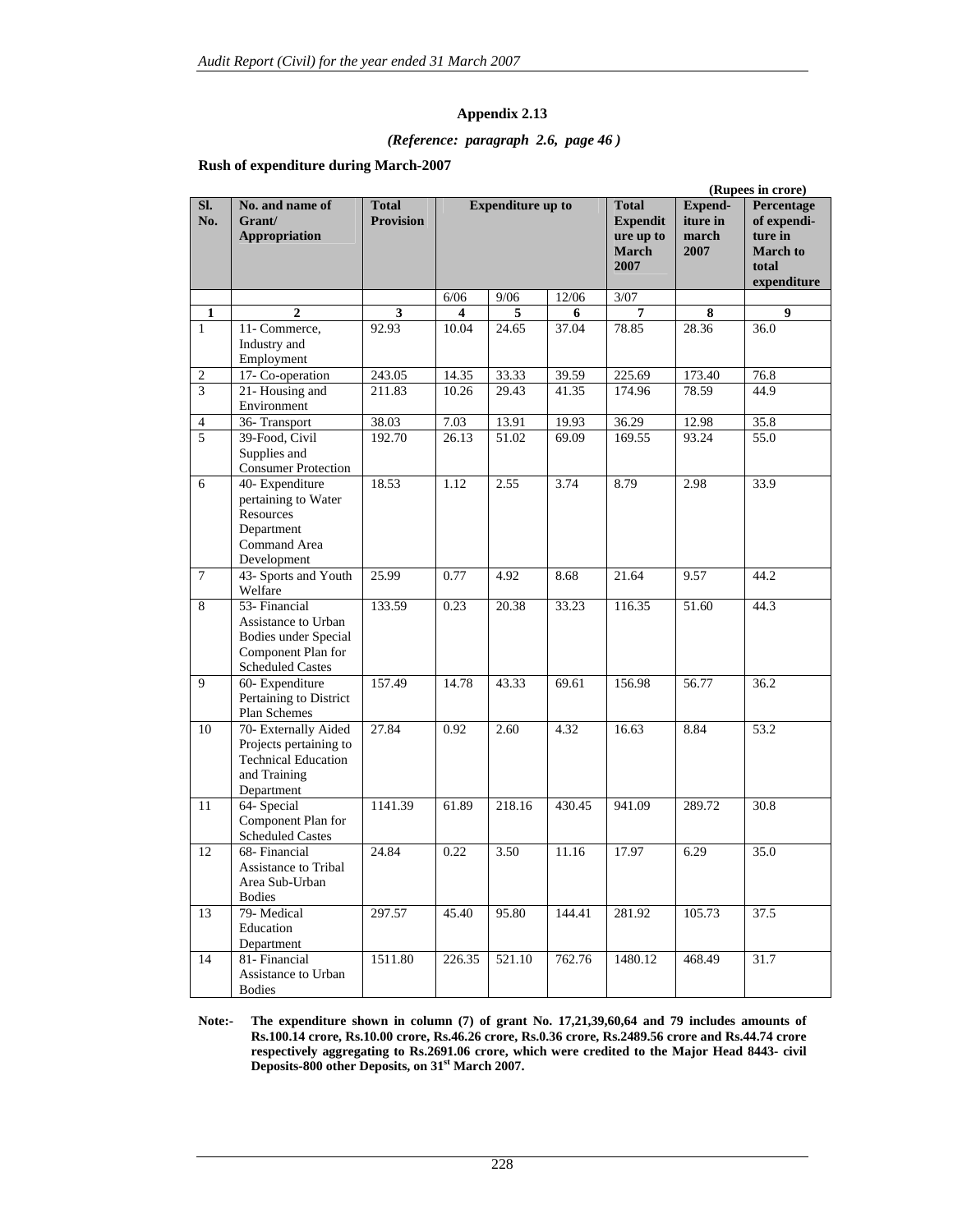## *(Reference: Paragraph 2.7.2(ii), page 47 )*

### **Substantial savings under schemes of selected grants**

|         |                                   |                                        |                | (Rupees in crore) |
|---------|-----------------------------------|----------------------------------------|----------------|-------------------|
| Sl. No. | Grant number and name of          | <b>Saving (Percentage)</b>             |                |                   |
|         | scheme                            |                                        |                |                   |
|         |                                   | 2004-05                                | 2005-06        | 2006-07           |
|         |                                   | 01-General Administration              |                |                   |
|         | 2251-090-4327-Secretariat         | 2.82(25.7)                             | 3.14(29.0)     | 2.67(24.0)        |
|         |                                   | 17- Co-operation                       |                |                   |
| 2       | 4425-107-0910-6965-               | --                                     | $\overline{a}$ | 3.79(26.1)        |
|         | Integrated Co-operative           |                                        |                |                   |
|         | Development Project (12           |                                        |                |                   |
|         | Districts)                        |                                        |                |                   |
|         |                                   | <b>21- Housing and Environment</b>     |                |                   |
| 3       | 2217-01-001-0801-6706-            |                                        |                | 15.73(54.1)       |
|         | Minor and Medium Urban            |                                        |                |                   |
|         | <b>Infrastructure Development</b> |                                        |                |                   |
|         | Scheme                            |                                        |                |                   |
| 4       | $4217 - 01 - 051 - 0101 - 4339 -$ | Excess                                 | 0.31(1.9)      | 9.09(39.3)        |
|         | Roads and Bridges                 |                                        |                |                   |
| 5       | 6217-02-800-0101-6706-            | $\overline{a}$                         | $-$            | 6.67(27.9)        |
|         | Grant to M.P. Development         |                                        |                |                   |
|         | Authority for Minor and           |                                        |                |                   |
|         | Medium Urban Infrastructure       |                                        |                |                   |
|         | Development Scheme                |                                        |                |                   |
| 6       | 6217-02-800-0900-5244-            | $\overline{a}$                         | $-$            | 12.00(100)        |
|         | Assistance under Counter          |                                        |                |                   |
|         | Magnet Scheme by Ministry         |                                        |                |                   |
|         | of Urban Development              |                                        |                |                   |
|         |                                   | 31- Planning, Economics and Statistics |                |                   |
| 7       | 3454-02-001-8048-                 | 2.95(18.2)                             | 4.01(24.7)     | 3.23(20.6)        |
|         | Directorate of Economics and      |                                        |                |                   |
|         | <b>Statistics</b>                 |                                        |                |                   |
| 8       | 3454-02-111-1430-                 | 0.16(9.3)                              | 0.19(11.3)     | 2.88(36.3)        |
|         | Compilation of Vital              |                                        |                |                   |
|         | <b>Statistics</b>                 |                                        |                |                   |
|         |                                   | 41- Tribal Area Sub- Plan              |                |                   |
| $9-$    | 2406-01-794-101-0602-             | $\overline{a}$                         | 10.43(18.6)    | 16.77(24.1)       |
|         | 3874-Development of Forest        |                                        |                |                   |
|         | <b>Villages</b>                   |                                        |                |                   |
| 10      | 2406-01-796-800-0802-             | $\overline{\phantom{a}}$               | <b>Nil</b>     | 3.08(51.3)        |
|         | 5231-Grant to Minor Forest        |                                        |                |                   |
|         | Produce Federation for Minor      |                                        |                |                   |
|         | Forest Produce Work               |                                        |                |                   |
| 11      | 2401-796-110-0102-8792-           | Nil                                    | 8.00(86.8)     | 9.27 (100)        |
|         | National Agriculture              |                                        |                |                   |
|         | <b>Insurance Scheme</b>           |                                        |                |                   |
| 12      | 2401-796-800-0702-1580-           | 1.07(13.9)                             | 8.96 (49.9)    | 9.02(51.9)        |
|         | Macro Management Scheme           |                                        |                |                   |
| 13      | 2210-01-796-110-0102-             | 0.28(40.7)                             | 2.43(100)      | 6.58(88.8)        |
|         | 8798-Upgradation of               |                                        |                |                   |
|         | Hospitals                         |                                        |                |                   |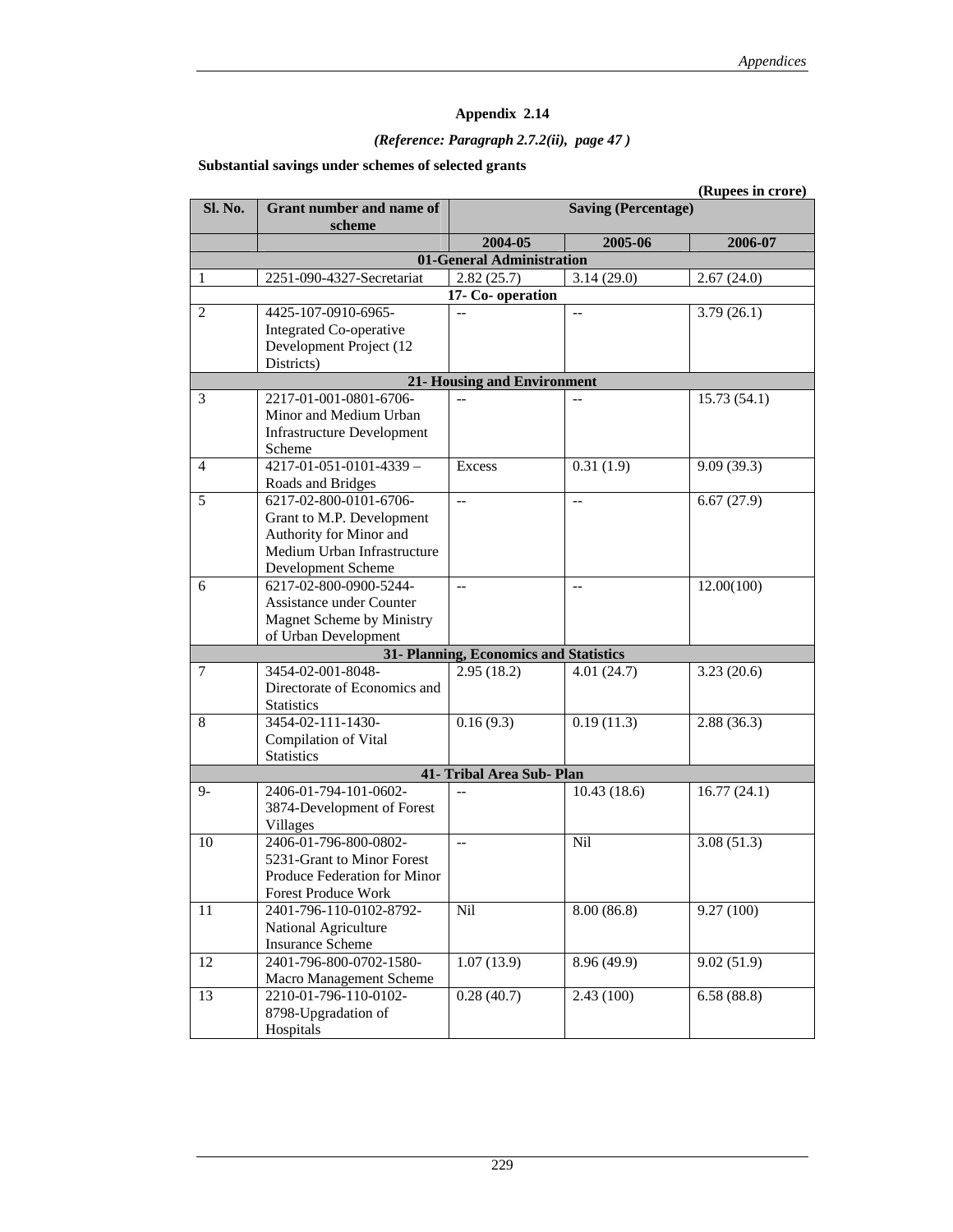| 14 | 2210-01-796-110-1202-<br>7099-Rajiv Gandhi               | $-$                             | 0.77(4.3)                | 9.00(60.0)   |
|----|----------------------------------------------------------|---------------------------------|--------------------------|--------------|
| 15 | <b>Community Health Mission</b><br>2210-06-796-101-0702- | 1.32(10.3)                      | 4.03(31.4)               | 4.65(33.2)   |
|    | 4245-Malaria                                             |                                 |                          |              |
| 16 | 2225-02-796-277-0102-                                    | 2.74(55.5)                      | 2.92(45.1)               | 2.75(43.0)   |
|    | 7562- Establishment of                                   |                                 |                          |              |
|    | <b>Excellent Education Centres</b>                       |                                 |                          |              |
| 17 | 2225-02-796-800-0102-                                    | 1.50(50.0)                      | 18.12 (90.6)             | 2.54(47.2)   |
|    | 8849-Lump-Sum provision<br>for Scheduled Tribe Areas     |                                 |                          |              |
|    | Schemes                                                  |                                 |                          |              |
| 18 | 2215-01-796-102-0702-                                    | 1.85(23.1)                      | 0.62(6.5)                | 2.49(22.5)   |
|    | 1201-Rural Piped Water                                   |                                 |                          |              |
|    | <b>Supply Scheme</b>                                     |                                 |                          |              |
| 19 | 4225-02-796-277-0102-                                    | $\overline{a}$                  | 8.23 (100)               | 6.93(100)    |
|    | 6859-Construction of                                     |                                 |                          |              |
|    | building for Educational                                 |                                 |                          |              |
|    | Instituttions (NABARD)                                   |                                 |                          |              |
| 20 | 4225-02-796-277-0102-                                    | $\overline{\phantom{a}}$        | $-$                      | 7.29(37.3)   |
|    | 8799- Construction of Hostel                             |                                 |                          |              |
|    | <b>Buildings</b>                                         |                                 |                          |              |
| 21 | 4225-02-796-277-0702-                                    | 0.85(5.0)                       | 18.99 (70.6)             | 5.07(50.7)   |
|    | 8799-Construction of Hostel                              |                                 |                          |              |
|    | <b>Buildings</b>                                         |                                 |                          |              |
| 22 | 4225-02-796-277-0702-8828                                | 0.91(5.7)                       | 18.27 (73.4)             | 2.73(54.6)   |
|    | Construction of                                          |                                 |                          |              |
|    | Ashram/School Buildings                                  |                                 |                          |              |
| 23 | 4700-45-796-800-0102-                                    | $\overline{a}$                  | $\overline{a}$           | 36.13 (36.8) |
|    | 9091- Omkareshwar Project                                |                                 |                          |              |
| 24 | 4700-66-796-800-0102-                                    | $-$                             | $\overline{\phantom{a}}$ | 10.51(97.6)  |
|    | 5091- Lower Goi Project                                  |                                 |                          |              |
| 25 | 4701-12-796-800-0102-                                    | $-$                             | $-$                      | 2.78(31.4)   |
|    | 4647-Jobat Project                                       |                                 |                          |              |
|    | (NABARAD)                                                |                                 |                          |              |
| 26 | 4701-46-796-800-0102-                                    | $\overline{\phantom{a}}$        | $\qquad \qquad -$        | 7.80(97.5)   |
|    | 8822- Upper Namada Project                               |                                 |                          |              |
| 27 | 4701-25-796-800-0102-                                    | $\overline{\phantom{a}}$        | $\overline{a}$           | 12.69(22.3)  |
|    | 3366- Construction Work of                               |                                 |                          |              |
|    | <b>Medium Projects</b>                                   |                                 |                          |              |
| 28 | 4702-796-800-0102-9205-                                  |                                 |                          | 6.00(100)    |
|    | Jalabhishek Yojna                                        |                                 |                          |              |
| 29 | 4215-01-796-102-0702-<br>9489- Fluorosis Control         | 1.65(82.5)                      | 2.03(50.8)               | 26.90 (85.6) |
|    | Programme in the State                                   |                                 |                          |              |
| 30 | 4515-796-800-1202-5853-                                  | 39.67 (53.1)                    | $\overline{a}$           | 19.43(58.1)  |
|    | D.P.I.P Schemes                                          |                                 |                          |              |
|    |                                                          | 55- Women and Child Development |                          |              |
| 31 | 2235-02-102-0801-5354-                                   | 19.16 (20.2)                    | 23.92 (25.3)             | 95.69 (99.9) |
|    | <b>Integrated Service Scheme</b>                         |                                 |                          |              |
|    | (Externally Aided Schemes)                               |                                 |                          |              |
| 32 | 2235-02-102-0801-5355-                                   | 2.45(34.4)                      | 5.10(58.7)               | 8.79 (100)   |
|    | Tranning to Anganwadi                                    |                                 |                          |              |
|    | Workers under Integrtated                                |                                 |                          |              |
|    | Child Development                                        |                                 |                          |              |
|    | Programme (Externally                                    |                                 |                          |              |
|    | Aided Project)                                           |                                 |                          |              |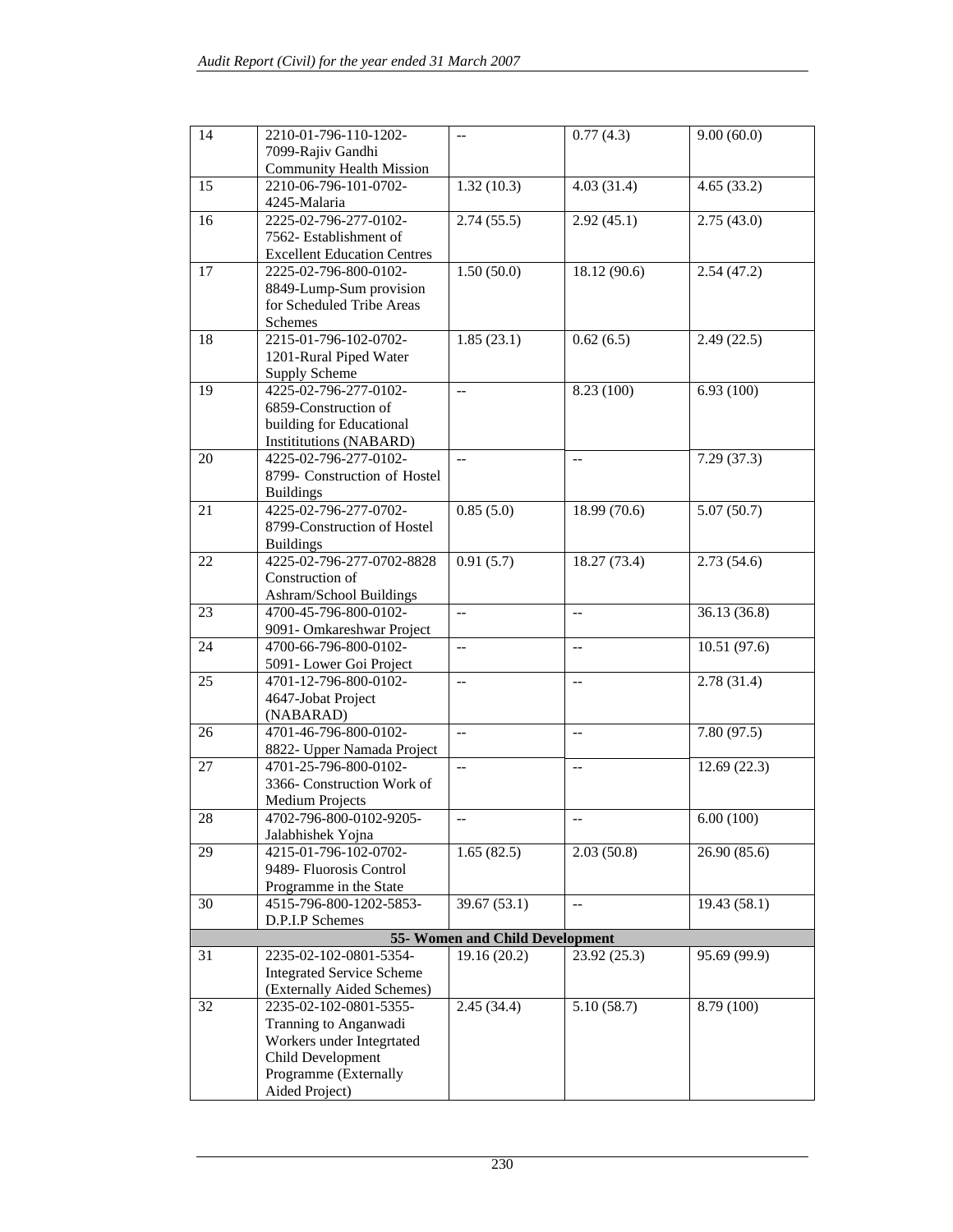| 33 | 2235-02-103-0801-8687-<br>Balika Samridhi Yojna                                                                                                     | 6.00(100)                | 1.63(27.2)               | 5.03(83.8)   |
|----|-----------------------------------------------------------------------------------------------------------------------------------------------------|--------------------------|--------------------------|--------------|
| 34 | 2236-02-101-0101-6955-Bal<br>Sanjeevan Abhiyan Yojna                                                                                                | $-$                      | $-$                      | 2.15(43.0)   |
| 35 | 2236-02-101-0701-9050-<br>Minimum Needs<br>Programmes Special<br>Nutrition Scheme                                                                   | ш.,                      | Token savings            | 92.97 (45.1) |
| 36 | 2236-02-101-0801-7098-<br>National Supplementary<br><b>Nutrition Mission</b>                                                                        | 2.95(100)                | 2.25(76.3)               | 2.06(69.8)   |
| 37 | 4235-02-102-0701-5360-<br>Construction of Buildings for<br>Anaganwadi Centres<br>(Externally Aided)                                                 | 8.55(47.3)               | 17.16 (95.0)             | 18.06 (100)  |
| 38 | 4235-02-102-0801-5357-<br>Construction of C.D.P.O.<br>Office cum Godown<br>(Externally Aided)                                                       | 2.77(44.1)               | 6.28(100)                | 6.28(100)    |
|    | 57- Externally Aided Project pertaining to Water Resources Department                                                                               |                          |                          |              |
| 39 | 4700-21-001-1201-2304-                                                                                                                              |                          | $- -$                    | 4.88 (37.8)  |
|    | Direction and Administration                                                                                                                        |                          |                          |              |
| 40 | 4700-57-800-1201-2344-<br><b>Construction Works</b>                                                                                                 | $\overline{\phantom{a}}$ | $\overline{\phantom{a}}$ | 2.08(100)    |
| 41 | 4700-64-001-1201-6825-<br>Service Providing Irrigation<br>and Water Drainage<br><b>Institutions Water Resources</b>                                 | ш.,                      | $\overline{\phantom{a}}$ | 24.53 (96.3) |
|    | Department                                                                                                                                          |                          |                          |              |
| 42 | 4700-64-001-1201-6826-<br>Improvement in productivity<br>of Pre-constructed Irrigation<br>Schemes of five Basins-<br><b>Agriculture Department</b>  | $\overline{\phantom{a}}$ | $\overline{\phantom{m}}$ | 5.25(94.8)   |
| 43 | 4700-64-001-1201-6827-<br>Improvement in productivity<br>of Pre-constructed Irrigation<br>Schemes of five Basins-<br><b>Fisheries Department</b>    | $\overline{\phantom{a}}$ | $\overline{\phantom{a}}$ | 5.56(93.0)   |
| 44 | 4700-64-001-1201-6830-<br>Improvement in productivity<br>of Pre-constructed Irrigation<br>Schemes of five Basins-<br>Animal Husbandry<br>Department | --                       | $\qquad \qquad -$        | 4.42 (93.8)  |
| 45 | 4700-64-001-1201-6831-<br>Improvement in productivity<br>of Pre-constructed Irrigation<br>Schemes of five Basins-<br>Water Resources Department     | $-$                      | $-$                      | 6.72(80.6)   |
| 46 | 4700-64-001-1201-6833-<br>Project Implementtation<br>Co-ordinating Unit-PICU                                                                        | $\overline{\phantom{a}}$ | $-\,-$                   | 3.77(70.9)   |
| 47 | 4700-64-052-1201-6825-<br>Service Providing Irrigation<br>and Water Drainage<br><b>Institutions-Water Resources</b><br>Department                   | --                       | $-$                      | 9.07 (93.8)  |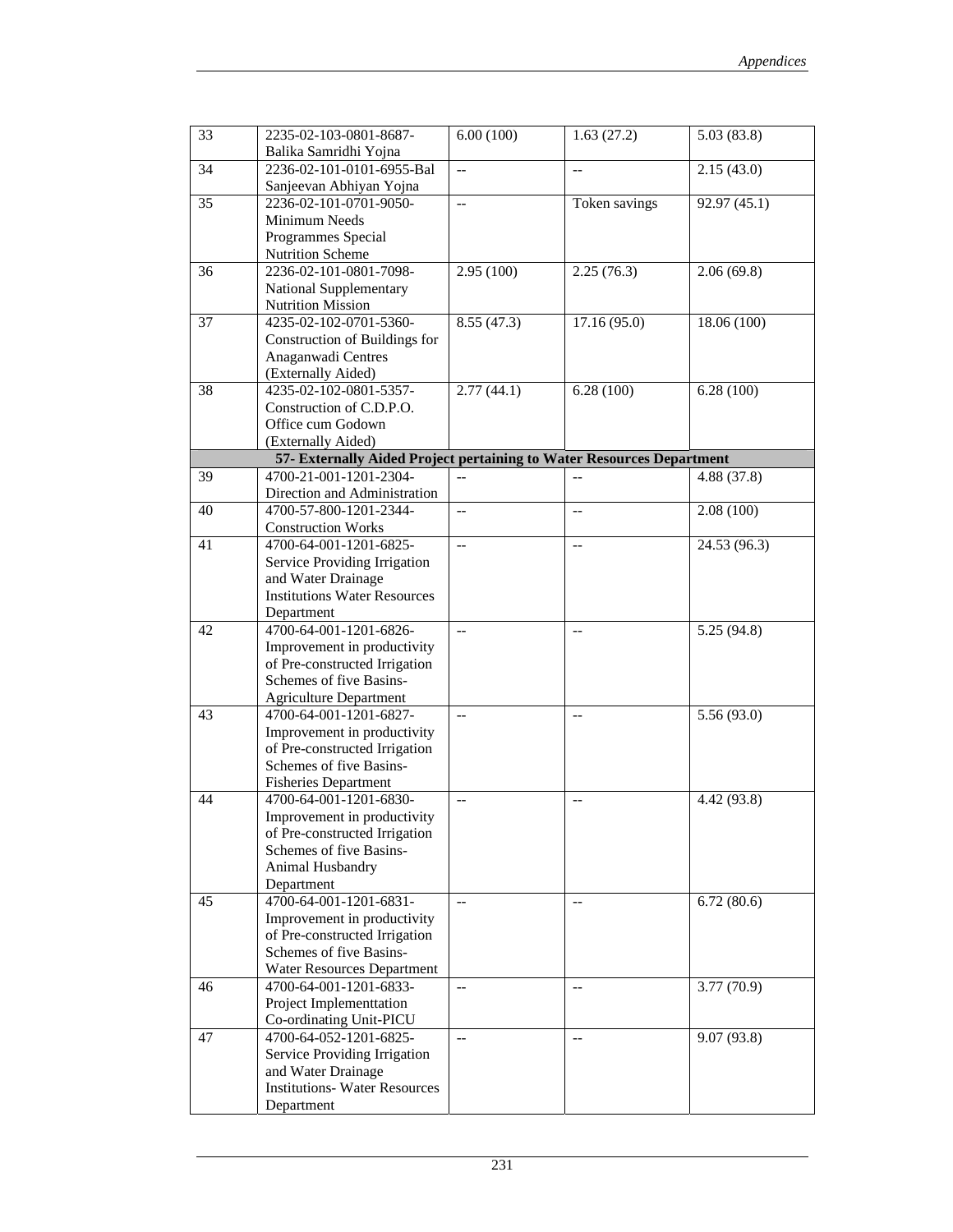| 48 | 4700-64-052-1201-6831-                                            |           | --        | 3.52(100)  |
|----|-------------------------------------------------------------------|-----------|-----------|------------|
|    | Improvement in productivity                                       |           |           |            |
|    | of Pre-constructed Irrigation                                     |           |           |            |
|    | Schemes of Five Basins –                                          |           |           |            |
|    |                                                                   |           |           |            |
|    | <b>Water Resources Department</b>                                 |           |           |            |
| 49 | 4700-64-800-1201-6822-                                            |           |           | 7.16(93.5) |
|    | <b>Water Resources</b>                                            |           |           |            |
|    | Management Institute and                                          |           |           |            |
|    | Sources-SWARA                                                     |           |           |            |
| 50 | 4700-64-800-1201-6824-                                            |           |           | 3.98(99.5) |
|    | <b>Water Resources</b>                                            |           |           |            |
|    | Management Institute and                                          |           |           |            |
|    | Sources – Swar Tank                                               |           |           |            |
| 51 | 4700-64-800-1201-6833-                                            |           |           | 2.92(95.1) |
|    | Project Implementation Co-                                        |           |           |            |
|    | ordinating Unit-PICU                                              |           |           |            |
|    | 78- Nabard Aided Project Pertaining to Narmada Valley Development |           |           |            |
| 52 | 2405-109-0102-3313-                                               | 1.08(100) | 1.08(100) | 7.23(100)  |
|    | <b>Fisheries Extension</b>                                        |           |           |            |
|    | Total-                                                            | 100.73    | 168.87    | 588.59     |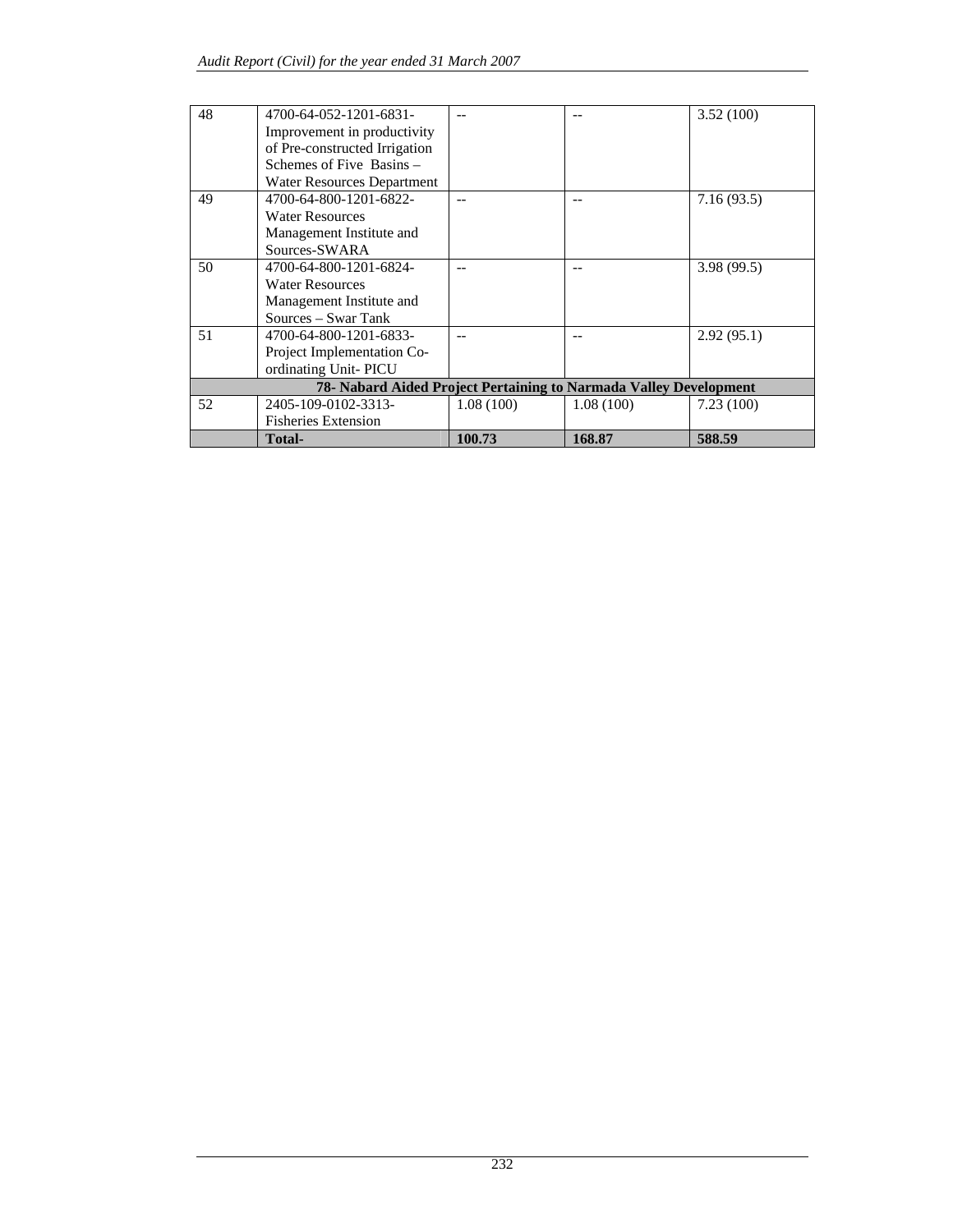## *(Reference: Paragraph 2.7.2(ii), page 47 )*

### **Substantial excesses under schemes of selected grants**

|                 | (Rupees in crore)                                                    |                            |                |                          |  |  |
|-----------------|----------------------------------------------------------------------|----------------------------|----------------|--------------------------|--|--|
| Sl.             | <b>Grant Number and name of scheme</b>                               | <b>Excess (Percentage)</b> |                |                          |  |  |
| No.             |                                                                      | 2004-05                    | 2005-06        | 2006-07                  |  |  |
|                 | <b>21- Housing and Environment</b>                                   |                            |                |                          |  |  |
| 1.              | 2217-01-001-0701-1409-Integrated Development                         | Saving                     | <b>Nil</b>     | 4.69(36.3)               |  |  |
|                 | Scheme for Small and Medium Towns                                    |                            |                |                          |  |  |
| 2.              | 4217-01-051-0101-3763-Residential Buildings                          | Saving                     | 0.11(4.6)      | 2.27(227)                |  |  |
| 3.              | 4217-01-052-0101-1021-Beautification of areas etc.                   | 0.90(22.0)                 | 0.46(10.1)     | 5.82 (582)               |  |  |
|                 | 41- Tribal Area Sub- Plan                                            |                            |                |                          |  |  |
| $\overline{4}$  | 2406-01-796-101-0102-7882- Implementation of                         | $\overline{a}$             | 10.28(43.2)    | 15.89(66.3)              |  |  |
|                 | <b>Work Plans</b>                                                    |                            |                |                          |  |  |
| 5.              | 2202-01-796-101-0102-2773- Primary Schools                           | $\qquad \qquad -$          |                | 1.73(4.4)                |  |  |
| 6.              | 2225-02-796-277-0102-2676-Post Matric                                | $\overline{a}$             | 2.48(42.0)     | 3.69(63.0)               |  |  |
|                 | Scholarships                                                         |                            |                |                          |  |  |
| $\overline{7}$  | 2225-02-796-277-0102-8003- Education through                         | $\overline{a}$             |                | 1.17(557.1)              |  |  |
|                 | Satellite                                                            |                            |                |                          |  |  |
| 8               | 4225-02-796-277-0102-8828-Construction of                            | $\overline{\phantom{a}}$   | $\overline{a}$ | 5.63(46.9)               |  |  |
|                 | Ashram/School Buildings                                              |                            |                |                          |  |  |
| $\overline{9}$  | 4225-02-796-800-0102-4722- Development of                            | $\overline{a}$             | $\overline{a}$ | 7.27 (90.9)              |  |  |
|                 | Scheduled Caste/ Scheduled Tribe Colonies                            |                            |                |                          |  |  |
| 10              | 4701-11-796-800-0102-5223- Man Project                               | $-$                        | $\overline{a}$ | 2.28 (193.2)             |  |  |
|                 | (NABARD)                                                             |                            |                |                          |  |  |
| 11              | 4702-796-800-0102-3828-Minor Irrigation Scheme                       | 6.15(35.7)                 | $\overline{a}$ | 22.50 (135.8)            |  |  |
| $\overline{12}$ | 4702-796-800-0102-5189- Construction Work of                         | Saving                     | Saving         | 1.86(7.2)                |  |  |
|                 | Minor Irrigation Scheme (NABARD)                                     |                            |                |                          |  |  |
| 13              | 4215-01-796-102-0702-9- Drilling of Tubewells in                     | Saving                     | Saving         | 14.84(76.5)              |  |  |
|                 | villages and hamlets having population less than                     |                            |                |                          |  |  |
|                 | 250                                                                  |                            |                |                          |  |  |
| 14              | 4215-01-796-102-0702-4379-Drinking Water                             | Saving                     | 2.12(10.3)     | $\overline{3.05}$ (21.8) |  |  |
|                 | Supply Schemes in Problem Villages                                   |                            |                |                          |  |  |
|                 | 55- Women and Child Development                                      |                            |                |                          |  |  |
| 15.             | 2235-02-102-0801-658-Integrated Child                                | Saving                     | Saving         | 27.59(21.3)              |  |  |
|                 | Development Service Scheme                                           |                            |                |                          |  |  |
| 16.             | 2235-02-102-0801-9131-Training to Anganwadi                          | Saving                     | Saving         | 3.30 $(*)$               |  |  |
|                 | Workers under Integrated Child Development<br>Service Scheme         |                            |                |                          |  |  |
|                 | 57- Externally Aided Project pertaining to Water Resouces Department |                            |                |                          |  |  |
| 17              | 4700-21-800-1201-2884-Canal and Appurtenant                          |                            |                | 10.72(64.6)              |  |  |
|                 | Works                                                                |                            |                |                          |  |  |
|                 | <b>Total</b>                                                         | 7.05                       | 15.45          | 134.30                   |  |  |

 $\overline{a}$ 

<sup>♣</sup> *Excess against token provision.*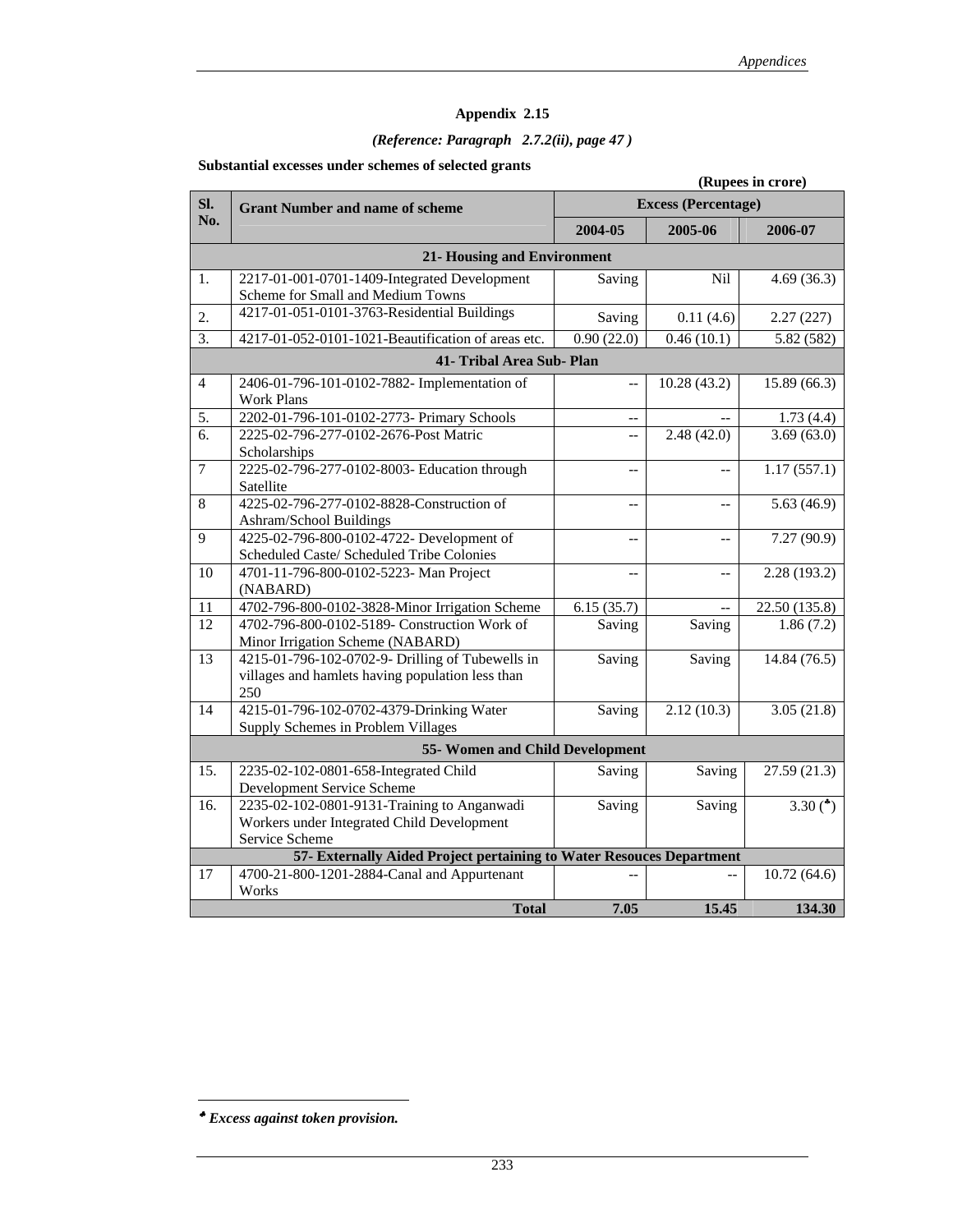### *(Reference: Paragraph 2.7.3, page 47 )*

#### **(A) Cases where supplementary provision under schemes proved unnecessary in respect of selected grants.**

|                |                                                                           | (Rupees in crore)                                      |
|----------------|---------------------------------------------------------------------------|--------------------------------------------------------|
| Sr. No.        | Description of grant and scheme                                           | <b>Amount of unutilized</b><br>supplementary provision |
| (1)            | (2)                                                                       | (3)                                                    |
|                | 01- General Administration                                                |                                                        |
| $1-$           | 2013-800-9939-Grant-in-aid by Ministers                                   | 0.57                                                   |
| $\overline{2}$ | 2070-104-3844-Lok Ayukta                                                  | 0.30                                                   |
|                | 17- Co-operation                                                          |                                                        |
| 3              | 2425-001-0101-123-Superintendence                                         | 0.47                                                   |
| $\overline{4}$ | 2425-101-4433-Audit of Co- operatives                                     | 0.45                                                   |
|                | 31- Planning, Economics and Statistics                                    |                                                        |
| 5              | 3451-101-3686-State Planning Board                                        | 0.27                                                   |
| 6              | 3454-02-201-512-Indian Economic Association                               | 0.28                                                   |
|                | 41- Tribal Area Sub-Plan                                                  |                                                        |
| 7 <sub>1</sub> | 2210-01-796-110-0102-8798-Upgradation of Hospitals                        | 0.75                                                   |
| 8              | 2210-01-796-110-1202-7099-Rajiv Gandhi Community Health<br><b>Mission</b> | 9.00                                                   |
| 9              | 4225-02-796-277-0102-8799- Construction of Hostel Buildings               | 4.25                                                   |
| 10             | 4702-796-800-0102-9205-Jalabhishek Yojna                                  | 6.00                                                   |
| 11.            | 4215-01-796-102-0702-9489-Flourosis Control Programme in<br>the State     | 25.60                                                  |
|                | <b>Total-</b>                                                             | 47.94                                                  |

**(B) Cases where supplementary provision proved excessive under schemes of selected grants.** 

|                |                                                                                                                                 |                            |                    |                         | (Rupees in crore) |
|----------------|---------------------------------------------------------------------------------------------------------------------------------|----------------------------|--------------------|-------------------------|-------------------|
| Sr.<br>No.     | <b>Description of Grants and Schemes.</b>                                                                                       | Original                   | Supple-<br>mentary | <b>Expendi</b><br>-ture | Saving $(-)$      |
|                |                                                                                                                                 | 01- General Administration |                    |                         |                   |
| 1.             | 2013-105-9064-Discetionary Grant by<br><b>Ministers</b>                                                                         | 5.40                       | 5.10               | 8.89                    | 1.61              |
| 2.             | 2015-101-6757-Election Expenses of Local<br><b>Bodies</b>                                                                       | 4.91                       | 1.41               | 5.04                    | 1.28              |
|                | <b>21- Housing and Environment</b>                                                                                              |                            |                    |                         |                   |
| $\mathcal{R}$  | 2217-01-001-0801-6706-Minor and<br>Medium Urban Infrastructure Development<br>Scheme                                            |                            | 29.06              | 13.34                   | 15.72             |
| $\overline{4}$ | 6217-02-800-0101-6706-Grant to M.P.<br>Development Authority for Minor and<br>Medium Urban Infrastructure Development<br>Scheme |                            | 23.88              | 17.21                   | 6.67              |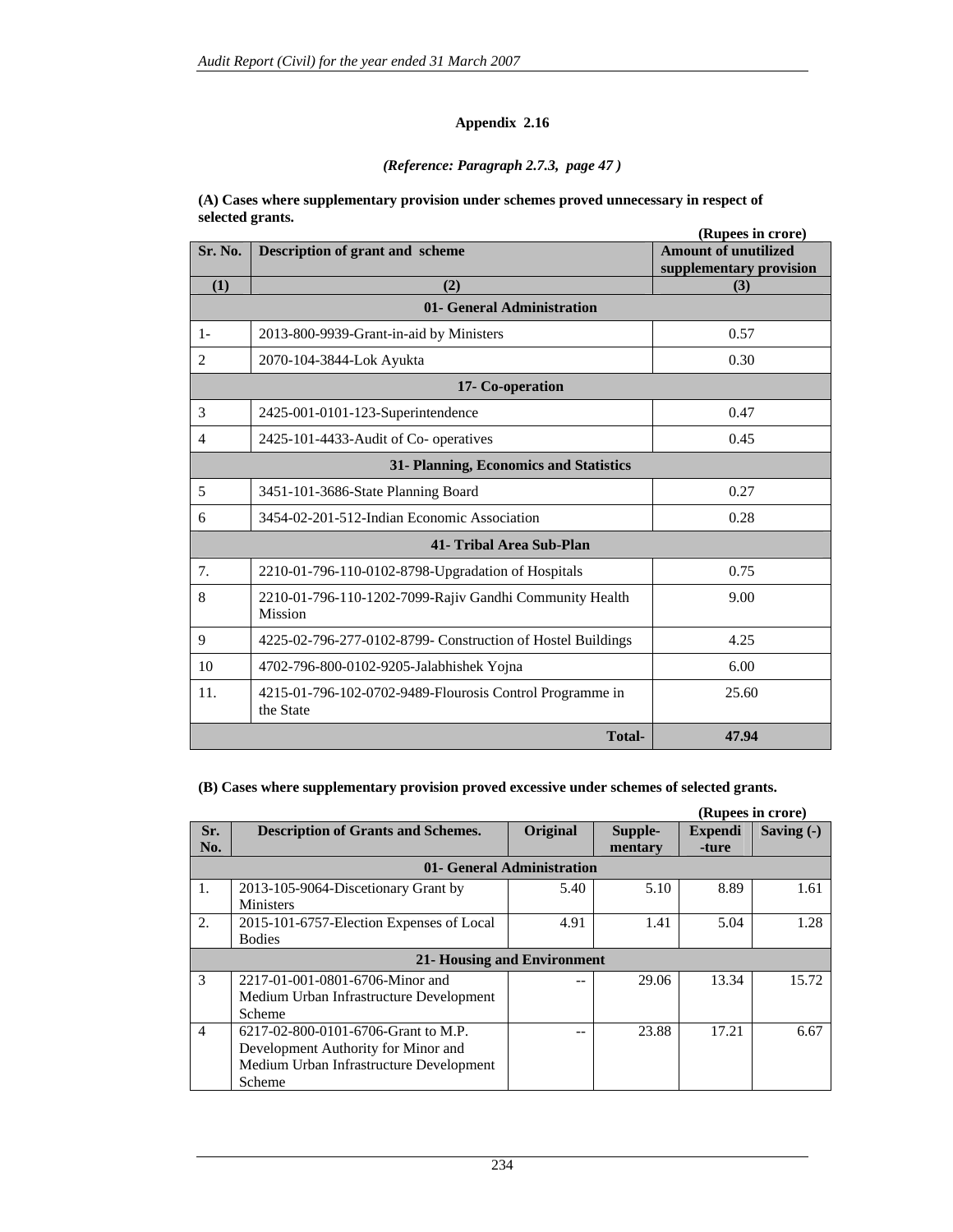|    | 31- Planning, Economics and Statistics         |                           |        |        |       |  |
|----|------------------------------------------------|---------------------------|--------|--------|-------|--|
| 5  | 3454-02-111-1430- Compilation of Vital         | 1.73                      | 6.20   | 5.05   | 2.88  |  |
|    | <b>Statistics</b>                              |                           |        |        |       |  |
| 6  | 3454-02-800-0801-7866-5 <sup>th</sup> Economic | $-$                       | 1.36   | 1.06   | 0.30  |  |
|    | (Survey) Statistics                            |                           |        |        |       |  |
|    |                                                | 41- Tribal Area Sub- Plan |        |        |       |  |
| 7  | 2406-01-794-101-0602-3874-Development          | Token                     | 69.56  | 52.79  | 16.77 |  |
|    | of Forest Villages                             |                           |        |        |       |  |
| 8  | 2406-01-796-800-0802-5231-Grant to             | Token                     | 6.00   | 2.92   | 3.08  |  |
|    | Minor Forest Produce Federation for Minor      |                           |        |        |       |  |
|    | <b>Forest Produce Work</b>                     |                           |        |        |       |  |
| 9  | 2401-796-109-0102-9186-Field Ponds             | N <sub>i</sub> l          | 4.20   | 1.90   | 2.30  |  |
|    | Scheme                                         |                           |        |        |       |  |
| 10 | 2210-01-796-200-0802-77-Establishment of       | N <sub>i</sub> l          | 0.60   | 0.02   | 0.58  |  |
|    | Units for treatment of blindness               |                           |        |        |       |  |
| 11 | 2225-02-796-277-0102-8832-Strengthening        | 9.57                      | 14.50  | 21.29  | 2.78  |  |
|    | of Ashrams/Hostels                             |                           |        |        |       |  |
| 12 | 2225-02-796-800-0802-6500-Development          | 3.50                      | 1.00   | 3.61   | 0.89  |  |
|    | of Special Backward Tribes                     |                           |        |        |       |  |
| 13 | 2203-796-105-0102-9236-Eklavya                 | N <sub>i</sub> l          | 1.00   | 0.33   | 0.67  |  |
|    | Polytechnic Institutes                         |                           |        |        |       |  |
| 14 | 4210-01-796-110-0102-7648-Construction         | 1.75                      | 3.29   | 3.82   | 1.22  |  |
|    | of Building for Hospitals and Dispensaries     |                           |        |        |       |  |
| 15 | 4225-02-796-190-0102-5156-Tribal               | 1.10                      | 4.45   | 4.45   | 1.10  |  |
|    | Finance and Development Corporation            |                           |        |        |       |  |
| 16 | 4702-796-800-0102-9215- Completion of          | <b>Nil</b>                | 4.00   | 2.74   | 1.26  |  |
|    | Incomplete irrigation Schemes                  |                           |        |        |       |  |
|    | <b>Total</b>                                   | 27.96                     | 175.61 | 144.46 | 59.11 |  |

### **(C) Cases where supplementary provision proved inadequate under schemes of selected grants.**

|               |                                                                                                 |              |                      |                    | (Rupees in crore) |  |  |  |
|---------------|-------------------------------------------------------------------------------------------------|--------------|----------------------|--------------------|-------------------|--|--|--|
| Sr. No.       | <b>Description of Grants and</b><br>Schemes.                                                    | Original     | <b>Supplementary</b> | <b>Expenditure</b> | Excess $(+)$      |  |  |  |
|               |                                                                                                 |              |                      |                    |                   |  |  |  |
|               | 21- Housing and Environment                                                                     |              |                      |                    |                   |  |  |  |
|               | 2217-01-001-0701-1409-<br><b>Integrated Development</b><br>Scheme for Small and<br>Medium Towns | Token        | 12.92                | 17.61              | $+4.69$           |  |  |  |
| <b>Total-</b> |                                                                                                 | <b>Token</b> | 12.92                | 17.61              | 4.69              |  |  |  |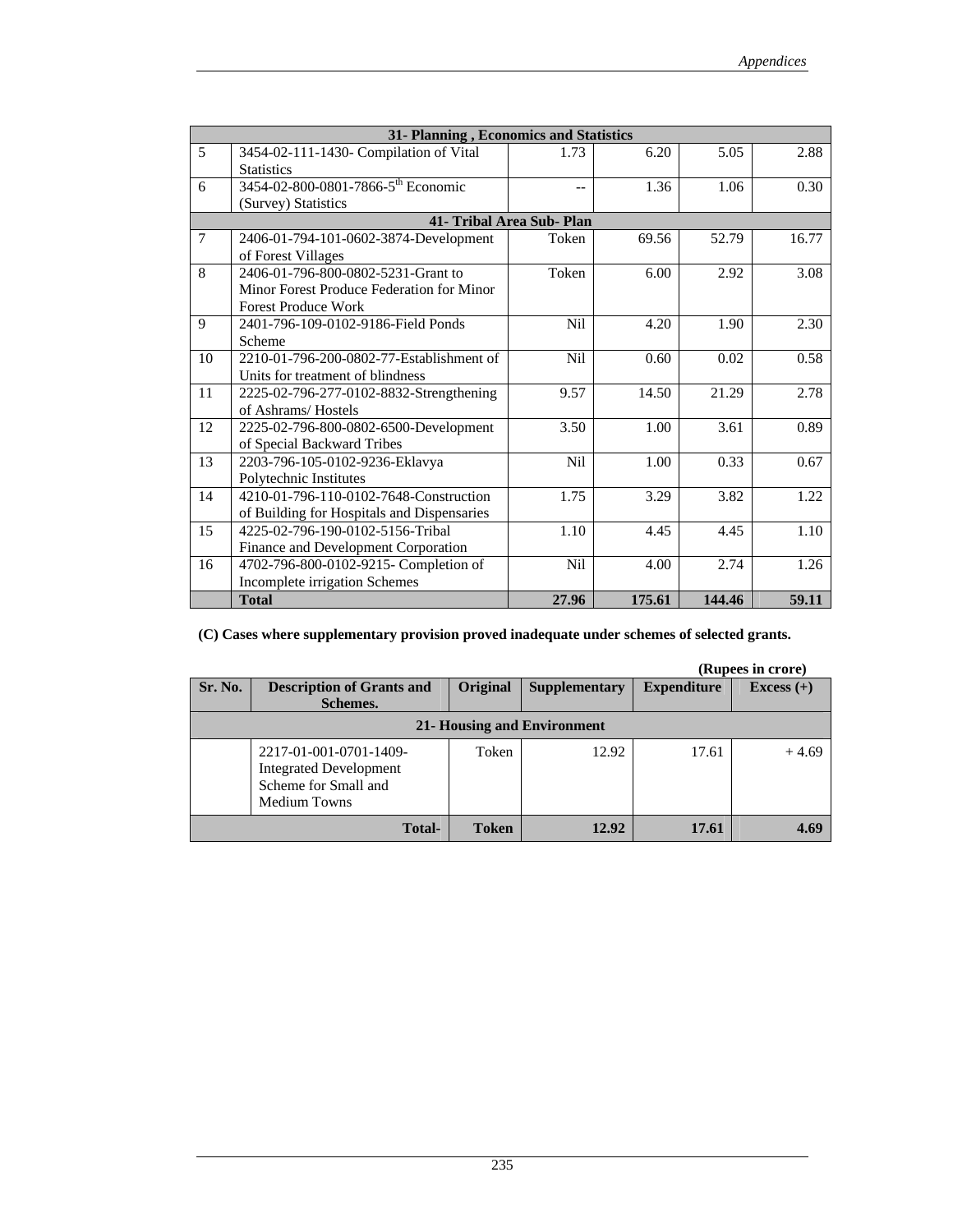## *(Reference: Paragraph 2.7.4, page 47 )*

| (Rupees in lakh) |              |                                                                                                                                           |                                    |                                   |                                                    |
|------------------|--------------|-------------------------------------------------------------------------------------------------------------------------------------------|------------------------------------|-----------------------------------|----------------------------------------------------|
| Sr.<br>No.       | Grant<br>No. | <b>Particulars of schemes</b>                                                                                                             | <b>Total</b><br><b>Expenditure</b> | <b>Expenditure in</b><br>March-07 | Percentage of<br><b>Expenditure in</b><br>March-07 |
| $\mathbf{1}$     | 21           | 2215-02-106-1201-6709-<br><b>Infrastructure Development Scheme</b><br>of APCO with assistance of DFID                                     | 285.00                             | 285.00                            | 100                                                |
| $\overline{2}$   | 21           | 2217-01-001-0801-6706-Minor and<br>Medium Urban Infrastructure<br>Development Scheme                                                      | 1333.51                            | 1333.51                           | 100                                                |
| $\overline{3}$   | 41           | 2225-02-796-190-0802-4675-Self<br><b>Employment Scheme</b>                                                                                | 582.00                             | 582.00                            | 100                                                |
| $\overline{4}$   | 41           | 2225-02-796-277-0802-5232-Grant to<br>Madhya Pradesh Residential School<br>Committee Article 275 (i)                                      | 730.00                             | 730.00                            | 100                                                |
| 5                | 41           | 4225-02-796-190-0102-5156-Tribal<br>finance and Development Corporation                                                                   | 445.00                             | 445.00                            | 100                                                |
| 6                | 41           | 4225-02-794-277-0602-8825-<br>Construction of Ashram/School<br><b>Buildings</b>                                                           | 238.12                             | 238.12                            | 100                                                |
| $\overline{7}$   | 55           | 2235-02-103-0101-8821-Women Self<br>assistance Group Scheme                                                                               | 8.32                               | 8.32                              | 100                                                |
| 8                | 55           | 2235-02-0801-9233-Strengthening<br>Project for Tejaswani Village Women                                                                    | 20.00                              | 20.00                             | 100                                                |
| 9                | 57           | 4700-64-052-1201-6827-<br>Improvement in productivity of pre-<br>constructed irrigation schemes of five<br>basins-Fisheries Department    | 5.80                               | 5.80                              | 100                                                |
| 10               | 57           | 4700-64-052-1201-6828-<br>Improvement in productivity of pre-<br>constructed irrigation schemes of five<br>basins-Horticulture Department | 3.32                               | 3.32                              | 100                                                |
| 11               | 57           | 4700-64-800-1201-6827-<br>Improvement in productivity of pre-<br>constructed irrigation schemes of five<br>basins-Fisheries Department    | 6.09                               | 6.09                              | 100                                                |
|                  |              | <b>Total</b>                                                                                                                              | 3657.16                            | 3657.16                           |                                                    |

### **Rush of expenditure under Schemes of selected grants**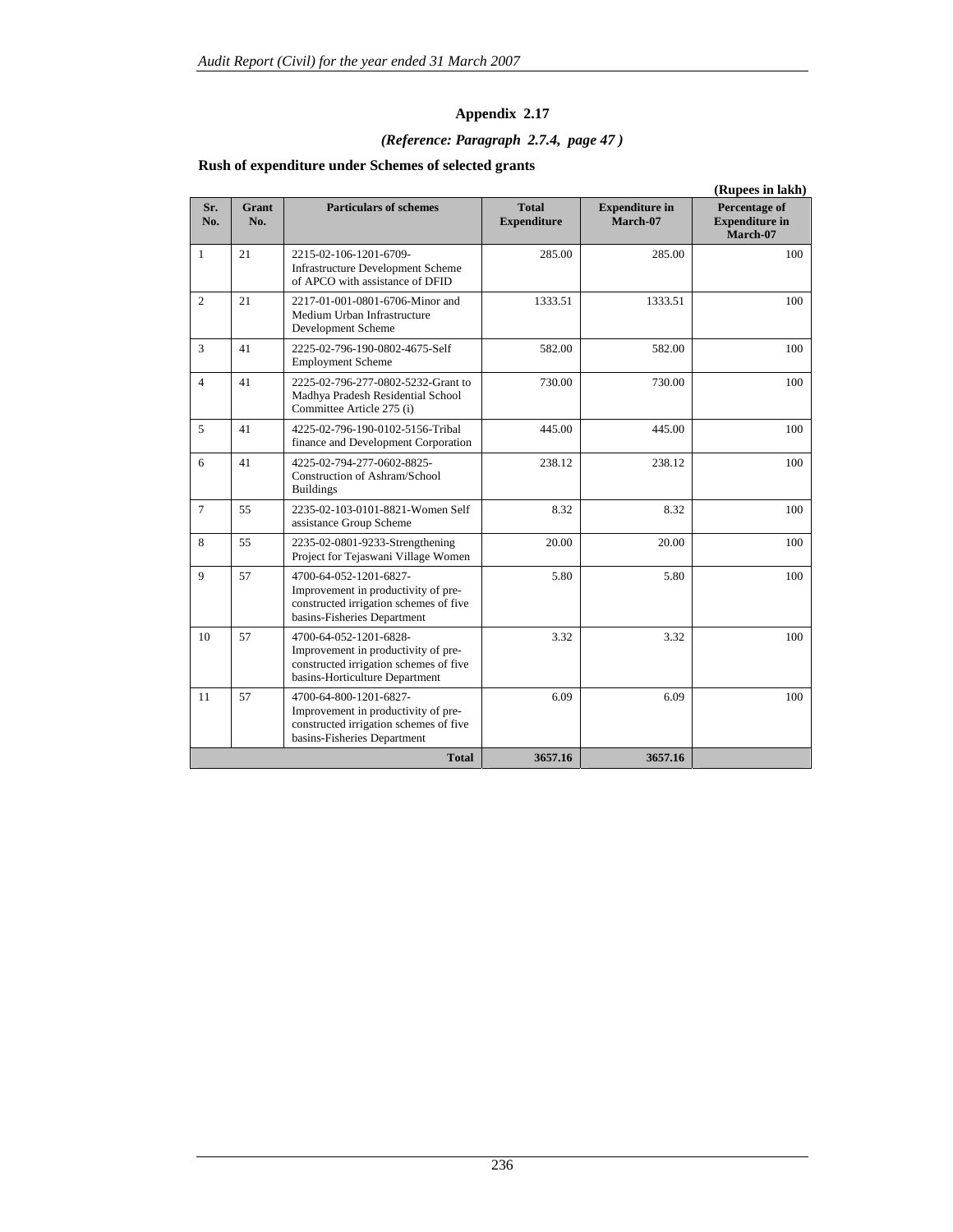#### *(Reference: Paragraph 2.7.7, page 48 )*

|                |                                        |                                     |                     | (Rupees in crore) |  |
|----------------|----------------------------------------|-------------------------------------|---------------------|-------------------|--|
| SI.            | <b>Grant number and name of Scheme</b> |                                     | Saving (percentage) |                   |  |
| No.            |                                        |                                     |                     |                   |  |
|                |                                        | 2004-05                             | 2005-06             | 2006-07           |  |
|                |                                        | 24- Public Works- Roads and Bridges |                     |                   |  |
|                | 3054-01-337-134-Mainetenance and       | 0.54(64.3)                          | Saving              | 1.83(36.6)        |  |
|                | Repairs-Ordinary Repairs               |                                     |                     |                   |  |
| $\mathfrak{D}$ | 3054-04-337-134- Maintenance and       | 7.21(7.1)                           | 5.53(3.9)           | 22.98(10.2)       |  |
|                | Repairs - Ordinary Repairs             |                                     |                     |                   |  |
| $\mathcal{R}$  | 3054-04-337-1366-Widening              | --                                  | Saving              | 1.34(169.6)       |  |
| $\overline{4}$ | 3054-04-337-4090-Special Repairs       | --                                  | Saving              | 3.48(13.7)        |  |
| 5              | 3054-03-337-134-Maintenance and        | 6.06(29.8)                          | 6.71(28)            | Saving            |  |
|                | Repairs-Ordinary Repairs               |                                     |                     |                   |  |
|                | <b>Total</b>                           |                                     |                     |                   |  |

#### **(A) Substantial Excess under Schemes of selected grant**

#### **(B) Substantial Saving under Schemes of selected grant**

**(Rupees in Crore) Sl. No.**  Grant number and name of scheme **Saving (Percentage) 2004-05 2005-06 2006-07 24-Public Works-Roads and Bridges**  6 3054-04-800-7081- Renovation, Upgradation and Bituminisation of Highways/ Main District Roads  $-$  Excess 8.21 (53.9) 7 3054-80-001-2418-Execution -- 1.40 (8.3) 13.78 (78.8) 8 3054-80-001-3561-Headquarter Establishment  $-$  1.10 (14.4) 2.37 (28.1) **Total 24.36** 

#### **(c) Cases where supplementary provision proved inadequate under schemes of selected grants**

|     |                                 |                 |               |                    | (Rupees in crore) |  |  |  |
|-----|---------------------------------|-----------------|---------------|--------------------|-------------------|--|--|--|
| SI. | <b>Description of Grants</b>    | <b>Original</b> | Supplementary | <b>Expenditure</b> | Excess $(+)$      |  |  |  |
| No. | and Schemes.                    |                 |               |                    |                   |  |  |  |
|     |                                 |                 | 2006-07       |                    |                   |  |  |  |
| 12  | 24-3054-04-337-134-             | 220.36          | 5.96          | 249.30             | 22.98             |  |  |  |
|     | Maintenance and                 |                 |               |                    |                   |  |  |  |
|     | Repairs-Ordinary Repairs        |                 |               |                    |                   |  |  |  |
|     | 22.98<br><b>Total</b>           |                 |               |                    |                   |  |  |  |
|     |                                 |                 | 2005-06       |                    |                   |  |  |  |
| 13  | 24-3054-04-337-134-             | 113.00          | 28.97         | 147.5              | 5.53              |  |  |  |
|     | Maintenance and                 |                 |               |                    |                   |  |  |  |
|     | <b>Repairs-Ordinary Repairs</b> |                 |               |                    |                   |  |  |  |
|     |                                 |                 |               | <b>Total</b>       | 5.53              |  |  |  |
|     |                                 |                 | 2004-05       |                    |                   |  |  |  |
| 14  | 24-3054-04-337-134-             | 77.00           | 25.00         | 109.21             | 7.21              |  |  |  |
|     | Maintenance and                 |                 |               |                    |                   |  |  |  |
|     | Repairs-Ordinary Repairs        |                 |               |                    |                   |  |  |  |
|     | 7.21<br><b>Total</b>            |                 |               |                    |                   |  |  |  |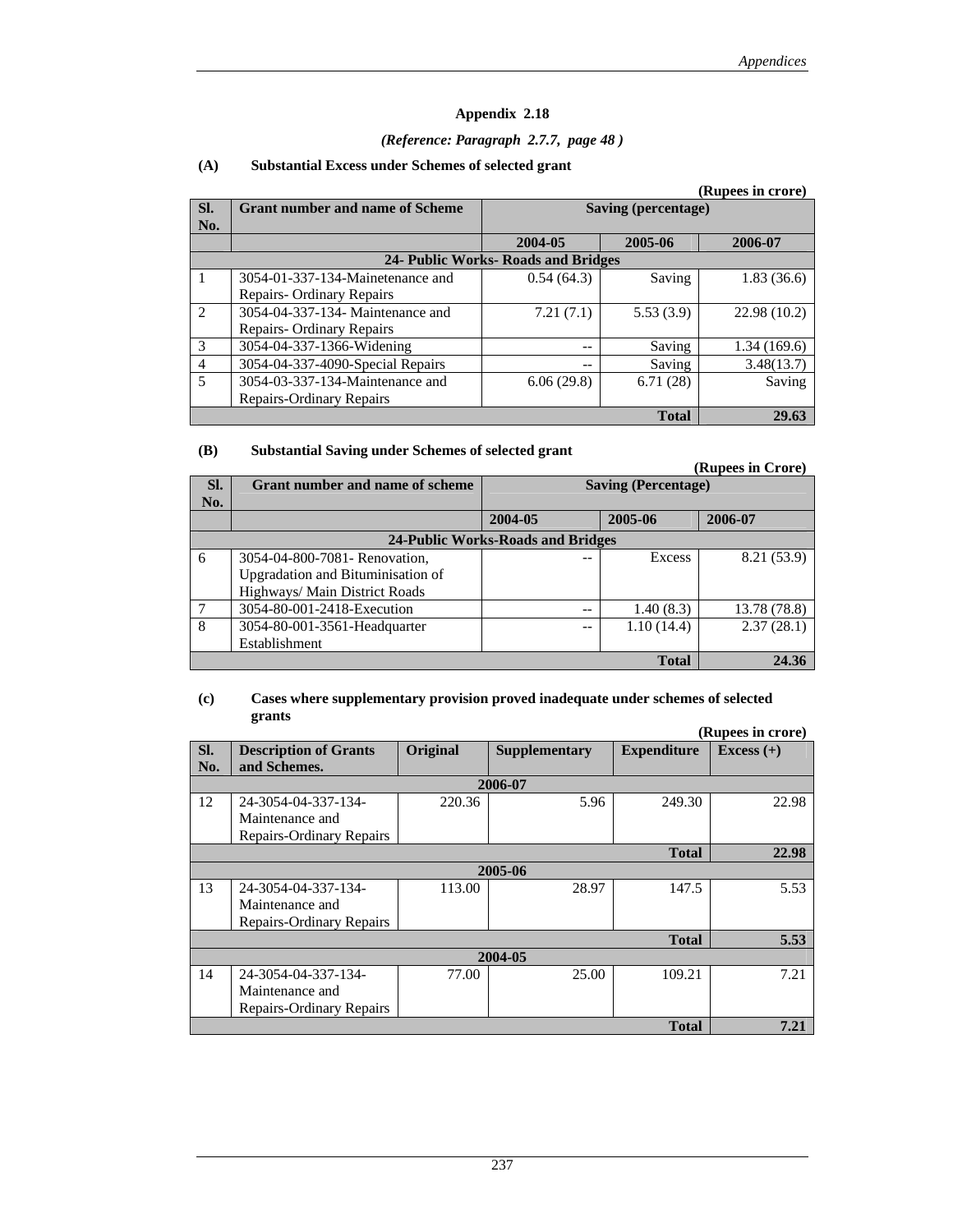### *(Reference: Paragraph 3.1.6, page 58 )*

**Statement showing cases of mismatch in figures maintained manually and those generated by SFMS** 

### **A.1. Incorrect 'Reserve Bank Deposits' figures**

|                             |              |                                                |                                                                        | (Rupees in lakh)  |  |
|-----------------------------|--------------|------------------------------------------------|------------------------------------------------------------------------|-------------------|--|
| <b>Treasury</b>             | <b>Month</b> | <b>RBD</b> figures as<br>per Manual<br>reports | <b>RBD</b> figures as per<br><b>Report generated</b><br>through System | <b>Difference</b> |  |
| City<br>Treasury,<br>Indore | May 2007     | 10590.50                                       | 10600.24                                                               | 9.74              |  |
|                             | June 2007    | 16694.35                                       | 16726.62                                                               | 32.26             |  |

### **A.2. Incorrect 'Reserve Bank Deposits' figures**

| <b>Treasury</b>                       | <b>Month</b>      | <b>RBD</b> figures as<br>per RBD<br>statement | <b>RBD</b> figures as<br>per Cash Account<br>(Receipt)<br>statement | <b>Difference</b> |
|---------------------------------------|-------------------|-----------------------------------------------|---------------------------------------------------------------------|-------------------|
| <b>District Treasury</b><br>Indore    | April 2006        | 9542916.00                                    | 9553916.00                                                          | 11000.00          |
|                                       | January 2004      | 68207145.00                                   | 67880705.00                                                         | 326440.00         |
| <b>District Treasury</b><br>Jabalpur  | March 2007        | 1418129600.00                                 | 1418153714.00                                                       | 24114.00          |
|                                       | <b>July 2007</b>  | 244173636.00                                  | 253909636.00                                                        | 9772000.00        |
| <b>City Treasury</b><br>Jabalpur      | March 2007        | 2317842745.00                                 | 2317841095.00                                                       | 1650.00           |
|                                       | June 2007         | 670908912.00                                  | 671227644.00                                                        | 318732.00         |
| <b>District Treasury</b><br>Bhopal    | March 2007        | 4503146302.00                                 | 4405420001.00                                                       | 97726301.00       |
|                                       | August 2007       | 949514637.00                                  | 949509287.00                                                        | 5350.00           |
| Vindhyachal<br><b>Treasury Bhopal</b> | January 2007      | 3828443250.00                                 | 3827706375.00                                                       | 736875.00         |
|                                       | August 2007       | 2197593493.00                                 | 2197612005.00                                                       | 18512.00          |
| <b>District Treasury</b><br>Ujjain    | May 2007          | 75544858.00                                   | 75544878.00                                                         | 20.00             |
| <b>District Treasury</b><br>Sagar     | March 2007        | 684186772.00                                  | 2346645232.00                                                       | 1662458460.00     |
|                                       | April 2007        | 351009333.00                                  | 1335968225.00                                                       | 984958892.00      |
|                                       | May 2007          | 265543825.00                                  | 284934016.00                                                        | 19390191.00       |
|                                       | September<br>2007 | 266260588.00                                  | 266263223.00                                                        | 2635.00           |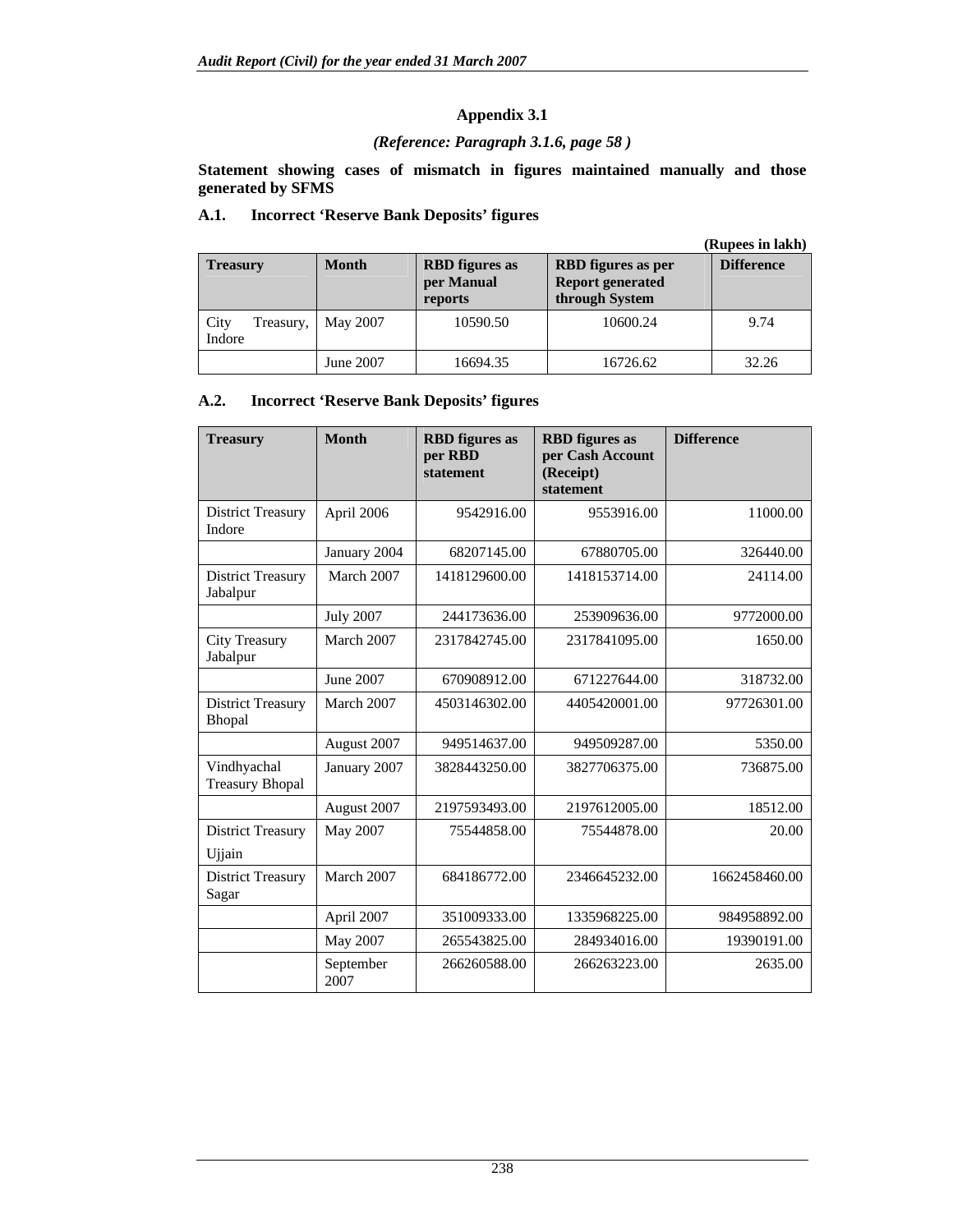|                  |                                                     |                                                             |                                                            | (Figures in Rupees) |
|------------------|-----------------------------------------------------|-------------------------------------------------------------|------------------------------------------------------------|---------------------|
| SI.<br>No.       | <b>Major Head</b>                                   | <b>Balance as per</b><br>manual reports as<br>on 31-03-2007 | <b>Balance as per</b><br>system report as on<br>31-03-2007 | <b>Variation</b>    |
|                  | 8443-00-104                                         |                                                             |                                                            |                     |
| 1.               | Dy. Registrar, High<br>Court, Indore                | 1033049.00                                                  | 1263732.00                                                 | 230683.00           |
| 2.               | District and Session<br>Judge, Indore               | 55877161.00                                                 | 394021092.00                                               | 338143931.00        |
|                  | 8443-00-106                                         |                                                             |                                                            |                     |
| 3                | <b>Public Service</b><br>Commission, Indore         | 3484.00                                                     | 5010236.00                                                 | 5006752.00          |
|                  | 8443-00-123                                         |                                                             |                                                            |                     |
| $\overline{4}$ . | Principal Arts and<br>Commerce College,<br>Indore   | 2622789.00                                                  | 2597649.00                                                 | 25142.00            |
| 5.               | Dean MGM Medical<br>College, Indore                 | 4416728.00                                                  | 7771377.00                                                 | 3354649.00          |
|                  | 8443-00-106                                         |                                                             |                                                            |                     |
| 6.               | <b>District Small Saving</b><br>Officer, Indore     | 12364502.00                                                 | 18074024.00                                                | 5709324.00          |
|                  | 8443-00-106                                         |                                                             |                                                            |                     |
| 7.               | SDO Revenue Jail,<br>Mhow, Indore                   | 63216.00                                                    | 64216.00                                                   | 1000.00             |
|                  | 8443-00-123                                         |                                                             |                                                            |                     |
| 8.               | Principal Government<br>PG College, Mhow,<br>Indore | 1399378.00                                                  | 1647038.00                                                 | 248660.00           |
|                  | 8443-00-123                                         |                                                             |                                                            |                     |
| 9.               | Principal Government<br>Arts College, Bhopal        | 557524.00                                                   | 769992.00                                                  | 212468.00           |
| 10.              | Principal Government<br>Law college, Bhopal         | 3889059.00                                                  | 3896591.00                                                 | 7532.00             |

## **B. Incorrect figures of Balances of Deposit Accounts**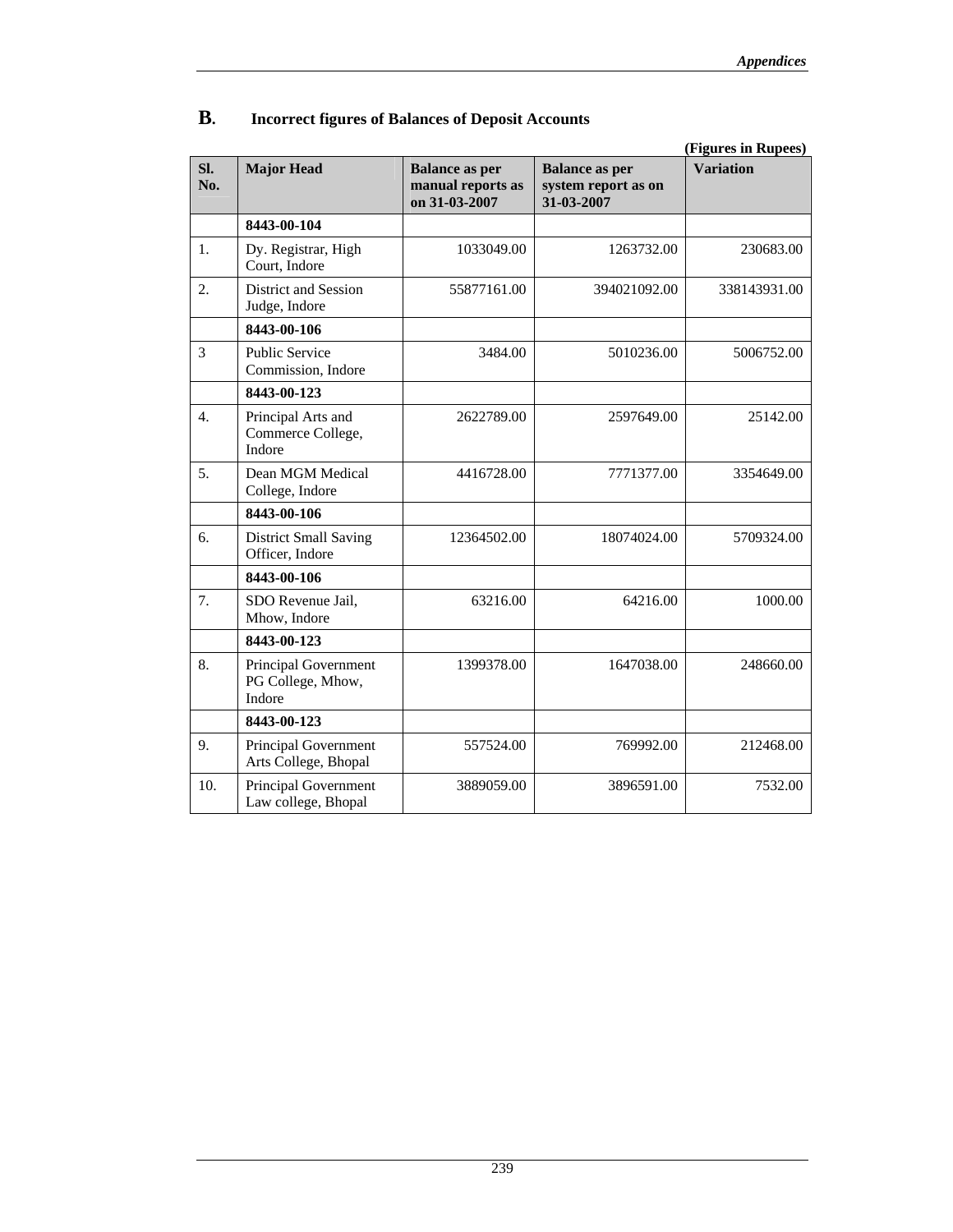| SI.<br>N <sub>0</sub> | <b>Major Head</b>                                                     | <b>Balance as per</b><br>manual reports as<br>on 31-03-2007 | <b>Balance as per</b><br>system report as on<br>31-03-2007 | <b>Variation</b> |
|-----------------------|-----------------------------------------------------------------------|-------------------------------------------------------------|------------------------------------------------------------|------------------|
|                       | 8443-00-120                                                           |                                                             |                                                            |                  |
| 11.                   | MP Laghu Udhyog<br>Nigam Limited, Bhopal                              | 349291631.00                                                | 351291629.00                                               | 1999998.00       |
|                       | 8443-00-106                                                           |                                                             |                                                            |                  |
| 12.                   | Director Van Vihar<br>National Park Bhopal                            | 2629190.00                                                  | 3325723.00                                                 | 696533.00        |
|                       | 8443-00-123                                                           |                                                             |                                                            |                  |
| 13                    | Principal Government<br>Science College Jabalpur                      | 4748009.00                                                  | 4975621.00                                                 | 227612.00        |
|                       | 8448-00-120                                                           |                                                             |                                                            |                  |
| 14.                   | Comptroller JNKV<br>Jabalpur                                          | 27288000.00                                                 | 36411000.00                                                | 9123000.00       |
|                       | 8443-00-106                                                           |                                                             |                                                            |                  |
| 15.                   | <b>District Small Saving</b><br><b>Officer Bhopal</b>                 | 1414806.00                                                  | 261799470.00                                               | 260384664.00     |
| 16.                   | Land acquisition officer<br>Bhopal                                    | 472687929.00                                                | 479011668.00                                               | 6323739.00       |
| 17.                   | <b>Agriculture Engineer</b><br>Bhopal                                 | 163399.00                                                   | 215288.00                                                  | 51889.00         |
|                       | 8443-00-123                                                           |                                                             |                                                            |                  |
| 18.                   | Principal Government<br>Geetanjali Girls College<br>Bhopal            | 1996617.00                                                  | 4253875.00                                                 | 2257258.00       |
| 19.                   | Dean Gandhi Medical<br>College Bhopal                                 | 4588584.97                                                  | 41611271.00                                                | 37022686.03      |
|                       | 8443-00-106                                                           |                                                             |                                                            |                  |
| 20.                   | <b>Commissioner DPI</b><br>Bhopal                                     | 568977.00                                                   | 68017473.00                                                | 67448496.00      |
| 21.                   | Fund Manager Ins.<br><b>Invest Bhopal</b>                             | 174003750.00                                                | 345503750.00                                               | 171500000.00     |
|                       | 8448-00-120                                                           |                                                             |                                                            |                  |
| 22.                   | Managing Director MP<br>Road Development<br><b>Corporation Bhopal</b> | 264300000.00                                                | 164300000.00                                               | 100000000.00     |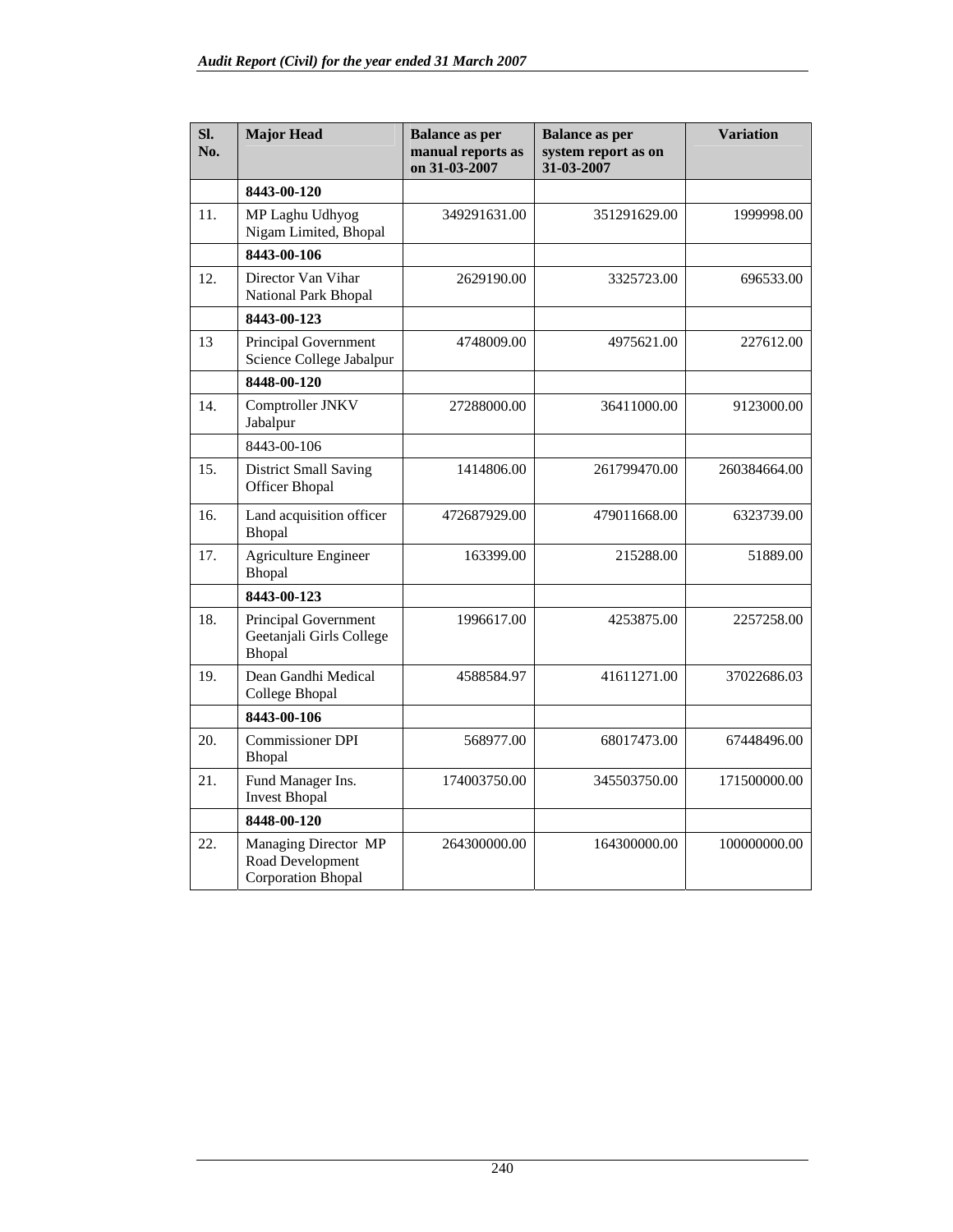| <b>SI</b><br>No | <b>Name of the Treasury</b>        | <b>Month</b>      | No. of cases<br>pending as per<br>manual report | No. of cases<br>pending as per<br>system report | <b>Difference</b> |
|-----------------|------------------------------------|-------------------|-------------------------------------------------|-------------------------------------------------|-------------------|
| $\mathbf{1}$    | Gwalior                            | March 2007        | 29                                              | 99                                              | 70                |
|                 |                                    | June 2007         | 46                                              | 148                                             | 102               |
| $\overline{2}$  | City Treasury Jabalpur             | March 2007        | 03                                              | $00\,$                                          | 03                |
|                 |                                    | June 2007         | 13                                              | 04                                              | 09                |
| 3               | <b>District Treasury</b><br>Bhopal | March 2007        | 1010                                            | 00                                              | 1010              |
|                 |                                    | <b>July 2007</b>  | 1123                                            | 0 <sup>0</sup>                                  | 1123              |
| $\overline{4}$  | Vindhyachal Treasury,<br>Bhopal    | March 2007        | 02                                              | 12                                              | 10                |
|                 |                                    | <b>July 2007</b>  | 06                                              | 13                                              | 07                |
| 5               | <b>District Treasury</b>           | August 2007       | 80                                              | 23                                              | 57                |
|                 | Ujjain                             |                   |                                                 |                                                 |                   |
|                 |                                    | September<br>2007 | 75                                              | 45                                              | 30                |
| 6               | <b>District Treasury</b><br>Sagar  | March 2007        | 03                                              | 01                                              | 02                |
|                 |                                    | September         | 13                                              | 02                                              | 11                |
|                 |                                    | 2007              |                                                 |                                                 |                   |

# **C. Incorrect figure of pending Pension Cases**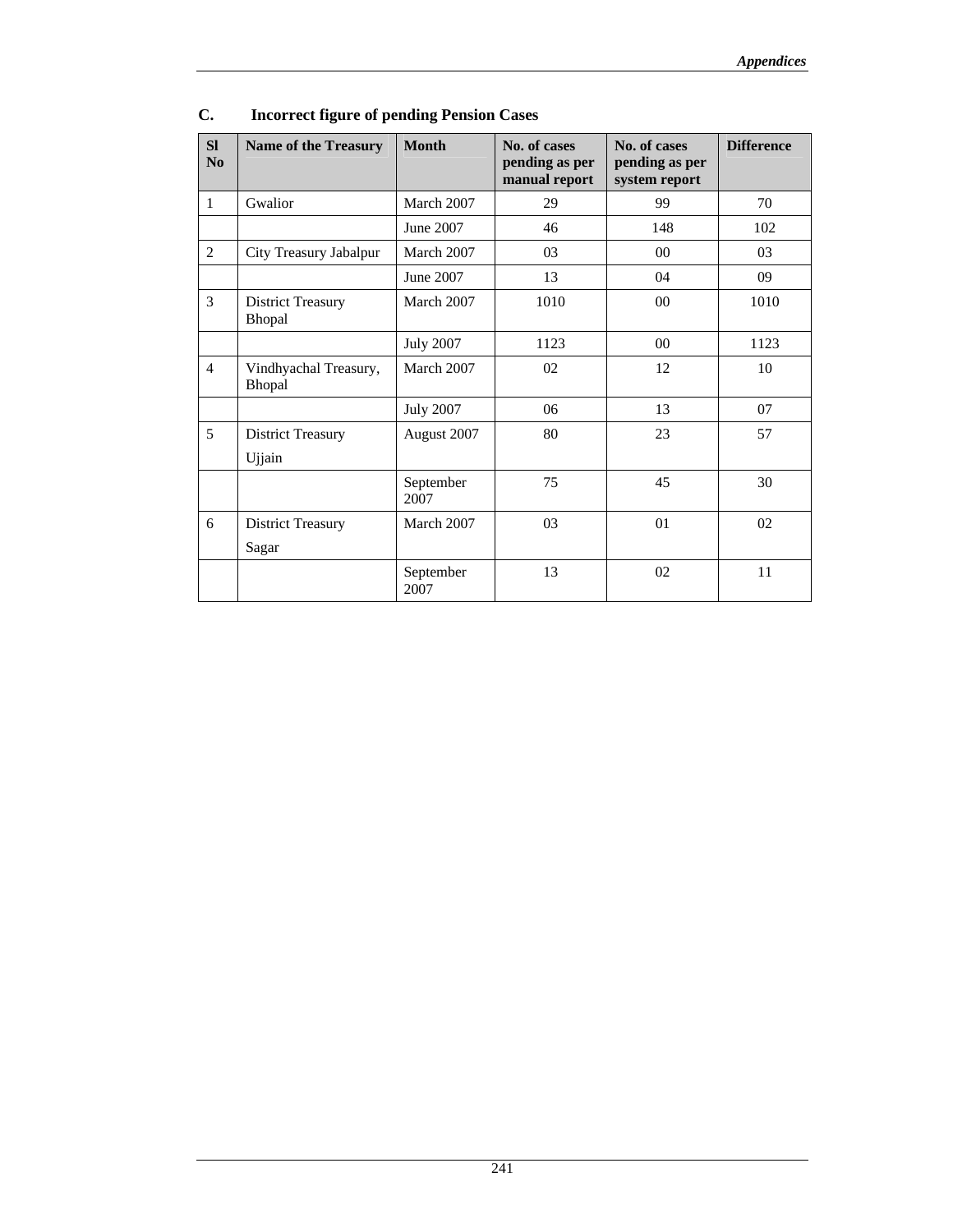## *(Reference : Paragraph 3.3.9.3, page 86 )*

**Statement showing number of cases where the job card number was not mentioned on muster rolls** 

|                  |                                             |                         |                                | (Amount in Rupees)             |
|------------------|---------------------------------------------|-------------------------|--------------------------------|--------------------------------|
| SI.<br>No.       | <b>Name of Implementing Agency</b>          | <b>No. of Labourers</b> | <b>Period of</b><br>employment | <b>Amount of</b><br>wages paid |
| <b>Barwani</b>   |                                             |                         |                                |                                |
| 1.               | Janpad Panchayat Pati G.P. Kanda            | 108                     | $5\frac{1}{2}$                 | 35,993                         |
| 2.               | Janpad Panchayat Takali G.P.                | 18                      | 108                            | 6,480                          |
|                  | Baruphatak                                  |                         |                                |                                |
| <b>Dindori</b>   |                                             |                         |                                |                                |
| 1.               | Janpad Panchayat Samnapur G.P.              | 12                      | 7                              | 5,155                          |
|                  | Atariya                                     |                         |                                |                                |
| 2.               | Janpad Panchayat Bajag G.P.                 | 35                      | $\overline{7}$                 | 13,942                         |
|                  | Girvarpur & Nikharpur                       |                         |                                |                                |
| 3.               | Janpad Panchayat Bajag G.P.                 | $\overline{2}$          | 8                              | 490                            |
|                  | Maghiyakhar                                 |                         |                                |                                |
| $\overline{4}$ . | Janpad Panchayat Bajag G.P.                 | 51                      | 17                             | 15,285                         |
|                  | Miithali & Karonda                          |                         |                                |                                |
| 5.               | Water Resources Dindori G.P. Mohti          | 24                      | 28                             | 7,732                          |
| 6.               | PWD Dindori                                 | 57                      | 42                             | 20,396                         |
| 7.               | RES Dindori                                 | 139                     | 14                             | 59,713                         |
| <b>Dhar</b>      |                                             |                         |                                |                                |
| 1.               | <b>RES Dhar</b>                             | 1154                    | 97                             | 3,61,467                       |
| <b>Jhabua</b>    |                                             |                         |                                |                                |
|                  |                                             | 77                      | 9                              | 42529                          |
| 1.               | Janpad Panchayat Kathiwada G.P.<br>Kabrisel |                         |                                |                                |
| 2.               | Janpad Panchayat Kathiwada G.P.             | 999                     | Date not                       | 3,67,632                       |
|                  | Kareli Maudi                                |                         | mentioned                      |                                |
| 3.               | Janpad Panchayat Rama G.P.                  | 135                     | 7                              | 59,535                         |
|                  | Bhimkund (RES)                              |                         |                                |                                |
| $\overline{4}$ . | Janpad Panchayat Kathiwada W.R/             | 74                      | 10                             | 45,140                         |
|                  | Div II                                      |                         |                                |                                |
| 5.               | RES Jhabua Div II G.P. Jhavlia              | 253                     | 42                             | 2,40,808                       |
|                  | Karnavad Meghepura Godlia                   |                         |                                |                                |
| Sidhi            |                                             |                         |                                |                                |
| 1.               | Janpad Panchayat Devsar G.P.                | 97                      | $59\frac{1}{2}$                | 19075                          |
|                  | Pokhara                                     |                         |                                |                                |
| 2.               | RES Sidhi Gram Shankarpur                   | 13                      | 28                             | 5436                           |
|                  |                                             | 3248                    | 489                            | 1306808                        |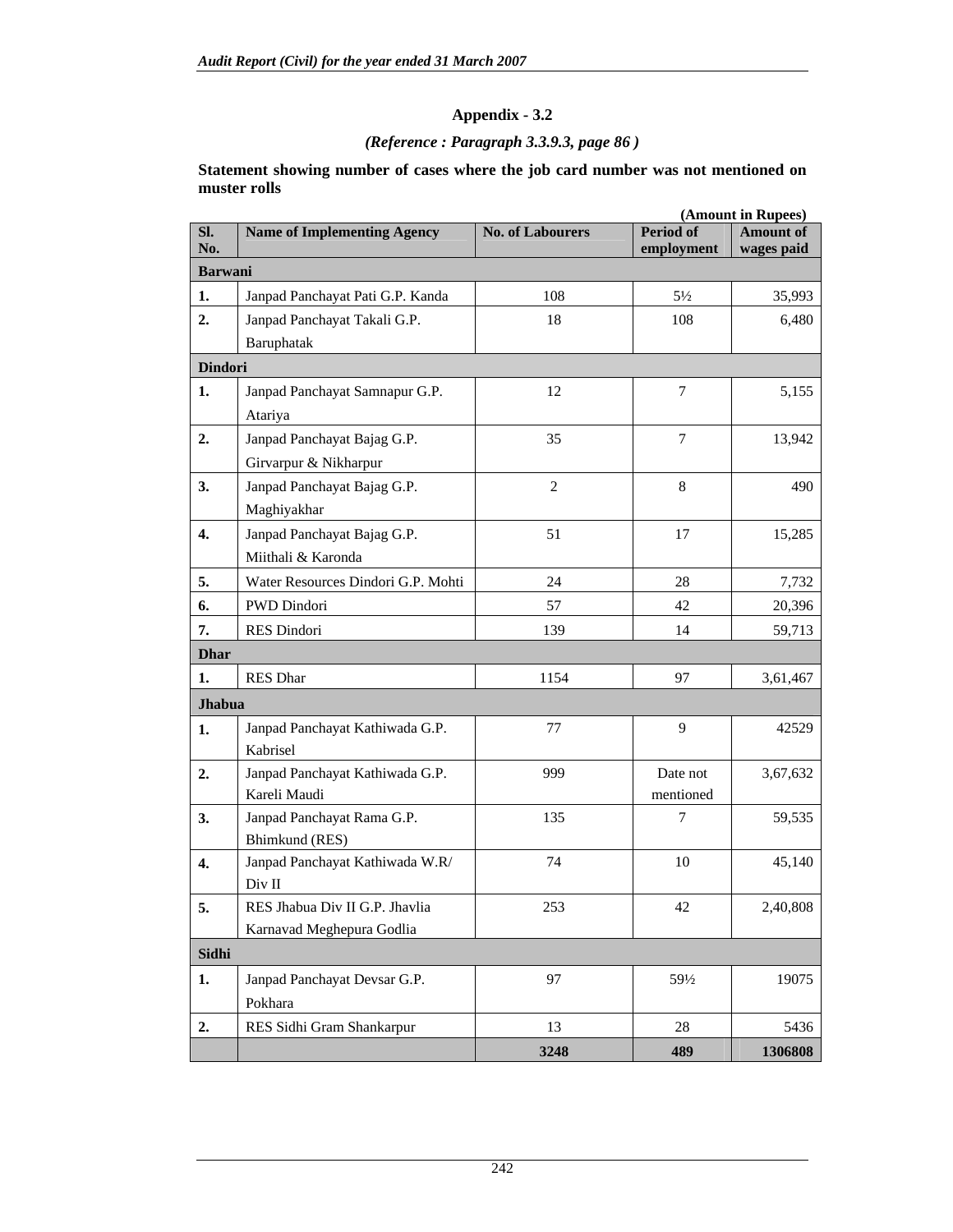# *(Reference : Paragraph 3.3.10.1, page 88 )*

**Statement showing delayed payment of wages** 

| SI<br>No.        | <b>Name of the Agency</b>                  | <b>Period of work</b>   | No. of<br><b>Labourers</b> | <b>Wages</b><br>paid<br>(Rs.) | Date of<br><b>Payment</b> |
|------------------|--------------------------------------------|-------------------------|----------------------------|-------------------------------|---------------------------|
|                  | <b>Dindori</b>                             |                         |                            |                               |                           |
| 1.               | <b>Janpad Panchayat</b><br><b>Samnapur</b> | 25.05.06 to<br>01.07.06 | 542                        | 2,08,083                      | 30.09.06                  |
| 2.               | Janpad Panchayat Bajag                     | 29.05.06 to<br>08.07.06 | 35                         | 13,503                        | 17.09.06                  |
| 3.               | J.P.Bajag G.D.Maghikhar                    | 08.5.06 to<br>13.05.06  | 195                        | 3,559                         | 11.07.06                  |
|                  | Sidhi                                      |                         |                            |                               |                           |
| 1.               | J.P.Devsar                                 | 07.2.06 to<br>17.04.206 | 840                        | 3,06,326                      | 01.09.06                  |
| 2.               | J.P.Chitrargi G.P.Darbari                  | 22.04.06 to<br>27.05.06 | 64                         | 14,358                        | 17.10.06                  |
| 3.               | J.P.Devsar G.P.Jabgarh                     | 09.06.06 to<br>06.07.06 | 354                        | 1,48,318                      | 10.11.06                  |
| $\overline{4}$ . | J.P. Devsar jagjahir S.H.G.                | 01.07.06 to<br>12.09.06 | 284                        | 1,19,160                      | 21.11.06                  |
| 5.               | RES Sidhi                                  | 25.12.06 to<br>30.12.06 | 908                        | 5,14,772                      | 22.02.07                  |
|                  | <b>Dindori</b>                             |                         |                            |                               |                           |
| 1.               | RES Dindori                                | 15.11.06 to<br>01.02.07 | 182                        | 46,947                        | 02.03.07                  |
| 2.               | G.P. Dhavadongri                           | 15.01.07 to<br>21.01.07 | 973                        | 1,87,196                      | N.A.<br>available         |
| 3.               | Janpad Panchayat Dindori<br>G.P.Silhari    | 29.12.06 to<br>07.01.07 | 432                        | 1,39,052                      | 31.05.07                  |
| $\overline{4}$ . | PWD Dindori                                | 02.12.06 to<br>20.12.06 | 959                        | 2,23,870                      | 02.03.07                  |
| 5.               | D.FO Dindori                               | 05.02.06 to<br>11.09.06 | 174                        | 6,812                         | 31.03.07                  |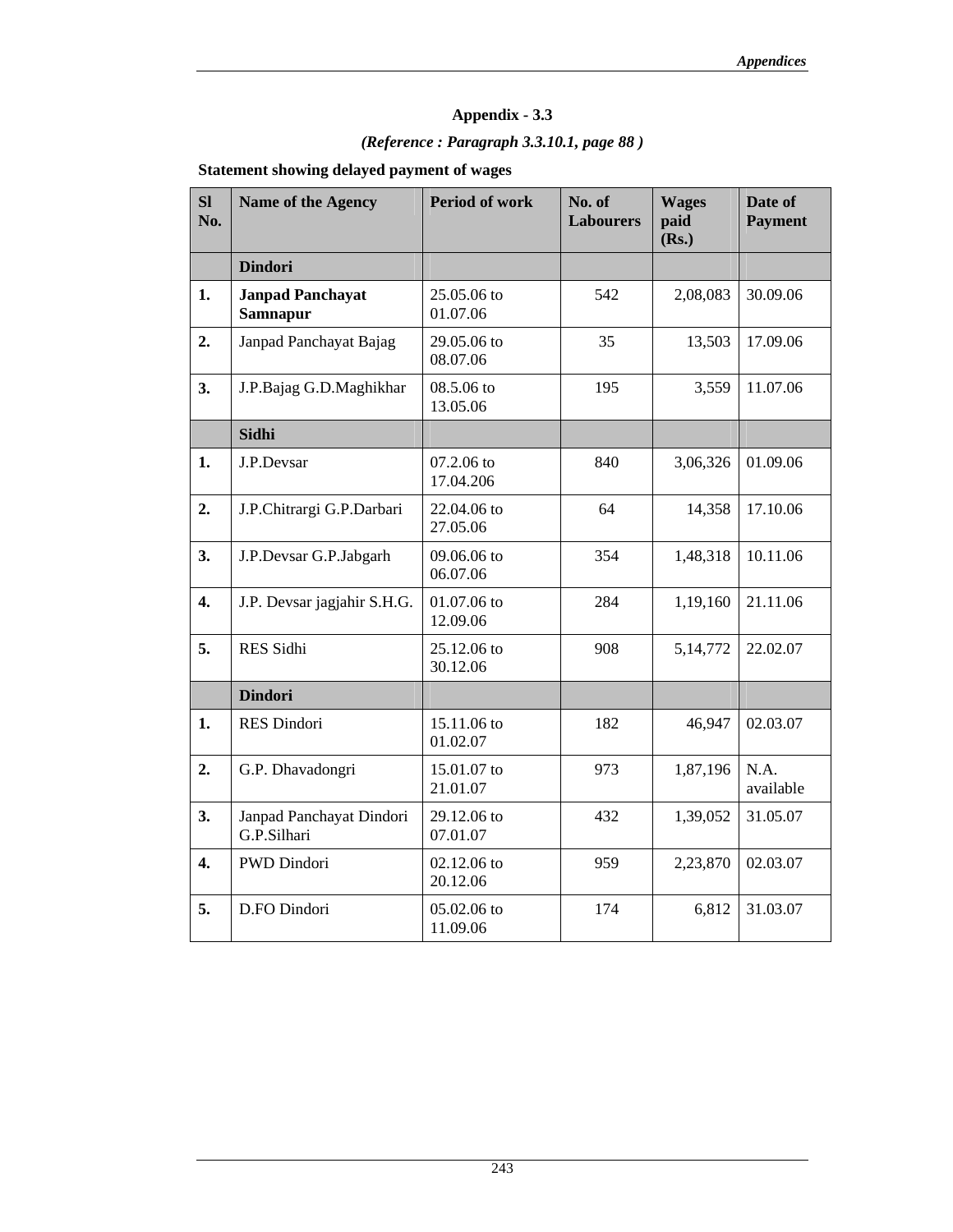|                  | <b>Jhabua</b>                                |                           |        |           |                                  |
|------------------|----------------------------------------------|---------------------------|--------|-----------|----------------------------------|
| 1.               | Janpad Panchayat Rama<br>G.P.Gulabpura       | $11.10.06$ to<br>16.10.06 | 137    | 49,096    | 13.11.06                         |
| 2.               | Janpad Panchayat Rama<br>G.P. Rama           | 22.05.06 to<br>10.06.06   | 613    | 2,96,733  | 29.05.06                         |
| 3.               | Zila Panchayat Jhabua<br>RES Div No.I Jhabua | $06.06.06$ to<br>12.06.06 | 268    | 2,16,838  | $07.08.06$ to<br>11.06<br>/01.07 |
| $\overline{4}$ . | <b>RES Jhabua</b>                            | 08.06.06 to<br>13.06.06   | 1,239  | 13,33,357 | 31.12.06                         |
| 5.               | J.P.Rama G.P. Bhutedi,<br>Panderi Dhochaka   | $02.06.06$ to<br>26.06.06 | 1,790  | 6,39,261  | 29.09.06                         |
| 6                | J.P.Rama G.P. Matasuli<br>(WR)               | $05.05.06$ to<br>10.05.06 | 1,541  | 5,71,934  | 10.7.06                          |
| 7                | RES Dn NO. II                                | $15.05.06$ to<br>15.07.06 | 1,486  | 8,22,699  | 07.08.06                         |
|                  | <b>Dhar</b>                                  |                           |        |           |                                  |
| 1.               | J.P. Nalchha G.P. Nalchha                    | $10.05.06$ to<br>22.05.06 | 147    | 27,124    | 12.06.06                         |
| 2.               | J.P.Nalchha G.P.Nalchha                      | 03.05.06 to<br>02.07.06   | 651    | 2,79,994  | 08.08.06                         |
| 3.               | J.P. Nalchha G.P.Bagdi                       | 14.07.06 to<br>30.07.06   | 54     | 1,00,413  | 15.12.06                         |
|                  |                                              |                           | 13,868 | 62,69,405 |                                  |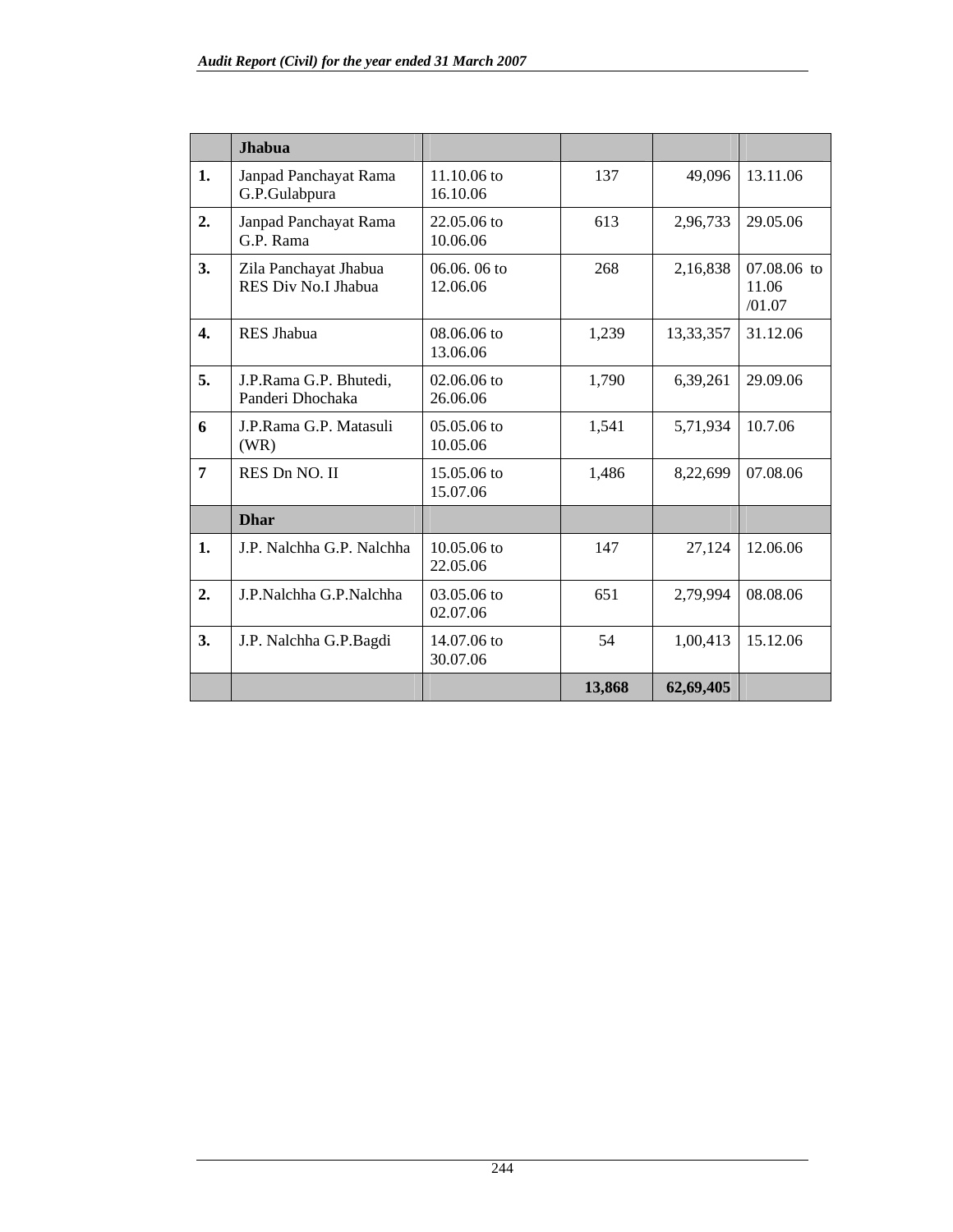## *(Reference: Paragraph 3.4.7.2 , page 100 )*

## **Statement showing status of Rural Piped Water Supply Schemes**

| <b>Districts</b> | <b>Number of schemes</b><br>approved    |                                        | Cost of<br>the                  | <b>Status of Schemes as on March 2007</b> |                       |                                                |                                            | <b>Reasons</b> for<br>non-completion                                                                                            |
|------------------|-----------------------------------------|----------------------------------------|---------------------------------|-------------------------------------------|-----------------------|------------------------------------------------|--------------------------------------------|---------------------------------------------------------------------------------------------------------------------------------|
|                  | Prior to 2002<br>remained<br>incomplete | <b>During</b><br>2002-03 to<br>2006-07 | schemes<br>(Rupees in<br>crore) | <b>Schemes</b><br>completed               | In<br><b>Progress</b> | <b>Not</b><br>taken-<br>$\mathbf{u}\mathbf{p}$ | <b>Expenditure</b><br>(Rupees in<br>crore) |                                                                                                                                 |
| Rajgarh          | 20                                      | $\mathbf{1}$                           | 2.55                            | $\overline{4}$                            | 17                    | $\overline{a}$                                 | 2.91                                       | Cost over run of<br>Rs 45.02 lakh in<br>12 schemes not<br>approved                                                              |
| Dindori          | $\overline{c}$                          | $\tau$                                 | 1.49                            | $\overline{\phantom{a}}$                  | $\mathbf Q$           | $\overline{\phantom{a}}$                       | 1.08                                       | For want of<br>power<br>connection,<br>incomplete civil<br>works etc.                                                           |
| Jabalpur         | 29                                      | 38                                     | 4.31                            | $\frac{1}{2}$                             | 67                    | $\bar{\phantom{a}}$                            | 1.94                                       | Augmentation of<br>existing<br>schemes, non-<br>availability of<br>reliable sources,<br>non-release of<br>funds                 |
| Raisen           | $\tau$                                  | 98                                     | 14.27                           | $\overline{2}$                            | 80                    | 23                                             | 0.43                                       | Augmentation of<br>7 schemes, non-<br>receipt of public<br>contribution in<br>40 schemes, less<br>contribution in<br>58 schemes |
| Khargone         | 10                                      | 28                                     | 6.37                            | $\frac{1}{2}$                             | $\overline{7}$        | 31                                             | 0.14                                       | For want of<br>funds and<br>workable<br>tendeRs                                                                                 |
| Shahdol          | 29                                      | 11                                     | 7.19                            | 32                                        | 8                     | $\overline{\phantom{a}}$                       | 2.29                                       | 2schemes of 97-<br>99 were in<br>progress for<br>want of funds                                                                  |
| Seoni            | 53                                      | 62                                     | NA                              | 113                                       | $\overline{2}$        | $\overline{\phantom{a}}$                       | 4.87                                       | Revision of cost<br>of 2 schemes,<br>not approved.                                                                              |
| Chhindwara       | 75                                      | 32                                     | 6.26                            | $\overline{a}$                            | 107                   | $\overline{\phantom{a}}$                       | 3.20                                       | For want of<br>funds                                                                                                            |
| Sagar            | 23                                      | 80                                     | 14.28                           | 72                                        | 32                    | $\overline{\phantom{a}}$                       | 12.88                                      | For want of<br>funds                                                                                                            |
| Katni            | 41                                      | 21                                     | 11.92                           | 37                                        | 25                    | $\frac{1}{2}$                                  | 4.40                                       | Revision of cost<br>due to<br>augmentation &<br>additional<br>works.                                                            |
| <b>Total</b>     | 289                                     | 378                                    | 68.64                           | 260                                       | 353                   | 54                                             | 37.14                                      |                                                                                                                                 |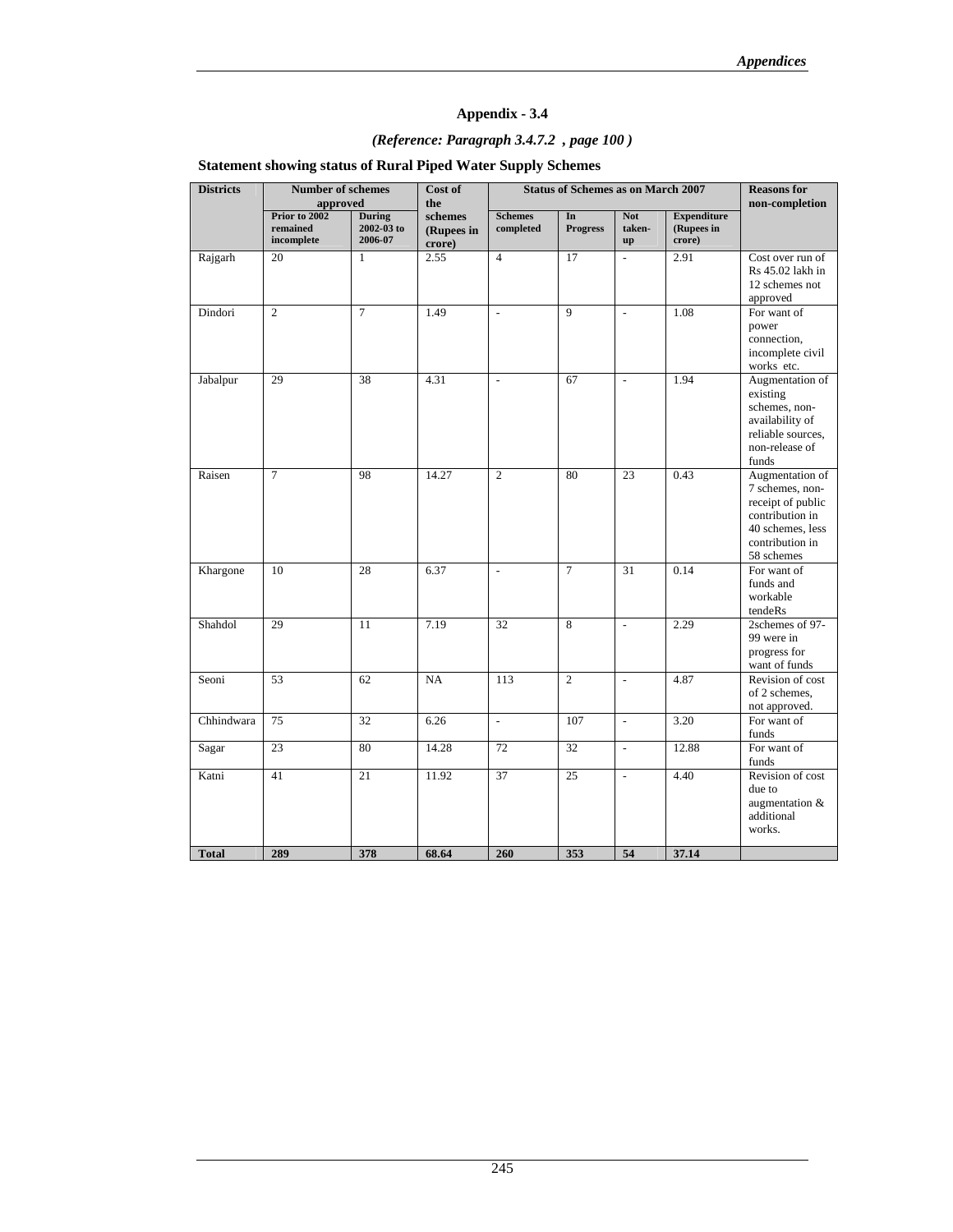## **Appendix-3.5**

### *(Reference : Paragraph 3.5.10.3, page 119 )*

**Statement showing unreconciled disbursement of scholarship amounting to Rs.66.55 crore** 

|                  |                         |                                                       |                                                          | (Rupees in lakh)                                       |
|------------------|-------------------------|-------------------------------------------------------|----------------------------------------------------------|--------------------------------------------------------|
| SI.<br>No.       | <b>Name of district</b> | <b>Distribution of</b><br>scholarship and<br>duration | <b>Scrolls</b><br>submitted to<br>AG(A&E)<br>MP, Gwalior | <b>Scrolls due for</b><br>submission and<br>adjustment |
| 1.               | Balaghat                | 405.93 (2002-07)                                      | 192.11                                                   | 213.82                                                 |
| 2.               | <b>Bhind</b>            | 320.12 (2002-07)                                      | 141.16                                                   | 179.01                                                 |
| 3.               | Bhopal                  | 2488.66 (2002-07)                                     | 90.72                                                    | 2397.94                                                |
| $\overline{4}$ . | Chhindwara              | 1662.52 (2002-07)                                     | 861.43                                                   | 801.09                                                 |
| 5.               | Satna                   | 187.80 (2006-07)                                      | 124.30                                                   | 63.50                                                  |
| 6.               | Seoni                   | 781.08 (2004-07)                                      | 50.12                                                    | 730.96                                                 |
| 7.               | Sidhi                   | 1475.690 (2002-07)                                    | 521.25                                                   | 954.44                                                 |
| 8.               | Ujjain                  | 740.57 (2005-07)                                      | 246.56                                                   | 494.01                                                 |
| 9.               | <b>Betul</b>            | 1124.03 (2002-07)                                     | 686.25                                                   | 437.78                                                 |
| 10.              | Mandsaur                | 332.78 (2005-07)                                      | $-$                                                      | 332.78                                                 |
| 11.              | Dewas                   | $(2002 - 04)$<br>90.81<br>and<br>2006-07)             | 40.70                                                    | 50.11                                                  |
|                  | <b>Total</b>            | 9610.04                                               | 2,954.60                                                 | 6,655.44<br>$(Rs.66.55$ crore)                         |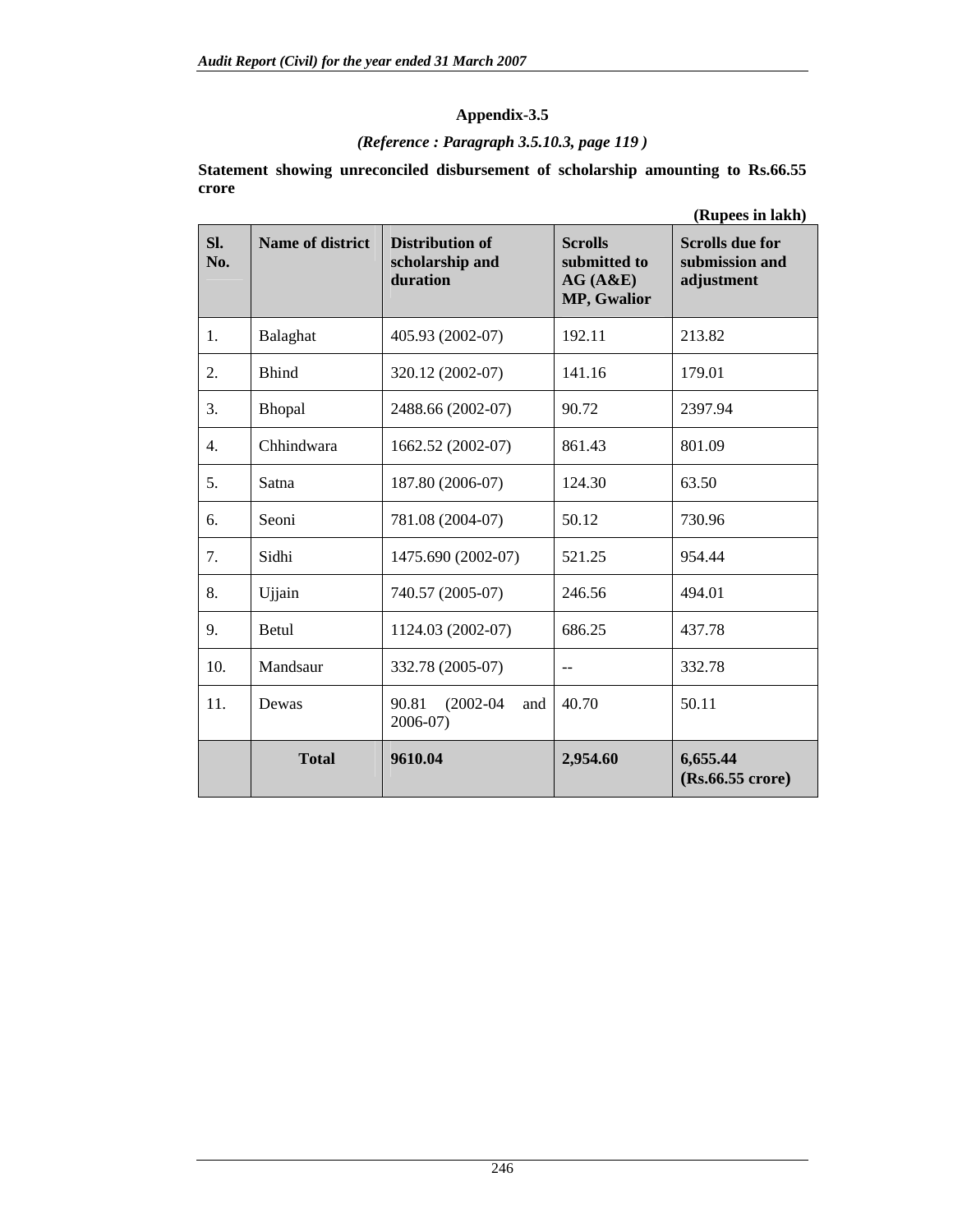# **Appendix-3.6**

# *(Reference: Paragraph 3.6.4.5, page 131 )*

## **Statement showing payment of GIA for inadmissible seeds**

|            |                     |                 |               |                               |       | (Rupees in lakh)                      |
|------------|---------------------|-----------------|---------------|-------------------------------|-------|---------------------------------------|
| Sl.<br>No. | Name of<br>district | Name of<br>seed | <b>Period</b> | <b>Quantity</b><br>in quintal | Cost  | <b>Unauthorised</b><br>payment of GIA |
| 1.         | Balaghat            | Peas            | 2002-04       | 143.22                        | 5.73  | 3.61                                  |
| 2.         | Betul               | Peas            | 2002-03       | 1.05                          | 4.20  | 2.10                                  |
| 3.         | Damoh               | Chilli          | 2002-07       | 0.02                          | 0.50  | 0.20                                  |
|            |                     | Peas            | 2003-06       | 161.60                        | 6.13  | 2.75                                  |
| 4.         | Jhabua              | Peas            | 2002-04       | 90.33                         | 5.63  | 3.42                                  |
|            |                     | Chilli          | 2004-05       | 27.00                         | 2.70  | 1.35                                  |
| 5.         | Mandla              | Peas            | 2002-05       | 238.10                        | 8.68  | 4.71                                  |
| 6.         | Narsinghpur         | Chilli          | 2004-06       | 0.02                          | 0.51  | 0.31                                  |
|            |                     | Peas            | 2002-06       | 222.26                        | 7.51  | 3.75                                  |
| 7.         | Sagar               | Chilli          | 2002-06       | 0.05                          | 0.98  | 0.58                                  |
|            |                     | Peas            | 2002-06       | 133.67                        | 4.94  | 2.47                                  |
| 8.         | Satna               | Peas            | 2002-03       | 105.00                        | 4.20  | 2.10                                  |
|            |                     | Chilli          | 2004-07       | 0.09                          | 2.61  | 1.50                                  |
| 9.         | Ujjain              | Chilli          | 2003-07       | 12.34                         | 3.09  | 1.86                                  |
|            |                     | Peas            | 2002-03       | 36.75                         | 1.47  | 0.74                                  |
|            | <b>Total</b>        | --              |               | 1,171.50                      | 58.88 | 31.45                                 |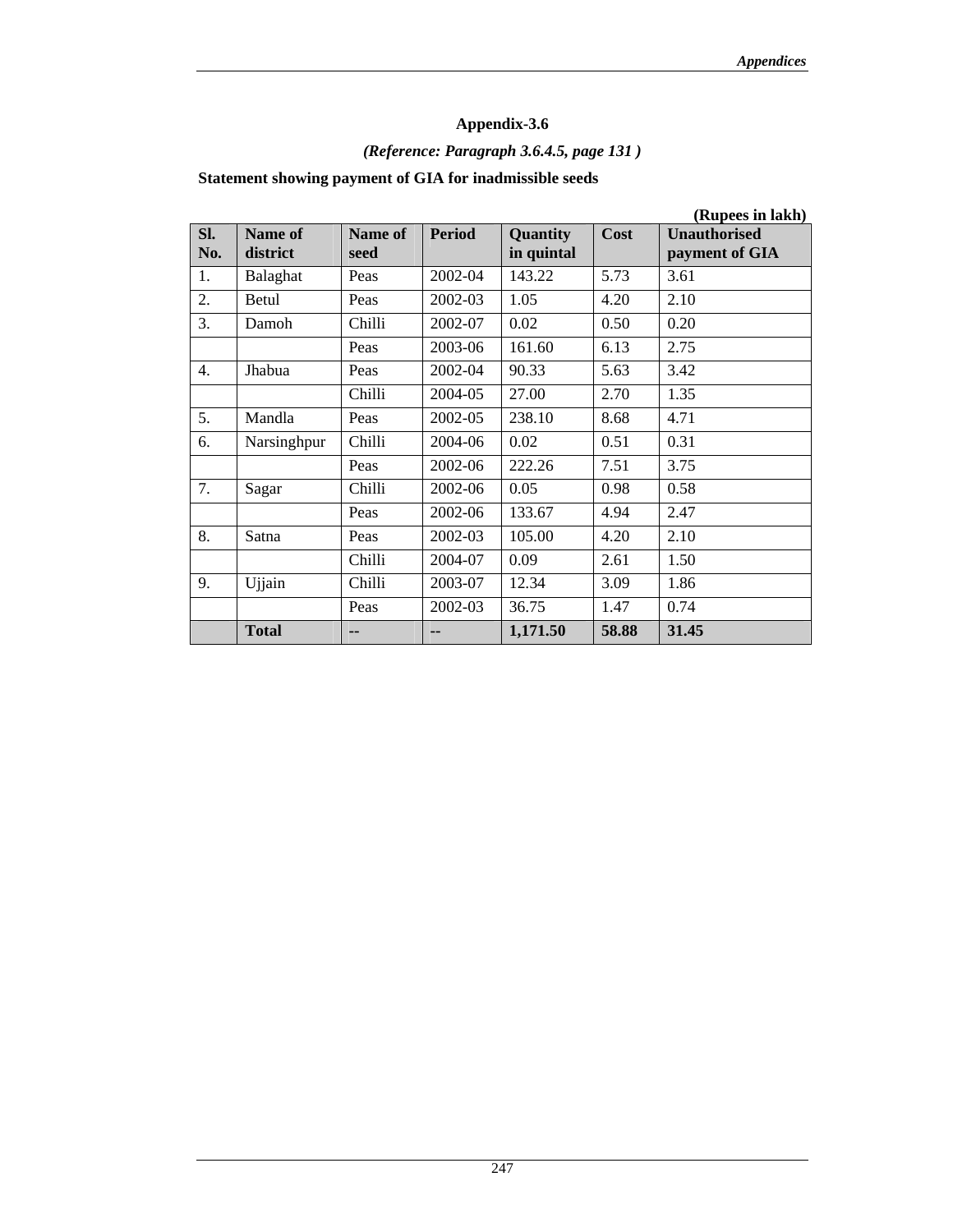*(Reference : Paragraph 4.2.7, page 144 )* 

**Statement showing calculation of extra cost** 

| <b>PIU</b>   | Name of<br>Road<br>Package No.   | <b>Bill paid to</b><br>contractor and<br>tender<br>percentage | Projected<br>traffic<br>volume<br><b>CVPD</b> at<br>end of 10<br>vear | <b>Cost of MPM and</b><br>$MSS (Rs.66.25 + 53.90)$<br>Rs.120.15 |          | Cost of WBM Gr.-III<br>(rate per cu m) $@$<br>489.50 |         | Cost of<br><b>OGPC</b><br>and seal<br>coat<br>(Rs.48.40)<br>$+16.28-$<br>64.68) | <b>Total OGPC + Seal</b><br>$\textbf{coat} + \textbf{Gr.-III}$ (Col.<br>$8+10$ ) in Rs. |          | <b>Net</b><br>extra<br>cost<br>$(Col. 6-$<br>$11$ ) in<br>Rs. | <b>Total</b><br>extra cost<br>with<br>tender<br>percentage |
|--------------|----------------------------------|---------------------------------------------------------------|-----------------------------------------------------------------------|-----------------------------------------------------------------|----------|------------------------------------------------------|---------|---------------------------------------------------------------------------------|-----------------------------------------------------------------------------------------|----------|---------------------------------------------------------------|------------------------------------------------------------|
| $\mathbf{1}$ | $\overline{2}$                   | 3                                                             | $\overline{\mathbf{4}}$                                               | 5                                                               | 6        | 7                                                    | 8       | $\boldsymbol{9}$                                                                | <b>10</b>                                                                               | 11       | 12                                                            | 13                                                         |
| Biaora       | Kulikheda-<br>Khilchipur<br>3009 | Final bill<br>$(3/2005)$ 16.16%<br>below                      | 50.70                                                                 | 606774                                                          | 7289997  | 4550.56@                                             | 2227499 | 60674.13                                                                        | 3924403                                                                                 | 6151902  | 1138095                                                       | 9544179                                                    |
|              | Bamaongaon-<br>Kulikheda<br>3009 | Final bill<br>$(3/2005)$ 16.16%<br>below                      | 57.58                                                                 |                                                                 |          |                                                      |         |                                                                                 |                                                                                         |          |                                                               |                                                            |
| Mandsaur     | Tal to Kojya<br>2703             | $16th$ Run. bill<br>$(12/2005)$ 9.7%<br>below                 | 103                                                                   | 69960                                                           | 8405694  | 5247.00@                                             | 2568407 | 69960.00                                                                        | 4525013                                                                                 | 7093420  | 1312274                                                       | 1113465                                                    |
| Dewas        | Indore-<br>Nemawar<br>1005       | $20^{th}$ & final bill<br>$(11/2005)$ 9.7%<br>below           | 48                                                                    | 59486.892                                                       | 71477350 | 4462@                                                | 2184149 | 59486.892                                                                       | 3847612                                                                                 | 6031761  | 115589                                                        | 1007377                                                    |
|              |                                  | <b>Total</b>                                                  |                                                                       | 196121.022                                                      | 22843041 | 14259.56                                             | 6980055 | 190121.022                                                                      | 12297028                                                                                | 19277083 | 3565958                                                       | 3075021                                                    |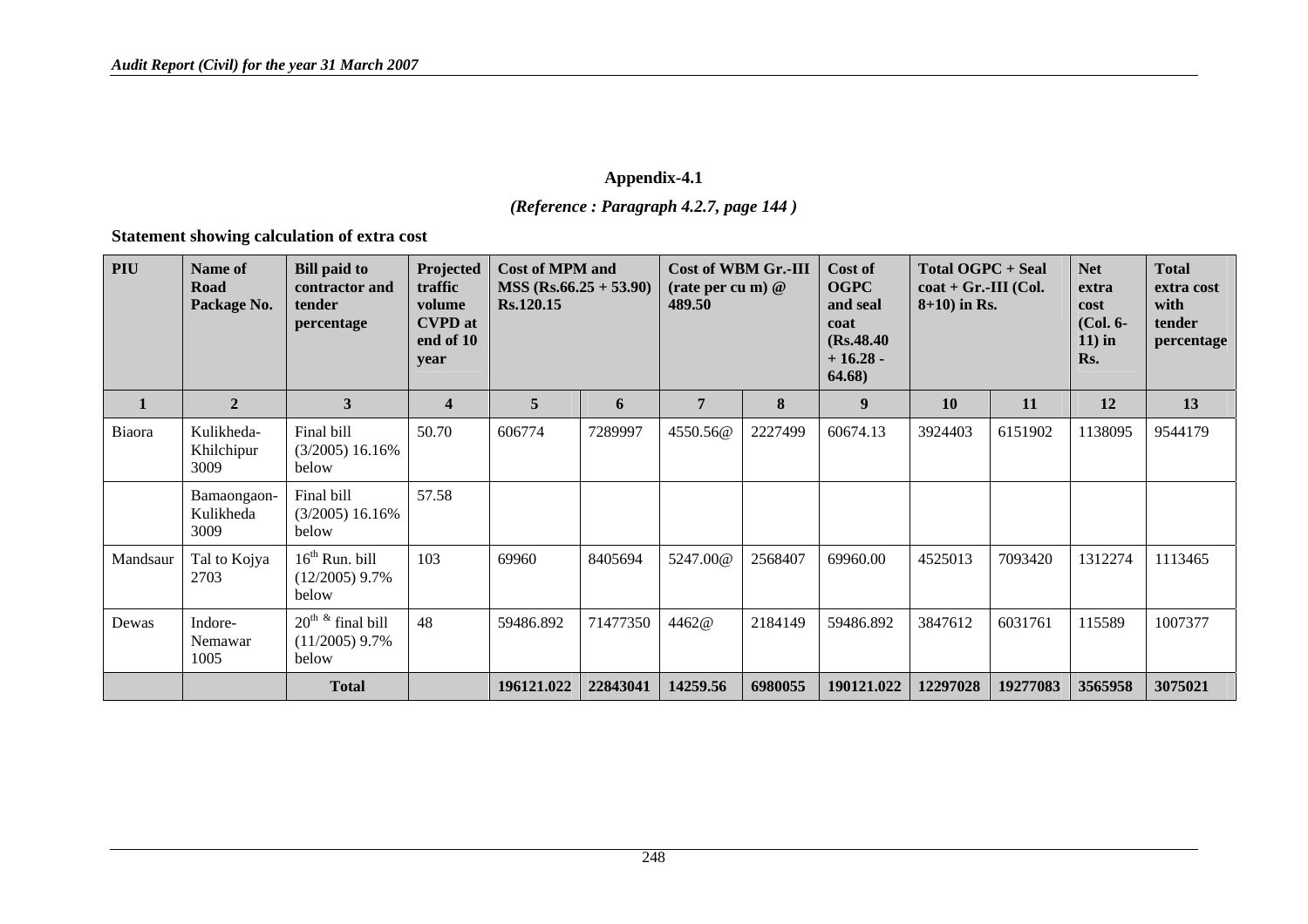### *(Reference: Paragraph 4.3.2, page 151)*

### **Statement showing amount recoverable for non-plantation of trees.**

## **(Based on Interest @ 13 per cent per annum, Total length 58 km, Number of trees required-25 per year per km)**

|                                                                                                                     |                                                  |                                            |                                      |                                           |                                     |                                           |                                                       | (in Rupees)  |  |  |
|---------------------------------------------------------------------------------------------------------------------|--------------------------------------------------|--------------------------------------------|--------------------------------------|-------------------------------------------|-------------------------------------|-------------------------------------------|-------------------------------------------------------|--------------|--|--|
|                                                                                                                     | Recoverable amount in Rs.                        |                                            |                                      |                                           |                                     |                                           |                                                       |              |  |  |
| <b>Description</b>                                                                                                  | <b>Year I</b><br>$07/2000$ to 06/<br><b>2001</b> | <b>Year II</b><br>$07/2001$ to 06/<br>2002 | Year III<br>$07/2002$ to 06/<br>2003 | <b>Year IV</b><br>$07/2003$ to<br>06/2004 | <b>Year V</b><br>07/2004 to 06/2005 | <b>Year VI</b><br>$07/2005$ to<br>06/2006 | <b>Year VII</b><br>$(7$ months)<br>07/2006 to 01/2007 | <b>Total</b> |  |  |
| Cost of plantation required @<br>Rs.251 per plant as per norms<br>of Municipal Corp. Indore. (58<br>km X 25 X @ 251 | 363950                                           | 363950                                     | 363950                               | 363950                                    | 363950                              | 363950                                    | 212304<br>(363950X7/12)                               | 2396004      |  |  |
| Cumulative total for the year                                                                                       | 363950                                           | 727900                                     | 1091850                              | 1455800                                   | 1819750                             | 2183700                                   | 2396004                                               | 2396004      |  |  |
| Interest chargeable @ 13<br>percent per annum (as per<br>interest on loan of contractor)                            | 47314                                            | 94627                                      | 141941                               | 189254                                    | 236567                              | 283881                                    | 181697                                                | 1175281      |  |  |
| Total recoverable amount Rs.                                                                                        |                                                  |                                            |                                      |                                           |                                     |                                           |                                                       | 3571285      |  |  |

 **Total collection for February 2007 = Rs.34,37,745** 

 **Average collection per day for February 2007 = Rs. 1,22,777**

 **Required reduction in days of toll collection is 3571285/ 122777 = 29 days**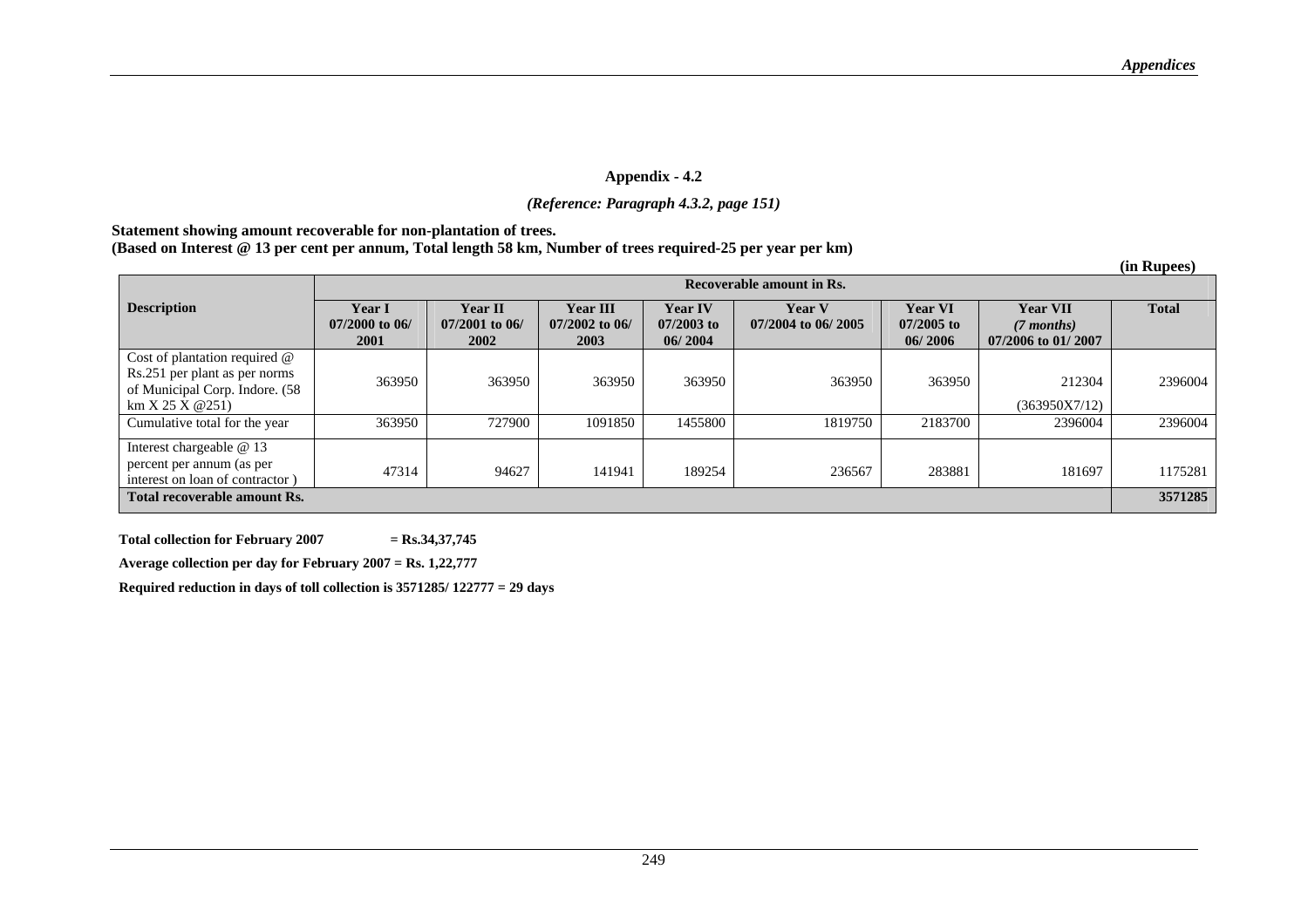# *(Reference: Paragraph 4.5.7, page 161 )*

| Statement showing outstanding Inspection Reports and paragraphs in respect of |
|-------------------------------------------------------------------------------|
| selected departments as on 30 <sup>th</sup> September 2007                    |

| Sl.<br>No.     | <b>Name of Department</b>                | <b>No. of Inspection</b><br><b>Reports</b> | No. of<br>paragraphs |
|----------------|------------------------------------------|--------------------------------------------|----------------------|
| $\mathbf{1}$   | Revenue                                  | 85                                         | 177                  |
| $\overline{2}$ | <b>General Administration</b>            | 202                                        | 636                  |
| 3              | <b>Social Justice</b>                    | 421                                        | 962                  |
| $\overline{4}$ | Agriculture                              | 396                                        | 1052                 |
| 5              | <b>School Education</b>                  | 730                                        | 1715                 |
| 6              | Animal Husbandry                         | 226                                        | 631                  |
| $\overline{7}$ | Horticulture                             | 190                                        | 557                  |
| 8              | Mahila Evam Bal Vikas                    | 268                                        | 717                  |
| 9              | Law and Legislative Affairs              | 122                                        | 308                  |
| 10             | Public Health and Family Welfare         | 354                                        | 1420                 |
| 11             | Panchayat and Rural Development          | 89                                         | 299                  |
| 12             | Forest                                   | 837                                        | 2126                 |
| 13             | <b>Water Resources</b>                   | 945                                        | 4293                 |
| 14             | <b>Public Works</b>                      | 746                                        | 4933                 |
| 15             | <b>Public Health Engineering</b>         | 416                                        | 1819                 |
| 16             | Narmada Valley Development               |                                            |                      |
|                | (i) Irrigation                           | 298                                        | 1001                 |
|                | (ii) Building /roads                     | 49                                         | 159                  |
|                | (iii) PHE                                | 04                                         | 06                   |
| 17             | Housing and Environment                  | 40                                         | 224                  |
|                | (Capital Project Construction units)     |                                            |                      |
| 18             | <b>Bhopal Gas Rahat (Works units)</b>    | 10                                         | 54                   |
| 19             | Panchayat & Rural Department<br>(MPRRDA) | 91                                         | 512                  |
|                | <b>Total</b>                             | 6519                                       | 23601                |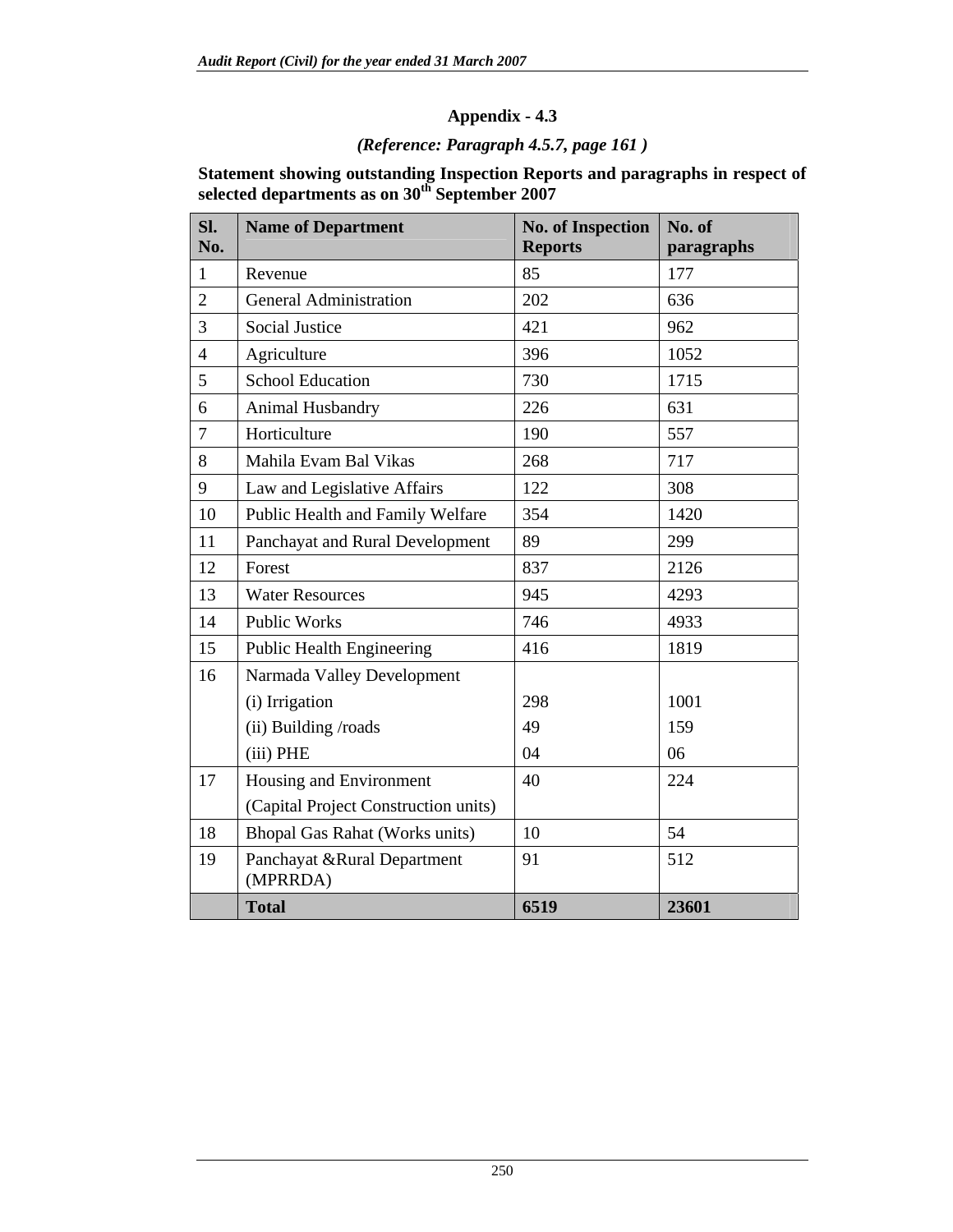## *(Reference: Paragraph 4.5.7, page 161 )*

**Statement showing year wise position of outstanding IRs and paragraphs in respect of departments at Sl.No. 1 to 11 of Appendix 4.3 as on 30 September 2007** 

| Year          | <b>No. of Inspection Reports</b> | No. of paragraphs |  |
|---------------|----------------------------------|-------------------|--|
| Up to 2000-01 | 1160                             | 2256              |  |
| 2001-02       | 250                              | 578               |  |
| 2002-03       | 222                              | 507               |  |
| 2003-04       | 201                              | 478               |  |
| 2004-05       | 391                              | 909               |  |
| 2005-06       | 281                              | 885               |  |
| 2006-07       | 578                              | 2861              |  |
| <b>Total</b>  | 3083                             | 8474              |  |